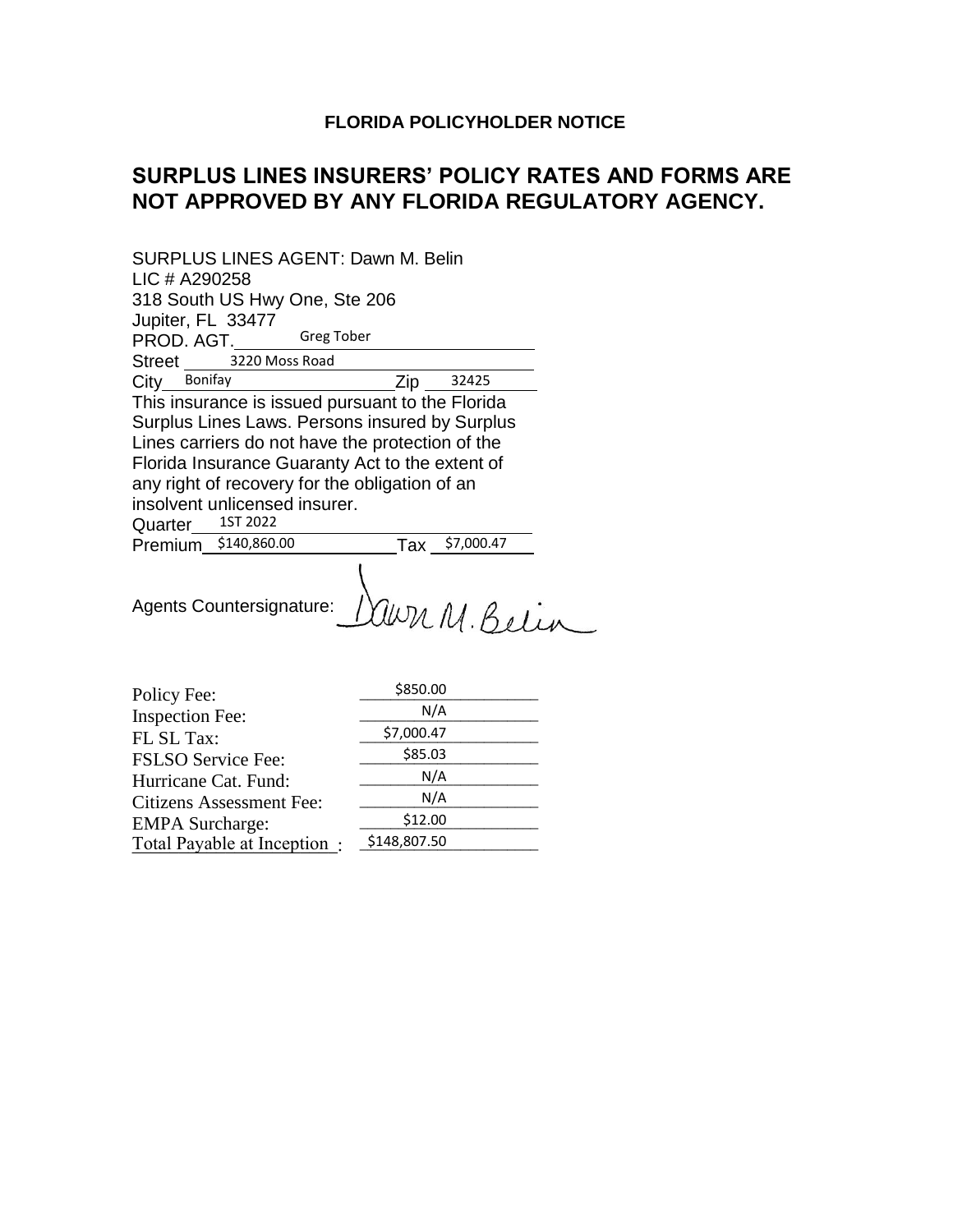

# **Policy of Insurance**

# **Ventus Risk Management, Inc. as agents for the Carriers scheduled within**

**Ventus Risk Management, Inc. P.O. Box 25004 Columbia, SC 29224**

**This Policy Jacket, together with a declaration, coverage part, policy provisions and endorsements, if any, issued to form a part thereof, completes this Policy.**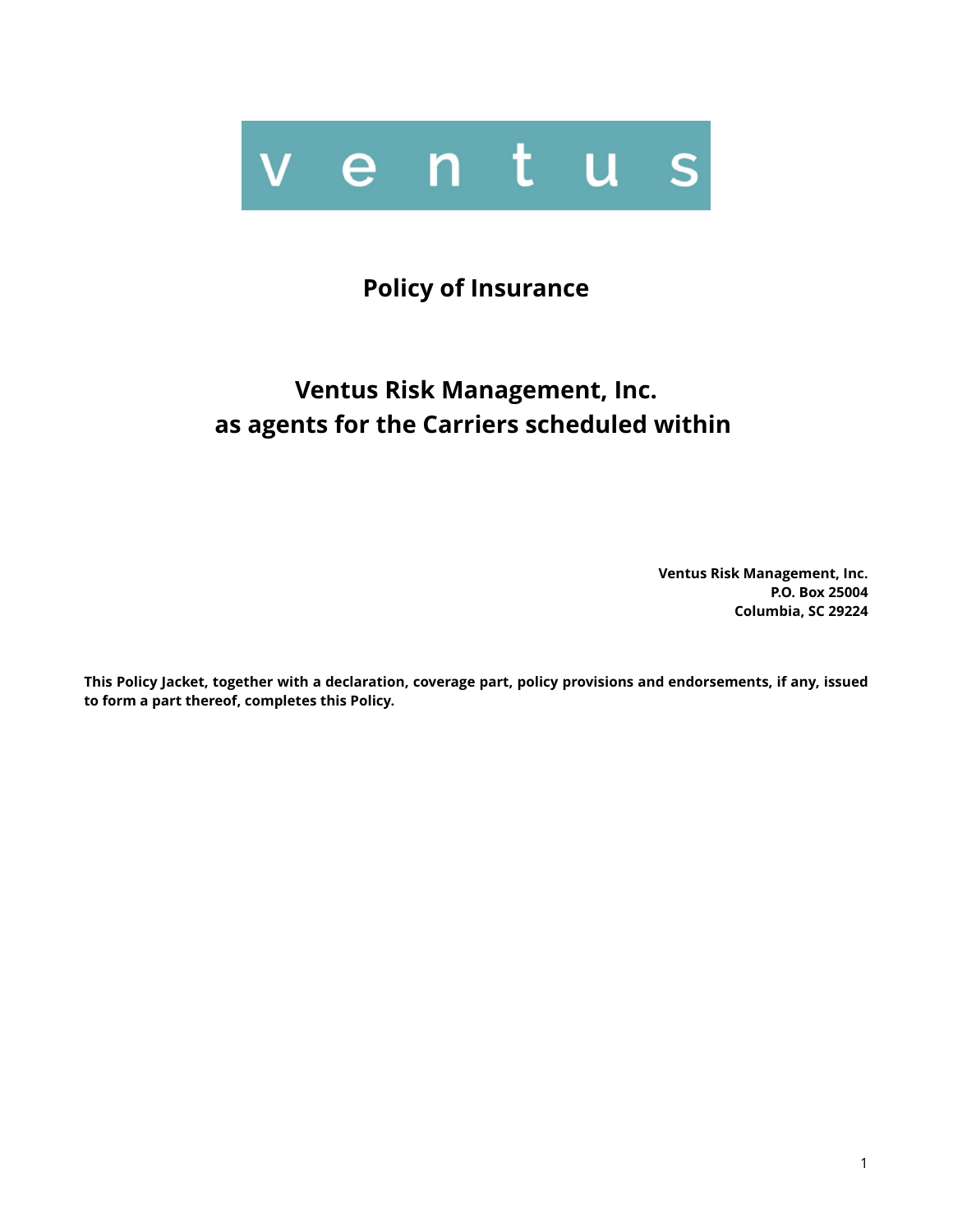## **CONTENTS**

|                                                                              | 4   |
|------------------------------------------------------------------------------|-----|
|                                                                              | 8   |
|                                                                              | 9   |
|                                                                              | 10  |
|                                                                              | 11  |
|                                                                              | 12  |
|                                                                              | 13  |
|                                                                              | 14  |
|                                                                              | 16  |
|                                                                              | 29  |
|                                                                              | 40  |
|                                                                              | 42  |
|                                                                              | 44  |
|                                                                              | 57  |
|                                                                              | 59  |
| VT01650221: RESIDENTIAL CONDOMINIUM ASSOCIATION COVERED PROPERTY ENDORSEMENT | 60  |
|                                                                              | 61  |
|                                                                              | 62  |
|                                                                              | 63  |
|                                                                              | 66  |
|                                                                              | 69  |
|                                                                              | 70  |
|                                                                              | 71  |
|                                                                              | 74  |
|                                                                              | 76  |
|                                                                              | 77  |
|                                                                              | 85  |
|                                                                              | 89  |
|                                                                              | 91  |
|                                                                              | 92  |
|                                                                              | 93  |
|                                                                              | 94  |
| VT02410521: PATHOGEN EXCLUSION - ADVISORY NOTICE TO POLICYHOLDER             | 95  |
|                                                                              | 96  |
|                                                                              | 97  |
| VT02060618: EXCLUSION OF MALICIOUS USE OF BIOLOGICAL OR CHEMICAL WEAPONS     | 98  |
|                                                                              | 99  |
|                                                                              | 100 |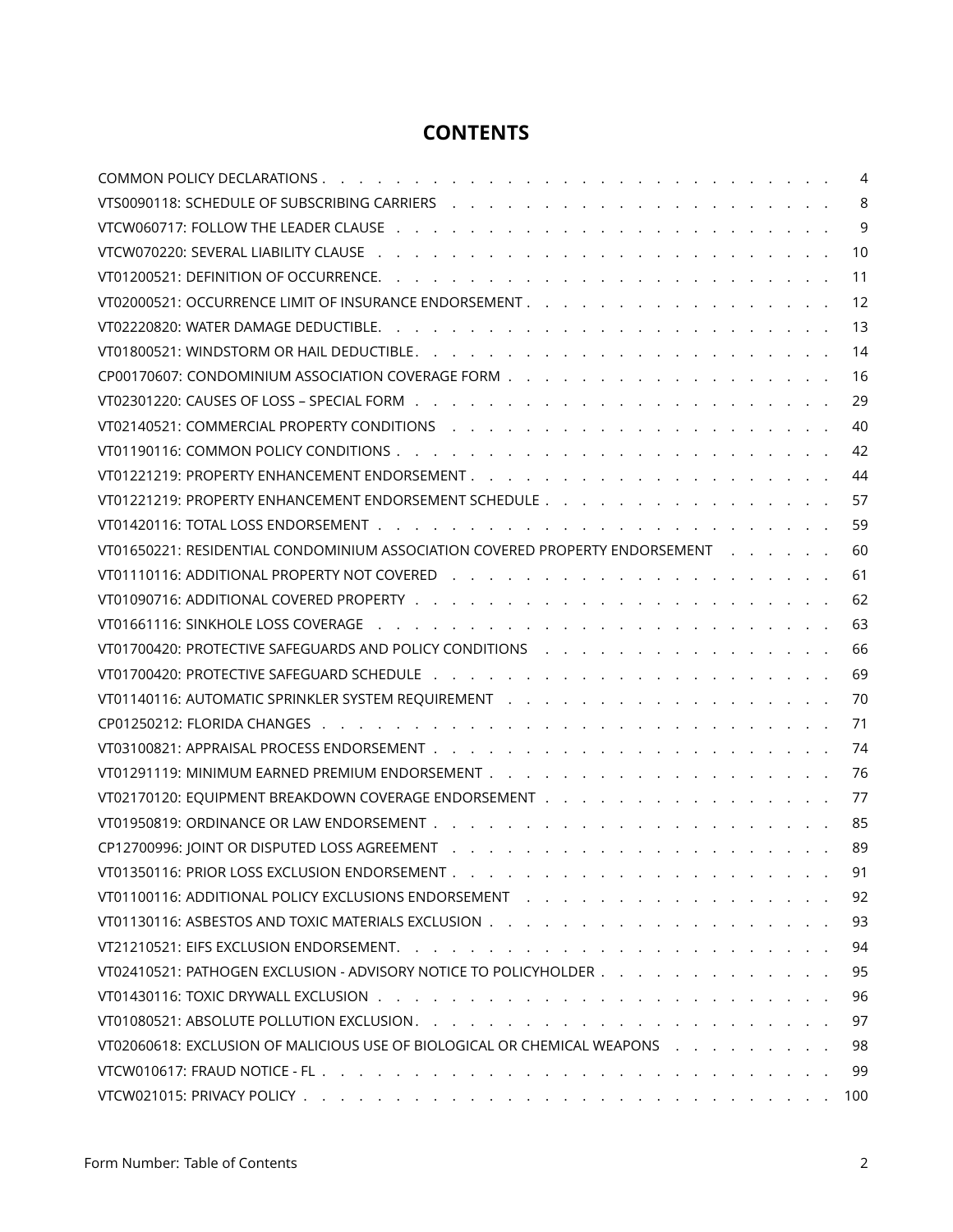| VTCW051220: U.S. TREASURY DEPARTMENT'S OFFICE OF FOREIGN ASSETS CONTROL ("OFAC") 110 |  |  |  |  |  |
|--------------------------------------------------------------------------------------|--|--|--|--|--|
| LMA3100: POLICYHOLDER NOTICE: SANCTION LIMITATION AND EXCLUSION CLAUSE 111           |  |  |  |  |  |
|                                                                                      |  |  |  |  |  |
|                                                                                      |  |  |  |  |  |

Forms bearing the designation "CP" or "IL" are copyrighted by Insurance Services Offices, Inc., and are used with permission. Other forms may incorporate material copyrighted by Insurance Services Offices, Inc., with modifications copyrighted by Ventus Risk Management, Inc.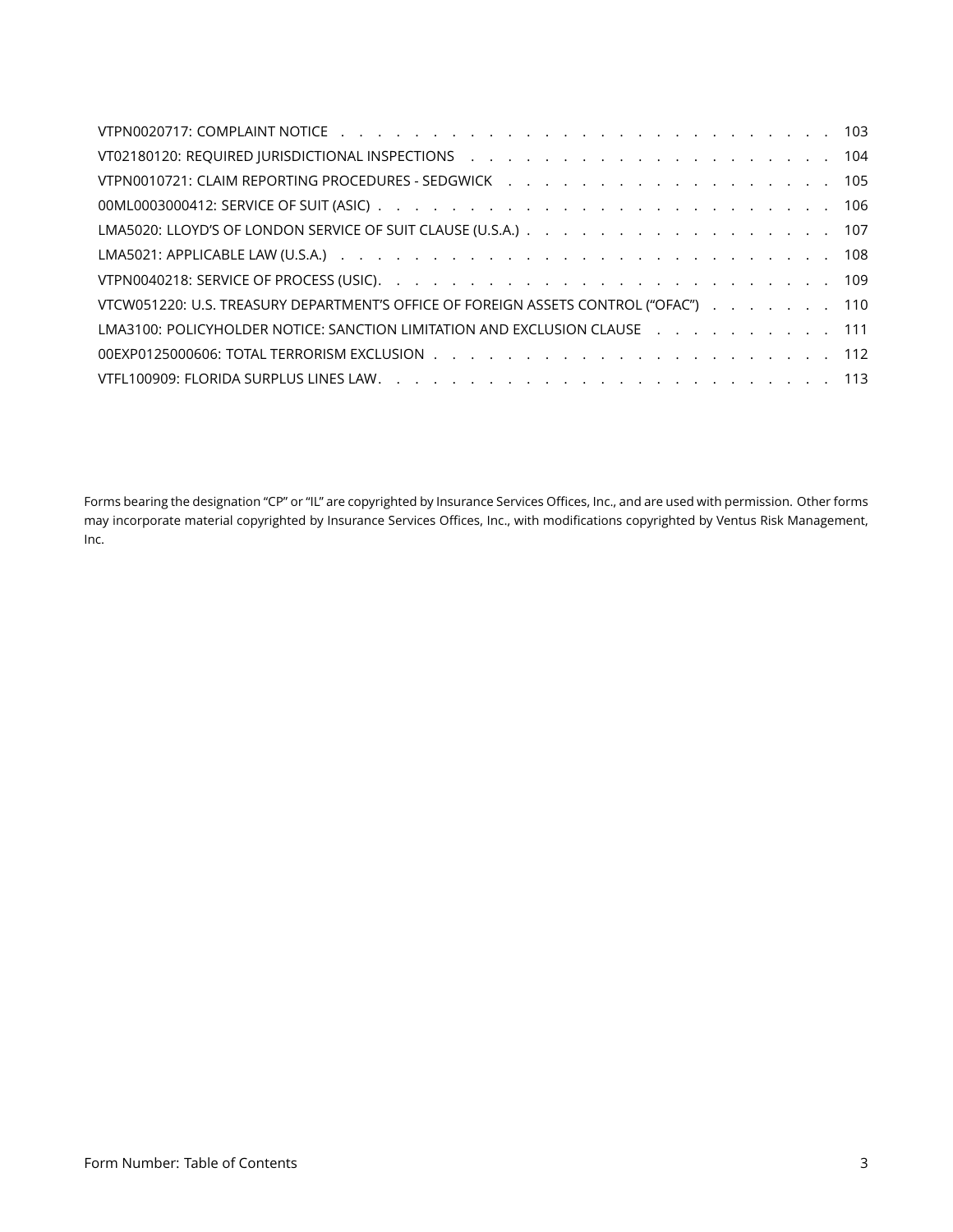### **Ventus Risk Management Inc.**

(as agent for the carriers scheduled within) P.O. Box 25004 Columbia, SC 29224

### **COMMON POLICY DECLARATIONS**

<span id="page-4-0"></span>**Insured Name and Address** Aquavista of Panama City Beach Owners Assoc Inc 17155 Front Beach Road Panama City Beach, FL 32413

**Surplus Lines Agent Name and Address**

RSG Specialty, LLC 318 South US Highway One Jupiter, FL 33458 Dawn Marie Belin License Number: A290258

| <b>Policy Number:</b>     | VETGF04019220                                                              |
|---------------------------|----------------------------------------------------------------------------|
| <b>Renewal of Policy:</b> | VETGF04019210                                                              |
| <b>Policy Period:</b>     | January 1, 2022 to January 1, 2023 (12:01 AM at insured's mailing address) |

#### **Description of Business:**

In return for the payment of premium, and subject to all terms of this policy, we agree with you to provide insurance as stated in this policy.

This policy consists of the following coverage parts for which premium is indicated. This premium may be subject to adjustment.

| <b>Coverage Part</b>       | Premium   |
|----------------------------|-----------|
| <b>Commercial Property</b> | \$139,221 |
| Equipment Breakdown        | 1.639     |
| <b>Total Premium</b>       | \$140,860 |
|                            |           |
| Fees                       |           |
| <b>Inspection Fees</b>     | U         |
| <b>Modeling Fees</b>       | 350       |

These declarations, together with the Common Policy Conditions, Coverage Parts, Coverage Forms and Endorsements, if any, issued to form a part thereof, complete this policy.

Limits shown on the declarations may vary by location or coverage. Refer to the Schedule of Locations for locationspecific or coverage-specific limit information. The Schedule of Locations may be updated when policy changes occur. The Schedule at time of policy issuance can be found here:

Link: **<https://storage.ventusrisk.com/Pbz6b9sNNoeKuhSYMiBzFp>** PIN: **7VMZCD**

Dawn M. Belin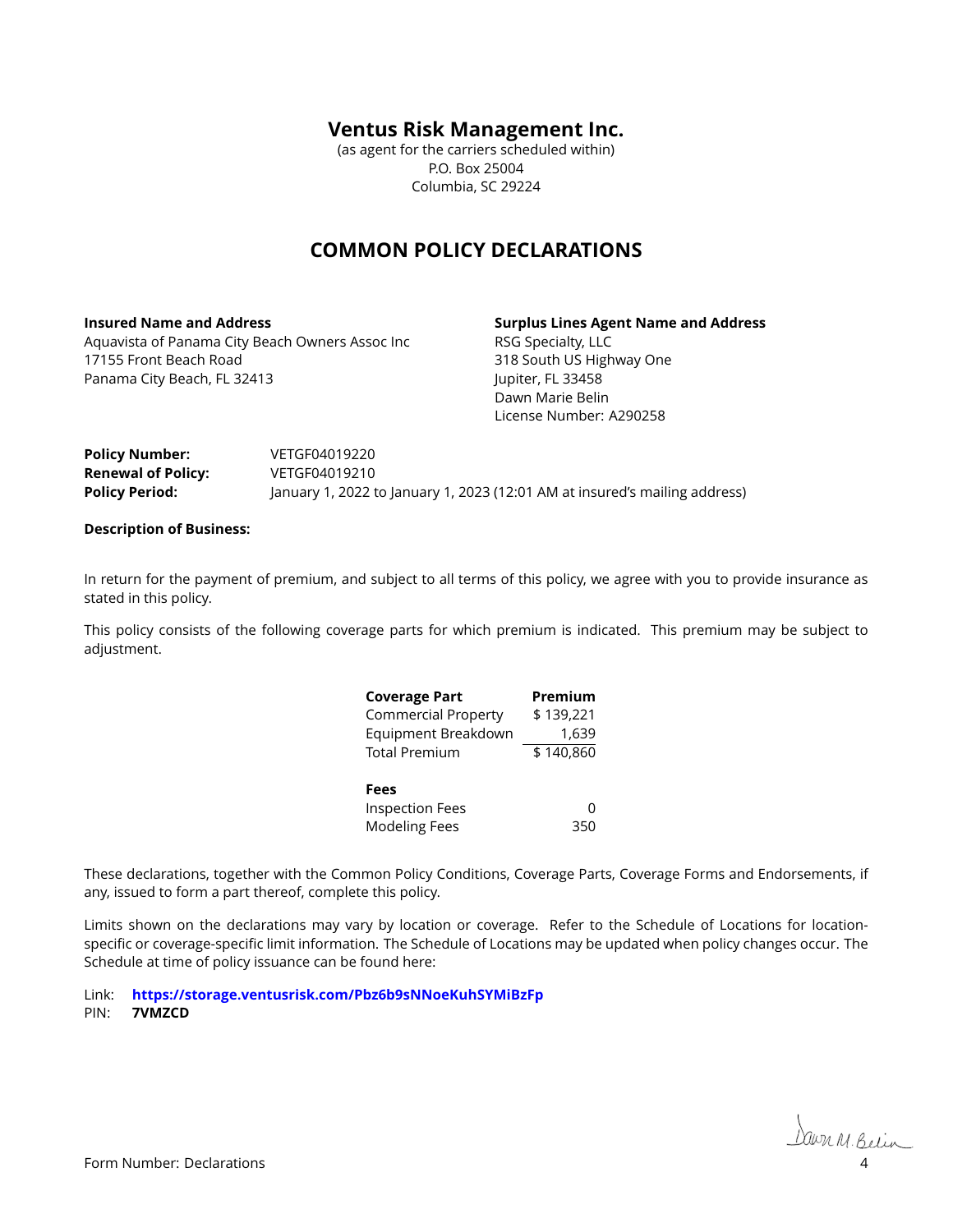#### Policy Number: VETGF04019220

| <b>Coverage Form:</b>                                 | Condominium Association Coverage Form                                                |                                                                                                                                                                                  |
|-------------------------------------------------------|--------------------------------------------------------------------------------------|----------------------------------------------------------------------------------------------------------------------------------------------------------------------------------|
| <b>Covered Perils:</b>                                |                                                                                      | Direct physical loss of or damage to covered property, subject to any and all exclusions<br>or limitations in the Causes of Loss - Special Form or elsewhere in the policy.      |
| Coinsurance:                                          | Coinsurance applies as follows:                                                      |                                                                                                                                                                                  |
|                                                       | Building:<br><b>Additional Properties:</b><br><b>General Contents:</b>               | 80%<br>Agreed Value (No Coinsurance)<br>Agreed Value (No Coinsurance)                                                                                                            |
| <b>Claim Valuation:</b>                               | All Coverages:                                                                       | Replacement Cost (RC)                                                                                                                                                            |
| TIV:                                                  |                                                                                      | The Total Insured Values for the policy consist of the following:                                                                                                                |
|                                                       | <b>Building</b><br><b>Appurtenant Structures</b><br><b>General Contents</b><br>Total | 19,600,174<br>115,753<br>40,000<br>19,755,927                                                                                                                                    |
| Limits:                                               | \$19,755,927                                                                         |                                                                                                                                                                                  |
|                                                       | ule of Locations.                                                                    | Subject to the location-specific and coverage-specific limits shown in the Sched-                                                                                                |
| <b>Margin Percentage:</b>                             | 100%                                                                                 |                                                                                                                                                                                  |
| <b>Business</b><br>Interruption                       | Excluded                                                                             |                                                                                                                                                                                  |
| <b>AOP Deductible:</b>                                | \$5,000                                                                              |                                                                                                                                                                                  |
| <b>Water Damage</b><br>Deductible:                    | \$25,000                                                                             |                                                                                                                                                                                  |
| Windstorm/Hail                                        | Included, subject to the following deductibles:<br>Named Storm:                      | 5%, Per Unit of Insurance, and subject to Policy Term Aggre-<br>gate. A minimum per occurrence deductible of \$25,000 also<br>applies.                                           |
|                                                       | All Other Windstorm/Hail:                                                            | \$25,000                                                                                                                                                                         |
| Earthquake:                                           | Excluded                                                                             |                                                                                                                                                                                  |
| Flood:                                                | Excluded                                                                             |                                                                                                                                                                                  |
| <b>Property</b><br><b>Enhancement</b><br>Endorsement: | See Schedule on page 57.                                                             |                                                                                                                                                                                  |
| Sinkhole:                                             | See the Schedule of Locations for details by building.                               | Expanded sinkhole coverage for FL properties, as described in the Sinkhole Loss Cover-<br>age Extension, is provided subject to a minimum per occurrence deductible of \$25,000. |
| <b>Minimum</b><br><b>Earned Premium:</b>              | detailed in VT01291119.                                                              | 20%, subject to increase if the policy is in force at any time during the wind season, as                                                                                        |
| <b>Ordinance or Law:</b>                              | Coverage A:                                                                          | Included in Building Limit                                                                                                                                                       |
|                                                       | Coverage B & C Combined:                                                             | 10% per building<br>Within the Building Limit                                                                                                                                    |
|                                                       | Coverage D:                                                                          | Excluded                                                                                                                                                                         |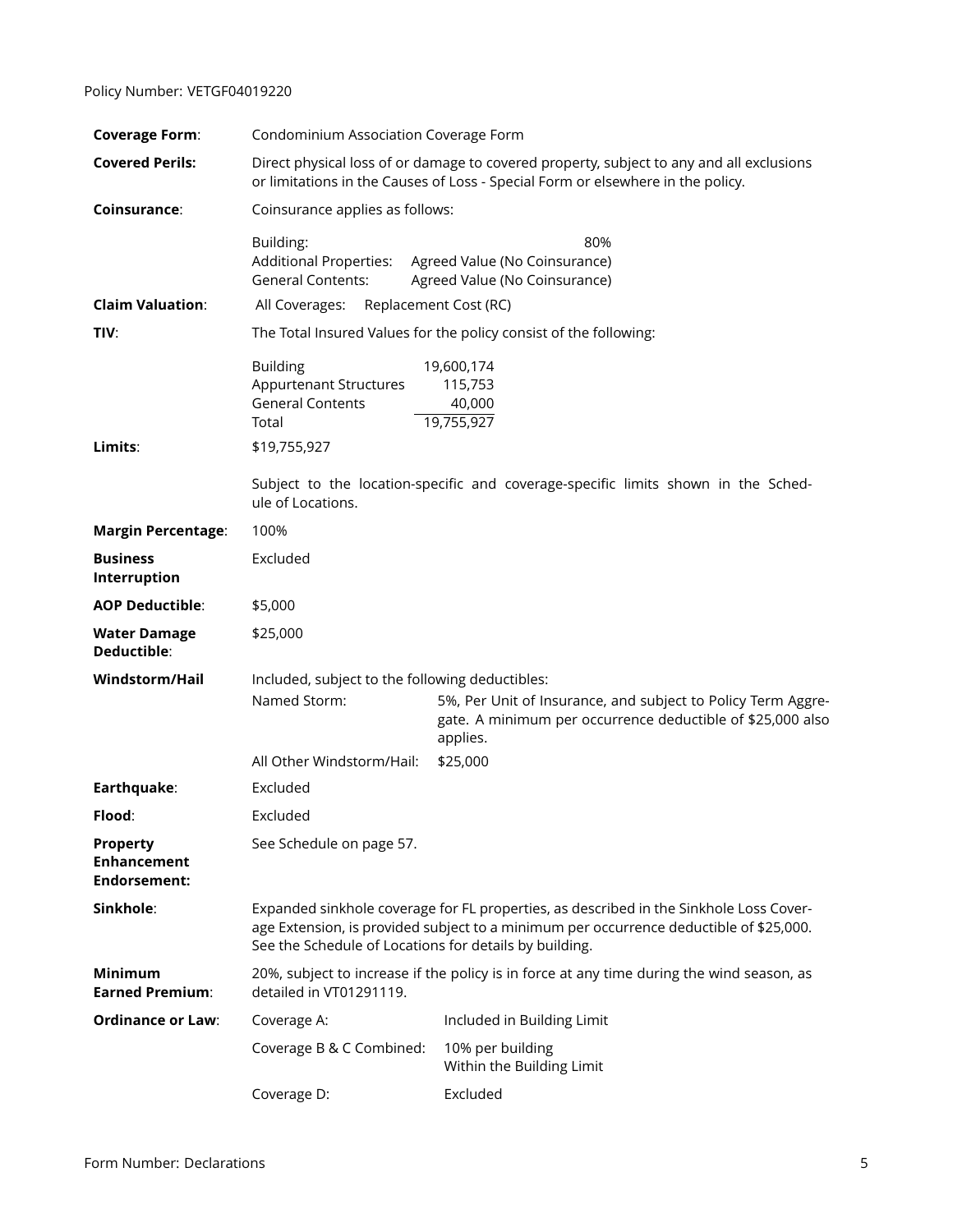#### Policy Number: VETGF04019220

#### **Terror**: Excluded

**Equipment Breakdown**: Included, subject to the Limit of Insurance of this policy and the sub-limits and deductibles described below.

Equipment Breakdown coverage is subject to the following sub-limits:

| Coverage                     | Sub-limit                       |
|------------------------------|---------------------------------|
| Spoilage                     | 50,000                          |
| <b>Expediting Expenses</b>   | 100,000                         |
| Utility Interruption         | Included within BI/EE limit     |
| Drying Out                   | 10,000                          |
| Hazardous Substances         | 100,000                         |
| Data Restoration             | 100,000                         |
| <b>DICC</b>                  | 100,000                         |
| Off Premises Property Damage | 25,000                          |
| Electronic Vandalism         | 100,000, in any 12-month period |

#### Coverage **Deductible**

Direct Damage \$5000 Business Interruption **12 bous 2018** 72 hours, if applicable Utility Interruption **12 hours**, if applicable Spoilage **\$5000**, or as in Schedule of Locations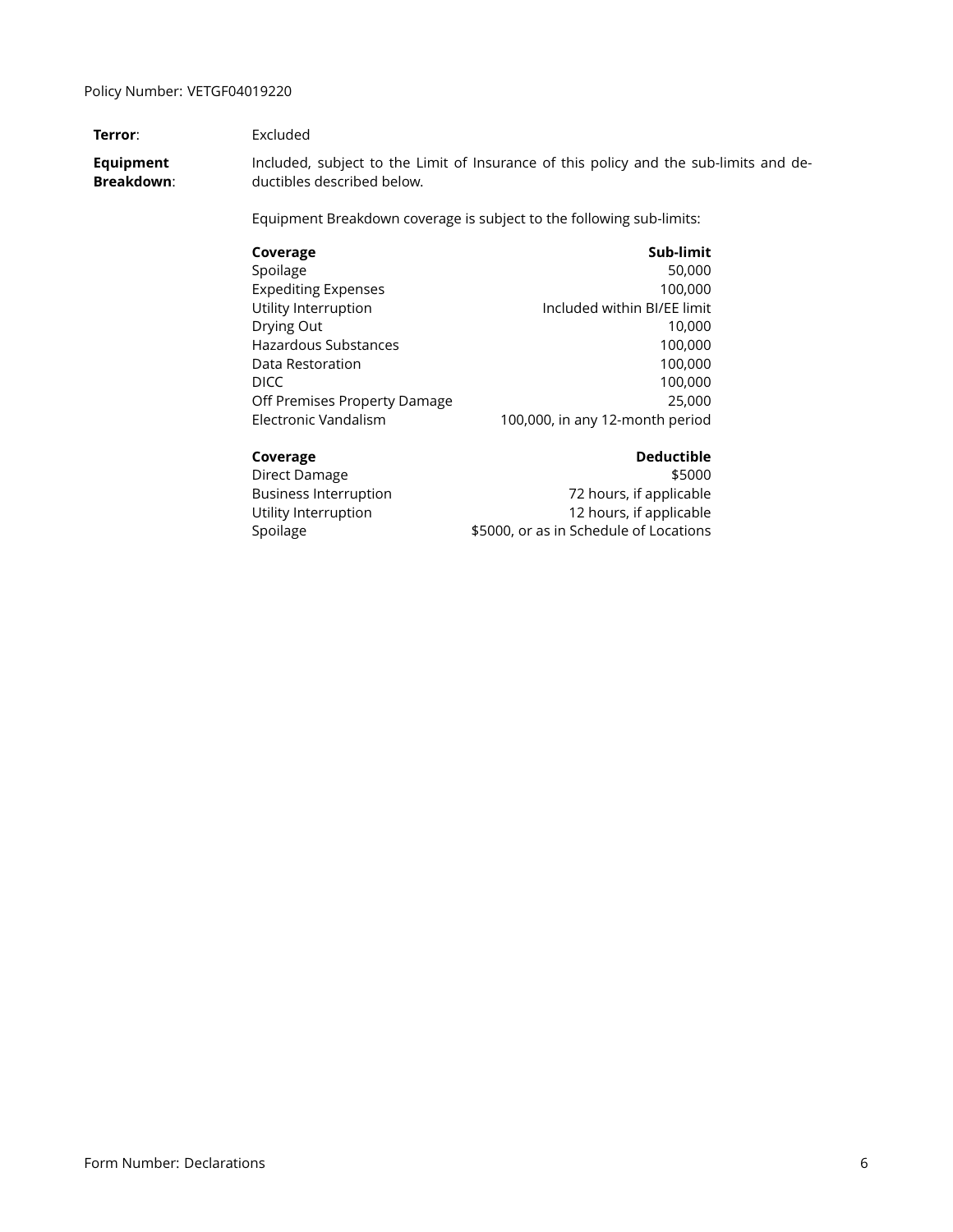| <b>Countersignature of Authorized Representative</b><br>Laurie Comfort<br>Ventus Risk Management, Inc.<br>P.O. Box 25004 |                        |
|--------------------------------------------------------------------------------------------------------------------------|------------------------|
| Columbia, SC 29224                                                                                                       |                        |
| Laurie Compo                                                                                                             |                        |
| Signature:                                                                                                               | Date: January 19, 2022 |

THIS INSURANCE IS ISSUED PURSUANT TO THE FLORIDA SURPLUS LINES LAW. PERSONS INSURED BY SURPLUS LINES CARRIERS DO NOT HAVE THE PROTECTION OF THE FLORIDA INSURANCE GUARANTY ACT TO THE EXTENT OF ANY RIGHT OF RECOVERY FOR THE OBLIGATION OF AN INSOLVENT UNLICENSED INSURER.

**SURPLUS LINES INSURERS' POLICY RATES AND FORMS ARE NOT APPROVED BY ANY FLORIDA REGULATORY AGENCY.**

For assistance, please contact your producer, or call Ventus at 844-983-6887.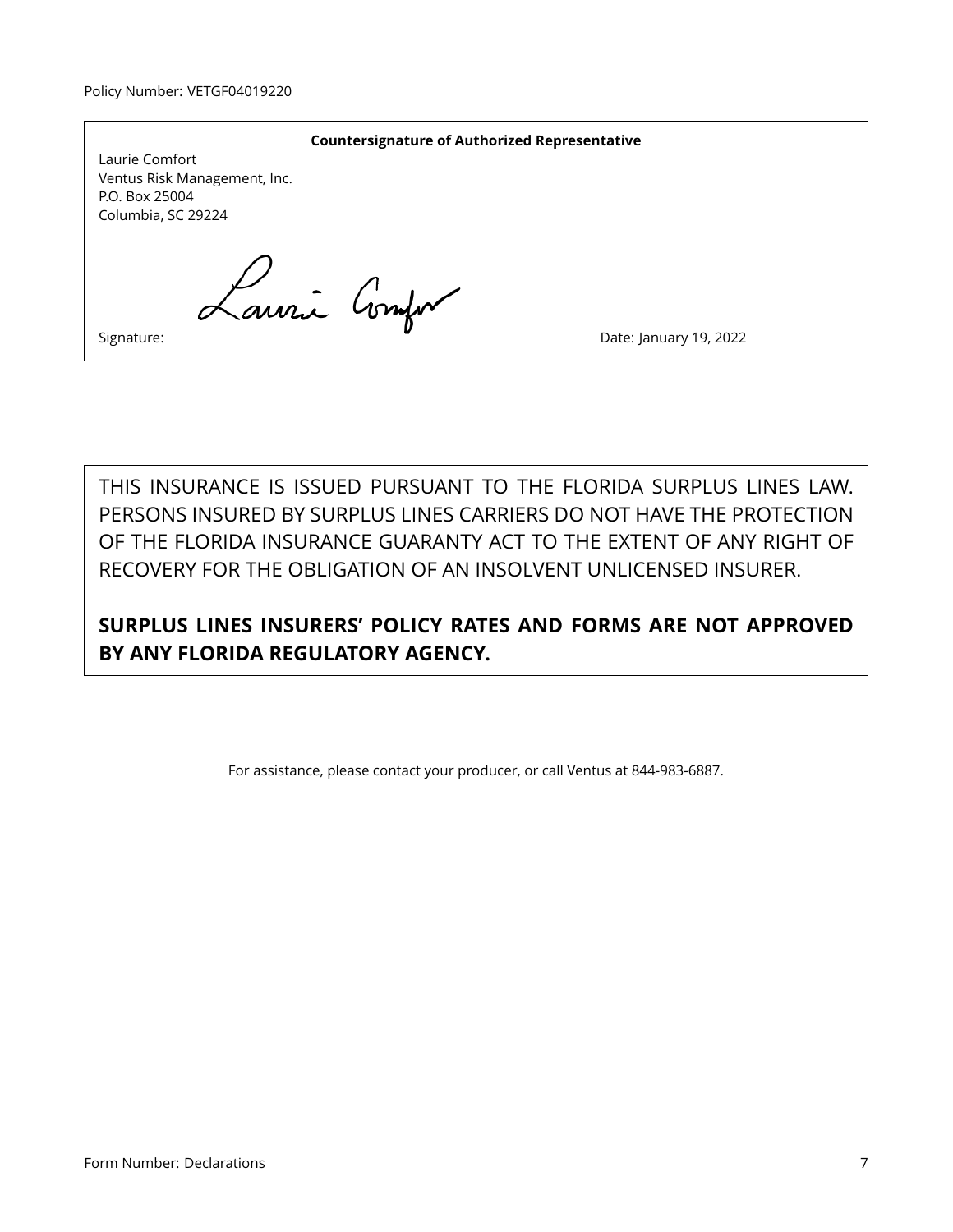### **SCHEDULE OF SUBSCRIBING CARRIERS**

### <span id="page-8-0"></span>**Coverages: All Except Equipment Breakdown**

| Carrier Name                       | Percentage |
|------------------------------------|------------|
| Arch Specialty Insurance Company   | 55.0%      |
| United Specialty Insurance Company | 17.0%      |
| Underwriters at Lloyds:            |            |
| RNR 1458, UMR B1776BP202321O       | 22.5%      |
| AAL 2012, UMR B1776BP202320O       | 55%        |

### **Coverages: Equipment Breakdown**

| Carrier Name                     | Percentage |
|----------------------------------|------------|
| Arch Specialty Insurance Company | 100%       |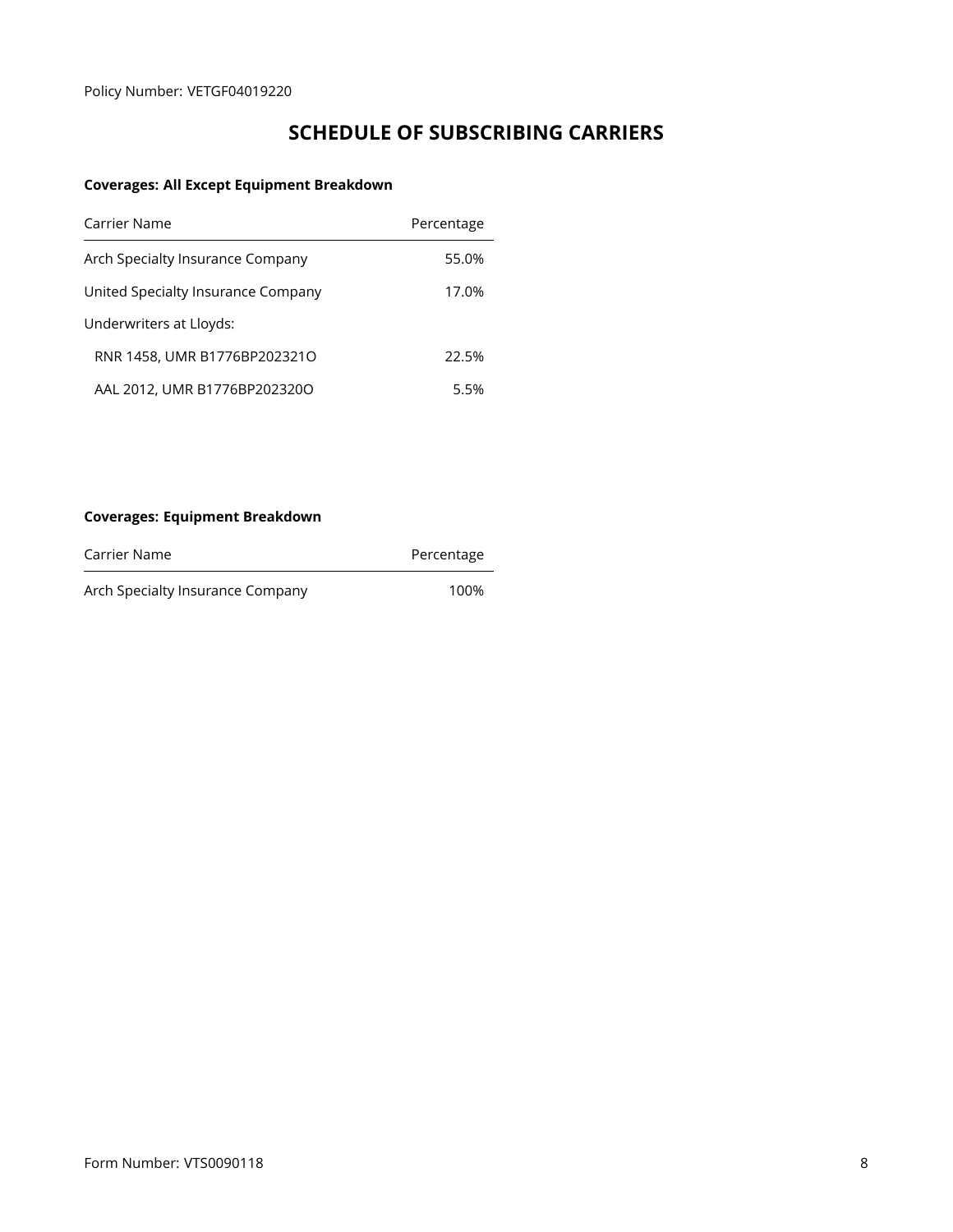### **FOLLOW THE LEADER CLAUSE**

<span id="page-9-0"></span>All Insurers subscribing hereto agree that all additions, deletions, amendments, alternations, agreements, endorsements, attachments, schedules, adjustments, cancellations, extensions and additional or return premiums to be agreed by Arch Specialty Insurance Company, as the Lead Insurer, shall be binding, without notice, upon all other Insurers and to follow the Lead Insurer in every respect.

All Insurers further agree that the Lead Insurer has the right, in all respects, to decide any matter relating to any claim made under this policy, including but not limited to any decisions, agreements, payments, settlements, claims, surveys, guarantees, towage, salvage, payments on account and claim settlements, excluding ex-gratia payments.

All Insurers shall settle their share of any claim payments within 90 days upon the Lead Insurer's approval of non ex-gratia payments. Otherwise, the Insured may offset the due claim amount with the undue premium up to the share of Insurer(s) who fail to settle.

The subscribing insurers' obligations under contracts of insurance to which they subscribe are several and not joint and are limited solely to the extent of their individual subscriptions. The subscribing insurers are not responsible for the subscription of any co-subscribing insurer who for any reason does not satisfy all or part of its obligations.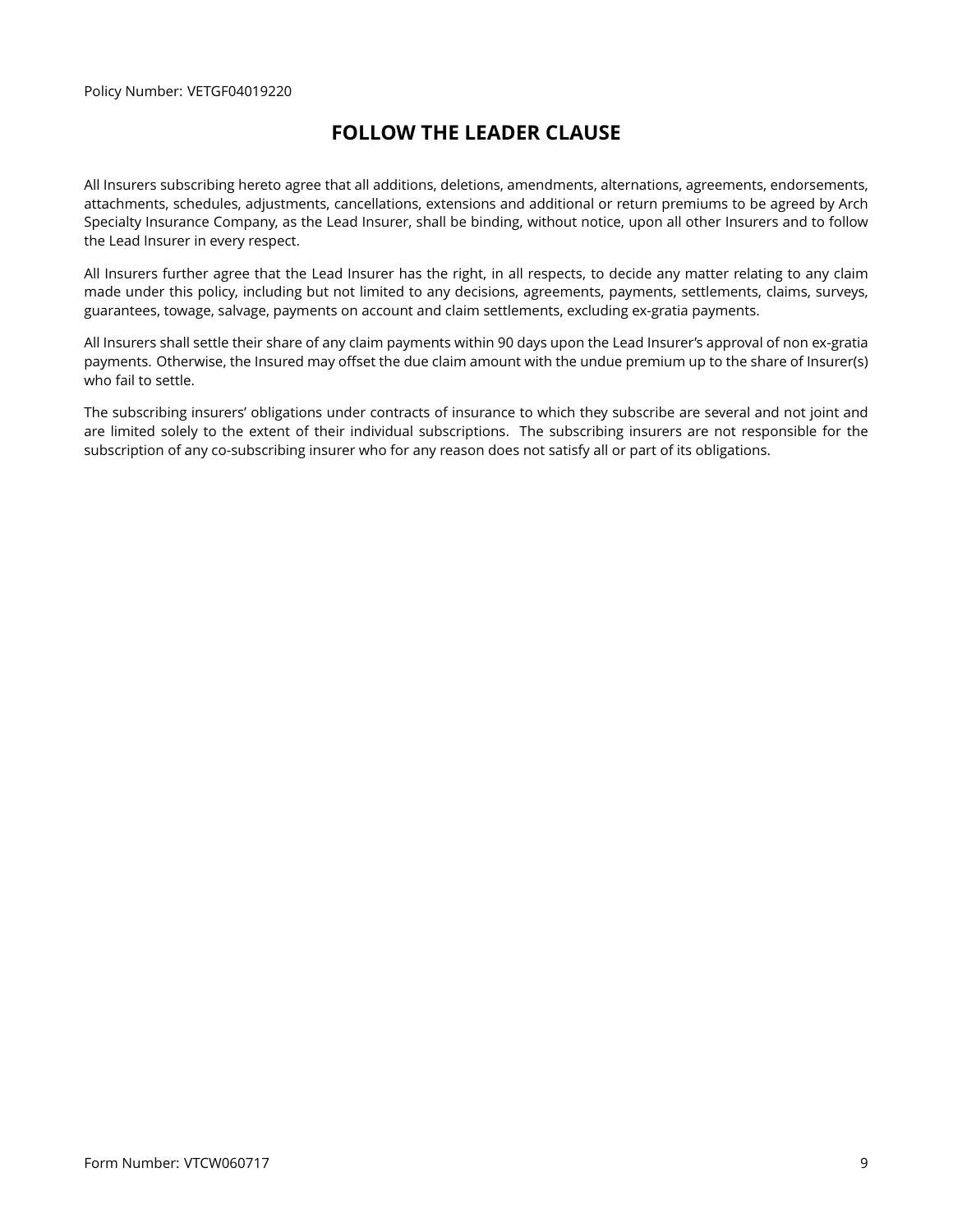### **SEVERAL LIABILITY CLAUSE**

<span id="page-10-0"></span>The liability of a subscribing insurer under this contract is several and not joint with other subscribing insurers party to this contract. A subscribing insurer is liable only for the proportion of liability it has underwritten. A subscribing insurer is not jointly liable for the proportion of liability underwritten by any other subscribing insurer. Nor is a subscribing insurer otherwise responsible for any liability of any other subscribing insurer that may underwrite this contract.

The proportion of liability under this contract underwritten by a subscribing insurer (or, in the case of a Lloyd's syndicate, the total of the proportions underwritten by all the members of the syndicate taken together) is shown in this contract.

In the case of a Lloyd's syndicate, each member of the syndicate (rather than the syndicate itself) is an insurer. Each member has underwritten a proportion of the total shown for the syndicate (that total itself being the total of the proportions underwritten by all the members of the syndicate taken together). The liability of each member of the syndicate is several and not joint with other members. A member is liable only for that member's proportion. A member is not jointly liable for any other member's proportion. Nor is any member otherwise responsible for any liability of any other subscribing insurer that may underwrite this contract. The business address of each member is Lloyd's, One Lime Street, London EC3M 7HA. The identity of each member of a Lloyd's syndicate and their respective proportion may be obtained by writing to Market Services, Lloyd's, at the above address.

Although reference is made at various points in this clause to "this contract" in the singular, where the circumstances so require this should be read as a reference to contracts in the plural.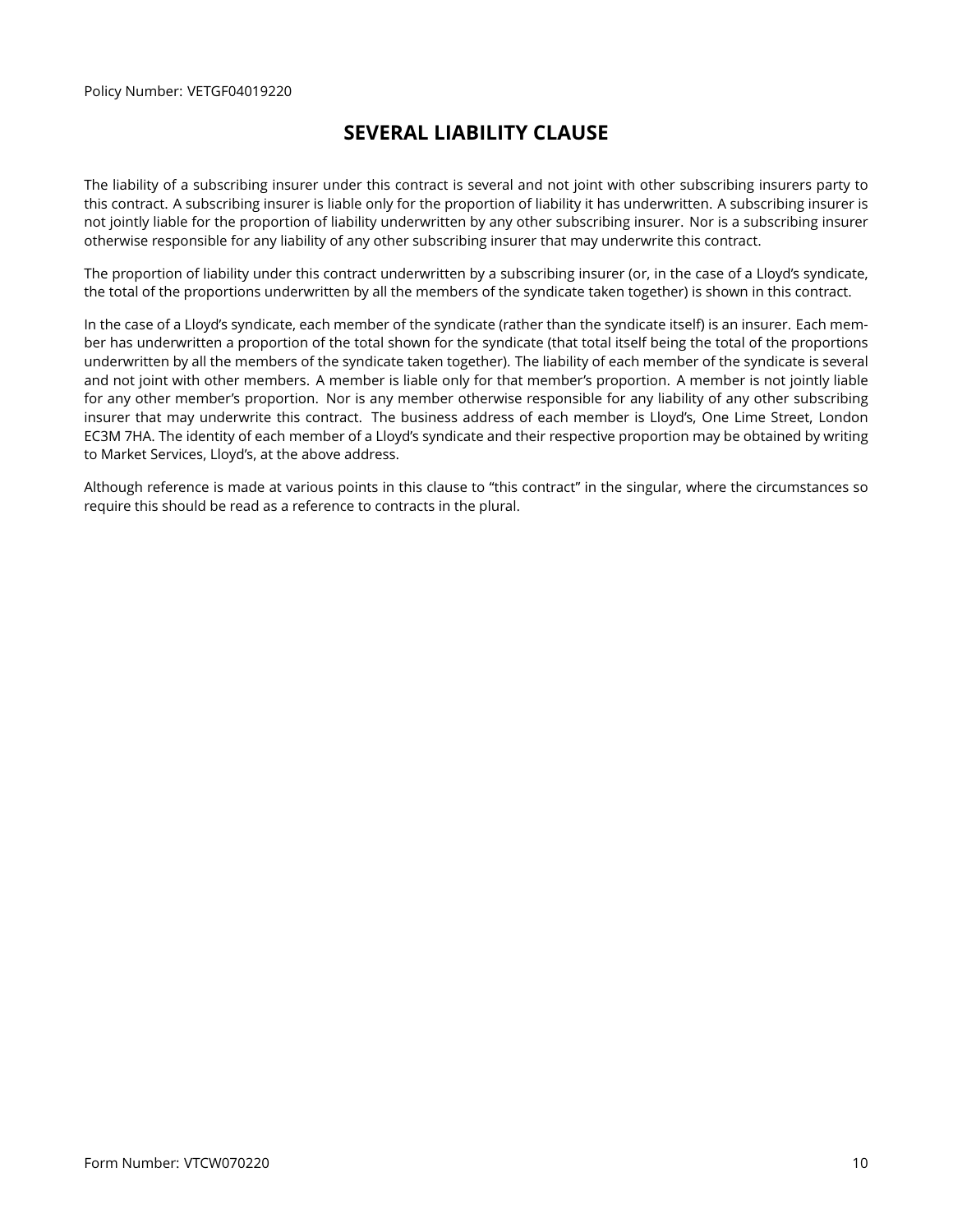### **DEFINITION OF OCCURRENCE**

<span id="page-11-0"></span>This endorsement modifies insurance provided under this policy.

For the purposes of this policy, the term "occurrence" means losses or damages attributable directly or indirectly to one cause, incident, or event, or a series of similar causes, incidents or events that first take place during the policy period, regardless of the number of locations involved or the area over which such loss occurs. This definition applies whenever the word "occurrence" is used, whether the word appears in quotations, italics, bold or normal print.

When an "occurrence" arises from windstorm or hail, flood, terrorism, riot or civil commotion, one "occurrence" shall be construed to be all losses arising during a continuous period of 72 hours. When filing proof of loss, you may elect the moment at which the 72-hour period shall be deemed to have commenced, which shall not be earlier than when the first loss to any covered property occurs.

When an "occurrence" arises from earthquake or volcanic eruption, one "occurrence" shall be construed to be all losses arising during a continuous period of 168 hours. When filing proof of loss, you may elect the moment at which the 168 hour period shall be deemed to have commenced, which shall not be earlier than when the first loss to any covered property occurs.

The expiration of this Policy shall not reduce the periods (72-hours or 168-hours, whichever is applicable) during which losses are considered to be caused by a single "occurrence".

In no event will payment made under this policy exceed the applicable Limit of Insurance shown in the Declarations, regardless of the number of covered locations involved or the sublimits applicable in any one occurrence.

All other terms and conditions remain unchanged.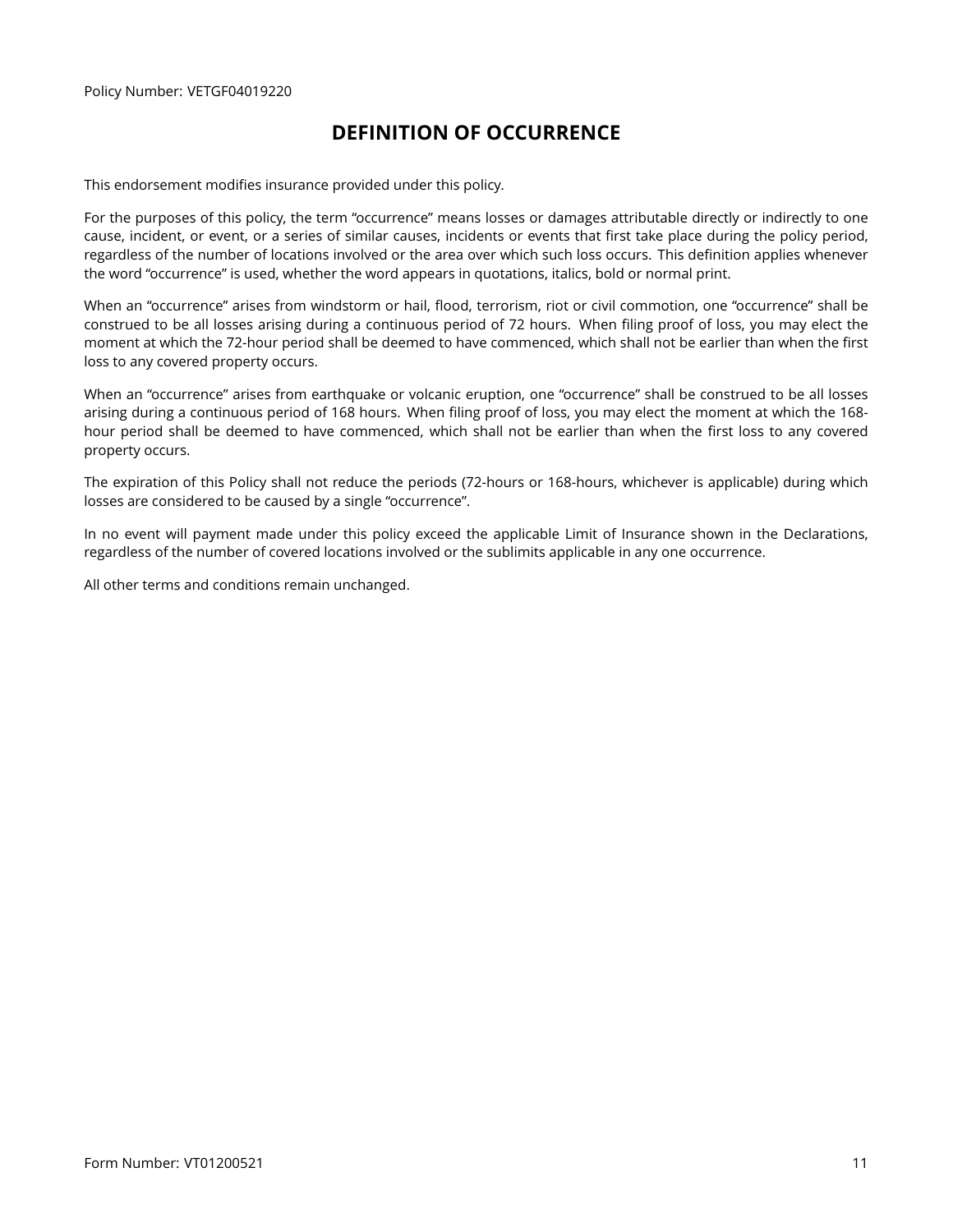### **OCCURRENCE LIMIT OF INSURANCE ENDORSEMENT**

<span id="page-12-0"></span>This endorsement modifies insurance provided under this Policy.

#### 1. **Definition of Occurrence**

The term "occurrence" means losses or damages attributable directly or indirectly to one cause, incident, or event, or a series of similar causes, incidents or events that first take place during the policy period, regardless of the number of locations involved or the area over which such loss occurs. This definition applies whenever the word "occurrence" is used, whether the word appears in quotations, italics, bold or normal print.

When an "occurrence" arises from windstorm or hail, flood, terrorism, riot or civil commotion, one "occurrence" shall be construed to be all losses arising during a continuous period of 72 hours. When filing proof of loss, you may elect the moment at which the 72-hour period shall be deemed to have commenced, which shall not be earlier than when the first loss to any covered property occurs.

When an "occurrence" arises from earthquake or volcanic eruption, one "occurrence" shall be construed to be all losses arising during a continuous period of 168 hours. When filing proof of loss, you may elect the moment at which the 168-hour period shall be deemed to have commenced, which shall not be earlier than when the first loss to any covered property occurs.

The expiration of this Policy shall not reduce the periods (72-hours or 168-hours, whichever is applicable) during which losses are considered to be caused by a single "occurrence".

#### 2. **Occurrence Limit of Insurance**

In the event of loss or damage to Covered Property, for each coverage type shown in the Declarations we will pay the lesser of:

- a. The actual adjusted amount of loss, less applicable deductible(s);
- b. The Total Insured Value for that coverage, as shown on the Declarations, multiplied by the Margin Percentage shown below, for each Covered Property that sustains loss or damage, less applicable deductible(s); Margin Percentage: 100%
- c. The remaining amount of any applicable aggregate Limit of Insurance for that coverage.

Notwithstanding the foregoing, the most we will pay for loss or damage to Covered Property in any one occurrence is the aggregate of the limits shown in the Declarations for all locations.

Unless Blanket Limits Across Locations apply, as shown in the Declarations, the limits described above apply separately at each location.

Unless Blanket Limits Across Coverages apply, as shown in the Declarations, the limits described above apply separately for each coverage.

#### 3. **Blanket Limits Across Locations**

If Blanket Limits Across Locations apply, as indicated in the Declarations, the limits per insured location that are shown in the Declarations are aggregated across all locations and Paragraph 2.b. above is modified accordingly to refer to this aggregated limit.

In addition, the Margin Percentage, as shown in 2.b. above, does not apply for those locations subject to Blanket Limits Across Locations.

#### 4. **Blanket Limits Across Coverages**

If Blanket Limits Across Coverages apply, as indicated in the Declarations, the limits shown in the Declarations are aggregated across the applicable coverages rather than being applied separately. Applicable coverages included within the blanket limit are only those for which a non-zero limit is shown in the Declarations.

All other terms, conditions and exclusions of the Policy remain unchanged.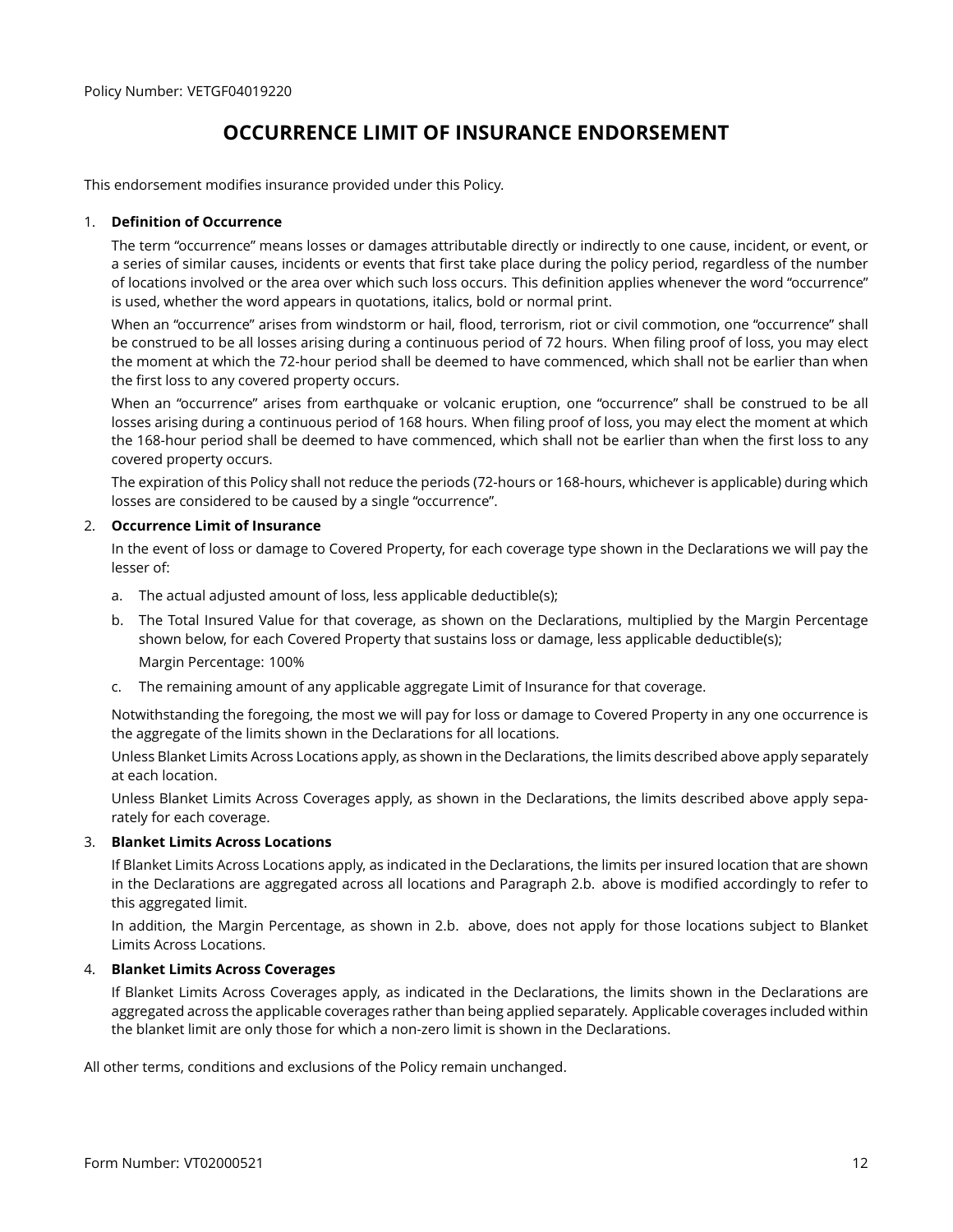### **WATER DAMAGE DEDUCTIBLE**

<span id="page-13-0"></span>Water Damage Deductible: \$25,000

To the extent that Water Damage, defined below, is a Covered Cause of Loss under this Policy, claims associated with Water Damage will be subject to the Water Damage Deductible shown above.

For this purpose, Water Damage means:

- A. Accidental discharge or leakage of water or steam as the direct result of the breaking apart or cracking of a plumbing, heating, air conditioning or other system or appliance (other than a sump system including its related equipment and parts), that is located on the described premises and contains water or steam; and
- B. Accidental discharge or leakage of water or waterborne material as the direct result of the breaking apart or cracking of a water or sewer pipe that is located off the described premises and is part of a municipal potable water supply system or municipal sanitary sewer system, if the breakage or cracking is caused by wear and tear.

To the extent that accidental discharge or leakage of water falls within the criteria set forth above, such water is not subject to the provisions of the Water Exclusion Endorsement, which precludes coverage for surface water or water under the surface of the ground.

For the avoidance of doubt, Water Damage as defined here does not include loss or damage otherwise excluded under the terms of the Water Exclusion Endorsement.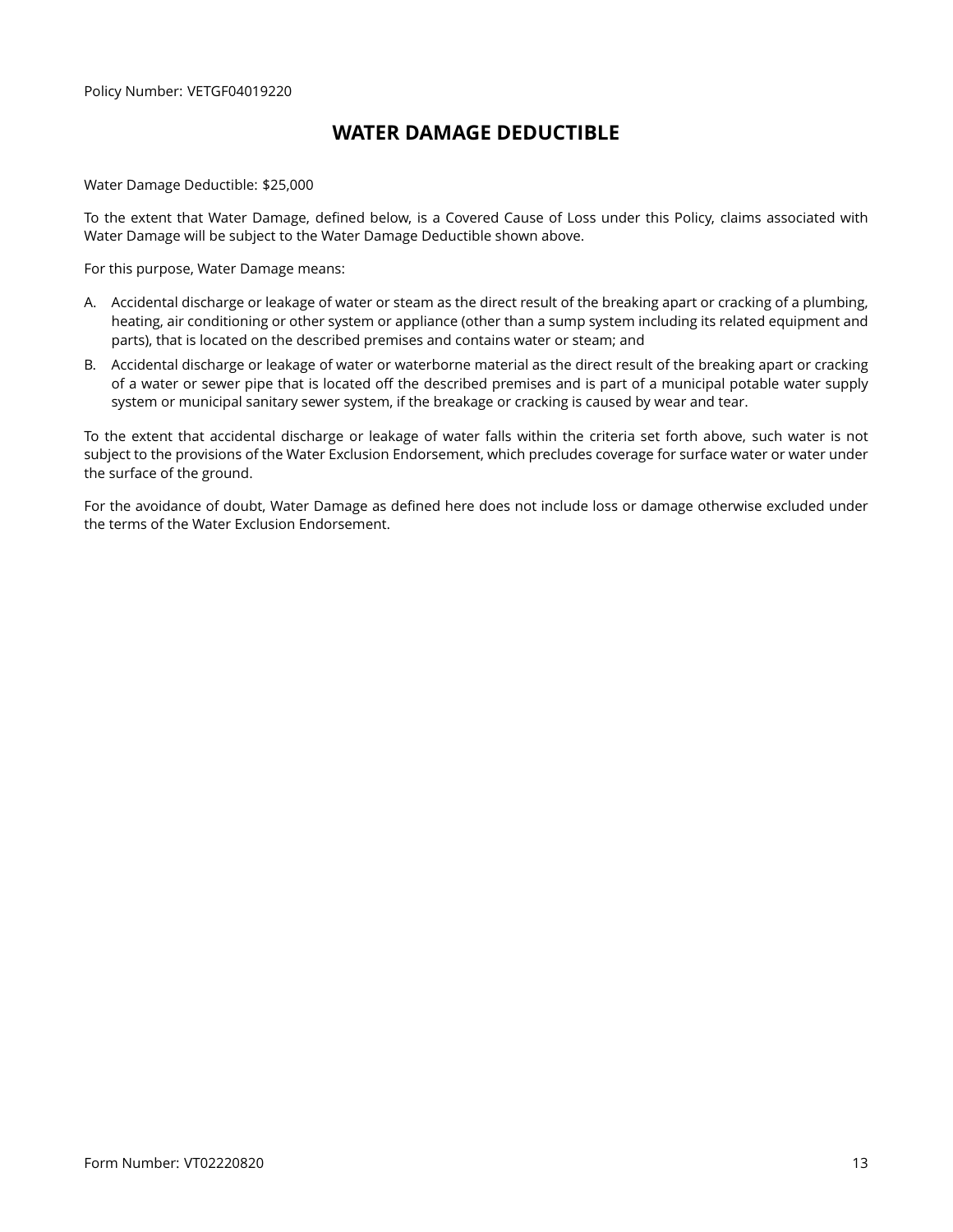### **WINDSTORM OR HAIL DEDUCTIBLE**

<span id="page-14-0"></span>This endorsement modifies insurance provided under the following:

BUILDING AND PERSONAL PROPERTY COVERAGE FORM CONDOMINIUM ASSOCIATION COVERAGE FORM CONDOMINIUM COMMERCIAL UNIT-OWNERS COVERAGE PART

The Windstorm or Hail Deductible set forth in this endorsement applies to covered loss or damage to buildings and business personal property that is caused directly or indirectly by Windstorm or Hail. Coverage for loss of Business Income, if provided for in this policy, remains subject to the Waiting Period as defined elsewhere in this policy and as shown in the Declarations.

Nothing in this endorsement implies or affords coverage for any loss or damage that is excluded under the terms of the Water Exclusion or any other exclusion in this policy. If this policy is endorsed to cover Flood under the Flood Coverage Endorsement, a separate Flood Deductible applies to loss or damage attributable to Flood, in accordance with the terms of that endorsement.

#### A. **Definitions**

- 1. **Hurricane** A Hurricane is a storm system that has been declared to be a Hurricane by the National Hurricane Center of the National Weather Service (hereafter referred to as NHC). The Hurricane occurrence begins at the time a Hurricane watch or Hurricane warning is issue by the NHC for the area in which the affected premises are located, and ends 72 hours after the termination of the last Hurricane watch or Hurricane warning issued for that area by the NHC.
- 2. **Named Storm** A Named Storm is a storm system that has been identified as a tropical storm or hurricane and assigned a name by the National Hurricane Center of the National Weather Service (hereafter referred to as NHC). Under the terms of this endorsement, a Named Storm begins at the time a Named Storm Watch or Named Storm Warning is issued by the NHC for the area in which the affected premises are located, and ends 72 hours after the termination of the last Named Storm Watch or Named Storm Warning issued for that area by the NHC.

#### B. **Basis for Application of Deductible**

The Windstorm or Hail Deductible may apply in one of three possible ways:

- 1. All Windstorm/Hail If the Windstorm or Hail Deductible in the Declarations indicates an "All Windstorm/Hail" deductible, then the same deductible applies to all windstorm or hail events.
- 2. Named Storm If the Windstorm or Hail Deductible in the Declarations indicates a "Named Storm" deductible, then a Named Storm Deductible applies to all wind events classified as a Named Storm, in accordance with the definition herein, and a separate All Other Windstorm or Hail Deductible applies to all other windstorm or hail events not classified as a Named Storm.
- 3. Hurricane If the Windstorm or Hail Deductible in the Declarations indicates a "Hurricane" deductible, then a Hurricane Deductible applies to all wind events classified as a Hurricane, in accordance with the definition herein, and a separate All Other Windstorm or Hail Deductible applies to all other windstorm or hail events not classified as a Hurricane.

#### C. **Per Unit of Insurance, Per Building or Per Occurrence Named Storm and Hurricane Deductibles**

- 1. If, as shown in the Declarations, the Named Storm or Hurricane deductible applies Per Unit of Insurance, then for each building that sustains loss or damage, the Windstorm or Hail Deductible will be applied to the loss or damage to the building and a separate Windstorm or Hail Deductible will also be applied to the loss or damage to business personal property at each building.
- 2. If, as shown in the Declarations, the Named Storm or Hurricane deductible applies Per Building, then for each building that sustains loss or damage, a separate Windstorm or Hail Deductible will be applied to the combined loss or damage to the building and the business personal property.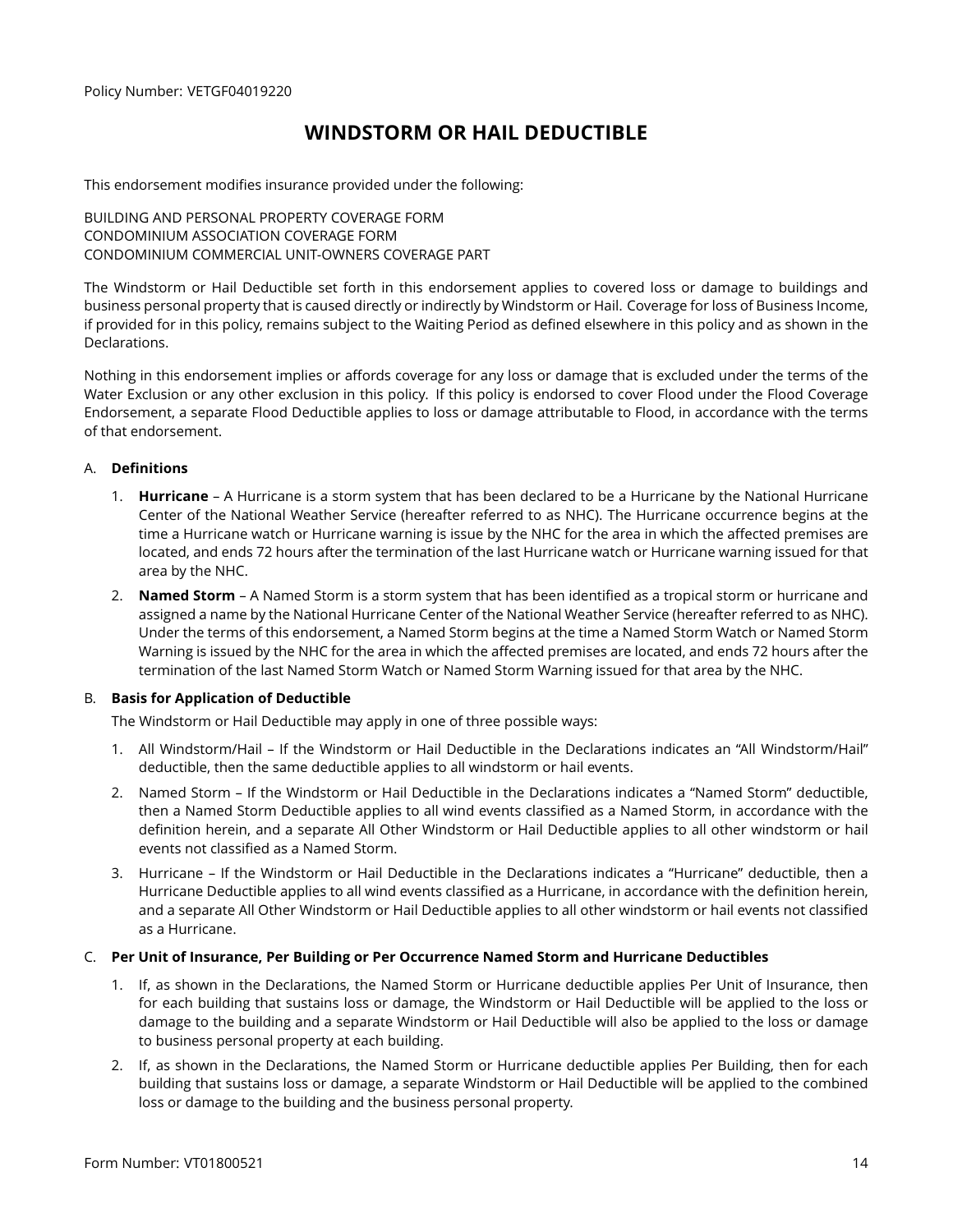- 3. If, as shown in the Declarations, the Named Storm or Hurricane deductible applies Per Occurrence, then a single Windstorm or Hail Deductible will be applied for each occurrence, rather than separately for each building and separately for the loss or damage to the building and the business personal property.
- 4. Regardless of whether the Named Storm or Hurricane deductible is applied on a Per Unit of Insurance, Per Building or Per Occurrence basis, the All Other Windstorm or Hail Deductible will always be applied on a per occurrence basis.

#### D. **Dollar or Percentage Deductible**

- 1. If, as shown in the Declarations, the Windstorm or Hail Deductible is a dollar amount, then that dollar amount shall be used as described in paragraph C above.
- 2. If, as shown in the Declarations, the Windstorm or Hail Deductible is stated as a percentage, we will calculate the dollar value of the deductible to be used in paragraph C above by multiplying the percentage by the Limits of Insurance, or in the case of layered policies the Insured Values, applicable to the building and business personal property at the locations that have sustained loss or damage.

#### E. **Per Occurrence Minimum Deductible**

In the event that a Per Occurrence Minimum Deductible applies, as shown in the Declarations, for each occurrence we will calculate the sum of all applicable deductibles in accordance with paragraphs C and D, above. The deductible will then be the greater of this sum or the Per Occurrence Minimum Deductible.

If the Per Occurrence Minimum Deductible is stated as a percentage, we will calculate the dollar value of the Per Occurrence Minimum Deductible by multiplying the percentage by the Limits of Insurance, or in the case of layered policies the Insured Values, applicable to the building and business personal property at the locations that have sustained loss or damage.

#### F. **Policy Term Aggregate Deductible**

- 1. If, as shown in the Declarations, a Policy Term Aggregate Deductible applies and is stated as a dollar amount, the Policy Term Aggregate Deductible is the dollar amount shown in the declarations.
- 2. If, as shown in the Declarations, a Policy Term Aggregate Deductible applies and is stated as a percentage, the dollar value of the Policy Term Aggregate Deductible is the percentage multiplied by the sum for all covered properties of the Limits of Insurance, or in the case of layered policies, the Insured Values.
- 3. The sum of the Windstorm or Hail deductibles for one or more Named Storms or Hurricanes cannot exceed the Policy Term Aggregate Deductible. If, as the result of a Named Storm or Hurricane, the sum of the Windstorm or Hail Deductibles would exceed the Policy Term Aggregate Deductible, then the Windstorm or Hail Deductible for that Named Storm or Hurricane occurrence will be reduced so that the sum equals the Policy Term Aggregate Deductible. Furthermore, for any subsequent Named Storm or Hurricane during the same policy period, the Windstorm or Hail Deductible will be the All Other Windstorm or Hail Deductible.
- 4. If the All Other Windstorm or Hail Deductible applies, in accordance with the previous paragraph, that deductible is applied to the total of all loss or damage sustained in one event on a Per Occurrence basis. It does not apply separately Per Unit of Insurance or Per Building, even if such Per Unit of Insurance or Per Building deductible applied to previous Named Storms or Hurricanes.

#### G. **Newly Acquired or Constructed Property**

When property is covered under the Coverage Extension for Newly Acquired or Constructed Property, in determining the amount, if any, that we will pay for loss or damage, the deductible for Newly Acquired or Constructed Property will be the highest deductible shown in the Declarations for any described premises. If the deductibles are presented as a percentage in the Declarations, the highest percentage will be applied to the value(s) of the Newly Acquired or Constructed Property at time of loss.

#### H. **What We Will Pay**

We will not pay for loss or damage until the amount of loss or damage exceeds the Windstorm or Hail Deductible, as described above. We will then pay the amount of loss or damage in excess of the Windstorm or Hail Deductible, up to the applicable Limit of Insurance, after any reduction required by any Coinsurance Condition that may apply.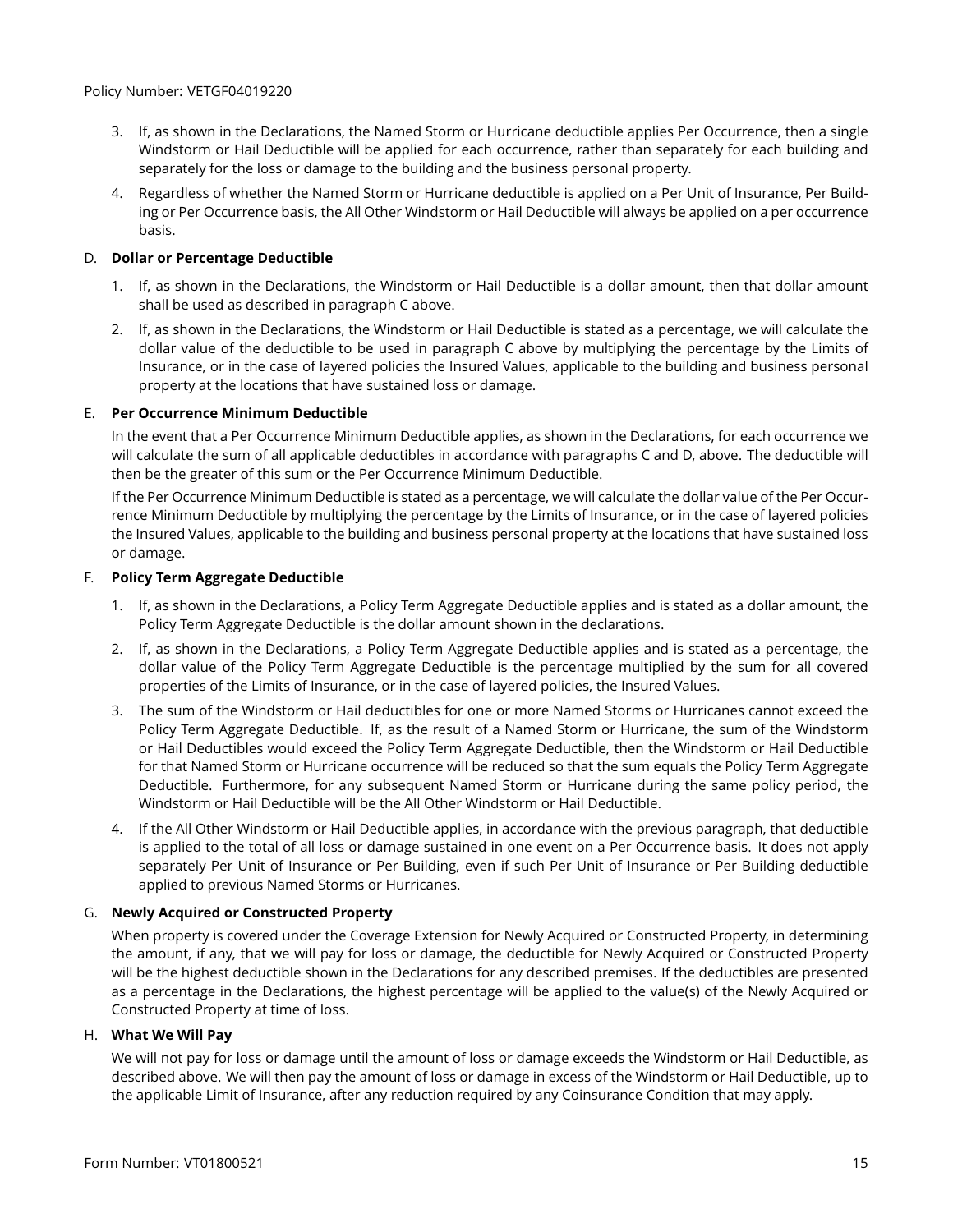### **CONDOMINIUM ASSOCIATION COVERAGE FORM**

<span id="page-16-0"></span>Various provisions in this policy restrict coverage. Read the entire policy carefully to determine rights, duties and what is and is not covered.

Throughout this policy the words "you" and "your" refer to the Named Insured shown in the Declarations. The words "we", "us" and "our" refer to the Company providing this insurance.

Other words and phrases that appear in quotation marks have special meaning. Refer to Section **H.,** Definitions.

#### A. **Coverage**

We will pay for direct physical loss of or damage to Covered Property at the premises described in the Declarations caused by or resulting from any Covered Cause of Loss.

#### 1. **Covered Property**

Covered Property, as used in this Coverage Part, means the type of property described in this section, **A.1.,** and limited in **A.2.,** Property Not Covered, if a Limit of Insurance is shown in the Declarations for that type of property.

- a. **Building,** meaning the building or structure described in the Declarations, including:
	- (1) Completed additions;
	- (2) Fixtures, outside of individual units, including outdoor fixtures;
	- (3) Permanently installed:
		- (a) Machinery; and
		- (b) Equipment;
	- (4) Personal property owned by you that is used to maintain or service the building or structure or its premises, including:
		- (a) Fire-extinguishing equipment;
		- (b) Outdoor furniture;
		- (c) Floor coverings; and
		- (d) Appliances used for refrigerating, ventilating, cooking, dishwashing or laundering that are not contained within individual units;
	- (5) If not covered by other insurance:
		- (a) Additions under construction, alterations and repairs to the building or structure;
		- (b) Materials, equipment, supplies, and temporary structures, on or within 100 feet of the described premises, used for making additions, alterations or repairs to the building or structure; and
	- (6) Any of the following types of property contained within a unit, regardless of ownership, if your Condominium Association Agreement requires you to insure it:
		- (a) Fixtures, improvements and alterations that are a part of the building or structure; and
		- (b) Appliances, such as those used for refrigerating, ventilating, cooking, dishwashing, laundering, security or housekeeping.

But Building does not include personal property owned by, used by or in the care, custody or control of a unit-owner except for personal property listed in Paragraph **A.1.a.(6)** above.

- b. **Your Business Personal Property** located in or on the building described in the Declarations or in the open (or in a vehicle) within 100 feet of the described premises, consisting of the following:
	- (1) Personal property owned by you or owned indivisibly by all unit-owners;
	- (2) Your interest in the labor, materials or services furnished or arranged by you on personal property of others;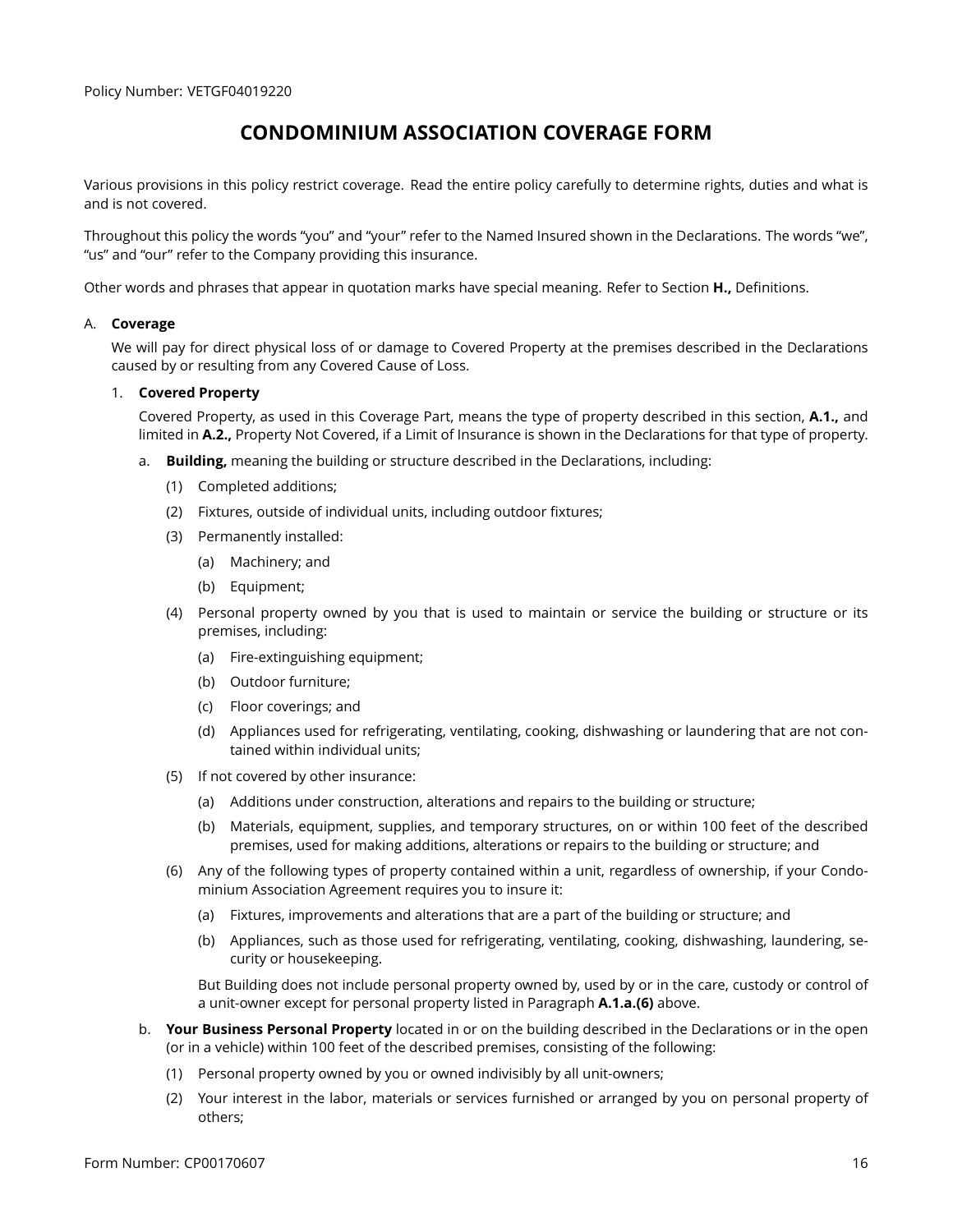(3) Leased personal property for which you have a contractual responsibility to insure, unless otherwise provided for under Personal Property Of Others.

But Your Business Personal Property does not include personal property owned only by a unit-owner.

#### c. **Personal Property Of Others** that is:

- (1) In your care, custody or control; and
- (2) Located in or on the building described in the Declarations or in the open (or in a vehicle) within 100 feet of the described premises.

However, our payment for loss of or damage to personal property of others will only be for the account of the owner of the property.

#### 2. **Property Not Covered**

Covered Property does not include:

- a. Accounts, bills, currency, food stamps or other evidences of debt, money, notes or securities. Lottery tickets held for sale are not securities;
- b. Animals, unless owned by others and boarded by you;
- c. Automobiles held for sale;
- d. Bridges, roadways, walks, patios or other paved surfaces;
- e. Contraband, or property in the course of illegal transportation or trade;
- f. The cost of excavations, grading, backfilling or filling;
- g. Foundations of buildings, structures, machinery or boilers if their foundations are below:
	- (1) The lowest basement floor; or
	- (2) The surface of the ground if there is no basement;
- h. Land (including land on which the property is located), water, growing crops or lawns;
- i. Personal property while airborne or waterborne;
- j. Bulkheads, pilings, piers, wharves or docks;
- k. Property that is covered under this or any other policy in which it is more specifically described, except for the excess of the amount due (whether you can collect on it or not) from that other insurance;
- l. Retaining walls that are not part of a building;
- m. Underground pipes, flues or drains;
- n. Electronic data, except as provided under the Additional Coverage, Electronic Data. Electronic data means information, facts or computer programs stored as or on, created or used on, or transmitted to or from computer software (including systems and applications software), on hard or floppy disks, CD-ROMs, tapes, drives, cells, data processing devices or any other repositories of computer software which are used with electronically controlled equipment. The term computer programs, referred to in the foregoing description of electronic data, means a set of related electronic instructions which direct the operations and functions of a computer or device connected to it, which enable the computer or device to receive, process, store, retrieve or send data;
- o. The cost to replace or restore the information on valuable papers and records, including those which exist as electronic data. Valuable papers and records include but are not limited to proprietary information, books of account, deeds, manuscripts, abstracts, drawings and card index systems. Refer to the Coverage Extension for Valuable Papers And Records (Other Than Electronic Data) for limited coverage for valuable papers and records other than those which exist as electronic data;
- p. Vehicles or self-propelled machines (including aircraft or watercraft) that:
	- (1) Are licensed for use on public roads; or
	- (2) Are operated principally away from the described premises.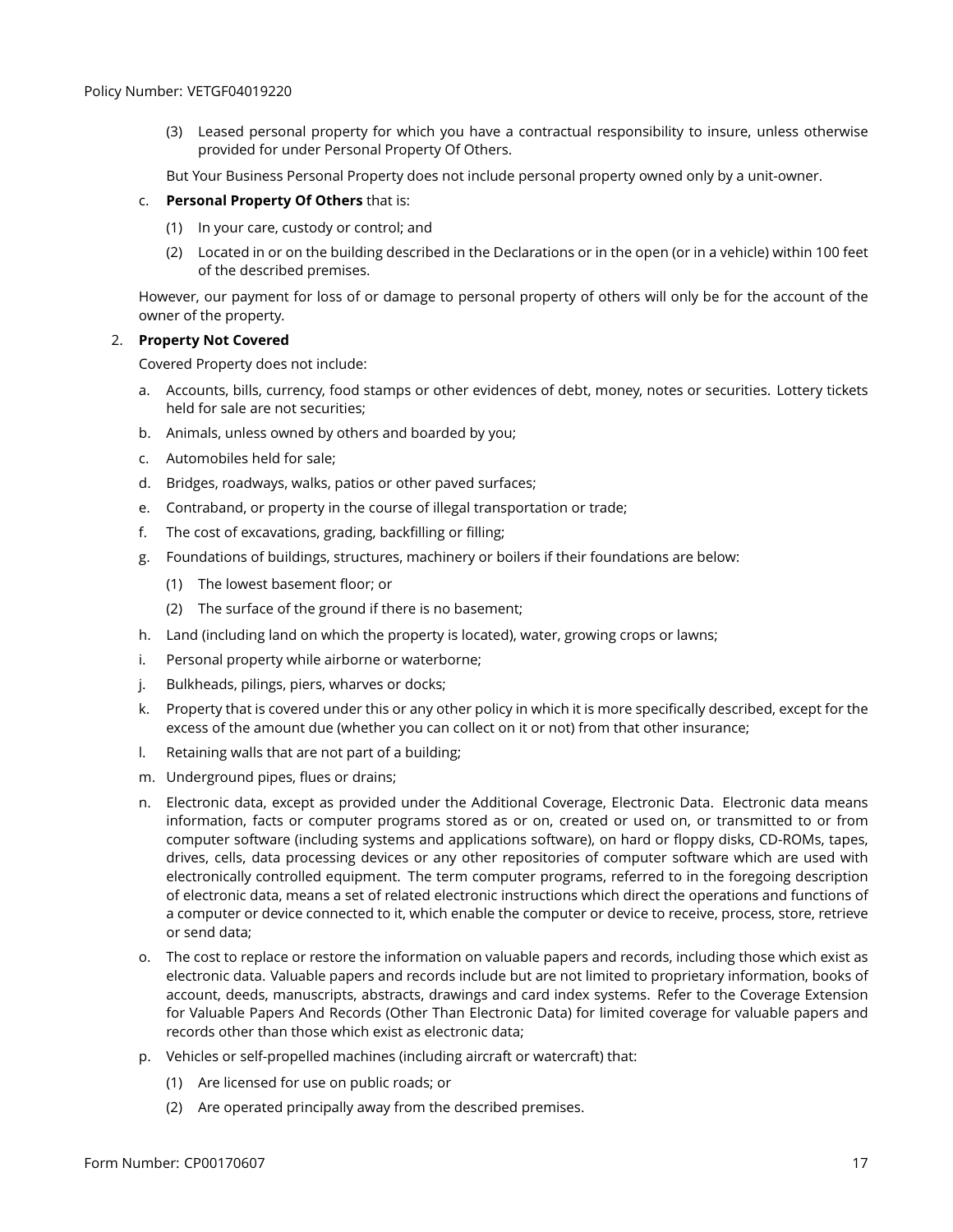This paragraph does not apply to:

- (a) Vehicles or self-propelled machines or autos you manufacture or warehouse;
- (b) Vehicles or self-propelled machines, other than autos, you hold for sale;
- (c) Rowboats or canoes out of water at the described premises; or
- (d) Trailers, but only to the extent provided for in the Coverage Extension for Non-owned Detached Trailers;
- q. The following property while outside of buildings:
	- (1) Grain, hay, straw or other crops; or
	- (2) Fences, radio or television antennas (including satellite dishes) and their lead-in wiring, masts or towers, trees, shrubs, or plants (other than "stock" of trees, shrubs or plants), all except as provided in the Coverage Extensions.

#### 3. **Covered Causes Of Loss**

See applicable Causes Of Loss Form as shown in the Declarations.

#### 4. **Additional Coverages**

### a. **Debris Removal**

- (1) Subject to Paragraphs (3) and (4), we will pay your expense to remove debris of Covered Property caused by or resulting from a Covered Cause of Loss that occurs during the policy period. The expenses will be paid only if they are reported to us in writing within 180 days of the date of direct physical loss or damage.
- (2) Debris Removal does not apply to costs to:
	- (a) Extract "pollutants" from land or water; or
	- (b) Remove, restore or replace polluted land or water.
- (3) Subject to the exceptions in Paragraph (4), the following provisions apply:
	- (a) The most we will pay for the total of direct physical loss or damage plus debris removal expense is the Limit of Insurance applicable to the Covered Property that has sustained loss or damage.
	- (b) Subject to (a) above, the amount we will pay for debris removal expense is limited to 25% of the sum of the deductible plus the amount that we pay for direct physical loss or damage to the Covered Property that has sustained loss or damage.
- (4) We will pay up to an additional \$10,000 for debris removal expense, for each location, in any one occurrence of physical loss or damage to Covered Property, if one or both of the following circumstances apply:
	- (a) The total of the actual debris removal expense plus the amount we pay for direct physical loss or damage exceeds the Limit of Insurance on the Covered Property that has sustained loss or damage.
	- (b) The actual debris removal expense exceeds 25% of the sum of the deductible plus the amount that we pay for direct physical loss or damage to the Covered Property that has sustained loss or damage.

Therefore, if **(4)(a)** and/or **(4)(b)** apply, our total payment for direct physical loss or damage and debris removal expense may reach but will never exceed the Limit of Insurance on the Covered Property that has sustained loss or damage, plus \$10,000.

#### b. **Preservation of Property**

If it is necessary for you to move Covered Property from the described premises to preserve it from loss or damage by a Covered Cause of Loss, we will pay for any direct physical loss or damage to that property:

- (1) While it is being moved or while temporarily stored at another location; and
- (2) Only if the loss or damage occurs within 30 days after the property is first moved.

#### c. **Fire Department Service Charge**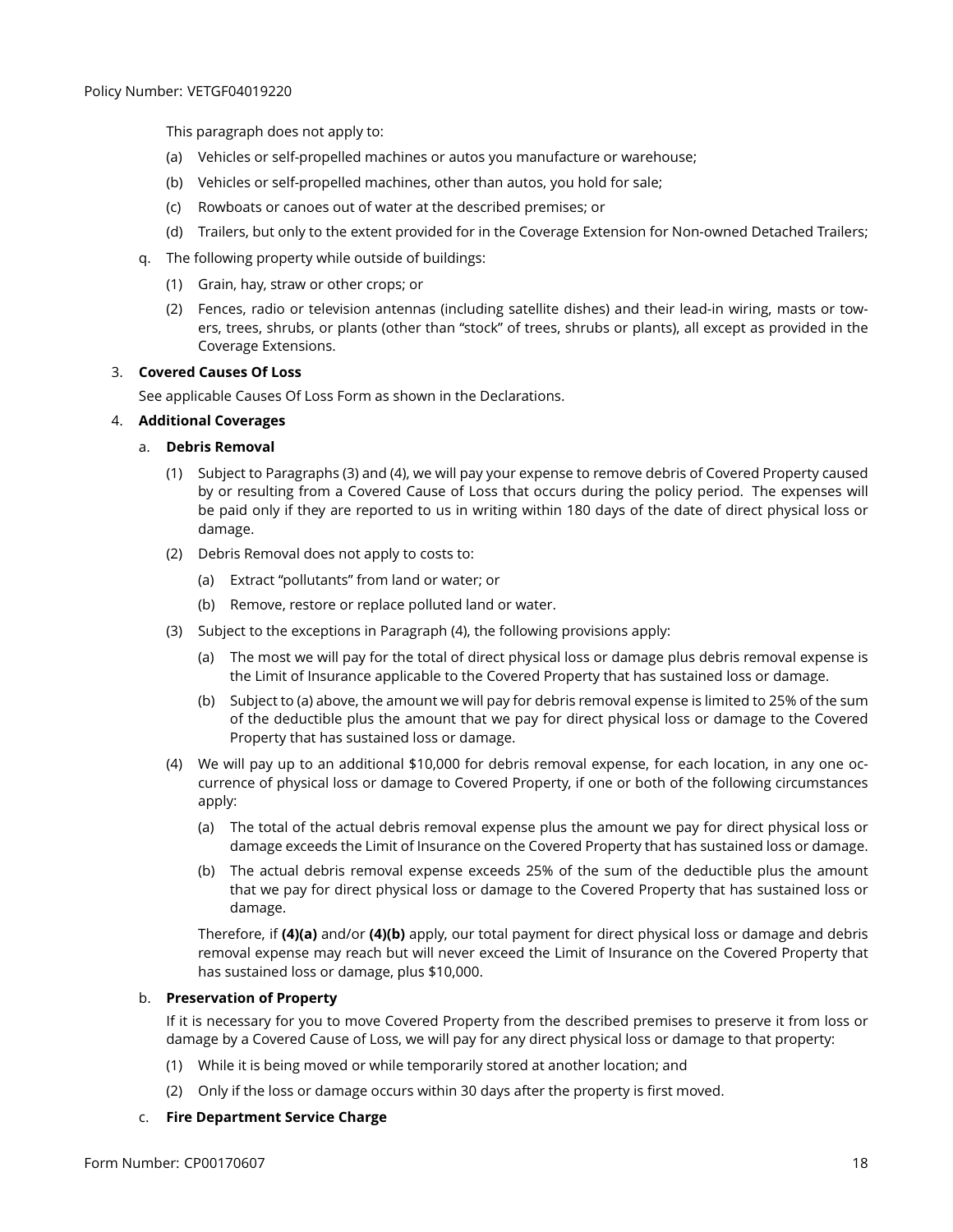When the fire department is called to save or protect Covered Property from a Covered Cause of Loss, we will pay up to \$1,000, unless a higher limit is shown in the Declarations, for your liability for fire department service charges:

- (1) Assumed by contract or agreement prior to loss; or
- (2) Required by local ordinance.

No Deductible applies to this Additional Coverage.

#### d. **Pollutant Clean-up And Removal**

We will pay your expense to extract "pollutants" from land or water at the described premises if the discharge, dispersal, seepage, migration, release or escape of the "pollutants" is caused by or results from a Covered Cause of Loss that occurs during the policy period. The expenses will be paid only if they are reported to us in writing within 180 days of the date on which the Covered Cause of Loss occurs.

This Additional Coverage does not apply to costs to test for, monitor or assess the existence, concentration or effects of "pollutants". But we will pay for testing which is performed in the course of extracting the "pollutants" from the land or water.

The most we will pay under this Additional Coverage for each described premises is \$10,000 for the sum of all covered expenses arising out of Covered Causes of Loss occurring during each separate 12-month period of this policy.

#### e. **Increased Cost Of Construction**

- (1) This Additional Coverage applies only to buildings to which the Replacement Cost Optional Coverage applies.
- (2) In the event of damage by a Covered Cause of Loss to a building that is Covered Property, we will pay the increased costs incurred to comply with enforcement of an ordinance or law in the course of repair, rebuilding or replacement of damaged parts of that property, subject to the limitations stated in e.(3) through e.(9) of this Additional Coverage.
- (3) The ordinance or law referred to in e.(2) of this Additional Coverage is an ordinance or law that regulates the construction or repair of buildings or establishes zoning or land use requirements at the described premises, and is in force at the time of loss.
- (4) Under this Additional Coverage, we will not pay any costs due to an ordinance or law that:
	- (a) You were required to comply with before the loss, even when the building was undamaged; and
	- (b) You failed to comply with.
- (5) Under this Additional Coverage, we will not pay for:
	- (a) The enforcement of any ordinance or law which requires demolition, repair, replacement, reconstruction, remodeling or remediation of property due to contamination by "pollutants" or due to the presence, growth, proliferation, spread or any activity of "fungus", wet or dry rot or bacteria; or
	- (b) Any costs associated with the enforcement of an ordinance or law which requires any insured or others to test for, monitor, clean up, remove, contain, treat, detoxify or neutralize, or in any way respond to, or assess the effects of "pollutants", "fungus", wet or dry rot or bacteria.
- (6) The most we will pay under this Additional Coverage, for each described building insured under this Coverage Form, is \$10,000 or 5% of the Limit of Insurance applicable to that building, whichever is less. If a damaged building is covered under a blanket Limit of Insurance which applies to more than one building or item of property, then the most we will pay under this Additional Coverage, for that damaged building, is the lesser of: \$10,000 or 5% times the value of the damaged building as of the time of loss times the applicable Coinsurance percentage.

The amount payable under this Additional Coverage is additional insurance.

- (7) With respect to this Additional Coverage:
	- (a) We will not pay for the Increased Cost of Construction:
		- (i) Until the property is actually repaired or replaced, at the same or another premises; and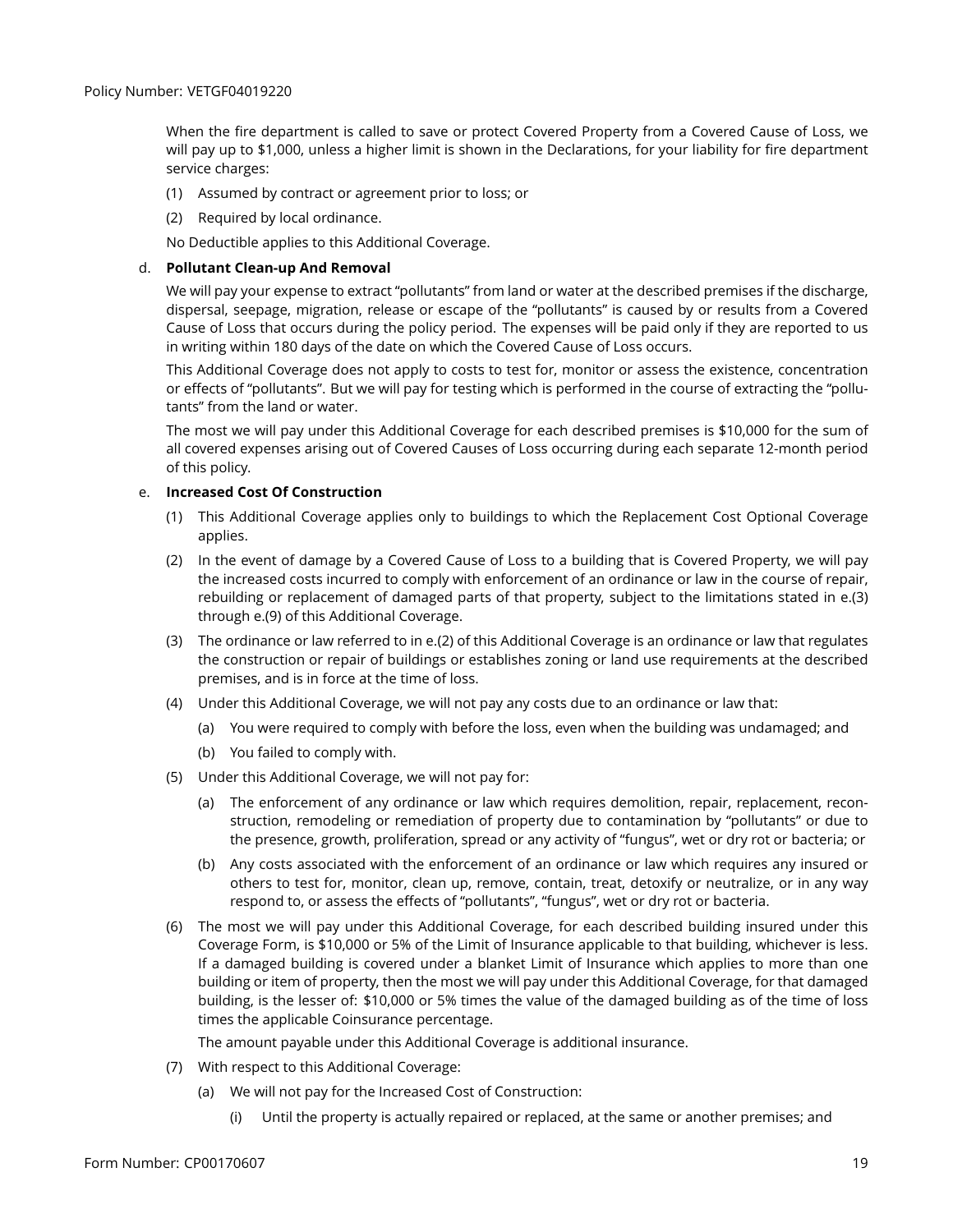- (ii) Unless the repairs or replacement are made as soon as reasonably possible after the loss or damage, not to exceed two years. We may extend this period in writing during the two years.
- (b) If the building is repaired or replaced at the same premises, or if you elect to rebuild at another premises, the most we will pay for the Increased Cost of Construction, subject to the provisions of e.(6) of this Additional Coverage, is the increased cost of construction at the same premises.
- (c) If the ordinance or law requires relocation to another premises, the most we will pay for the Increased Cost of Construction, subject to the provisions of e.(6) of this Additional Coverage, is the increased cost of construction at the new premises.
- (8) This Additional Coverage is not subject to the terms of the Ordinance Or Law Exclusion, to the extent that such Exclusion would conflict with the provisions of this Additional Coverage.
- (9) The costs addressed in the Loss Payment and Valuation Conditions, and the Replacement Cost Optional Coverage, in this Coverage Form, do not include the increased cost attributable to enforcement of an ordinance or law. The amount payable under this Additional Coverage, as stated in e.(6) of this Additional Coverage, is not subject to such limitation.

#### f. **Electronic Data**

- (1) Under this Additional Coverage, electronic data has the meaning described under Property Not Covered, Electronic Data.
- (2) Subject to the provisions of this Additional Coverage, we will pay for the cost to replace or restore electronic data which has been destroyed or corrupted by a Covered Cause of Loss. To the extent that electronic data is not replaced or restored, the loss will be valued at the cost of replacement of the media on which the electronic data was stored, with blank media of substantially identical type.
- (3) The Covered Causes of Loss applicable to Your Business Personal Property apply to this Additional Coverage, Electronic Data, subject to the following:
	- (a) If the Causes Of Loss Special Form applies, coverage under this Additional Coverage, Electronic Data, is limited to the "specified causes of loss" as defined in that form, and Collapse as set forth in that form.
	- (b) If the Causes Of Loss Broad Form applies, coverage under this Additional Coverage, Electronic Data, includes Collapse as set forth in that form.
	- (c) If the Causes Of Loss Form is endorsed to add a Covered Cause of Loss, the additional Covered Cause of Loss does not apply to the coverage provided under this Additional Coverage, Electronic Data.
	- (d) The Covered Causes of Loss include a virus, harmful code or similar instruction introduced into or enacted on a computer system (including electronic data) or a network to which it is connected, designed to damage or destroy any part of the system or disrupt its normal operation. But there is no coverage for loss or damage caused by or resulting from manipulation of a computer system (including electronic data) by any employee, including a temporary or leased employee, or by an entity retained by you or for you to inspect, design, install, modify, maintain, repair or replace that system.
- (4) The most we will pay under this Additional Coverage, Electronic Data, is \$2,500 for all loss or damage sustained in any one policy year, regardless of the number of occurrences of loss or damage or the number of premises, locations or computer systems involved. If loss payment on the first occurrence does not exhaust this amount, then the balance is available for subsequent loss or damage sustained in but not after that policy year. With respect to an occurrence which begins in one policy year and continues or results in additional loss or damage in a subsequent policy year(s), all loss or damage is deemed to be sustained in the policy year in which the occurrence began.

#### 5. **Coverage Extensions**

Except as otherwise provided, the following Extensions apply to property located in or on the building described in the Declarations or in the open (or in a vehicle) within 100 feet of the described premises.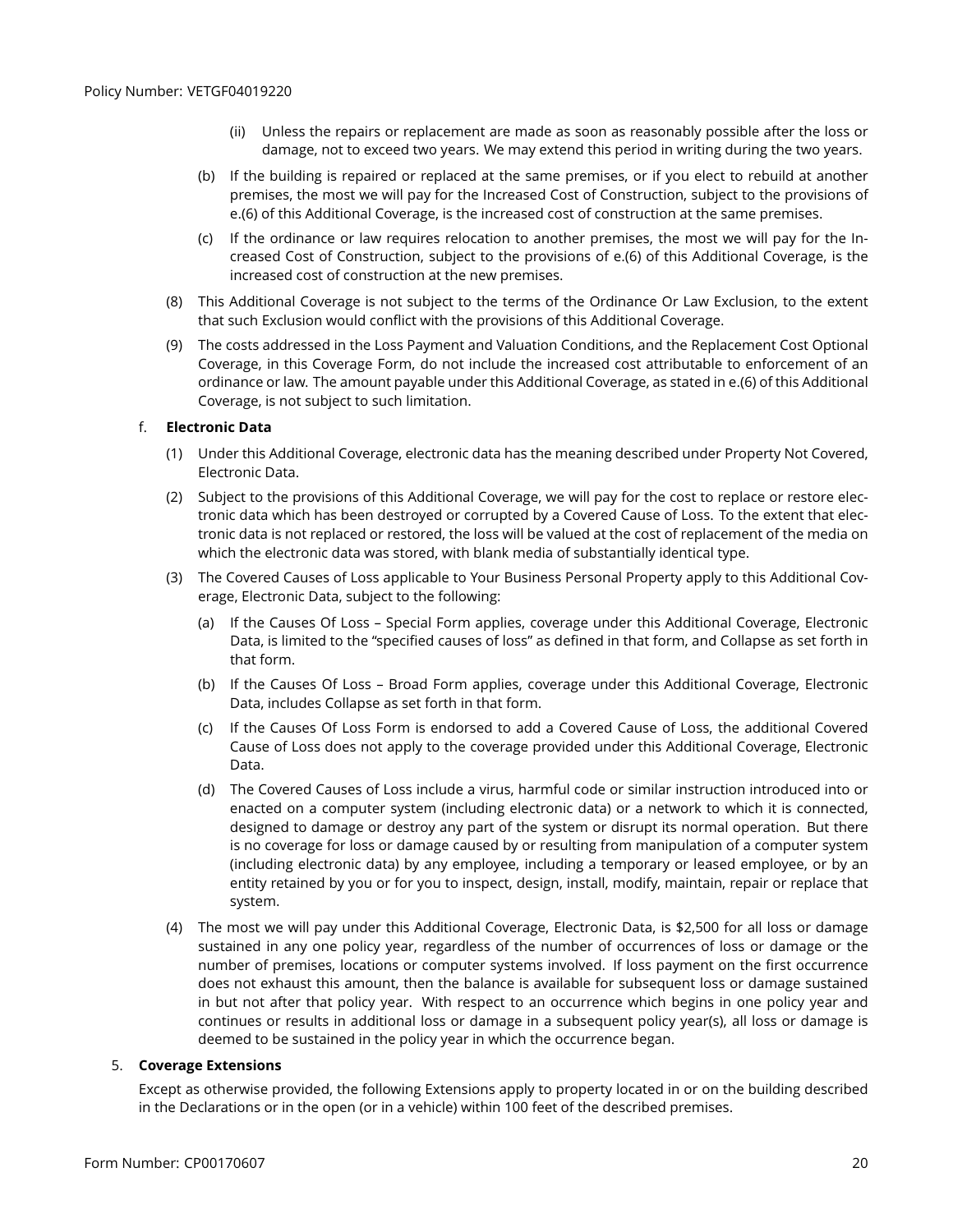If a Coinsurance percentage of 80% or more is shown in the Declarations, you may extend the insurance provided by this Coverage Part as follows:

#### a. **Newly Acquired Or Constructed Property**

#### (1) **Buildings**

You may extend the insurance that applies to Building to apply to:

- (a) Your new buildings while being built on the described premises; and
- (b) Buildings you acquire at locations, other than the described premises, intended for:
	- (i) Similar use as the building described in the Declarations; or
	- (ii) Use as a warehouse.

The most we will pay for loss or damage under this Extension is \$250,000 at each building.

#### (2) **Your Business Personal Property**

- (a) If this policy covers Your Business Personal Property, you may extend that insurance to apply to:
	- (i) Business personal property, including such property that you newly acquire, at any location you acquire other than at fairs, trade shows or exhibitions;
	- (ii) Business personal property, including such property that you newly acquire, located at your newly constructed or acquired buildings at the location described in the Declarations; or
	- (iii) Business personal property that you newly acquire, located at the described premises.

The most we will pay for loss or damage under this Extension is \$100,000 at each building.

- (b) This Extension does not apply to:
	- (i) Personal property of others that is temporarily in your possession in the course of installing or performing work on such property; or
	- (ii) Personal property of others that is temporarily in your possession in the course of your manufacturing or wholesaling activities.

#### (3) **Period Of Coverage**

With respect to insurance on or at each newly acquired or constructed property, coverage will end when any of the following first occurs:

- (a) This policy expires;
- (b) 30 days expire after you acquire the property or begin construction of that part of the building that would qualify as covered property; or
- (c) You report values to us.

We will charge you additional premium for values reported from the date you acquire the property or begin construction of that part of the building that would qualify as covered property.

#### b. **Personal Effects And Property Of Others**

You may extend the insurance that applies to Your Business Personal Property to apply to:

- (1) Personal effects owned by you, your officers, your partners or members, your managers or your employees. This Extension does not apply to loss or damage by theft.
- (2) Personal property of others in your care, custody or control.

The most we will pay for loss or damage under this Extension is \$2,500 at each described premises. Our payment for loss of or damage to personal property of others will only be for the account of the owner of the property.

#### c. **Valuable Papers And Records (Other Than Electronic Data)**

(1) You may extend the insurance that applies to Your Business Personal Property to apply to the cost to replace or restore the lost information on valuable papers and records for which duplicates do not ex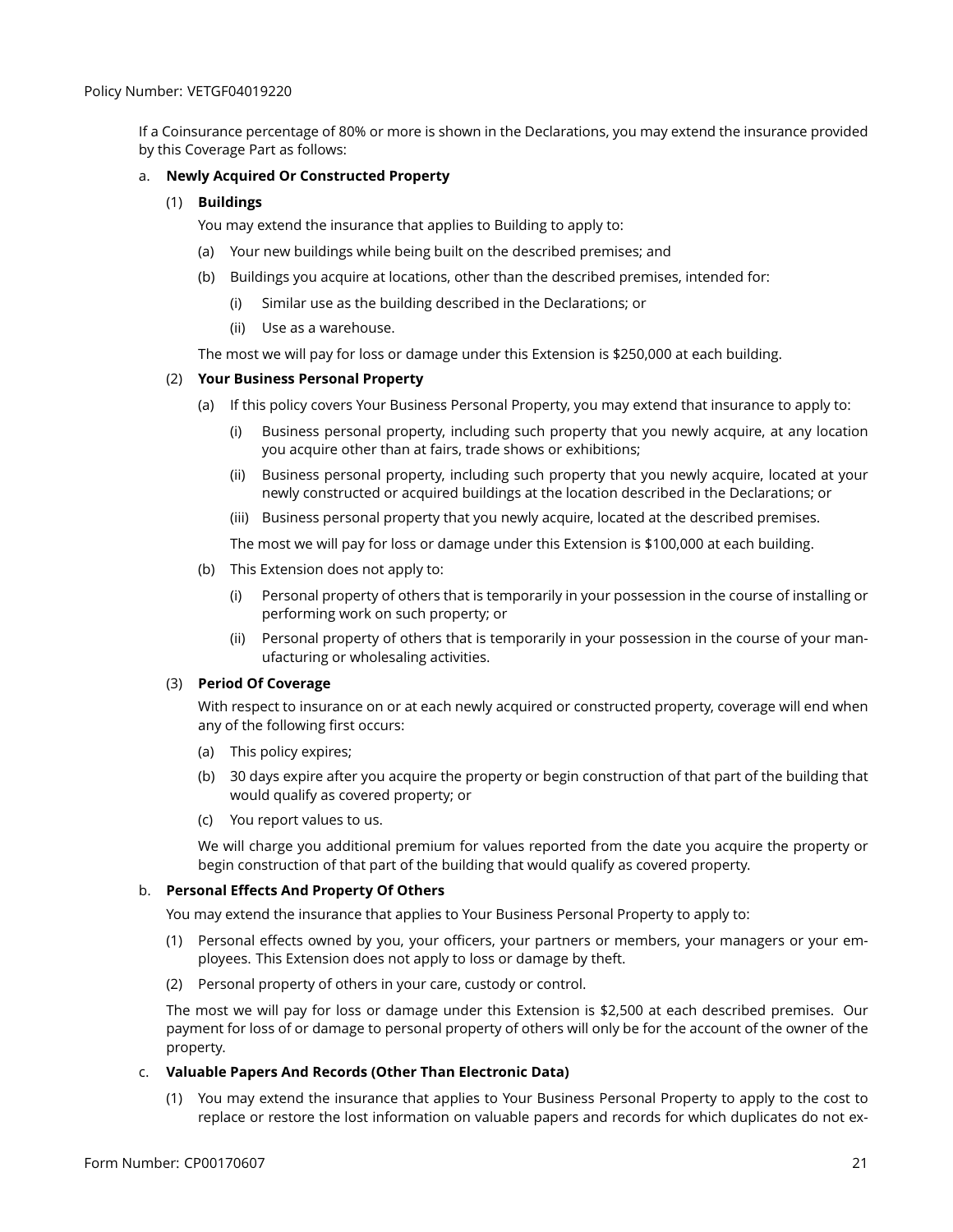ist. But this Extension does not apply to valuable papers and records which exist as electronic data. Electronic data has the meaning described under Property Not Covered, Electronic Data.

- (2) If the Causes Of Loss Special Form applies, coverage under this Extension is limited to the "specified causes of loss" as defined in that form, and Collapse as set forth in that form.
- (3) If the Causes Of Loss Broad Form applies, coverage under this Extension includes Collapse as set forth in that form.
- (4) Under this Extension, the most we will pay to replace or restore the lost information is \$2,500 at each described premises, unless a higher limit is shown in the Declarations. Such amount is additional insurance. We will also pay for the cost of blank material for reproducing the records (whether or not duplicates exist), and (when there is a duplicate) for the cost of labor to transcribe or copy the records. The costs of blank material and labor are subject to the applicable Limit of Insurance on Your Business Personal Property and therefore coverage of such costs is not additional insurance.

#### d. **Property Off-premises**

- (1) You may extend the insurance provided by this Coverage Form to apply to your Covered Property while it is away from the described premises, if it is:
	- (a) Temporarily at a location you do not own, lease or operate;
	- (b) In storage at a location you lease, provided the lease was executed after the beginning of the current policy term; or
	- (c) At any fair, trade show or exhibition.
- (2) This Extension does not apply to property:
	- (a) In or on a vehicle; or
	- (b) In the care, custody or control of your salespersons, unless the property is in such care, custody or control at a fair, trade show or exhibition.
- (3) The most we will pay for loss or damage under this Extension is \$10,000.

#### e. **Outdoor Property**

You may extend the insurance provided by this Coverage Form to apply to your outdoor fences, radio and television antennas (including satellite dishes), trees, shrubs and plants (other than "stock" of trees, shrubs or plants), including debris removal expense, caused by or resulting from any of the following causes of loss if they are Covered Causes of Loss:

- (1) Fire;
- (2) Lightning;
- (3) Explosion;
- (4) Riot or Civil Commotion; or
- (5) Aircraft.

The most we will pay for loss or damage under this Extension is \$1,000, but not more than \$250 for any one tree, shrub or plant. These limits apply to any one occurrence, regardless of the types or number of items lost or damaged in that occurrence.

#### f. **Non-owned Detached Trailers**

- (1) You may extend the insurance that applies to Your Business Personal Property to apply to loss or damage to trailers that you do not own, provided that:
	- (a) The trailer is used in your business;
	- (b) The trailer is in your care, custody or control at the premises described in the Declarations; and
	- (c) You have a contractual responsibility to pay for loss or damage to the trailer.
- (2) We will not pay for any loss or damage that occurs:
	- (a) While the trailer is attached to any motor vehicle or motorized conveyance, whether or not the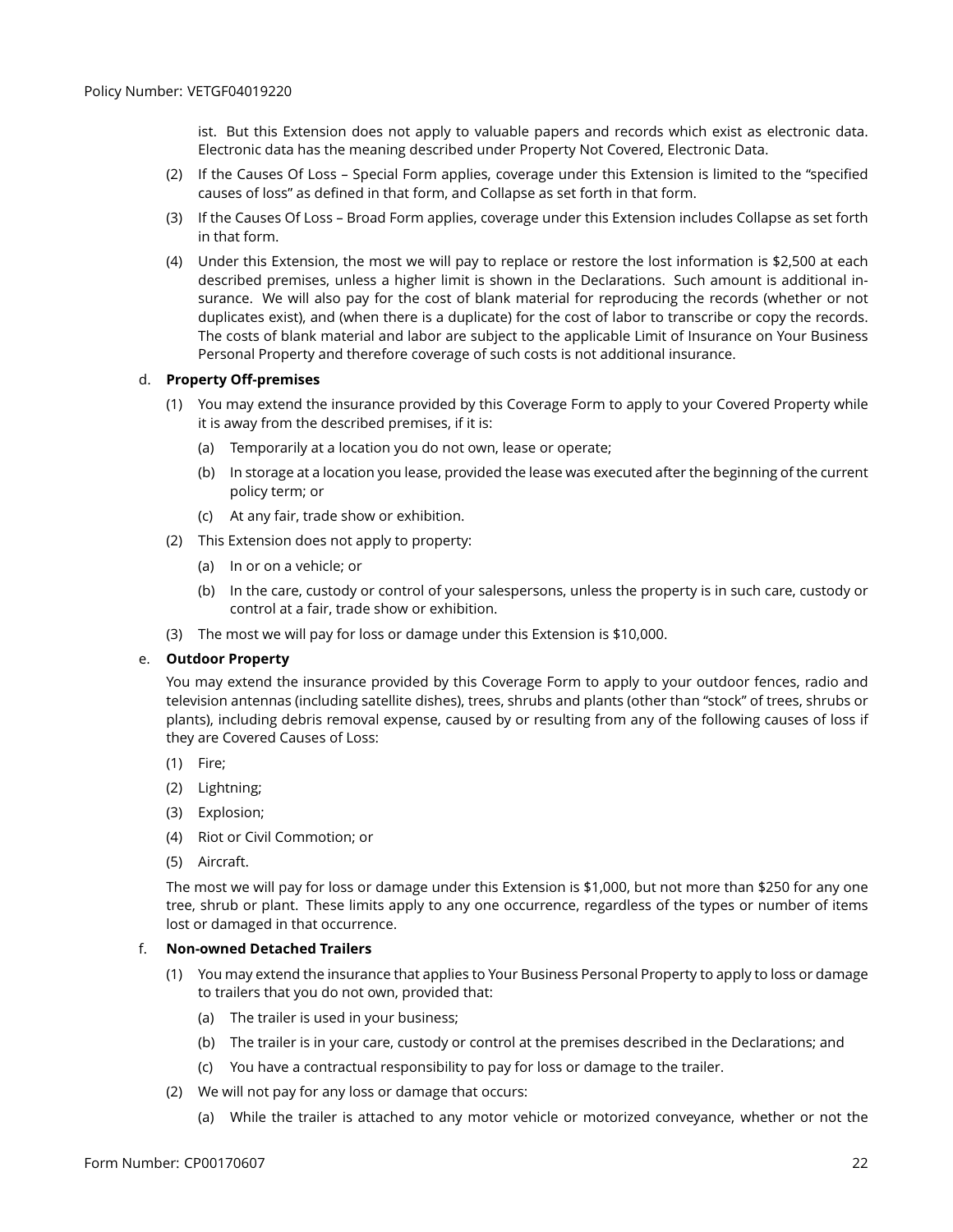motor vehicle or motorized conveyance is in motion;

- (b) During hitching or unhitching operations, or when a trailer becomes accidentally unhitched from a motor vehicle or motorized conveyance.
- (3) The most we will pay for loss or damage under this Extension is \$5,000, unless a higher limit is shown in the Declarations.
- (4) This insurance is excess over the amount due (whether you can collect on it or not) from any other insurance covering such property.

Each of these Extensions is additional insurance unless otherwise indicated. The Additional Condition, Coinsurance, does not apply to these Extensions.

#### B. **Exclusions And Limitations**

See applicable Causes Of Loss Form as shown in the Declarations.

#### C. **Limits Of Insurance**

The most we will pay for loss or damage in any one occurrence is the applicable Limit of Insurance shown in the Declarations.

The most we will pay for loss or damage to outdoor signs, whether or not the sign is attached to a building, is \$2,500 per sign in any one occurrence.

The amounts of insurance stated in the following Additional Coverages apply in accordance with the terms of such coverages and are separate from the Limit(s) of Insurance shown in the Declarations for any other coverage:

- 1. Fire Department Service Charge;
- 2. Pollutant Clean-up And Removal;
- 3. Increased Cost Of Construction; and
- 4. Electronic Data.

Payments under the Preservation Of Property Additional Coverage will not increase the applicable Limit of Insurance.

#### D. **Deductible**

In any one occurrence of loss or damage (hereinafter referred to as loss), we will first reduce the amount of loss if required by the Coinsurance Condition or the Agreed Value Optional Coverage. If the adjusted amount of loss is less than or equal to the Deductible, we will not pay for that loss. If the adjusted amount of loss exceeds the Deductible, we will then subtract the Deductible from the adjusted amount of loss, and will pay the resulting amount or the Limit of Insurance, whichever is less.

When the occurrence involves loss to more than one item of Covered Property and separate Limits of Insurance apply, the losses will not be combined in determining application of the Deductible. But the Deductible will be applied only once per occurrence.

#### E. **Loss Conditions**

The following conditions apply in addition to the Common Policy Conditions and the Commercial Property Conditions.

#### 1. **Abandonment**

There can be no abandonment of any property to us.

#### 2. **Appraisal**

If we and you disagree on the value of the property or the amount of loss, either may make written demand for an appraisal of the loss. In this event, each party will select a competent and impartial appraiser. The two appraisers will select an umpire. If they cannot agree, either may request that selection be made by a judge of a court having jurisdiction. The appraisers will state separately the value of the property and amount of loss. If they fail to agree, they will submit their differences to the umpire. A decision agreed to by any two will be binding. Each party will:

- a. Pay its chosen appraiser; and
- b. Bear the other expenses of the appraisal and umpire equally.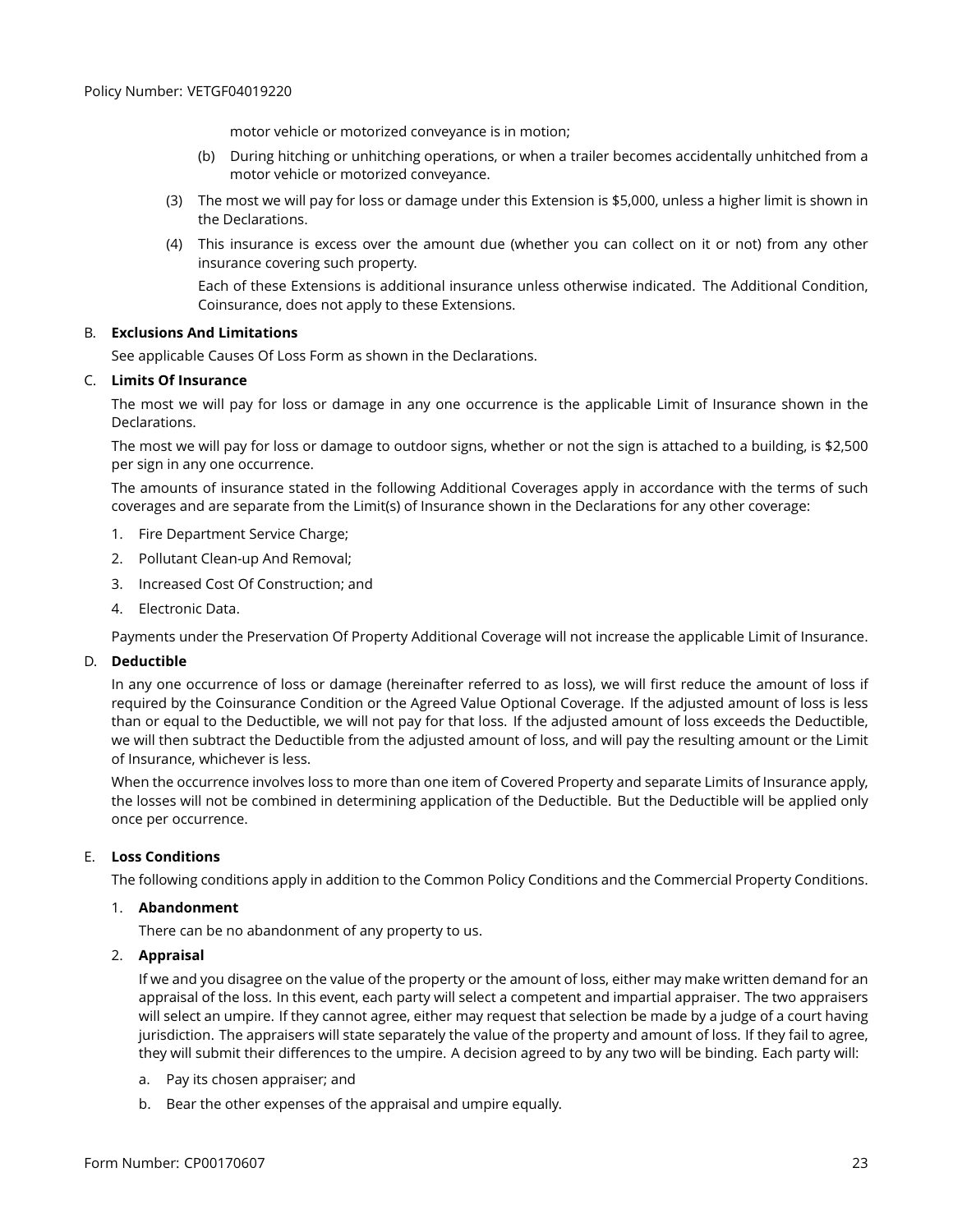If there is an appraisal, we will still retain our right to deny the claim.

#### 3. **Duties In The Event Of Loss Or Damage**

- a. You must see that the following are done in the event of loss or damage to Covered Property:
	- (1) Notify the police if a law may have been broken.
	- (2) Give us prompt notice of the loss or damage. Include a description of the property involved.
	- (3) As soon as possible, give us a description of how, when and where the loss or damage occurred.
	- (4) Take all reasonable steps to protect the Covered Property from further damage, and keep a record of your expenses necessary to protect the Covered Property, for consideration in the settlement of the claim. This will not increase the Limit of Insurance. However, we will not pay for any subsequent loss or damage resulting from a cause of loss that is not a Covered Cause of Loss. Also, if feasible, set the damaged property aside and in the best possible order for examination.
	- (5) At our request, give us complete inventories of the damaged and undamaged property. Include quantities, costs, values and amount of loss claimed.
	- (6) As often as may be reasonably required, permit us to inspect the property proving the loss or damage and examine your books and records.

Also permit us to take samples of damaged and undamaged property for inspection, testing and analysis, and permit us to make copies from your books and records.

- (7) Send us a signed, sworn proof of loss containing the information we request to investigate the claim. You must do this within 60 days after our request. We will supply you with the necessary forms.
- (8) Cooperate with us in the investigation or settlement of the claim.
	- a. We may examine any insured under oath, while not in the presence of any other insured and at such times as may be reasonably required, about any matter relating to this insurance or the claim, including an insured's books and records. In the event of an examination, an insured's answers must be signed.

#### 4. **Loss Payment**

- a. In the event of loss or damage covered by this Coverage Form, at our option, we will either:
	- (1) Pay the value of lost or damaged property;
	- (2) Pay the cost of repairing or replacing the lost or damaged property, subject to b. below;
	- (3) Take all or any part of the property at an agreed or appraised value; or
	- (4) Repair, rebuild or replace the property with other property of like kind and quality, subject to b. below.

We will determine the value of lost or damaged property, or the cost of its repair or replacement, in accordance with the applicable terms of the Valuation Condition in this Coverage Form or any applicable provision which amends or supersedes the Valuation Condition.

- b. The cost to repair, rebuild or replace does not include the increased cost attributable to enforcement of any ordinance or law regulating the construction, use or repair of any property.
- c. We will give notice of our intentions within 30 days after we receive the sworn proof of loss.
- d. We will not pay you more than your financial interest in the Covered Property.
- e. We may adjust losses with the owners of lost or damaged property if other than you. If we pay the owners, such payments will satisfy your claims against us for the owners' property. We will not pay the owners more than their financial interest in the Covered Property.
- f. We may elect to defend you against suits arising from claims of owners of property. We will do this at our expense.
- g. We will pay for covered loss or damage to Covered Property within 30 days after we receive the sworn proof of loss, if you have complied with all of the terms of this Coverage Part and:
	- (1) We have reached agreement with you on the amount of loss; or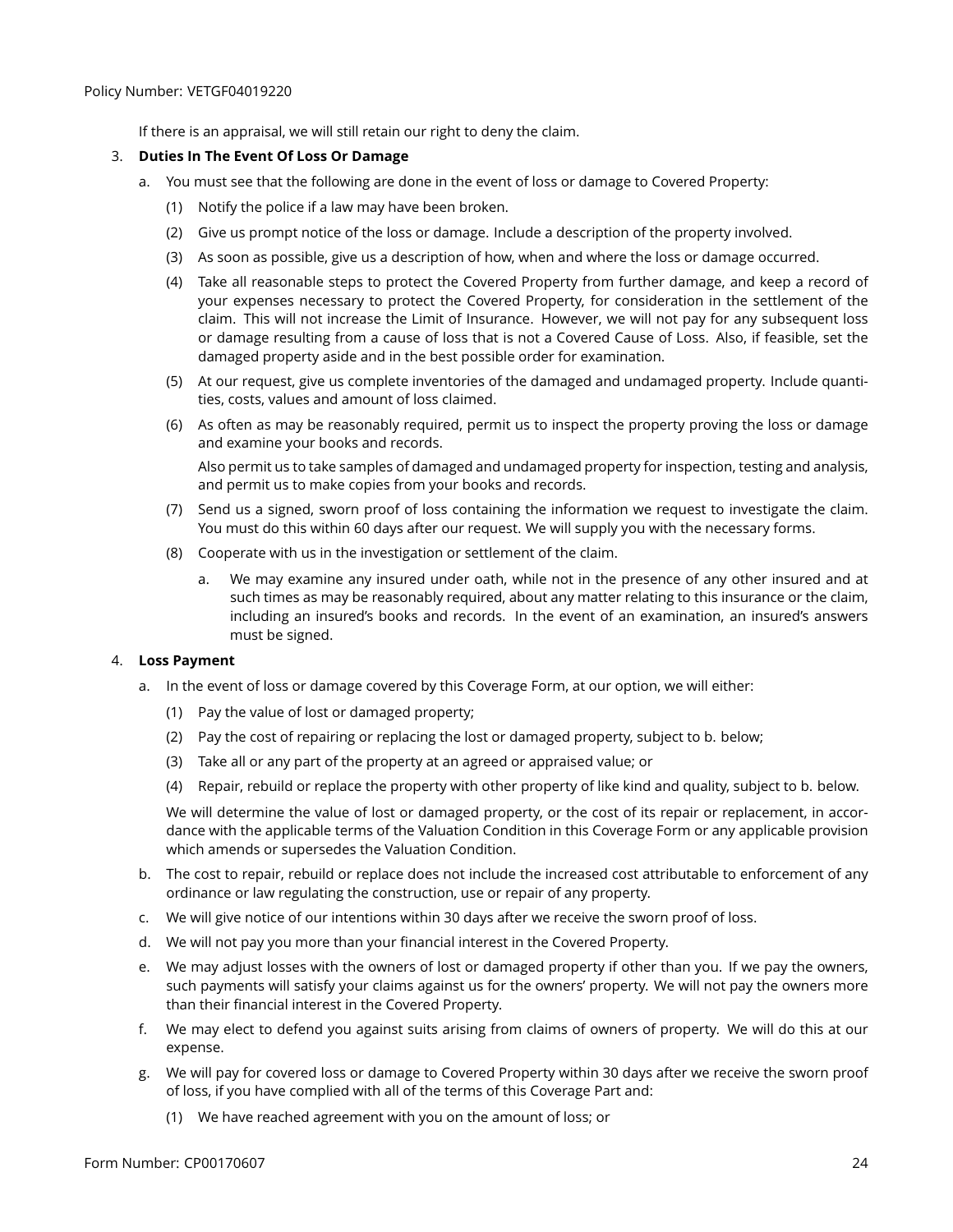(2) An appraisal award has been made.

If you name an insurance trustee, we will adjust losses with you, but we will pay the insurance trustee. If we pay the trustee, the payments will satisfy your claims against us.

h. A party wall is a wall that separates and is common to adjoining buildings that are owned by different parties. In settling covered losses involving a party wall, we will pay a proportion of the loss to the party wall based on your interest in the wall in proportion to the interest of the owner of the adjoining building. However, if you elect to repair or replace your building and the owner of the adjoining building elects not to repair or replace that building, we will pay you the full value of the loss to the party wall, subject to all applicable policy provisions including Limits of Insurance, the Valuation and Coinsurance Conditions and all other provisions of this Loss Payment Condition. Our payment under the provisions of this paragraph does not alter any right of subrogation we may have against any entity, including the owner or insurer of the adjoining building, and does not alter the terms of the Transfer Of Rights Of Recovery Against Others To Us Condition in this policy.

#### 5. **Recovered Property**

If either you or we recover any property after loss settlement, that party must give the other prompt notice. At your option, the property will be returned to you. You must then return to us the amount we paid to you for the property. We will pay recovery expenses and the expenses to repair the recovered property, subject to the Limit of Insurance.

#### 6. **Unit-owner's Insurance**

A unit-owner may have other insurance covering the same property as this insurance. This insurance is intended to be primary, and not to contribute with such other insurance.

#### 7. **Vacancy**

#### a. **Description Of Terms**

- (1) As used in this Vacancy Condition, the term building and the term vacant have the meanings set forth in  $(1)(a)$  and  $(1)(b)$  below:
	- (a) When this policy is issued to a tenant, and with respect to that tenant's interest in Covered Property, building means the unit or suite rented or leased to the tenant. Such building is vacant when it does not contain enough business personal property to conduct customary operations.
	- (b) When this policy is issued to the owner or general lessee of a building, building means the entire building. Such building is vacant unless at least 31% of its total square footage is:
		- (i) Rented to a lessee or sub-lessee and used by the lessee or sub-lessee to conduct its customary operations; and/or
		- (ii) Used by the building owner to conduct customary operations.
- (2) Buildings under construction or renovation are not considered vacant.

#### b. **Vacancy Provisions**

If the building where loss or damage occurs has been vacant for more than 60 consecutive days before that loss or damage occurs:

- (1) We will not pay for any loss or damage caused by any of the following even if they are Covered Causes of Loss:
	- (a) Vandalism;
	- (b) Sprinkler leakage, unless you have protected the system against freezing;
	- (c) Building glass breakage;
	- (d) Water damage;
	- (e) Theft; or
	- (f) Attempted theft.
- (2) With respect to Covered Causes of Loss other than those listed in b.(1)(a) through b.(1)(f) above, we will reduce the amount we would otherwise pay for the loss or damage by 15%.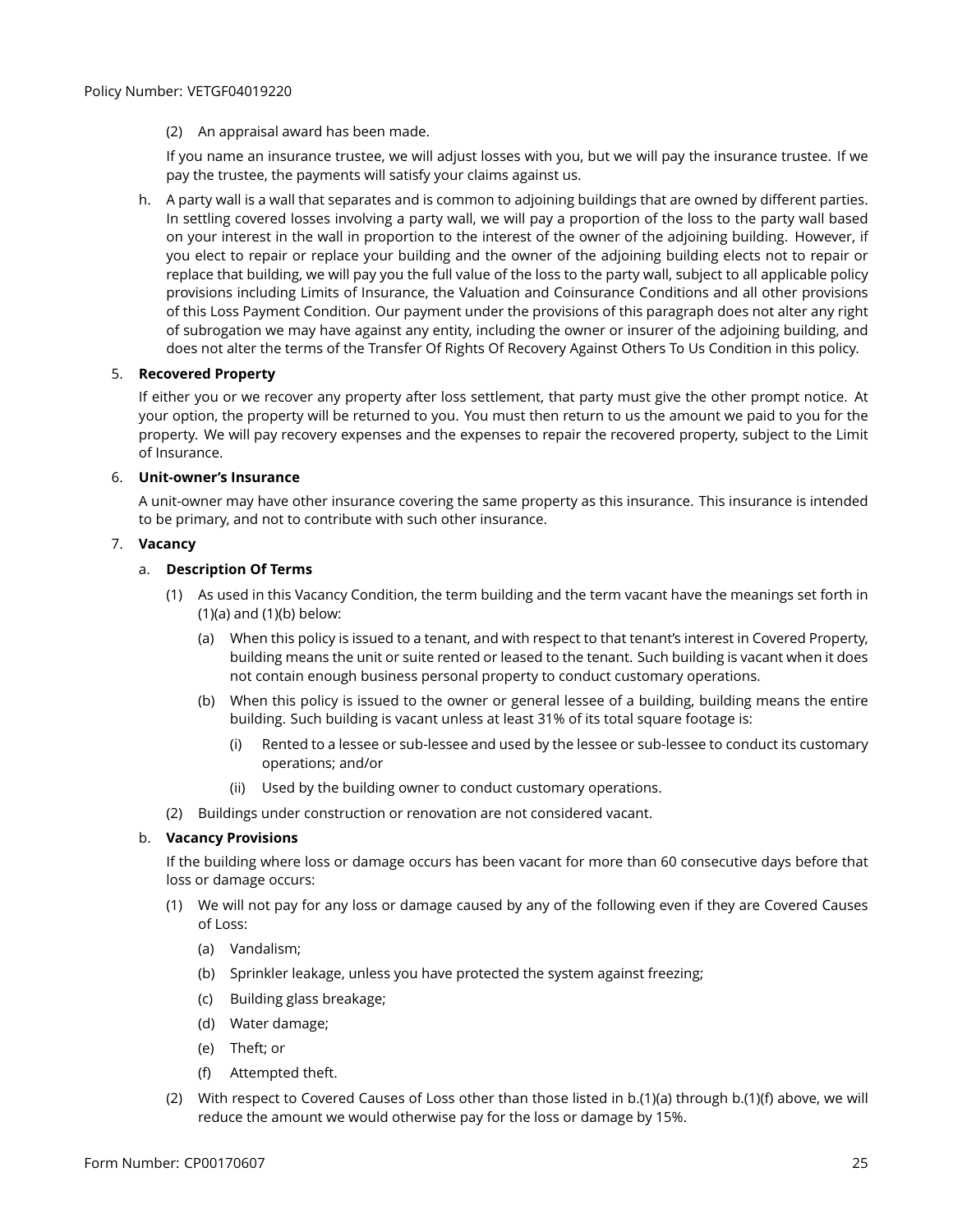#### Policy Number: VETGF04019220

#### 8. **Valuation**

We will determine the value of Covered Property in the event of loss or damage as follows:

- a. At actual cash value as of the time of loss or damage, except as provided in **b** and **c** below.
- b. If the Limit of Insurance for Building satisfies the Additional Condition, Coinsurance, and the cost to repair or replace the damaged building property is \$2,500 or less, we will pay the cost of building repairs or replacement.

The cost of building repairs or replacement does not include the increased cost attributable to enforcement of any ordinance or law regulating the construction, use or repair of any property. However, the following property will be valued at the actual cash value even when attached to the building:

- (1) Awnings or floor coverings;
- (2) Appliances for refrigerating, ventilating, cooking, dishwashing or laundering; or
- (3) Outdoor equipment or furniture.
- c. Glass at the cost of replacement with safety-glazing material if required by law.

#### 9. **Waiver Of Rights Of Recovery**

We waive our rights to recover payment from any unit-owner of the condominium that is shown in the Declarations.

#### F. **Additional Conditions**

The following conditions apply in addition to the Common Policy Conditions and the Commercial Property Conditions.

#### 1. **Coinsurance**

If a Coinsurance percentage is shown in the Declarations, the following condition applies.

- a. We will not pay the full amount of any loss if the value of Covered Property at the time of loss times the Coinsurance percentage shown for it in the Declarations is greater than the Limit of Insurance for the property. Instead, we will determine the most we will pay using the following steps:
	- (1) Multiply the value of Covered Property at the time of loss by the Coinsurance percentage;
	- (2) Divide the Limit of Insurance of the property by the figure determined in Step (1);
	- (3) Multiply the total amount of loss, before the application of any deductible, by the figure determined in Step (2); and
	- (4) Subtract the deductible from the figure determined in Step (3).

We will pay the amount determined in Step **(4)** or the Limit of Insurance, whichever is less. For the remainder, you will either have to rely on other insurance or absorb the loss yourself.

#### 2. **Mortgageholders**

- a. The term mortgageholder includes trustee.
- b. We will pay for covered loss of or damage to buildings or structures to each mortgageholder shown in the Declarations in their order of precedence, as interests may appear.
- c. The mortgageholder has the right to receive loss payment even if the mortgageholder has started foreclosure or similar action on the building or structure.
- d. If we deny your claim because of your acts or because you have failed to comply with the terms of this Coverage Part, the mortgageholder will still have the right to receive loss payment if the mortgageholder:
	- (1) Pays any premium due under this Coverage Part at our request if you have failed to do so;
	- (2) Submits a signed, sworn proof of loss within 60 days after receiving notice from us of your failure to do so; and
	- (3) Has notified us of any change in ownership, occupancy or substantial change in risk known to the mortgageholder.

All of the terms of this Coverage Part will then apply directly to the mortgageholder.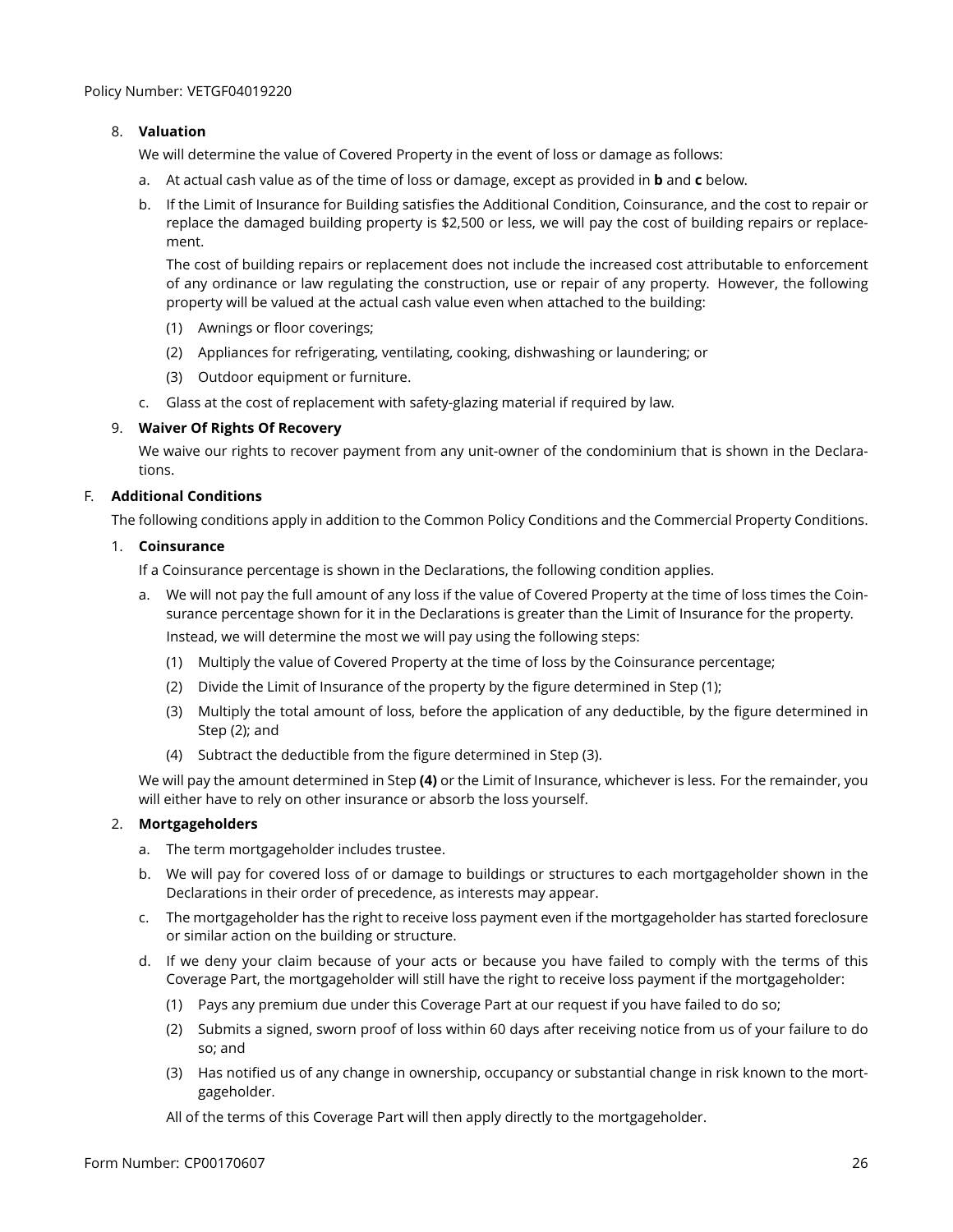- e. If we pay the mortgageholder for any loss or damage and deny payment to you because of your acts or because you have failed to comply with the terms of this Coverage Part:
	- (1) The mortgageholder's rights under the mortgage will be transferred to us to the extent of the amount we pay; and
	- (2) The mortgageholder's right to recover the full amount of the mortgageholder's claim will not be impaired.

At our option, we may pay to the mortgageholder the whole principal on the mortgage plus any accrued interest. In this event, your mortgage and note will be transferred to us and you will pay your remaining mort gage debt to us.

- f. If we cancel this policy, we will give written notice to the mortgageholder at least:
	- (1) 10 days before the effective date of cancellation if we cancel for your non-payment of premium; or
	- (2) 30 days before the effective date of cancellation if we cancel for any other reason.
- g. If we elect not to renew this policy, we will give written notice to the mortgageholder at least 10 days before the expiration date of this policy.

#### G. **Optional Coverages**

If shown as applicable in the Declarations, the following Optional Coverages apply separately to each item.

#### 1. **Agreed Value**

- a. The Additional Condition, Coinsurance, does not apply to Covered Property to which this Optional Coverage applies. We will pay no more for loss of or damage to that property than the proportion that the Limit of Insurance under this Coverage Part for the property bears to the Agreed Value shown for it in the Declarations.
- b. If the expiration date for this Optional Coverage shown in the Declarations is not extended, the Additional Condition, Coinsurance, is reinstated and this Optional Coverage expires.
- c. The terms of this Optional Coverage apply only to loss or damage that occurs:
	- (1) On or after the effective date of this Optional Coverage; and
	- (2) Before the Agreed Value expiration date shown in the Declarations or the policy expiration date, whichever occurs first.

#### 2. **Inflation Guard**

- a. The Limit of Insurance for property to which this Optional Coverage applies will automatically increase by the annual percentage shown in the Declarations.
- b. The amount of increase will be:
	- (1) The Limit of Insurance that applied on the most recent of the policy inception date, the policy anniversary date, or any other policy change amending the Limit of Insurance, times
	- (2) The percentage of annual increase shown in the Declarations, expressed as a decimal (example: 8% is .08), times
	- (3) The number of days since the beginning of the current policy year or the effective date of the most recent policy change amending the Limit of Insurance, divided by 365.

#### 3. **Replacement Cost**

- a. Replacement Cost (without deduction for depreciation) replaces Actual Cash Value in the Loss Condition, Valuation, of this Coverage Form.
- b. This Optional Coverage does not apply to:
	- (1) Personal property of others;
	- (2) Contents of a residence; or
	- (3) Works of art, antiques or rare articles, including etchings, pictures, statuary, marbles, bronzes, porcelains and bric-a-brac.

Under the terms of this Replacement Cost Optional Coverage, personal property owned indivisibly by all unit-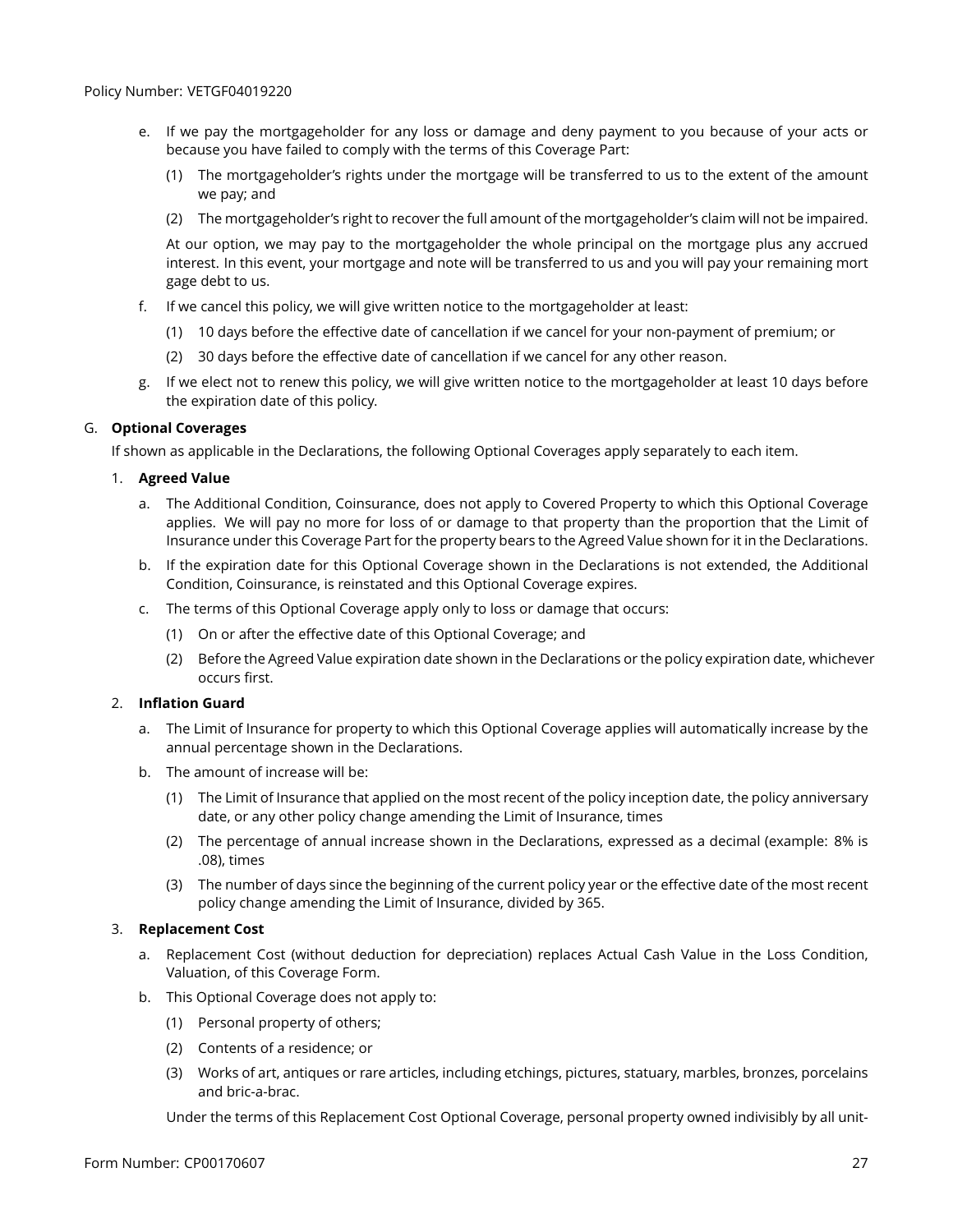owners, and the property covered under Paragraph **A.1.a.(6)** of this Coverage Form, are not considered to be the personal property of others.

- c. You may make a claim for loss or damage covered by this insurance on an actual cash value basis instead of on a replacement cost basis. In the event you elect to have loss or damage settled on an actual cash value basis, you may still make a claim for the additional coverage this Optional Coverage provides if you notify us of your intent to do so within 180 days after the loss or damage.
- d. We will not pay on a replacement cost basis for any loss or damage:
	- (1) Until the lost or damaged property is actually repaired or replaced; and
	- (2) Unless the repairs or replacement are made as soon as reasonably possible after the loss or damage.
- e. We will not pay more for loss or damage on a replacement cost basis than the least of (1), (2) or (3), subject to f. below:
	- (1) The Limit of Insurance applicable to the lost or damaged property;
	- (2) The cost to replace the lost or damaged property with other property:
		- (a) Of comparable material and quality; and
		- (b) Used for the same purpose; or
	- (3) The amount actually spent that is necessary to repair or replace the lost or damaged property.

If a building is rebuilt at a new premises, the cost described in **e.(2)** above is limited to the cost which would have been incurred if the building had been rebuilt at the original premises.

f. The cost of repair or replacement does not include the increased cost attributable to enforcement of any ordinance or law regulating the construction, use or repair of any property.

#### 4. **Extension Of Replacement Cost To Personal Property Of Others**

- a. If the Replacement Cost Optional Coverage is shown as applicable in the Declarations, then this Extension may also be shown as applicable. If the Declarations show this Extension as applicable, then Paragraph 3.b.(1) of the Replacement Cost Optional Coverage is deleted and all other provisions of the Replacement Cost Optional Coverage apply to replacement cost on personal property of others.
- b. With respect to replacement cost on the personal property of others, the following limitation applies:

If an item(s) of personal property of others is subject to a written contract which governs your liability for loss or damage to that item(s), then valuation of that item(s) will be based on the amount for which you are liable under such contract, but not to exceed the lesser of the replacement cost of the property or the applicable Limit of Insurance.

#### H. **Definitions**

- 1. "Fungus" means any type or form of fungus, including mold or mildew, and any mycotoxins, spores, scents or by-products produced or released by fungi.
- 2. "Pollutants" means any solid, liquid, gaseous or thermal irritant or contaminant, including smoke, vapor, soot, fumes, acids, alkalis, chemicals and waste. Waste includes materials to be recycled, reconditioned or reclaimed.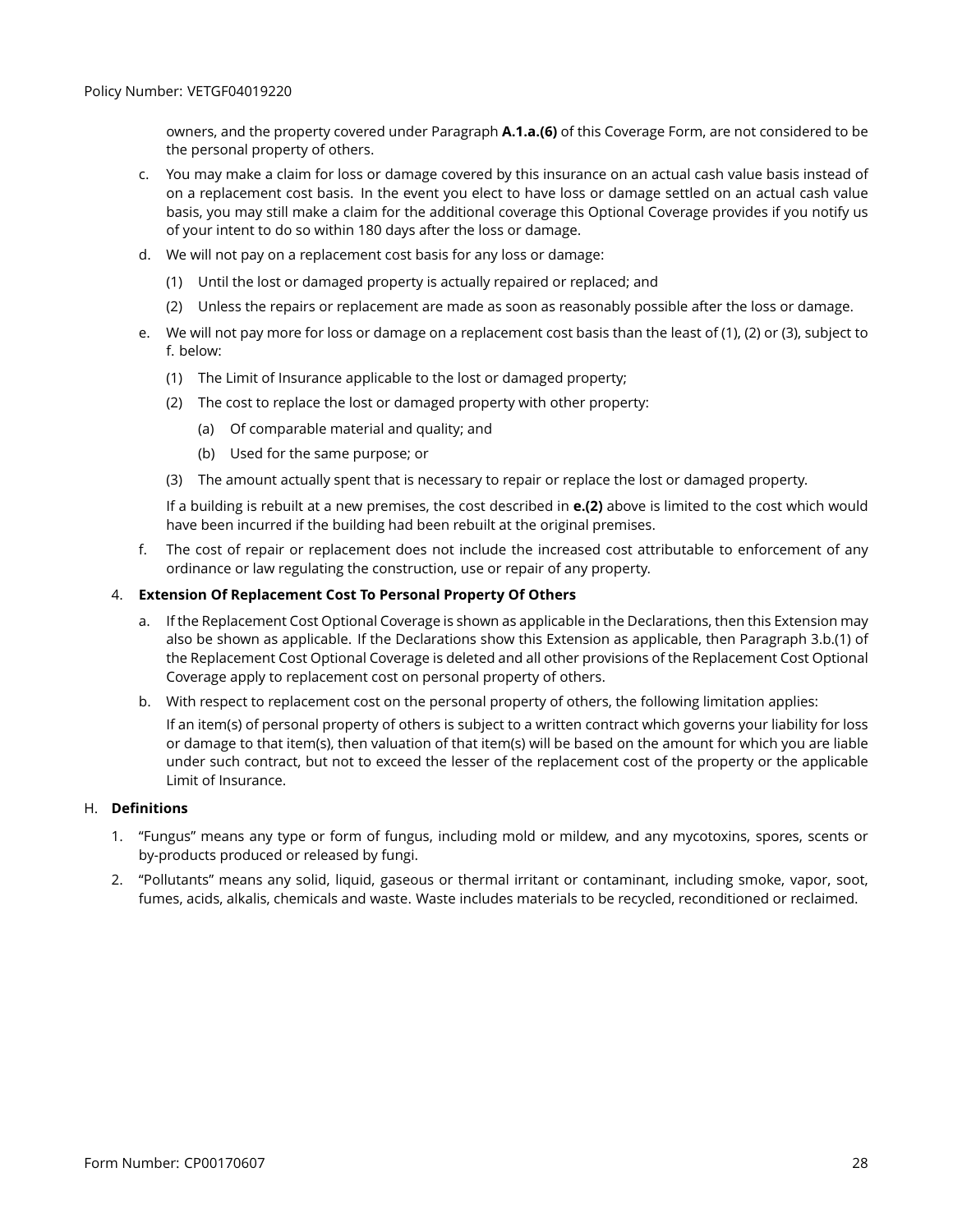### **CAUSES OF LOSS – SPECIAL FORM**

<span id="page-29-0"></span>Words and phrases that appear in quotation marks have special meaning. Refer to Section G. Definitions.

#### A. **Covered Causes Of Loss**

Covered Causes of Loss means direct physical loss unless the loss is excluded or limited in this policy.

#### B. **Exclusions**

1. We will not pay for loss or damage caused directly or indirectly by any of the following. Such loss or damage is excluded regardless of any other cause or event that contributes concurrently or in any sequence to the loss.

#### a. **Ordinance Or Law**

The enforcement of or compliance with any ordinance or law:

- (1) Regulating the construction, use or repair of any property; or
- (2) Requiring the tearing down of any property, including the cost of removing its debris.

This exclusion, Ordinance Or Law, applies whether the loss results from:

- (a) An ordinance or law that is enforced even if the property has not been damaged; or
- (b) The increased costs incurred to comply with an ordinance or law in the course of construction, repair, renovation, remodeling or demolition of property, or removal of its debris, following a physical loss to that property.

#### b. **Earth Movement**

- (1) Earthquake, including tremors and aftershocks and any earth sinking, rising or shifting related to such event;
- (2) Landslide, including any earth sinking, rising or shifting related to such event;
- (3) Mine subsidence, meaning subsidence of a man-made mine, whether or not mining activity has ceased;
- (4) Earth sinking (other than sinkhole collapse), rising or shifting including soil conditions which cause settling, cracking or other disarrangement of foundations or other parts of realty. Soil conditions include contraction, expansion, freezing, thawing, erosion, improperly compacted soil and the action of water under the ground surface.

But if Earth Movement, as described in **b(1)** through **b(4)** above, results in fire or explosion, we will pay for the loss or damage caused by that fire or explosion.

(5) Volcanic eruption, explosion or effusion. But if volcanic eruption, explosion or effusion results in fire, building glass breakage or Volcanic Action, we will pay for the loss or damage caused by that fire, building glass breakage or Volcanic Action.

Volcanic Action means direct loss or damage resulting from the eruption of a volcano when the loss or damage is caused by:

- (a) Airborne volcanic blast or airborne shock waves;
- (b) Ash, dust or particulate matter; or
- (c) Lava flow.

With respect to coverage for Volcanic Action as set forth in **(5)(a), (5)(b)** and **(5)(c),** all volcanic eruptions that occur within any 168-hour period will constitute a single occurrence.

Volcanic Action does not include the cost to remove ash, dust or particulate matter that does not cause direct physical loss or damage to the described property.

This exclusion applies regardless of whether any of the above, in Paragraphs **(1)** through **(5),** is caused by an act of nature or is otherwise caused.

#### c. **Governmental Action**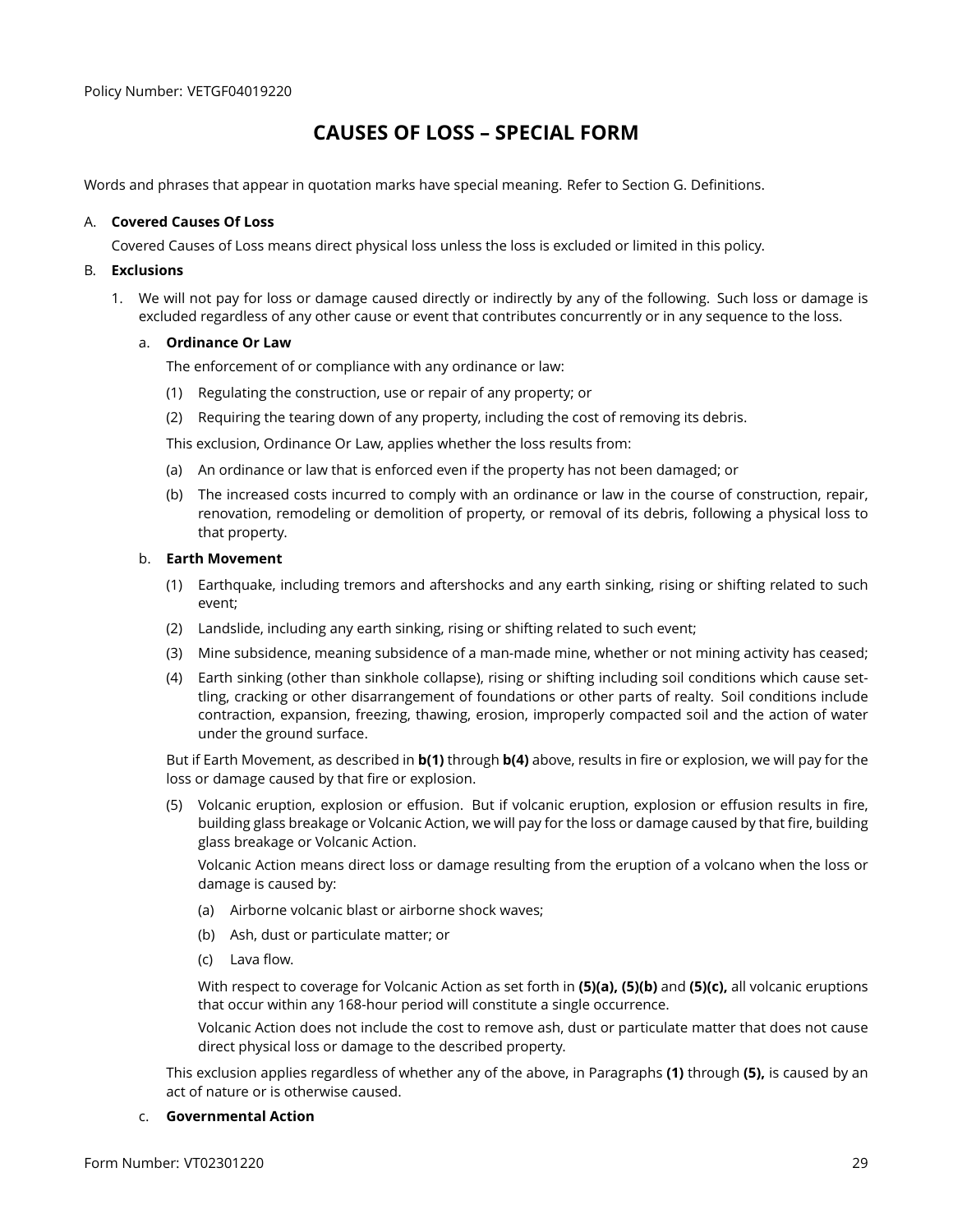Seizure or destruction of property by order of governmental authority.

But we will pay for loss or damage caused by or resulting from acts of destruction ordered by governmental authority and taken at the time of a fire to prevent its spread, if the fire would be covered under this Coverage Part.

#### d. **Nuclear Hazard**

Nuclear reaction or radiation, or radioactive contamination, however caused.

But if nuclear reaction or radiation, or radioactive contamination, results in fire, we will pay for the loss or damage caused by that fire.

#### e. **Utility Services**

The failure of power, communication, water or other utility service supplied to the described premises, however caused, if the failure:

- (1) Originates away from the described premises; or
- (2) Originates at the described premises, but only if such failure involves equipment used to supply the utility service to the described premises from a source away from the described premises.

Failure of any utility service includes lack of sufficient capacity and reduction in supply.

Loss or damage caused by a surge of power is also excluded, if the surge would not have occurred but for an event causing a failure of power.

But if the failure or surge of power, or the failure of communication, water or other utility service, results in a Covered Cause of Loss, we will pay for the loss or damage caused by that Covered Cause of Loss.

Communication services include but are not limited to service relating to Internet access or access to any electronic, cellular or satellite network.

#### f. **War And Military Action**

- (1) War, including undeclared or civil war;
- (2) Warlike action by a military force, including action in hindering or defending against an actual or expected attack, by any government, sovereign or other authority using military personnel or other agents; or
- (3) Insurrection, rebellion, revolution, usurped power, or action taken by governmental authority in hindering or defending against any of these.

#### g. **Water**

- (1) Flood, surface water, waves (including tidal wave and tsunami), tides, tidal water, overflow of any body of water, or spray from any of these, all whether or not driven by wind (including storm surge);
- (2) Mudslide or mudflow;
- (3) Water that backs up or overflows or is otherwise discharged from a sewer, drain, sump, sump pump or related equipment;
- (4) Water under the ground surface pressing on, or flowing or seeping through:
	- (a) Foundations, walls, floors or paved surfaces;
	- (b) Basements, whether paved or not; or
	- (c) Doors, windows or other openings; or
- (5) Waterborne material carried or otherwise moved by any of the water referred to in Paragraph (1), (3) or (4), or material carried or otherwise moved by mudslide or mudflow.

This exclusion applies regardless of whether any of the above, in Paragraphs **(1)** through **(5),** is caused by an act of nature or is otherwise caused. An example of a situation to which this exclusion applies is the situation where a dam, levee, seawall or other boundary or containment system fails in whole or in part, for any reason, to contain the water.

But if any of the above, in Paragraphs **(1)** through **(5),** results in fire, explosion or sprinkler leakage, we will pay for the loss or damage caused by that fire, explosion or sprinkler leakage (if sprinkler leakage is a Covered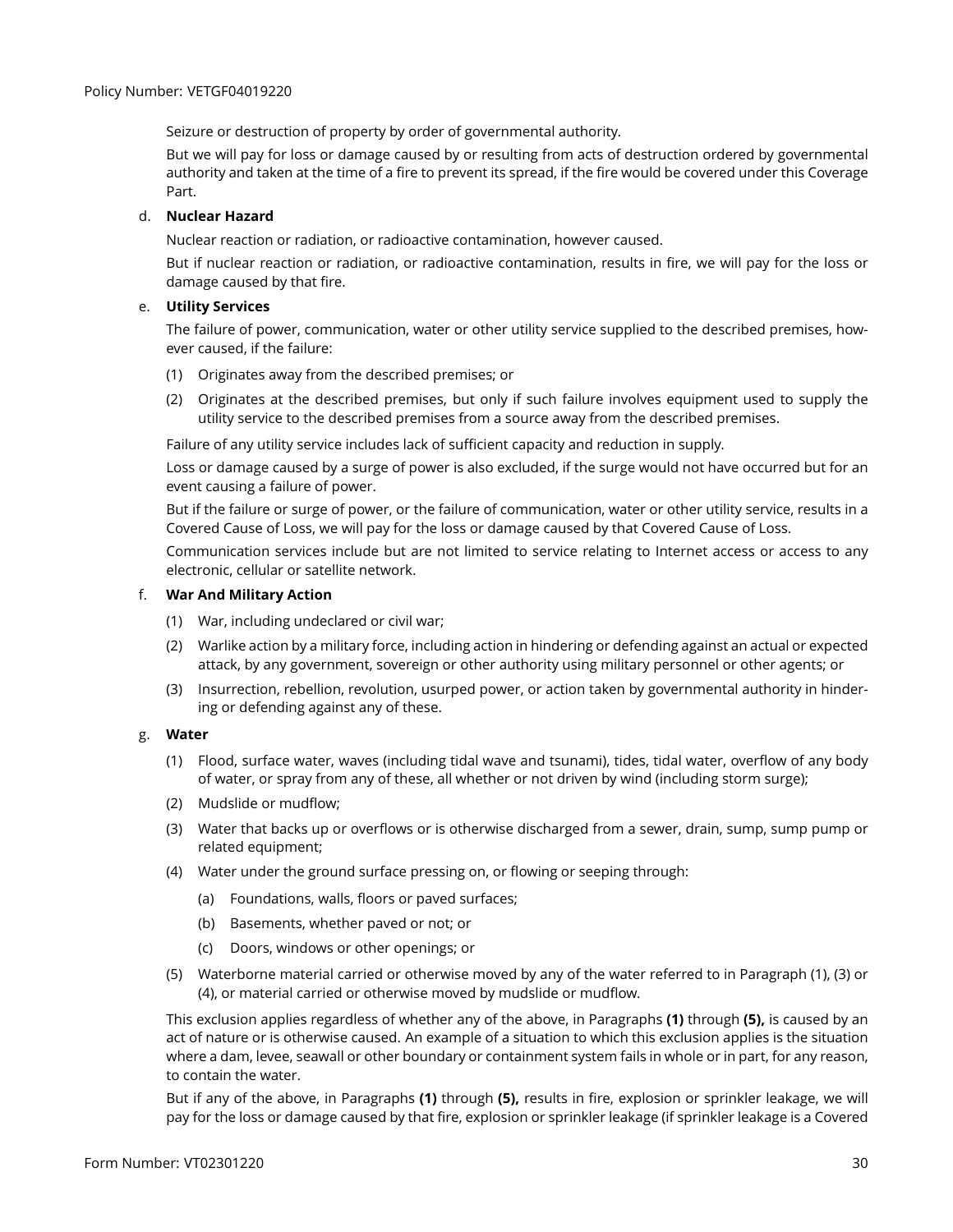Cause of Loss).

#### h. **Fungus, Wet Rot, Dry Rot, Virus and Bacteria**

The presence, existence, growth, proliferation, release, transmission, migration, dispersal, exposure or spread, activity, threat or perceived threat of "fungus", wet rot, dry rot, virus, bacteria or any other microorganism, whether living or otherwise, that induces, or is capable of inducing, physical distress, illness or disease.

However, if "fungus", wet rot, dry rot, virus or bacteria result in a "specified cause of loss", we will pay for the loss or damage caused by that "specified cause of loss".

This exclusion does not apply:

- (1) When "fungus", wet rot, dry rot, virus or bacteria result from fire or lightning; or
- (2) To the extent that coverage is provided in the Additional Coverage, Limited Coverage For "Fungus", Wet Rot, Dry Rot and Bacteria, with respect to loss or damage by a cause of loss other than fire or lightning.

For the avoidance of doubt, loss or damage with respect to this exclusion includes but is not limited to cost and expense arising out of:

- (1) The removal of "fungus", wet rot, dry rot, virus or bacteria from any real or personal property;
- (2) Any demolition or increased cost of construction, repair, debris removal or loss of use, including that necessitated by the enforcement of any law or ordinance;
- (3) Any governmental direction or request declaring that your property can no longer be used for the purpose it was intended or installed and must be removed or modified because of the actual or perceived presence of "fungus", wet rot, dry rot, virus or bacteria in or on any part of such property.

We have no duty to defend or indemnify any insured against any loss, damage, claim, suit or other legal action or proceedings alleging loss or damage to which this exclusion applies.

Exclusions **B.1.a.** through **B.1.h.** apply whether or not the loss event results in widespread damage or affects a substantial area.

- 2. We will not pay for loss or damage caused by or resulting from any of the following:
	- a. Artificially generated electrical, magnetic or electromagnetic energy that damages, disturbs, disrupts or otherwise interferes with any:
		- (1) Electrical or electronic wire, device, appliance, system or network; or
		- (2) Device, appliance, system or network utilizing cellular or satellite technology.

For the purpose of this exclusion, electrical, magnetic or electromagnetic energy includes but is not limited to:

- (a) Electrical current, including arcing;
- (b) Electrical charge produced or conducted by a magnetic or electromagnetic field;
- (c) Pulse of electromagnetic energy; or
- (d) Electromagnetic waves or microwaves.

But if fire results, we will pay for the loss or damage caused by that fire.

- b. Delay, loss of use or loss of market.
- c. Smoke, vapor or gas from agricultural smudging or industrial operations.
- d. (1) Wear and tear;
	- (2) Rust or other corrosion, decay, deterioration, hidden or latent defect or any quality in property that causes it to damage or destroy itself;
	- (3) Smog;
	- (4) Settling, cracking, shrinking or expansion;
	- (5) Nesting or infestation, or discharge or release of waste products or secretions, by insects, birds, rodents or other animals.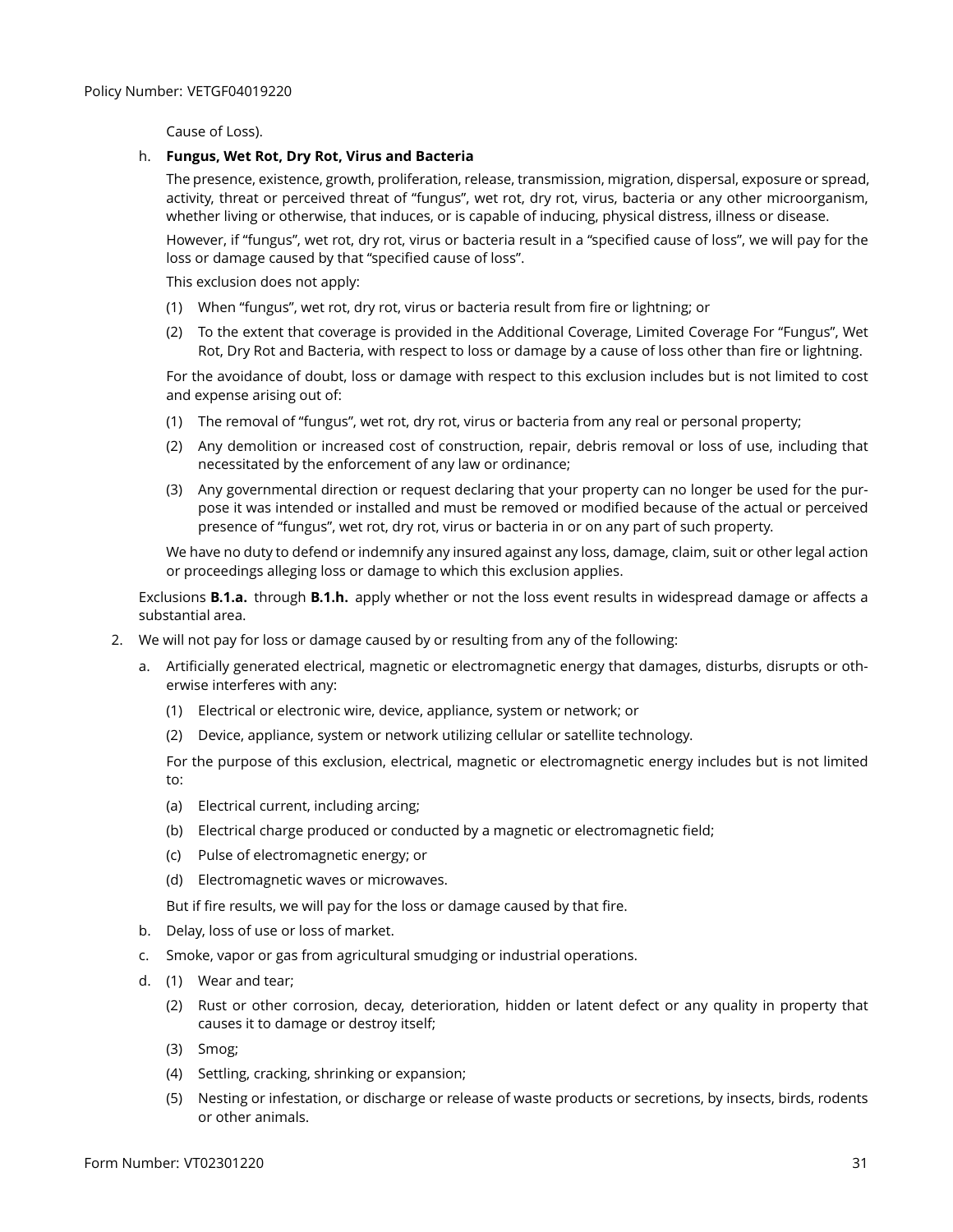- (6) Mechanical breakdown, including rupture or bursting caused by centrifugal force. But if mechanical breakdown results in elevator collision, we will pay for the loss or damage caused by that elevator collision.
- (7) The following causes of loss to personal property:
	- (a) Dampness or dryness of atmosphere;
	- (b) Changes in or extremes of temperature; or
	- (c) Marring or scratching.

But if an excluded cause of loss that is listed in **2.d.(1)** through **(7)** results in a "specified cause of loss" or building glass breakage, we will pay for the loss or damage caused by that "specified cause of loss" or building glass breakage.

- e. Explosion of steam boilers, steam pipes, steam engines or steam turbines owned or leased by you, or operated under your control. But if explosion of steam boilers, steam pipes, steam engines or steam turbines results in fire or combustion explosion, we will pay for the loss or damage caused by that fire or combustion explosion. We will also pay for loss or damage caused by or resulting from the explosion of gases or fuel within the furnace of any fired vessel or within the flues or passages through which the gases of combustion pass.
- f. Continuous or repeated seepage or leakage of water, or the presence or condensation of humidity, moisture or vapor, that occurs over a period of 14 days or more.
- g. Water, other liquids, powder or molten material that leaks or flows from plumbing, heating, air conditioning or other equipment (except fire protective systems) caused by or resulting from freezing, unless:
	- (1) You do your best to maintain heat in the building or structure; or
	- (2) You drain the equipment and shut off the supply if the heat is not maintained.
- h. Dishonest or criminal act (including theft) by you, any of your partners, members, officers, managers, employees (including temporary employees and leased workers), directors, trustees or authorized representatives, whether acting alone or in collusion with each other or with any other party; or theft by any person to whom you entrust the property for any purpose, whether acting alone or in collusion with any other party. This exclusion:
	- (1) Applies whether or not an act occurs during your normal hours of operation;
	- (2) Does not apply to acts of destruction by your employees (including temporary employees and leased workers) or authorized representatives; but theft by your employees (including temporary employees and leased workers) or authorized representatives is not covered.
- i. Voluntary parting with any property by you or anyone else to whom you have entrusted the property if induced to do so by any fraudulent scheme, trick, device or false pretense.
- j. Rain, snow, ice or sleet to personal property in the open.
- k. Collapse, including any of the following conditions of property or any part of the property:
	- (1) An abrupt falling down or caving in;
	- (2) Loss of structural integrity, including separation of parts of the property or property in danger of falling down or caving in; or
	- (3) Any cracking, bulging, sagging, bending, leaning, settling, shrinkage or expansion as such condition relates to (1) or (2) above.

But if collapse results in a Covered Cause of Loss at the described premises, we will pay for the loss or damage caused by that Covered Cause of Loss. This exclusion, **k.**, does not apply:

- (1) To the extent that coverage is provided under the Additional Coverage, Collapse; or
- (2) To collapse caused by one or more of the following:
	- (a) The "specified causes of loss";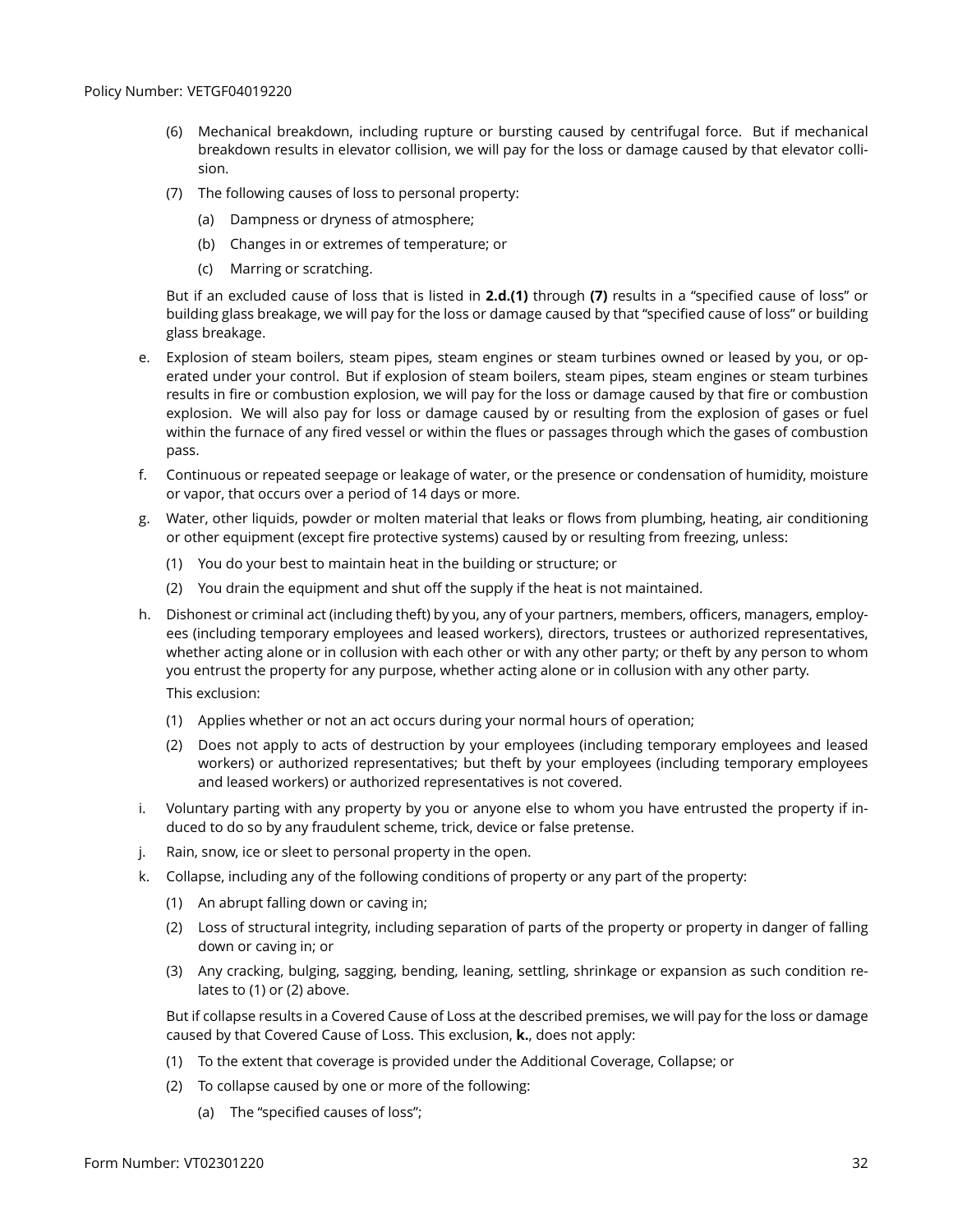- (b) Breakage of building glass;
- (c) Weight of rain that collects on a roof; or
- (d) Weight of people or personal property.
- l. Discharge, dispersal, seepage, migration, release or escape of "pollutants" unless the discharge, dispersal, seepage, migration, release or escape is itself caused by any of the "specified causes of loss". But if the discharge, dispersal, seepage, migration, release or escape of "pollutants" results in a "specified cause of loss", we will pay for the loss or damage caused by that "specified cause of loss".

This exclusion, **2.l**, does not apply to damage to glass caused by chemicals applied to the glass.

- m. Neglect of an insured to use all reasonable means to save and preserve property from further damage at and after the time of loss.
- 3. We will not pay for loss or damage caused by or resulting from any of the following, 3.a. through 3.c. But if an excluded cause of loss that is listed in 3.a. through 3.c. results in a Covered Cause of Loss, we will pay for the loss or damage caused by that Covered Cause of Loss.
	- a. Weather conditions. But this exclusion only applies if weather conditions contribute in any way with a cause or event excluded in Paragraph 1. above to produce the loss or damage.
	- b. Acts or decisions, including the failure to act or decide, of any person, group, organization or governmental body.
	- c. Faulty, inadequate or defective:
		- (1) Planning, zoning, development, surveying, siting;
		- (2) Design, specifications, workmanship, repair, construction, renovation, remodeling, grading, compaction;
		- (3) Materials used in repair, construction, renovation or remodeling; or
		- (4) Maintenance;

of part or all of any property on or off the described premises.

#### 4. **Special Exclusions**

The following provisions apply only to the specified Coverage Forms:

a. **Business Income (And Extra Expense) Coverage Form, Business Income (Without Extra Expense) Coverage Form, Or Extra Expense Coverage Form**

We will not pay for:

- (1) Any loss caused by or resulting from:
	- (a) Damage or destruction of "finished stock"; or
	- (b) The time required to reproduce "finished stock".

This exclusion does not apply to Extra Expense.

- (2) Any loss caused by or resulting from direct physical loss or damage to radio or television antennas (including satellite dishes) and their lead-in wiring, masts or towers.
- (3) Any increase of loss caused by or resulting from:
	- (a) Delay in rebuilding, repairing or replacing the property or resuming "operations", due to interference at the location of the rebuilding, repair or replacement by strikers or other persons; or
	- (b) Suspension, lapse or cancellation of any license, lease or contract. But if the suspension, lapse or cancellation is directly caused by the "suspension" of "operations", we will cover such loss that affects your Business Income during the "period of restoration" and any extension of the "period of restoration" in accordance with the terms of the Extended Business Income Additional Coverage and the Extended Period Of Indemnity Optional Coverage or any variation of these.
- (4) Any Extra Expense caused by or resulting from suspension, lapse or cancellation of any license, lease or contract beyond the "period of restoration".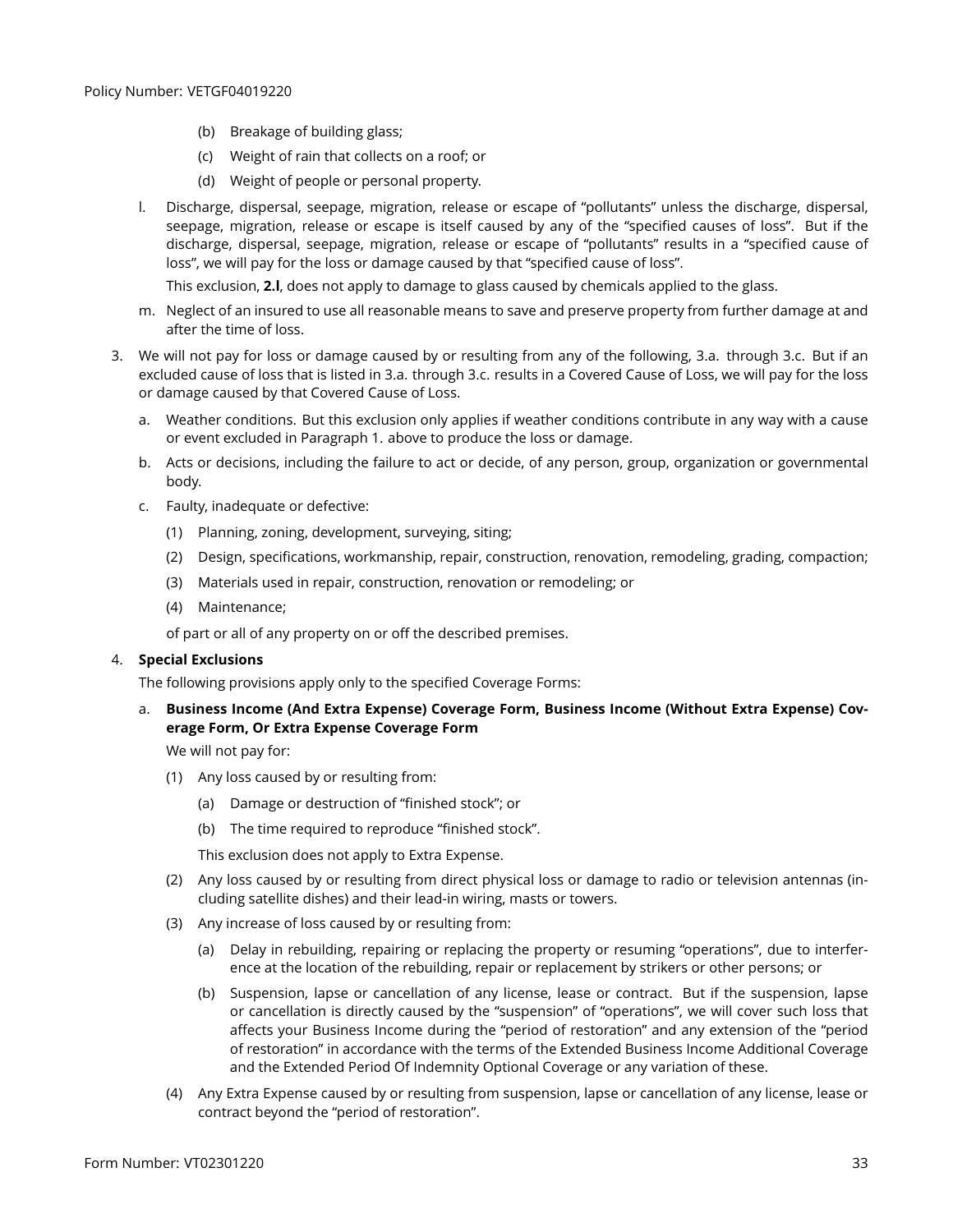(5) Any other consequential loss.

#### b. **Leasehold Interest Coverage Form**

- (1) Paragraph B.1.a., Ordinance Or Law, does not apply to insurance under this Coverage Form.
- (2) We will not pay for any loss caused by:
	- (a) Your cancelling the lease;
	- (b) The suspension, lapse or cancellation of any license; or
	- (c) Any other consequential loss.

#### c. **Legal Liability Coverage Form**

- (1) The following exclusions do not apply to insurance under this Coverage Form:
	- (a) Paragraph B.1.a. Ordinance Or Law;
	- (b) Paragraph B.1.c. Governmental Action;
	- (c) Paragraph B.1.d. Nuclear Hazard;
	- (d) Paragraph B.1.e. Utility Services; and
	- (e) Paragraph B.1.f. War And Military Action.
- (2) The following additional exclusions apply to insurance under this Coverage Form:

#### (a) **Contractual Liability**

We will not defend any claim or "suit", or pay damages that you are legally liable to pay, solely by reason of your assumption of liability in a contract or agreement. But this exclusion does not apply to a written lease agreement in which you have assumed liability for building damage resulting from an actual or attempted burglary or robbery, provided that:

- (i) Your assumption of liability was executed prior to the accident; and
- (ii) The building is Covered Property under this Coverage Form.

#### (b) **Nuclear Hazard**

We will not defend any claim or "suit", or pay any damages, loss, expense or obligation, resulting from nuclear reaction or radiation, or radioactive contamination, however caused.

#### 5. **Additional Exclusion**

The following provisions apply only to the specified property:

#### **Loss Or Damage To Products**

We will not pay for loss or damage to any merchandise, goods or other product caused by or resulting from error or omission by any person or entity (including those having possession under an arrangement where work or a portion of the work is outsourced) in any stage of the development, production or use of the product, including planning, testing, processing, packaging, installation, maintenance or repair. This exclusion applies to any effect that compromises the form, substance or quality of the product. But if such error or omission results in a Covered Cause of Loss, we will pay for the loss or damage caused by that Covered Cause of Loss.

#### C. **Limitations**

The following limitations apply to all policy forms and endorsements, unless otherwise stated:

- 1. We will not pay for loss of or damage to property, as described and limited in this section. In addition, we will not pay for any loss that is a consequence of loss or damage as described and limited in this section.
	- a. Steam boilers, steam pipes, steam engines or steam turbines caused by or resulting from any condition or event inside such equipment. But we will pay for loss of or damage to such equipment caused by or resulting from an explosion of gases or fuel within the furnace of any fired vessel or within the flues or passages through which the gases of combustion pass.
	- b. Hot water boilers or other water heating equipment caused by or resulting from any condition or event inside such boilers or equipment, other than an explosion.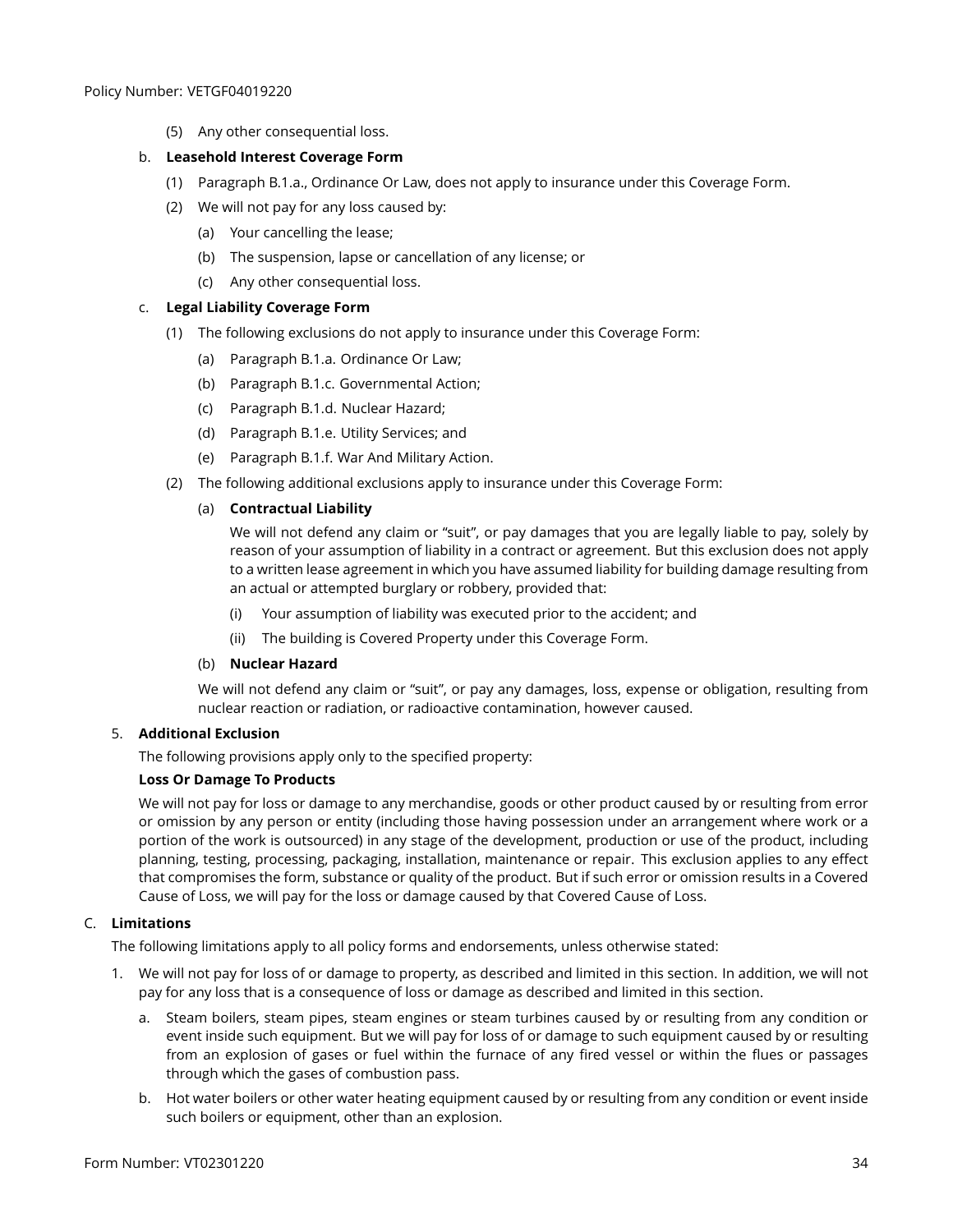- c. The interior of any building or structure, or to personal property in the building or structure, caused by or resulting from rain, snow, sleet, ice, sand or dust, whether driven by wind or not, unless:
	- (1) The building or structure first sustains damage by a Covered Cause of Loss to its roof or walls through which the rain, snow, sleet, ice, sand or dust enters; or
	- (2) The loss or damage is caused by or results from thawing of snow, sleet or ice on the building or structure.
- d. Building materials and supplies not attached as part of the building or structure, caused by or resulting from theft.

However, this limitation does not apply to:

- (1) Building materials and supplies held for sale by you, unless they are insured under the Builders Risk Coverage Form; or
- (2) Business Income Coverage or Extra Expense Coverage.
- e. Property that is missing, where the only evidence of the loss or damage is a shortage disclosed on taking inventory, or other instances where there is no physical evidence to show what happened to the property.
- f. Property that has been transferred to a person or to a place outside the described premises on the basis of unauthorized instructions.
- g. Lawns, trees, shrubs or plants which are part of a vegetated roof, caused by or resulting from:
	- (1) Dampness or dryness of atmosphere or of soil supporting the vegetation;
	- (2) Changes in or extremes of temperature;
	- (3) Disease;
	- (4) Frost or hail; or
	- (5) Rain, snow, ice or sleet.
- 2. We will not pay for loss of or damage to the following types of property unless caused by the "specified causes of loss" or building glass breakage:
	- a. Animals, and then only if they are killed or their destruction is made necessary.
	- b. Fragile articles such as statuary, marbles, chinaware and porcelains, if broken. This restriction does not apply to:
		- (1) Glass; or
		- (2) Containers of property held for sale.
	- c. Builders' machinery, tools and equipment owned by you or entrusted to you, provided such property is Covered Property.

However, this limitation does not apply:

- (1) If the property is located on or within 100 feet of the described premises, unless the premises is insured under the Builders Risk Coverage Form; or
- (2) To Business Income Coverage or to Extra Expense Coverage.
- 3. The special limit shown for each category, a. through d., is the total limit for loss of or damage to all property in that category. The special limit applies to any one occurrence of theft, regardless of the types or number of articles that are lost or damaged in that occurrence. The special limits are (unless a higher limit is shown in the Declarations):
	- a. \$2,500 for furs, fur garments and garments trimmed with fur.
	- b. \$2,500 for jewelry, watches, watch movements, jewels, pearls, precious and semiprecious stones, bullion, gold, silver, platinum and other precious alloys or metals. This limit does not apply to jewelry and watches worth \$100 or less per item.
	- c. \$2,500 for patterns, dies, molds and forms.
	- d. \$250 for stamps, tickets, including lottery tickets held for sale, and letters of credit.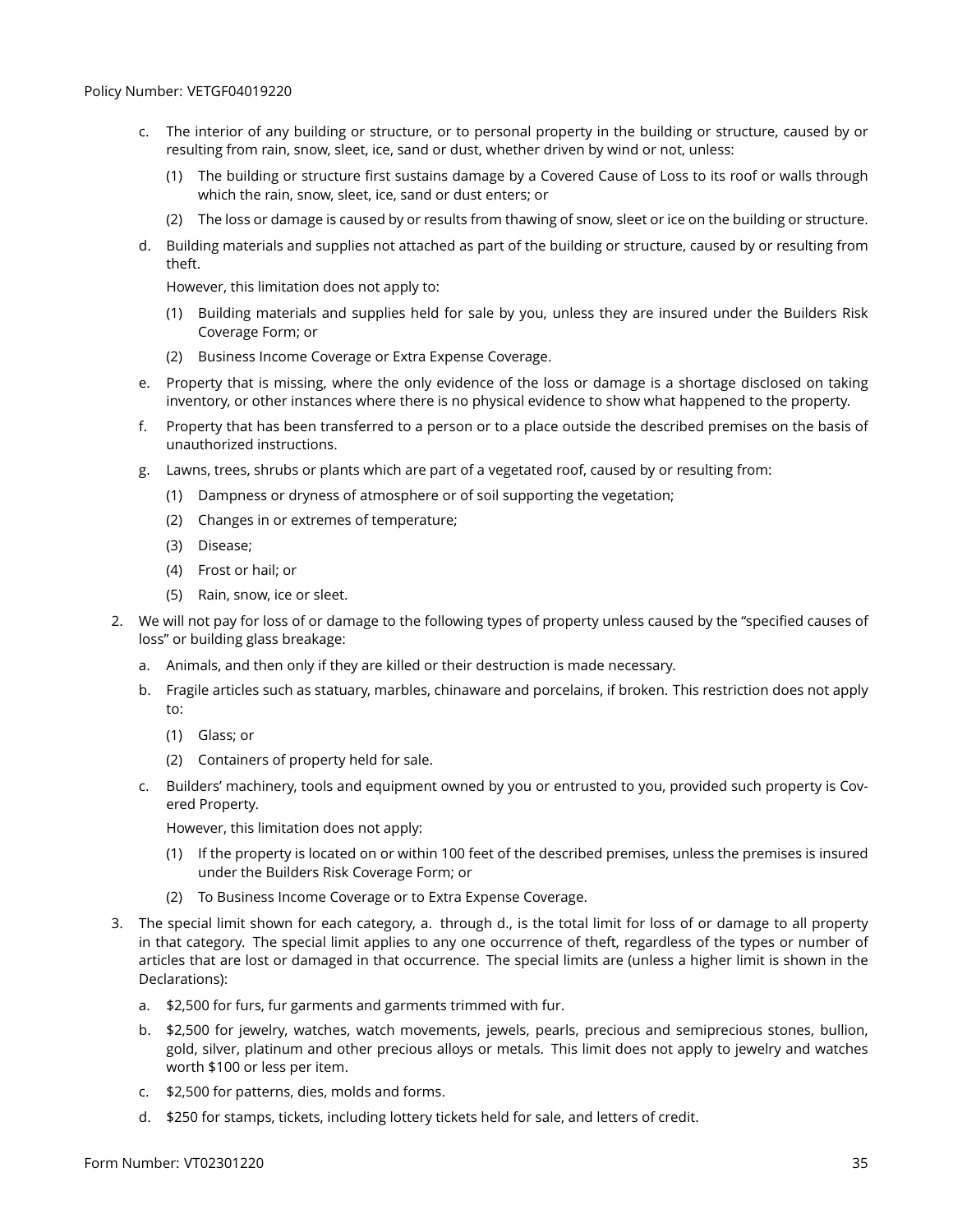These special limits are part of, not in addition to, the Limit of Insurance applicable to the Covered Property.

This limitation, **C.3.,** does not apply to Business Income Coverage or to Extra Expense Coverage.

- 4. We will not pay the cost to repair any defect to a system or appliance from which water, other liquid, powder or molten material escapes. But we will pay the cost to repair or replace damaged parts of fire-extinguishing equipment if the damage:
	- a. Results in discharge of any substance from an automatic fire protection system; or
	- b. Is directly caused by freezing.

However, this limitation does not apply to Business Income Coverage or to Extra Expense Coverage.

## D. **Additional Coverage – Collapse**

The coverage provided under this Additional Coverage, Collapse, applies only to an abrupt collapse as described and limited in **D.1.** through **D.7.**

- 1. For the purpose of this Additional Coverage, Collapse, abrupt collapse means an abrupt falling down or caving in of a building or any part of a building with the result that the building or part of the building cannot be occupied for its intended purpose.
- 2. We will pay for direct physical loss or damage to Covered Property, caused by abrupt collapse of a building or any part of a building that is insured under this Coverage Form or that contains Covered Property insured under this Coverage Form, if such collapse is caused by one or more of the following:
	- a. Building decay that is hidden from view, unless the presence of such decay is known to an insured prior to collapse;
	- b. Insect or vermin damage that is hidden from view, unless the presence of such damage is known to an insured prior to collapse;
	- c. Use of defective material or methods in construction, remodeling or renovation if the abrupt collapse occurs during the course of the construction, remodeling or renovation.
	- d. Use of defective material or methods in construction, remodeling or renovation if the abrupt collapse occurs after the construction, remodeling or renovation is complete, but only if the collapse is caused in part by:
		- (1) A cause of loss listed in 2.a. or 2.b.;
		- (2) One or more of the "specified causes of loss";
		- (3) Breakage of building glass;
		- (4) Weight of people or personal property; or
		- (5) Weight of rain that collects on a roof.
- 3. This **Additional Coverage – Collapse** does **not** apply to:
	- a. A building or any part of a building that is in danger of falling down or caving in;
	- b. A part of a building that is standing, even if it has separated from another part of the building; or
	- c. A building that is standing or any part of a building that is standing, even if it shows evidence of cracking, bulging, sagging, bending, leaning, settling, shrinkage or expansion.
- 4. With respect to the following property:
	- a. Outdoor radio or television antennas (including satellite dishes) and their lead-in wiring, masts or towers;
	- b. Awnings, gutters and downspouts;
	- c. Yard fixtures;
	- d. Outdoor swimming pools;
	- e. Fences;
	- f. Piers, wharves and docks;
	- g. Beach or diving platforms or appurtenances;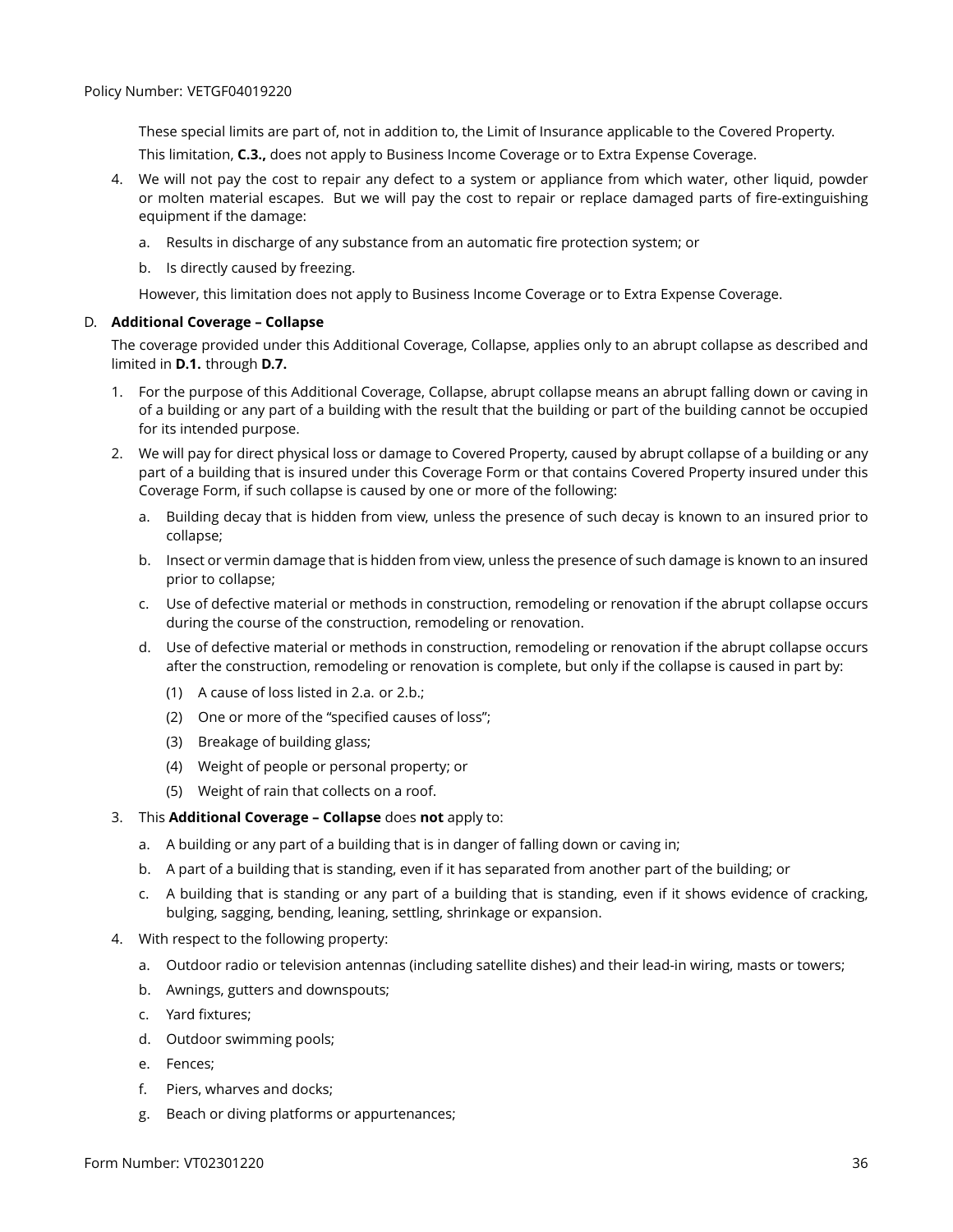- h. Retaining walls; and
- i. Walks, roadways and other paved surfaces;

if an abrupt collapse is caused by a cause of loss listed in **2.a.** through **2.d.,** we will pay for loss or damage to that property only if:

- a. Such loss or damage is a direct result of the abrupt collapse of a building insured under this Coverage Form; and
- b. The property is Covered Property under this Coverage Form.
- 5. If personal property abruptly falls down or caves in and such collapse is not the result of abrupt collapse of a building, we will pay for loss or damage to Covered Property caused by such collapse of personal property only if:
	- a. The collapse of personal property was caused by a cause of loss listed in 2.a. through 2.d.;
	- b. The personal property which collapses is inside a building; and
	- c. The property which collapses is not of a kind listed in 4., regardless of whether that kind of property is considered to be personal property or real property.

The coverage stated in this Paragraph **5.** does not apply to personal property if marring and/or scratching is the only damage to that personal property caused by the collapse.

- 6. This Additional Coverage, Collapse, does not apply to personal property that has not abruptly fallen down or caved in, even if the personal property shows evidence of cracking, bulging, sagging, bending, leaning, settling, shrinkage or expansion.
- 7. This Additional Coverage, Collapse, will not increase the Limits of Insurance provided in this Coverage Part.
- 8. The term Covered Cause of Loss includes the Additional Coverage, Collapse, as described and limited in D.1. through D.7.

## E. **Additional Coverage – Limited Coverage For "Fungus", Wet Rot, Dry Rot And Bacteria**

- 1. The coverage described in E.2. and E.6. only applies when the "fungus", wet or dry rot or bacteria are the result of one or more of the following causes that occur during the policy period and only if all reasonable means were used to save and preserve the property from further damage at the time of and after that occurrence:
	- a. A "specified cause of loss" other than fire or lightning; or
	- b. Flood, if the Flood Coverage Endorsement applies to the affected premises.

This Additional Coverage does not apply to lawns, trees, shrubs or plants which are part of a vegetated roof.

- 2. We will pay for loss or damage by "fungus", wet or dry rot or bacteria. As used in this Limited Coverage, the term loss or damage means:
	- a. Direct physical loss or damage to Covered Property caused by "fungus", wet or dry rot or bacteria, including the cost of removal of the "fungus", wet or dry rot or bacteria;
	- b. The cost to tear out and replace any part of the building or other property as needed to gain access to the "fungus", wet or dry rot or bacteria; and
	- c. The cost of testing performed after removal, repair, replacement or restoration of the damaged property is completed, provided there is a reason to believe that "fungus", wet or dry rot or bacteria are present.
- 3. The coverage described under E.2. of this Limited Coverage is limited to \$15,000. Regardless of the number of claims, this limit is the most we will pay for the total of all loss or damage arising out of all occurrences of "specified causes of loss" (other than fire or lightning) and Flood which take place in a 12-month period (starting with the beginning of the present annual policy period). With respect to a particular occurrence of loss which results in "fungus", wet or dry rot or bacteria, we will not pay more than a total of \$15,000 even if the "fungus", wet or dry rot or bacteria continue to be present or active, or recur, in a later policy period.
- 4. The coverage provided under this Limited Coverage does not increase the applicable Limit of Insurance on any Covered Property. If a particular occurrence results in loss or damage by "fungus", wet or dry rot or bacteria, and other loss or damage, we will not pay more, for the total of all loss or damage, than the applicable Limit of Insurance on the affected Covered Property.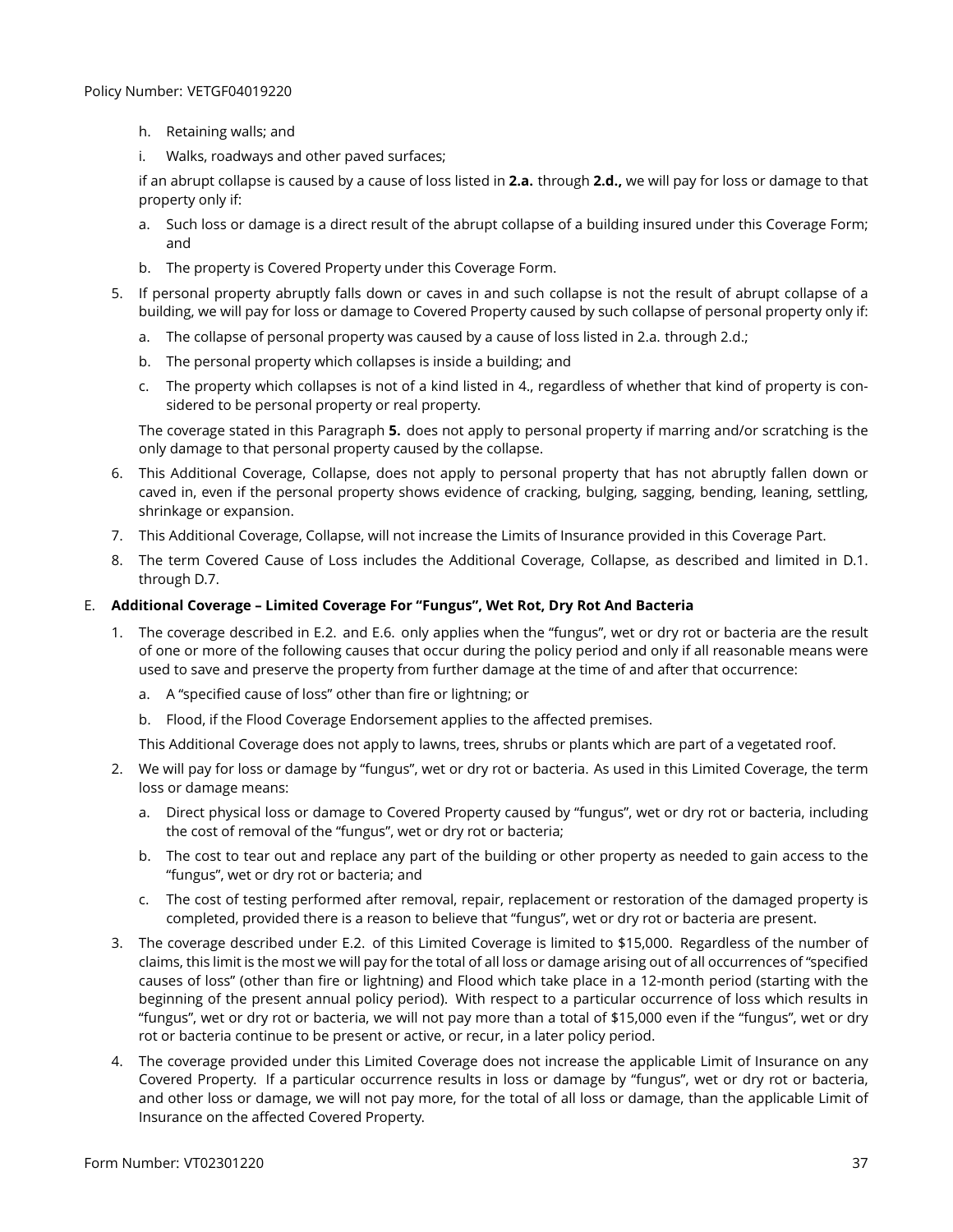If there is covered loss or damage to Covered Property, not caused by "fungus", wet or dry rot or bacteria, loss payment will not be limited by the terms of this Limited Coverage, except to the extent that "fungus", wet or dry rot or bacteria cause an increase in the loss. Any such increase in the loss will be subject to the terms of this Limited Coverage.

- 5. The terms of this Limited Coverage do not increase or reduce the coverage provided under Paragraph F.2. (Water Damage, Other Liquids, Powder Or Molten Material Damage) of this Causes Of Loss form or under the Additional Coverage, Collapse.
- 6. The following, 6.a. or 6.b., applies only if Business Income and/or Extra Expense Coverage applies to the described premises and only if the "suspension" of "operations" satisfies all terms and conditions of the applicable Business Income and/or Extra Expense Coverage Form:
	- a. If the loss which resulted in "fungus", wet or dry rot or bacteria does not in itself necessitate a "suspension" of "operations", but such "suspension" is necessary due to loss or damage to property caused by "fungus", wet or dry rot or bacteria, then our payment under Business Income and/or Extra Expense is limited to the amount of loss and/or expense sustained in a period of not more than 30 days. The days need not be consecutive.
	- b. If a covered "suspension" of "operations" was caused by loss or damage other than "fungus", wet or dry rot or bacteria but remediation of "fungus", wet or dry rot or bacteria prolongs the "period of restoration", we will pay for loss and/or expense sustained during the delay (regardless of when such a delay occurs during the "period of restoration"), but such coverage is limited to 30 days. The days need not be consecutive.

## F. **Additional Coverage Extensions**

## 1. **Property In Transit**

This Extension applies only to your personal property to which this form applies.

- a. You may extend the insurance provided by this Coverage Part to apply to your personal property (other than property in the care, custody or control of your salespersons) in transit more than 100 feet from the described premises. Property must be in or on a motor vehicle you own, lease or operate while between points in the coverage territory.
- b. Loss or damage must be caused by or result from one of the following causes of loss:
	- (1) Fire, lightning, explosion, windstorm or hail, riot or civil commotion, or vandalism.
	- (2) Vehicle collision, upset or overturn. Collision means accidental contact of your vehicle with another vehicle or object. It does not mean your vehicle's contact with the roadbed.
	- (3) Theft of an entire bale, case or package by forced entry into a securely locked body or compartment of the vehicle. There must be visible marks of the forced entry.
- c. The most we will pay for loss or damage under this Extension is \$5,000.

This Coverage Extension is additional insurance. The Additional Condition, Coinsurance, does not apply to this Extension.

## 2. **Water Damage, Other Liquids, Powder Or Molten Material Damage**

If loss or damage caused by or resulting from covered water or other liquid, powder or molten material damage loss occurs, we will also pay the cost to tear out and replace any part of the building or structure to repair damage to the system or appliance from which the water or other substance escapes. This Coverage Extension does not increase the Limit of Insurance.

## 3. **Glass**

- a. We will pay for expenses incurred to put up temporary plates or board up openings if repair or replacement of damaged glass is delayed.
- b. We will pay for expenses incurred to remove or replace obstructions when repairing or replacing glass that is part of a building. This does not include removing or replacing window displays.

This Coverage Extension **F.3.** does not increase the Limit of Insurance.

## G. **Definitions**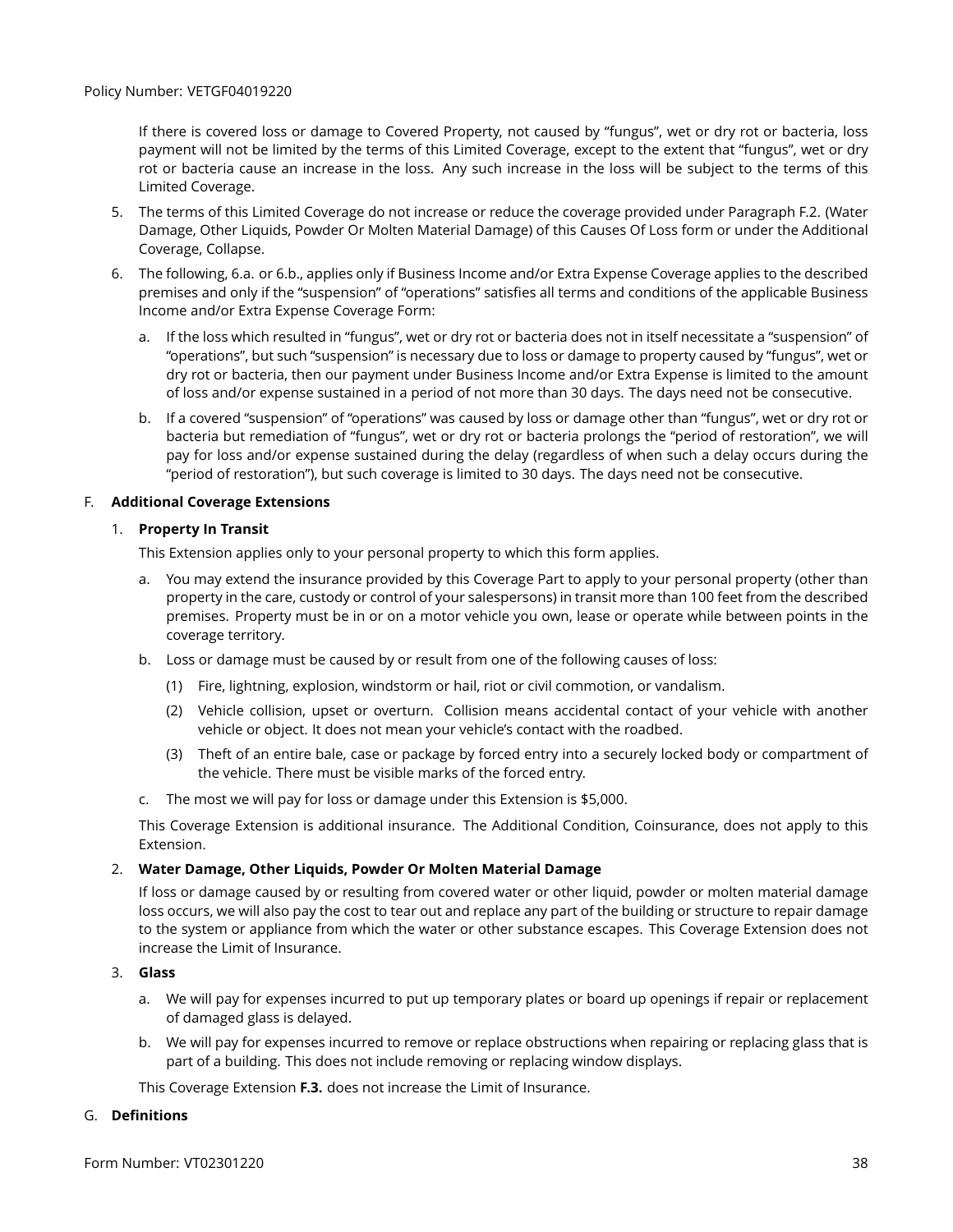- 1. "Fungus" means any type or form of fungus, including mold or mildew, and any mycotoxins, spores, scents or by-products produced or released by fungi.
- 2. "Specified causes of loss" means the following: fire; lightning; explosion; windstorm or hail; smoke; aircraft or vehicles; riot or civil commotion; vandalism; leakage from fire-extinguishing equipment; sinkhole collapse; volcanic action; falling objects; weight of snow, ice or sleet; water damage.
	- a. Sinkhole collapse means the sudden sinking or collapse of land into underground empty spaces created by the action of water on limestone or dolomite. This cause of loss does not include:
		- (1) The cost of filling sinkholes; or
		- (2) Sinking or collapse of land into man-made underground cavities.
	- b. Falling objects does not include loss or damage to:
		- (1) Personal property in the open; or
		- (2) The interior of a building or structure, or property inside a building or structure, unless the roof or an outside wall of the building or structure is first damaged by a falling object.
	- c. Water damage means:
		- (1) Accidental discharge or leakage of water or steam as the direct result of the breaking apart or cracking of a plumbing, heating, air conditioning or other system or appliance (other than a sump system including its related equipment and parts), that is located on the described premises and contains water or steam; and
		- (2) Accidental discharge or leakage of water or waterborne material as the direct result of the breaking apart or cracking of a water or sewer pipe that is located off the described premises and is part of a municipal potable water supply system or municipal sanitary sewer system, if the breakage or cracking is caused by wear and tear.

But water damage does not include loss or damage otherwise excluded under the terms of the Water Exclusion. Therefore, for example, there is no coverage under this policy in the situation in which discharge or leakage of water results from the breaking apart or cracking of a pipe which was caused by or related to weather-induced flooding, even if wear and tear contributed to the breakage or cracking. As another example, and also in accordance with the terms of the Water Exclusion, there is no coverage for loss or damage caused by or related to weather-induced flooding which follows or is exacerbated by pipe breakage or cracking attributable to wear and tear.

To the extent that accidental discharge or leakage of water falls within the criteria set forth in **c.(1)** or **c.(2)** of this definition of "specified causes of loss," such water is not subject to the provisions of the Water Exclusion which preclude coverage for surface water or water under the surface of the ground.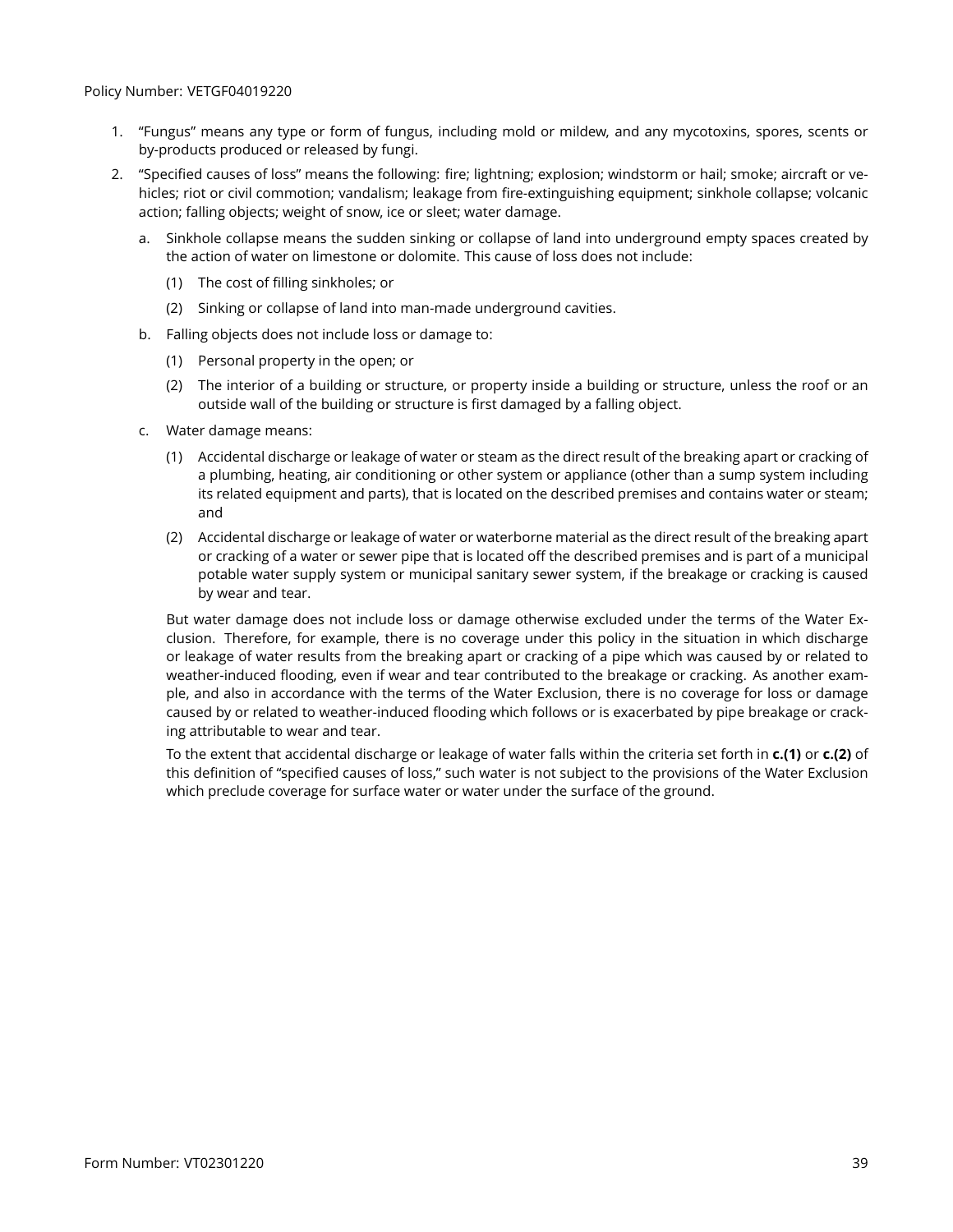## **COMMERCIAL PROPERTY CONDITIONS**

In addition to the Common Policy Conditions, Loss Conditions, and Additional Conditions in the Commercial Property Coverage Forms applicable to Commercial Property Coverage, the following conditions apply to the Commercial Property Coverage Part.

In the event of any inconsistency between the conditions stated on this form and any other conditions applicable to the Commercial Property Coverage Part, the conditions stated on this form shall apply and supersede such other conditions.

## A. **CONCEALMENT, MISREPRESENTATION OR FRAUD**

This Coverage Part is void in any case of fraud by you as it relates to this Coverage Part at any time. It is also void if you or any other insured, at any time, intentionally conceal or misrepresent a material fact concerning:

- 1. This Coverage Part;
- 2. The Covered Property;
- 3. Your interest in the Covered Property; or
- 4. A claim under this Coverage Part.

## B. **CONTROL OF PROPERTY**

Any act or neglect of any person other than you beyond your direction or control will not affect this insurance.

The breach of any condition of this Coverage Part at any one or more locations will not affect coverage at any location where, at the time of loss or damage, the breach of condition does not exist.

## C. **INSURANCE UNDER TWO OR MORE COVERAGES**

If two or more of this policy's coverages apply to the same loss or damage, we will not pay more than the actual amount of the loss or damage.

## D. **LEGAL ACTION AGAINST US**

No one may bring a legal action against us under this Coverage Part unless:

- 1. There has been full compliance with all of the terms of this Coverage Part; and
- 2. The action is brought within 2 years after the date on which the direct physical loss or damage occurred.

## E. **LIBERALIZATION**

If we adopt any revision that would broaden the coverage under this Coverage Part without additional premium within 45 days prior to or during the policy period, the broadened coverage will immediately apply to this Coverage Part.

## F. **NO BENEFIT TO BAILEE**

No person or organization, other than you, having custody of Covered Property will benefit from this insurance.

## G. **OTHER INSURANCE**

- 1. You may have other insurance subject to the same plan, terms, conditions and provisions as the insurance under this Coverage Part. If you do, we will pay our share of the covered loss or damage. Our share is the proportion that the applicable Limit of Insurance under this Coverage Part bears to the total limits of insurance of all policies providing coverage on the same basis as our coverage.
- 2. If there is other insurance covering the same loss or damage, other than i) that described in the preceding paragraph or ii) insurance specifically written as excess over this insurance, we will pay only for the amount of covered loss or damage in excess of the amount due from the other insurance, whether you can collect on it or not. But we will not pay more than the applicable Limit of Insurance.

#### H. **POLICY PERIOD, COVERAGE TERRITORY**

Under this Coverage Part:

- 1. We cover loss or damage commencing:
	- a. During the policy period shown in the Declarations; and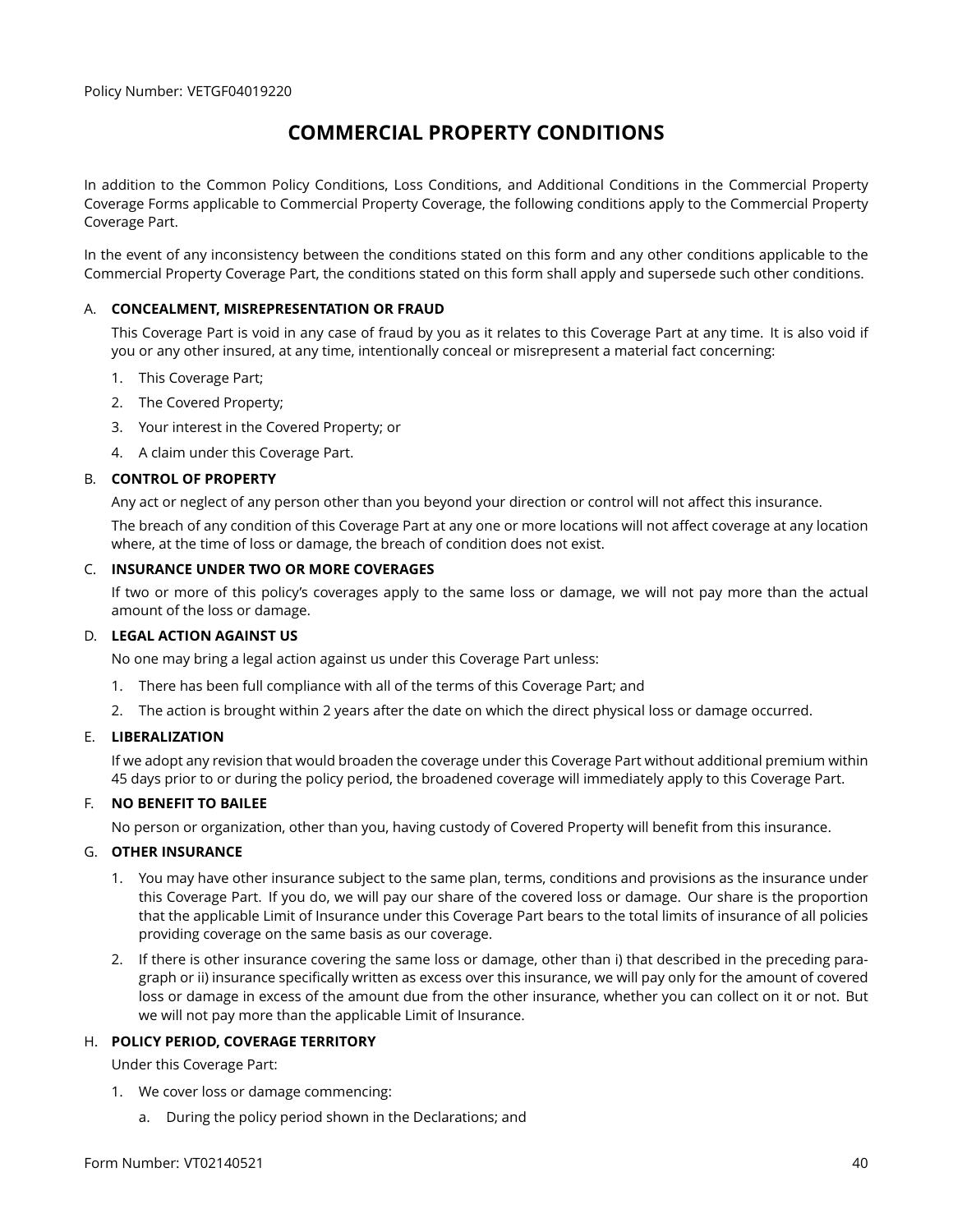- b. Within the coverage territory.
- 2. The coverage territory is:
	- a. The United States of America (including its territories and possessions); and
	- b. Puerto Rico.

## I. **TRANSFER OF RIGHTS OF RECOVERY AGAINST OTHERS TO US**

If any person or organization to or for whom we make payment under this Coverage Part has rights to recover damages from another, those rights are transferred to us to the extent of our payment. That person or organization must do everything necessary to secure our rights and must do nothing after loss to impair them. But you may waive your rights against another party in writing:

- 1. Prior to a loss to your Covered Property or Covered Income.
- 2. After a loss to your Covered Property or Covered Income only if, at time of loss, that party is one of the following:
	- a. Someone insured by this insurance;
	- b. A business firm:
		- (1) Owned or controlled by you; or
		- (2) That owns or controls you; or
	- c. Your tenant.

This will not restrict your insurance.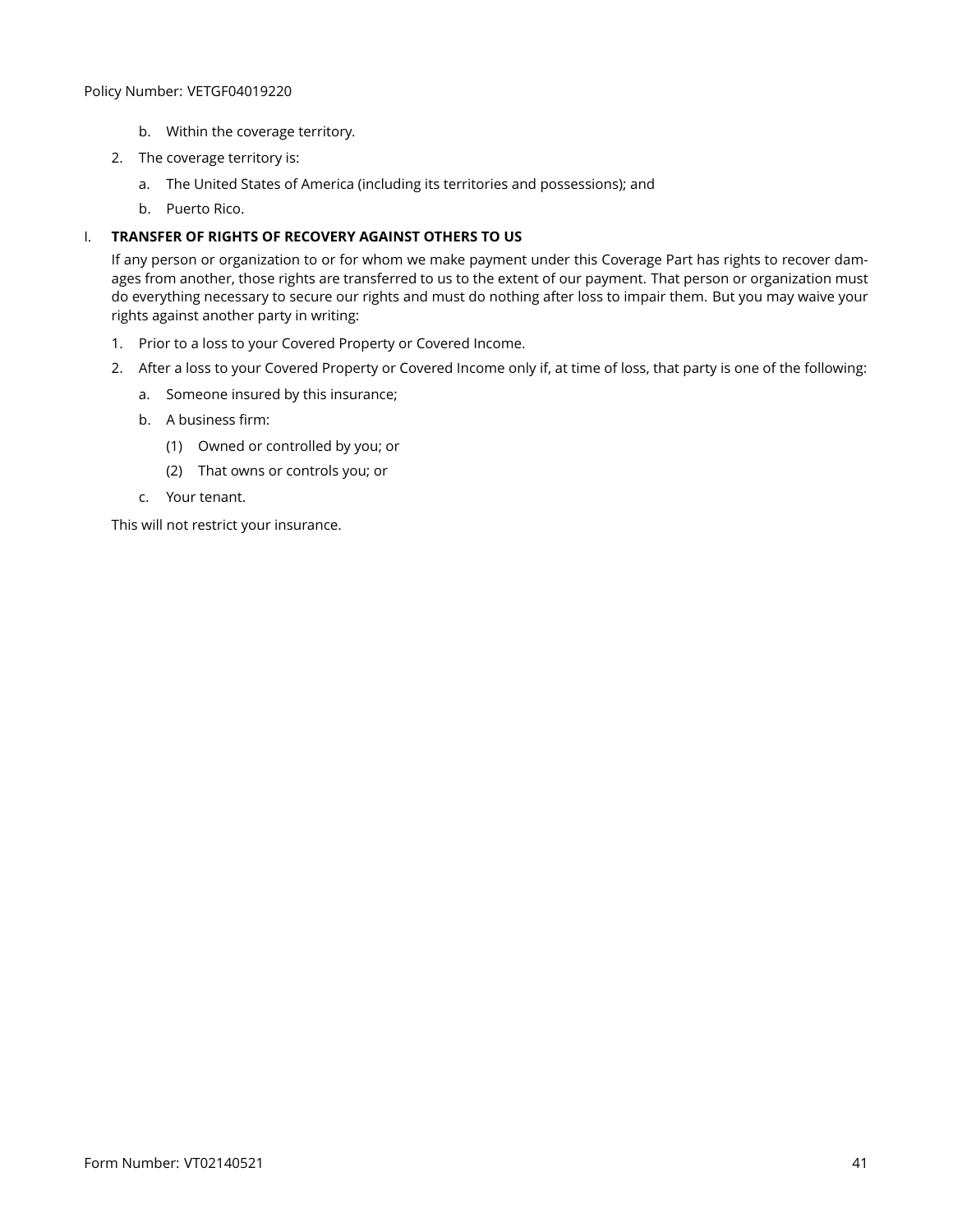## **COMMON POLICY CONDITIONS**

All Coverage Parts included in this policy are subject to the following conditions.

## A. **Cancellation**

- 1. The first Named Insured shown in the Declarations may cancel this policy by mailing or delivering to us advance written notice of cancellation.
- 2. We may cancel this policy by mailing or delivering to the first Named Insured written notice of cancellation.
- 3. We will provide advanced notice of cancellation in accordance with the statutory provisions for cancellation of policies for the state in which the first Named Insured is domiciled.
- 4. We will mail or deliver our notice to the first Named insured's last mailing address known to us.
- 5. Notice of cancellation will state the effective date of cancellation. The policy period will end on that date.
- 6. If this policy is cancelled, we will send the first Named Insured any premium refund due. If we cancel, the refund will be pro rata. If the first Named Insured cancels, the refund may be less than pro rata. The cancellation will be effective even if we have not made or offered a refund.
- 7. If notice is mailed, proof of mailing will be sufficient proof of notice.

## B. **Changes**

This policy contains all the agreements between you and us concerning the insurance afforded. The first Named Insured shown in the Declarations is authorized to make changes in the terms of this policy with our consent. The terms of this policy can be amended or waived only by endorsement issued by us and made a part of this policy.

## C. **Examination of Your Books and Records**

We may examine and audit your books and records as they relate to this policy at any time during the policy period and up to three years afterward

#### D. **Inspections and Surveys**

- 1. We have the right to:
	- a. Make inspections and surveys at any time;
	- b. Give you reports on the conditions we find; and
	- c. Recommend changes
- 2. We are not obligated to make any inspections, surveys, reports or recommendations and any such actions we do undertake relate only to insurability and the premiums to be charged. We do not make safety inspections. We do not undertake to perform the duty of any person or organization to provide for the health or safety of workers or the public. And we do not warrant that conditions:
	- a. Are safe or healthful; or
	- b. Comply with laws, regulations, codes or standards.
- 3. Paragraphs 1. and 2. of this condition apply not only to us, but also to any rating, advisory, rate service or similar organization which makes insurance inspections, surveys, reports or recommendations.
- 4. Paragraph 2. of this condition does not apply to any inspections, surveys, reports or recommendations we may make relative to certification, under state or municipal statutes, ordinances or regulations, of boilers, pressure vessels or elevators.

#### E. **Premiums**

The first Named Insured shown in the Declarations:

- 1. Is responsible for the payment of all premiums; and
- 2. Will be the payee for any return premiums we pay.

## F. **Transfer Of Your Rights And Duties Under This Policy**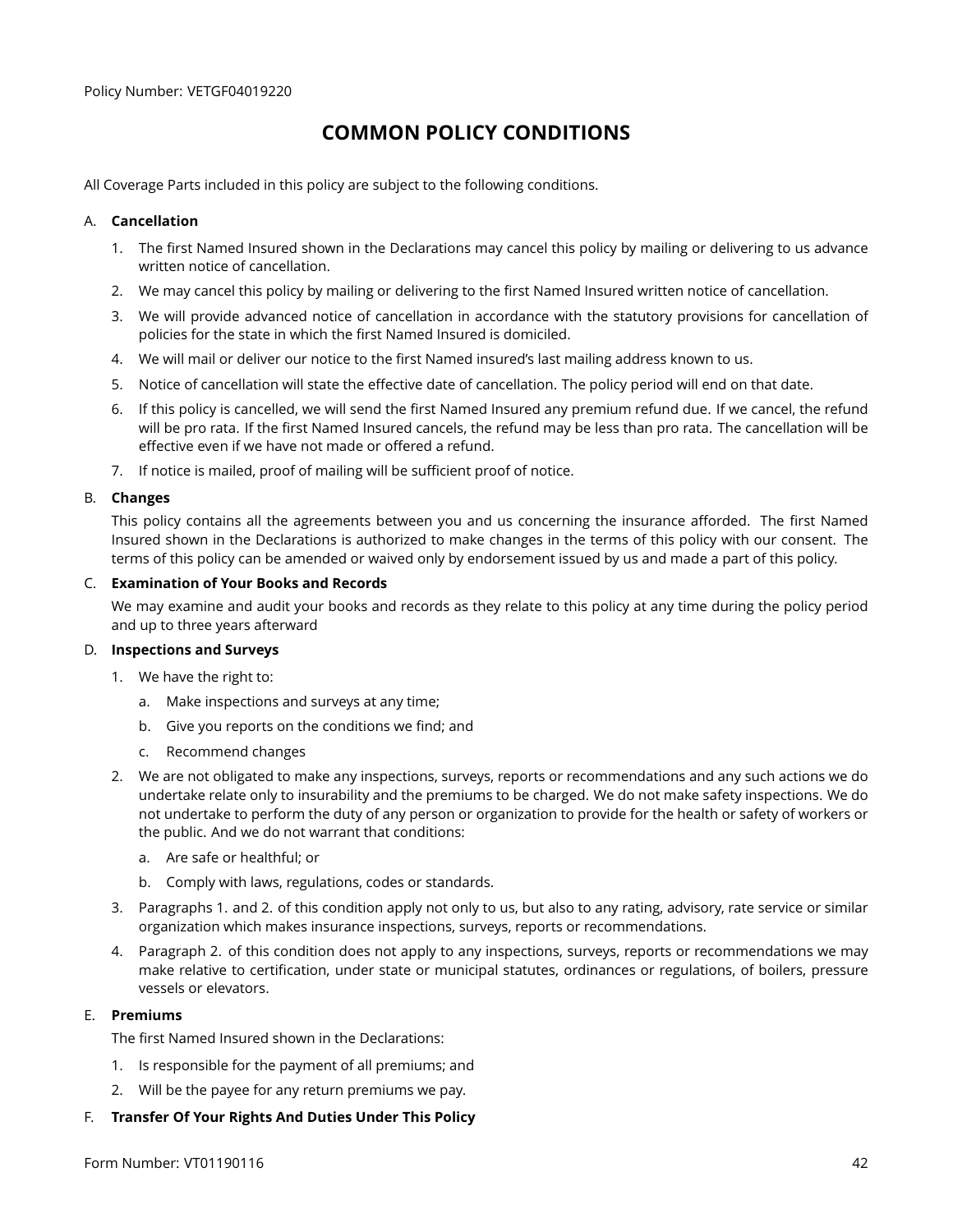Your rights and duties under this policy may not be transferred without our written consent except in the case of death of an individual named insured. If you die, your rights and duties will be transferred to your legal representative but only while acting within the scope of duties as your legal representative. Until your legal representative is appointed, anyone having proper temporary custody of your property will have your rights and duties but only with respect to that property.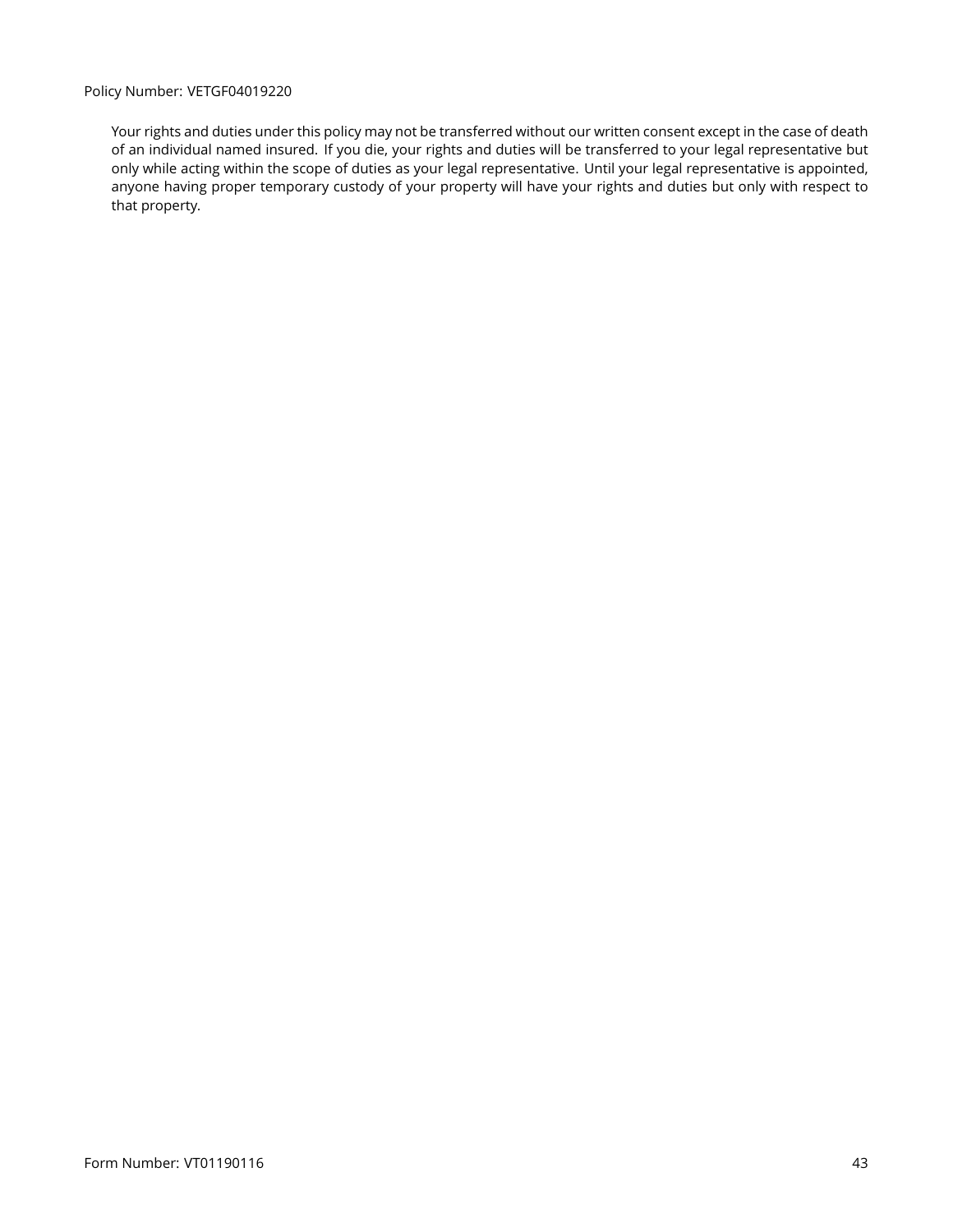## **PROPERTY ENHANCEMENT ENDORSEMENT**

This endorsement modifies insurance provided under the following:

BUILDING AND PERSONAL PROPERTY COVERAGE FORM CONDOMINIUM ASSOCIATION COVERAGE FORM CONDOMINIUM COMMERCIAL UNIT-OWNERS COVERAGE FORM BUSINESS INCOME (AND EXTRA EXPENSE) COVERAGE FORM BUSINESS INCOME (WITHOUT EXTRA EXPENSE) COVERAGE FORM CAUSES OF LOSS – SPECIAL FORM CAUSES OF LOSS – WINDSTORM OR HAIL ONLY

Each of the coverages listed below apply only to losses resulting from a Covered Cause of Loss under the applicable coverage form and, in each instance, reflect sub-limits that apply within, and not in addition to, the limits offered under the policy.

The sub-limits applicable to each coverage are as shown in the Property Enhancement Endorsement Schedule attached to this form. No coverage applies under this endorsement if the sub-limit shown in the Property Enhancement Endorsement Schedule is zero.

All other terms, conditions, limitations and exclusions of the policy apply.

## **Building and BPP Coverages**

## 1. **Accounts Receivable**

We will pay, up to the amount shown in the Property Enhancement Endorsement Schedule if, as the result of the occurrence of a covered cause of loss, you incur losses due to any of the following:

- A. Amounts due from customers that you are unable to collect due to lack of proper documentation of your accounts receivable;
- B. Interest charges on any loan required to offset amounts you are unable to collect pending our payments of these amounts;
- C. Collection expenses in excess of your normal collection expenses that are made necessary by the loss; and
- D. Other reasonable expenses that you incur to re-establish your records of accounts receivable that results from a Covered Cause of Loss to your records of accounts receivable.

## 2. **Asbestos Removal**

We will pay, up to the amount shown in the Property Enhancement Endorsement Schedule, for removal of asbestoscontaining materials from covered property in the event the asbestos-containing materials themselves are damaged by a covered cause of loss.

## 3. **Builder's Risk**

We will pay, up to the amount shown in the Property Enhancement Endorsement Schedule, for direct physical loss of or damage to covered property caused by or resulting from a covered cause of loss, if at the time of the loss the covered property is in course of construction or renovation. For this purpose, the covered property will include:

- A. Foundations
- B. The following property, provided such property is intended to be permanently located in or on the building or structure:
	- a. Fixtures and machinery;
	- b. Equipment used to service the building; and
	- c. Your building materials and supplies used for construction.
- C. If not covered by other insurance, temporary structures built or assembled on site, including cribbing, scaffolding and construction forms.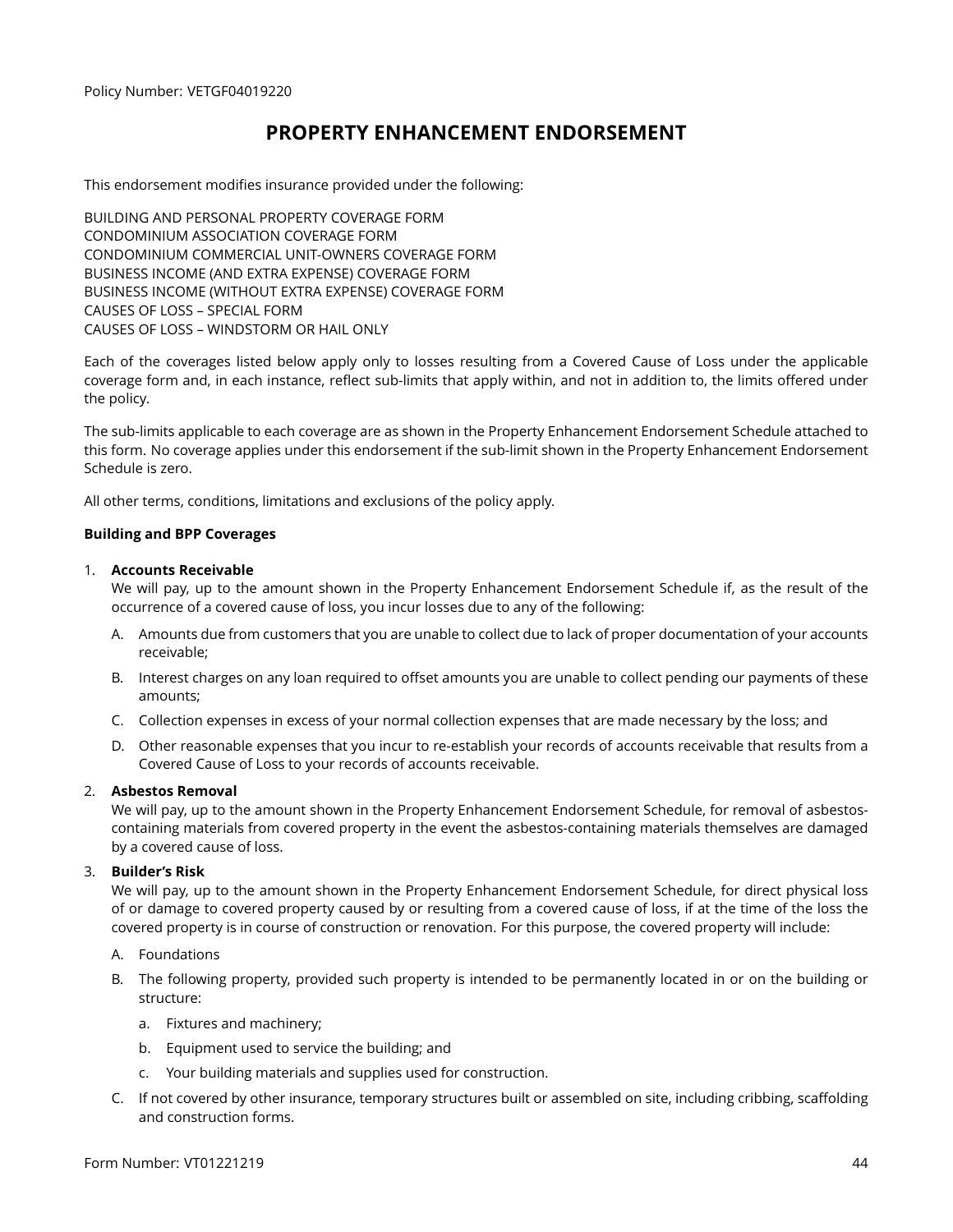We will not pay, under this Builder's Risk endorsement, for damage to land, existing buildings or structures which are not in course of construction or renovation, or tools or equipment not owned by the insured.

## 4. **Debris Removal**

In Section A, 4. Additional Coverages, of the applicable coverage form, Paragraph a. (3) is modified to read:

"Subject to (a) above, the amount we will pay for debris removal expense is limited to the i) sum of the deductible plus the amount that we pay for direct physical loss or damage to the Covered Property that has sustained loss or damage, times ii) the percentage of loss shown in the Property Enhancement Endorsement Schedule, subject to the maximum dollar amount shown in the Property Enhancement Endorsement Schedule."

In Section A, 4. Additional Coverages, of the applicable coverage form, Paragraph a. (4) is modified to read:

"We will pay, up to the Additional Amount shown in the Property Enhancement Endorsement Schedule, for debris removal expense, for each location, in any one occurrence of physical loss or damage to Covered Property, if one or both the following circumstances apply:"

## 5. **Electronic Data and Data Processing Media**

- A. Paragraphs A.2.n, A.2.o and A.4.f of the applicable coverage form are deleted in their entirety.
- B. This Policy excludes any:
	- i. Cyber Loss;
	- ii. loss, damage, liability, claim, cost, expense of whatsoever nature directly or indirectly caused by, contributed to by, resulting from, arising out of or in connection with any loss of use, reduction in functionality, repair, replacement, restoration or reproduction of any Electronic Data, including any amount pertaining to the value of such Electronic Data, unless subject to the provisions of paragraph C below;

regardless of any other cause or event contributing concurrently or in any other sequence thereto.

- C. Subject to the amount shown in the Property Enhancement Endorsement Schedule as the Electronic Data and Data Processing Media sub-limit and all of the terms, conditions, limitations and exclusions of this Policy or any endorsement thereto, should Data Processing Media owned or operated by the Insured suffer physical loss or physical damage insured by this Policy, then this Policy will cover the cost to repair or replace the Data Processing Media itself plus the costs of copying the Electronic Data from back-up or from originals of a previous generation. These costs will not include research and engineering nor any costs of recreating, gathering or assembling the Electronic Data. If such media is not repaired, replaced or restored the basis of valuation shall be the cost of the blank Data Processing Media. However, this Policy excludes any amount pertaining to the value of such Electronic Data, to the Insured or any other party, even if such Electronic Data cannot be recreated, gathered or assembled.
- D. In the event any portion of this endorsement is found to be invalid or unenforceable, the remainder shall remain in full force and effect.
- E. This endorsement supersedes and, if in conflict with any other wording in the Policy or any endorsement thereto having a bearing on Cyber Loss, Electronic Data or Data Processing Media, replaces that wording.
- F. The following definitions apply to Electronic Data and Media Coverage:
	- i. Cyber Loss means any loss, damage, liability, claim, cost or expense of whatsoever nature directly or indirectly caused by, contributed to by, resulting from, arising out of or in connection with any Cyber Act or Cyber Incident including, but not limited to, any action taken in controlling, preventing, suppressing or remediating any Cyber Act or Cyber Incident.
	- ii. Cyber Act means an unauthorised, malicious or criminal act or series of related unauthorised, malicious or criminal acts, regardless of time and place, or the threat or hoax thereof involving access to, processing of, use of or operation of any Computer System.
	- iii. Cyber Incident means any error or omission or series of related errors or omissions involving access to, processing of, use of or operation of any Computer System; or any partial or total unavailability or failure or series of related partial or total unavailability or failures to access, process, use or operate any Computer System.
	- iv. Computer System means any computer, hardware, software, communications system, electronic device (in-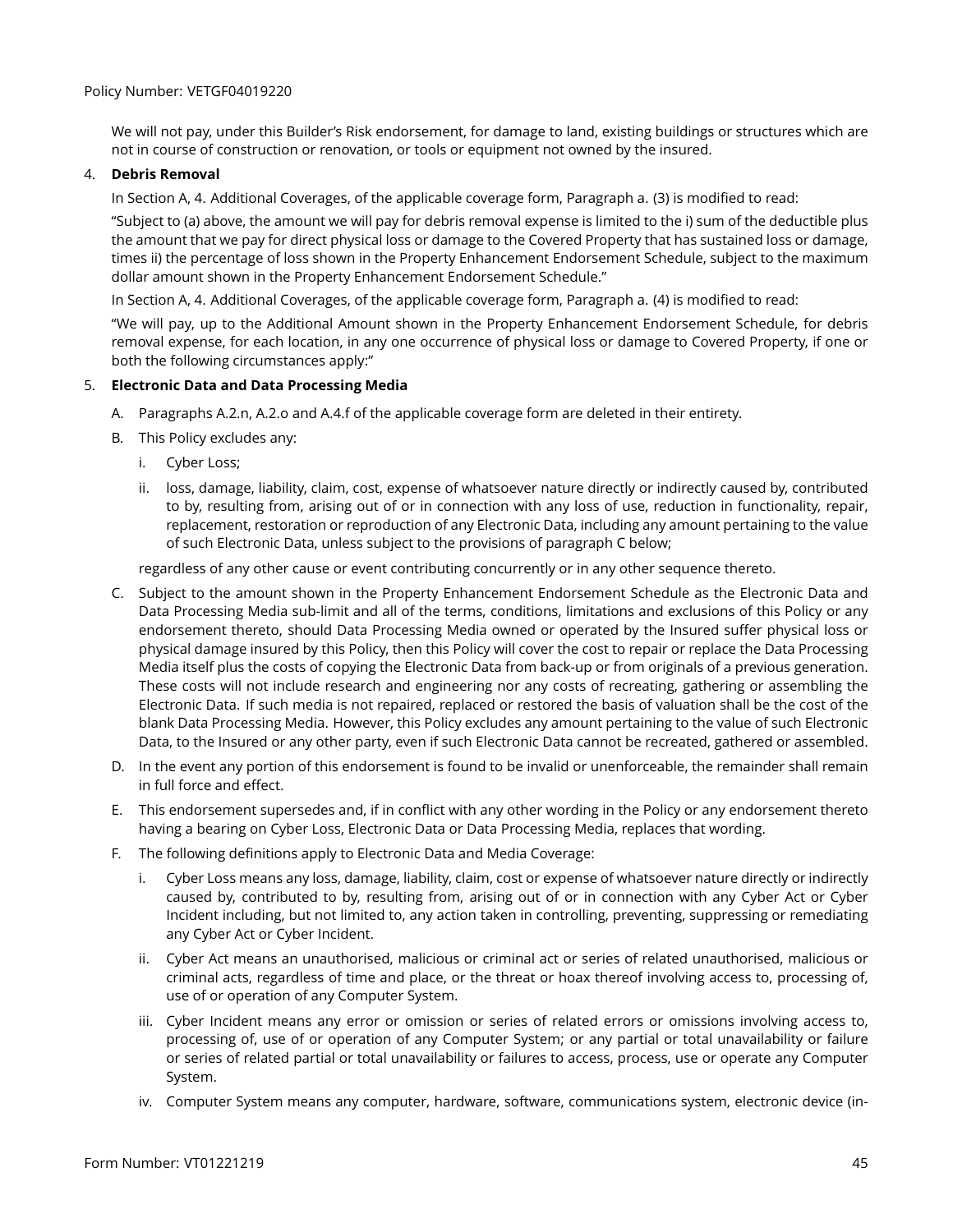cluding, but not limited to, smart phone, laptop, tablet, wearable device), server, cloud or microcontroller including any similar system or any configuration of the aforementioned and including any associated input, output, data storage device, networking equipment or back up facility, owned or operated by the Insured or any other party.

- v. Electronic Data means information, facts, concepts, code or any other information of any kind that is recorded or transmitted in a form to be used, accessed, processed, transmitted or stored by a Computer System.
- vi. Data Processing Media means any property insured by this Policy on which Electronic Data can be stored but not the Electronic Data itself.

## 6. **Emergency Removal Expense**

We will pay, up to the amount shown in the Property Enhancement Endorsement Schedule, for your expenses to move or store Covered Property from the described premises to preserve it from loss or damage by a Covered Cause of Loss.

## 7. **Errors or Omissions**

We will pay, up to the amount shown in the Property Enhancement Endorsement Schedule, for direct physical loss or damage to Covered Property if such loss or damage is not payable under this policy solely due to:

- A. Any error or unintentional omission in the description of the address of the property whether made at the inception of the policy period or subsequent thereto; or
- B. Failure through any error or unintentional omission to:
	- a. Include any location of the named insured at the inception of the policy; or
	- b. Report any newly acquired location before the period of automatic coverage provided under this policy for newly acquired location(s) expires.

With respect to A and B above, this Errors or Omissions Coverage does not allow you to correct or modify any value shown in the Statement of Values.

This policy covers such direct physical loss or damage to the extent it would have provided coverage had such error or unintentional omission not been made.

It is a condition of this additional coverage that any error or unintentional omission be reported by when discovered and an additional premium be paid for any location added to the policy.

There is no coverage under this paragraph for loss or damage which is covered under newly acquired property or miscellaneous unnamed locations provisions of this policy.

#### 8. **Fine Arts**

The policy is extended to cover direct physical loss or damage to Fine Arts, defined to mean paintings, etchings, pictures, tapestries, statuary, marbles, bronzes, antique furniture, rare books, antique silver, porcelains, bric-a-brac or other similar articles of art rarity or antiquity, up to the limit shown in the Property Enhancement Endorsement Schedule.

However, no coverage is provided for:

- A. Breakage, marring, scratching, chipping or denting of art, glass, windows, statuary, sculptures, marble, glassware, porcelain, bric-a-brac, antique furniture, antique jewelry or similar fragile articles, unless such breakage, marring, scratching, chipping or denting is caused by a Covered Cause of Loss; or
- B. Physical loss or damage as the result of restoring, repairing or retouching processes.

If loss or damage to Fine Arts, occurs, the basis of adjustment will be:

- A. The fair market value if the item is newly acquired; or
- B. For unscheduled Fine Arts, at the time and place of the loss or damage, the lesser of:
	- a. The cost of restoring the Fine Arts to their condition immediately before the loss or damage occurred;
	- b. The cost of replacing the Fine Arta with substantially identical property; or
	- c. The fair market value.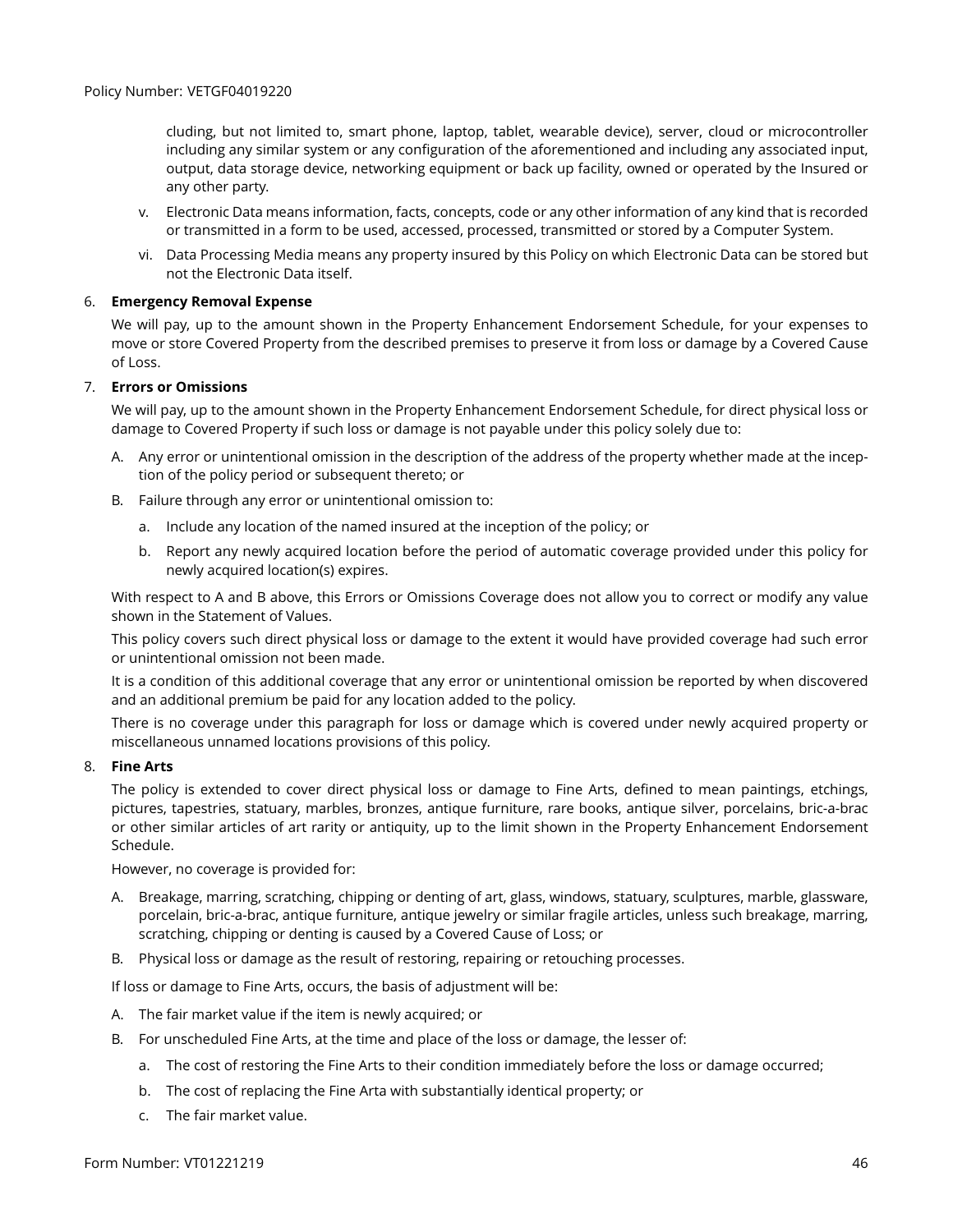## 9. **Fire Department Service Charges**

In Section A, 4. Additional Coverages, of the applicable coverage form, Paragraph c. is modified to read:

"When the fire department is called to save or protect Covered Property from a Covered Cause of Loss, we will pay, up to the amount shown in the Property Enhancement Endorsement Schedule, for your liability for fire department service charges:

- (1) Assumed by contract or agreement prior to loss; or
- (2) Required by local ordinance.

No Deductible applies to this Additional Coverage."

## 10. **Fraud and Deceit**

We will pay, up to the amount shown in the Property Enhancement Endorsement Schedule, for the theft of Covered Property when you or your agents, customers, or consignees are fraudulently induced to part with the Covered Property:

- A. To persons who falsely represent themselves as the proper persons to receive the property; or
- B. By the acceptance of fraudulent bills of lading or shipping receipts.

## 11. **Fungus, Wet Rot, Dry Rot and Bacteria**

In the Causes of Loss – Special Form and Causes of Loss – Windstorm or Hail Only Form, Section E. 3. Additional Coverage – Limited Coverage for Fungus, Wet Rot, Dry Rot and Bacteria, paragraph 3 is amended as follows:

"The coverage described under E. 2. of this Limited Coverage is limited to the amount shown as the Per Occurrence Limit in the Property Enhancement Endorsement Schedule. Regardless of the number of claims, the Aggregate Limit shown in the Property Enhancement Endorsement Schedule is the most we will pay for the total of all loss or damage arising out of all covered causes of loss which take place during the policy period. With respect to a particular occurrence of loss which results in fungus, wet or dry rot or bacteria, we will not pay more than the amount shown in the Property Enhancement Endorsement Schedule, even if the fungus, wet or dry rot or bacteria continues to be present or active, or recurs, in a later policy period."

#### 12. **Green Upgrades**

We will pay the reasonable and necessary amount to make Green Upgrades, as defined below, to covered property damaged as the result of a covered cause of loss, up to the lesser of:

- A. the actual cost of covered Green Upgrades as determined in accordance with the provisions of this endorsement;
- B. 25% of the covered direct physical loss or damage to covered property, after application of the applicable deductible; or
- C. the amount shown in the Property Enhancement Endorsement Schedule for Green Upgrades.

For the purposes of this endorsement, Green Upgrades means upgrades to achieve enhanced energy efficiency or to use environmentally preferable, sustainable materials, products or methods in design, construction, manufacture or operation, as recognized by a Green standards-setter, such as the Leadership in Energy and Environmental Design (LEED<sup>TM</sup>) program of the U.S. Green Building Council.

In the event of a loss for which we determine that it is necessary to replace a building component (such as a roof) or building system (such as a heating system), such replacement is limited to replacement of the damaged building component or system with a Green building component or system which serves the same primary function as the damaged property, and does not extend to modification or replacement of any other building component or system.

#### Exclusions and Restrictions

With respect to business personal property, Green Upgrade Coverage does not apply to:

- A. Personal property of others;
- B. The Coverage Extension for Personal Effects and Property of Others;
- C. Leased personal property; or
- D. Stock.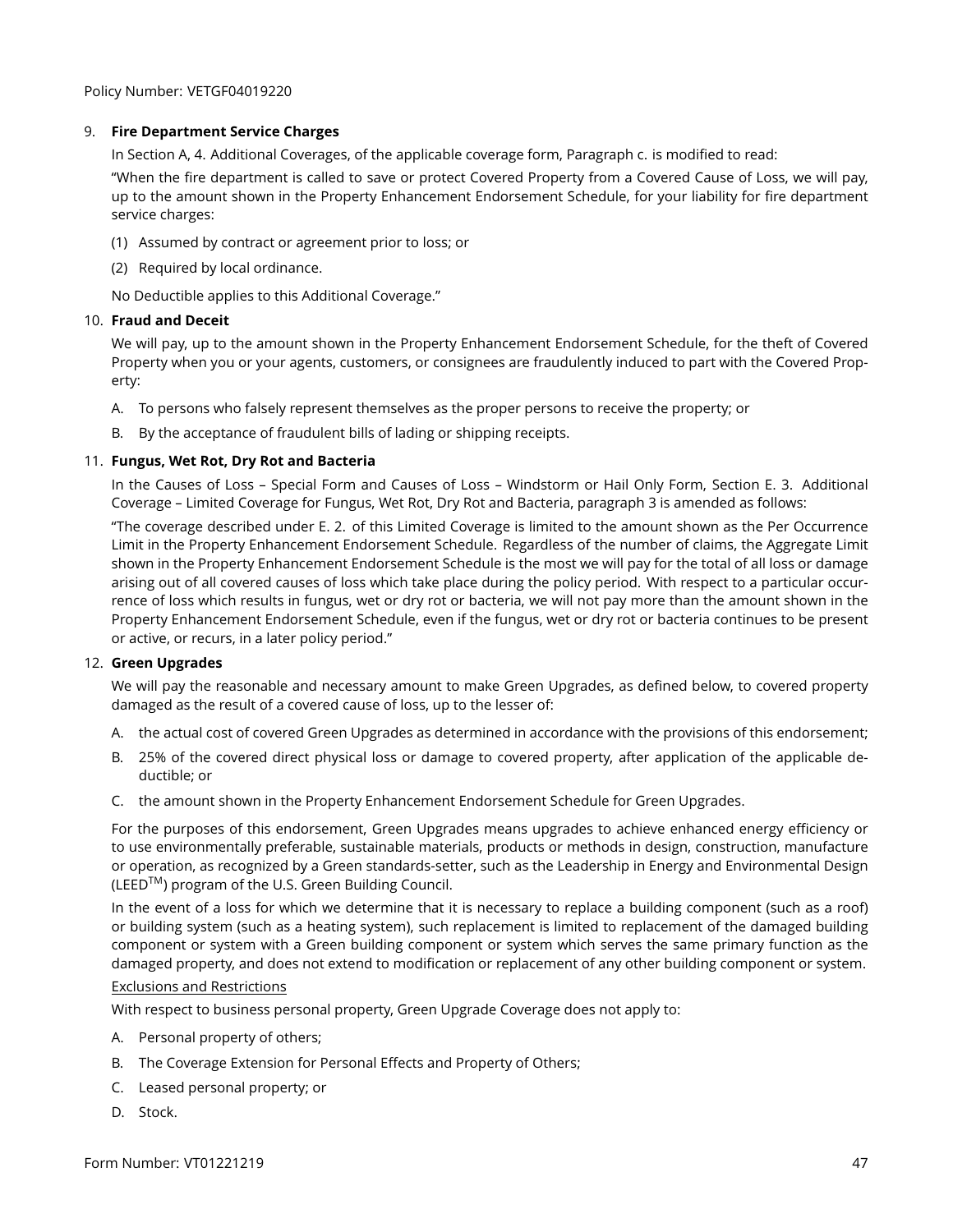We will not pay under this endorsement unless the property is actually repaired or replaced at the same or another premises, and unless the repair or replacement is made as soon as reasonably possible after the loss or damage, not to exceed two years. If the property is being relocated to another premises, the most we will pay for Green Upgrades is the cost of Green Upgrades at the original premises, subject to all other terms and conditions of this endorsement.

We will not pay under this endorsement for the costs associated with enforcement of or conformance to any standard which:

- A. Requires the demolition, repair, replacement, reconstruction, remodeling or remediation of property due to contamination by pollutants or due to the presence, growth, proliferation, spread or any activity of fungus, wet or dry rot or bacteria;
- B. Requires any insured or others to test for, monitor, clean up, remove, contain, treat, detoxify or neutralize, or in any way respond to, or assess the effects of pollutants, fungus, wet or dry rot or bacteria. However, this paragraph does not negate the coverage set forth in Building Air-out and Related Air Testing below, provided such coverage applies; or
- C. You were required to comply with before the loss (even if the property was undamaged) and you failed to comply.

If you elect not to make a Green Upgrade in course of necessary repair or replacement of the property that has sustained loss or damage, we will settle the loss to such property in accordance with the applicable terms and conditions of this policy excluding this endorsement.

## Related Expenses

With respect to a loss that is covered by this Green Upgrade endorsement, we will pay the following related expenses, subject to the sub-limits indicated:

- A. Waste Reduction and Recycling We will pay, up to \$25,000, your expense to reuse or salvage building materials and contents and to extract and transport recyclable construction waste to appropriate sites, but any income or remuneration received as the result of such waste reduction and recycling reduces the amount of loss that otherwise would have been payable under this endorsement.
- B. Design and Engineering Professional Fees We will pay, up to \$50,000, reasonable and customary fees for the services of an accredited architect or engineer with respect to any necessary design and engineering recommendations in course of repair or replacement of damaged portions of the building.
- C. Certification Fees and Related Equipment Testing We will pay, up to \$25,000, fees imposed by a Green standardssetter in order to determine if certification or recertification is appropriate according to the organization's standard; your reasonable expenses to test building systems and building equipment following their repair or installation as replacements, when such testing is undertaken in course of submitting to the certification or recertification process; and for further modification if the building fails to obtain certification, recertification or a specific level of certification.
- D. Building Air-out And Related Air Testing After repair or reconstruction is completed, we will pay, up to \$25,000, for your reasonable expenses to flush out the renovated space and/or conduct air quality testing of the renovated space in accordance with the recommended procedures of a Green standards-setter and for the purposes of mitigating indoor air quality deficiencies resulting from the repair or reconstruction.

## Business Interruption

If Business Interruption is covered on the policy:

- A. the period of restoration is extended to include the increased period attributable to the Green Upgrades coverage described above. Such extension is limited to 30 days.
- B. the Additional Coverage Extended Business Income, in the applicable Business Income Coverage Forms does not commence until the extended period of restoration ends.
- C. The provisions of this section do not increase the applicable Business Income and/or Extra Expense Limit(s) of Insurance.

## 13. **Leased or Rented Equipment**

We will pay, up to the amount shown in the Property Enhancement Endorsement Schedule on a per item basis and in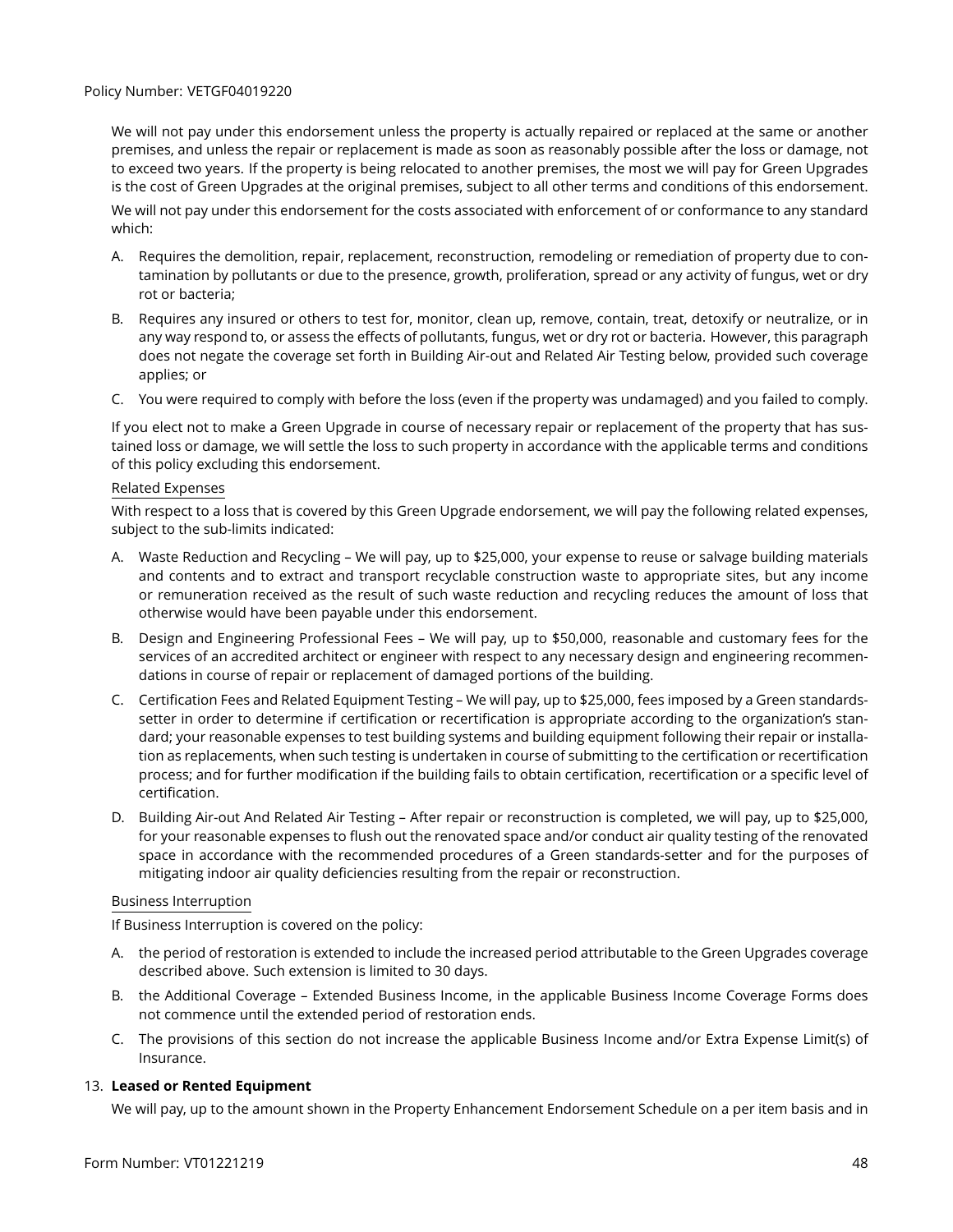the aggregate, for loss or damage to equipment and machinery that is leased, rented or borrowed from others, that is similar to the type of equipment and machinery used to conduct your business.

## 14. **Leasehold Interest**

We will pay the Net Leasehold Interest, up to the amount shown in the Property Enhancement Endorsement Schedule, for loss of Covered Leasehold Interest you sustain due to the cancellation of your lease. The cancellation must result from direct physical loss of or damage to Covered Property caused by or resulting from a Covered Cause of Loss.

Covered Leasehold Interest means the following for which an amount of Net Leasehold Interest at inception is shown in the Leasehold Interest Coverage Schedule:

- A. Tenants' Lease Interest, meaning the difference between the:
	- a. Rent you pay at the Covered Property; and
	- b. Rental value of the Covered Property that you lease.
- B. Bonus Payments, meaning the unamortized portion of a cash bonus that will not be refunded to you. A cash bonus is money you paid to acquire your lease. It does not include:
	- a. Rent, whether or not prepaid; or
	- b. Security.
- C. Improvements and Betterments, meaning the unamortized portion of payments made by you for improvements and betterments. It does not include the value of improvements and betterments recoverable under any other insurance, but only to the extent of such other insurance.

Improvements and betterments are fixtures, alterations, installations or additions:

- a. Made a part of the building or structure you occupy but do not own; and
- b. You acquired or made at your expense but cannot legally remove.
- D. Prepaid Rent, meaning the unamortized portion of any amount of advance rent you paid that will not be refunded to you. This does not include the customary rent due at:
	- a. The beginning of each month; or
	- b. Any other rental period.

#### Net Leasehold Interest

For the purposes of calculating the Net Leasehold Interest, the Tenant's Lease Interest shown in Item A above is discounted at a 6% annual effective rate of interest. In addition, the Bonus Payments, Improvements and Betterments and Prepaid Rent shown in Items B, C and D above are calculated on a monthly basis and applied to the remaining number of months in the lease.

The most we will pay for loss because of the cancellation of any one lease is your Net Leasehold Interest at the time of loss.

But, if your lease is cancelled and your landlord lets you continue to use your premises under a new lease or other arrangement, the most we will pay for loss because of the cancellation of any one lease is the lesser of:

- A. The difference between the rent you now pay and the rent you will pay under the new lease or other arrangement; or
- B. Your Net Leasehold Interest at the time of loss.

#### Appraisal

If we and you disagree on the amount of loss, either may make written demand for an appraisal. In this event, each party will select a competent and impartial appraiser. The two appraisers will select an umpire. If they cannot agree, either may request that selection be made by a judge of a court having jurisdiction. The appraisers will state the amount of loss. If they fail to agree, they will submit their differences to the umpire. A decision agreed to by any two will be binding. Each party will:

- A. Pay its chosen appraiser; and
- B. Bear the other expenses of the appraisal and umpire equally.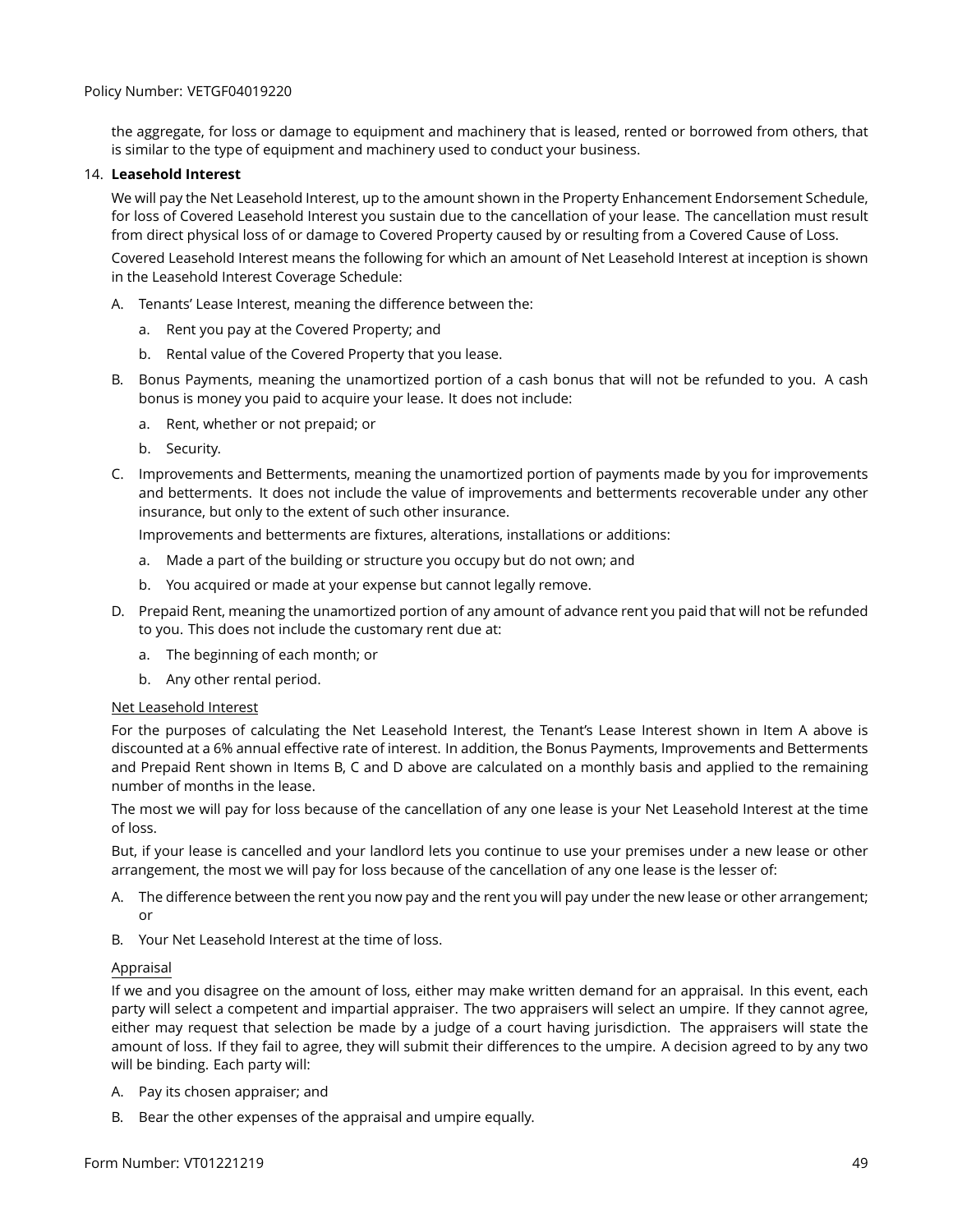If there is an appraisal, we will still retain our right to deny the claim.

#### Other Conditions

There shall be no liability under this policy for any increase of loss which may be occasioned by the suspension, lapse or cancellation of any license or by the named insured exercising any option to cancel the lease.

Furthermore, the named insured shall use due diligence, including all things reasonably practicable, to diminish loss under this additional coverage.

## 15. **Limited Pollution Coverage (Annual Aggregate)**

This policy is extended to cover the reasonable and necessary additional expense incurred to remove, dispose of, or clean-up the actual presence of Pollutants or Contaminants from land or water at a covered location when such land or water is contaminated or polluted due to a Covered Cause of Loss that occurs during the policy period, provided that, as a condition of coverage, such expenses are reported within 180 days of the date of direct physical loss or damage. The most we will pay during the policy period is the limit shown in the Property Enhancement Endorsement Schedule.

## 16. **Lock Replacement**

This policy covers, up to the limit shown in the Property Enhancement Endorsement Schedule, the necessary expense to repair or replace the exterior or interior door locks of a covered building:

- A. if the door keys are stolen in a covered theft loss; or
- B. when the Covered Property is damaged and the door keys are stolen by burglars.

## 17. **Miscellaneous Unnamed Locations**

Coverage under this policy is extended, up to the limit shown in the Property Enhancement Endorsement Schedule, for Miscellaneous Unnamed Locations, defined as locations that have not been included in the Statement of Values on file with the Insurer and which have not been reported to Ventus Risk Management, Inc. as required by the policy provisions.

There is no coverage under this Miscellaneous Unnamed Locations provision for loss or damage which is covered under the Errors or Omissions or Newly Acquired Property provisions of this Endorsement.

#### 18. **Newly Acquired Property**

This policy covers, up to the Maximum Limit shown in the Property Enhancement Endorsement Schedule, real or personal property of the type insured under this policy for the perils insured under this policy that is rented, leased, or purchased by the Named Insured after the inception date of this policy. Coverage under this additional coverage ceases at the earlier of the following dates:

- A. The number of days from the date of acquisition or lease of such property shown in the Property Enhancement Endorsement Schedule; or
- B. When the newly acquired property is covered by this policy; or
- C. When Ventus Risk Management Inc. or the Insurer notifies the Named Insured that it will not bind the newly acquired property.

There is no coverage for any property that is partially or wholly insured under any other insurance.

There is no coverage under this Newly Acquired Property provision for loss or damage which is covered under the Errors or Omissions or Miscellaneous Unnamed Locations provisions of this policy.

#### 19. **Outdoor Property**

In Section A, 5. Coverage Extensions, of the applicable coverage form, Paragraph e. is modified to read:

"You may extend the insurance provided by this Coverage Form to apply to your outdoor fences, radio and television antennas (including satellite dishes), trees, shrubs and plants (other than stock of trees, shrubs or plants), including debris removal expense, caused by or resulting from any of the following causes of loss if they are Covered Causes of Loss:

- (1) Fire;
- (2) Lightning;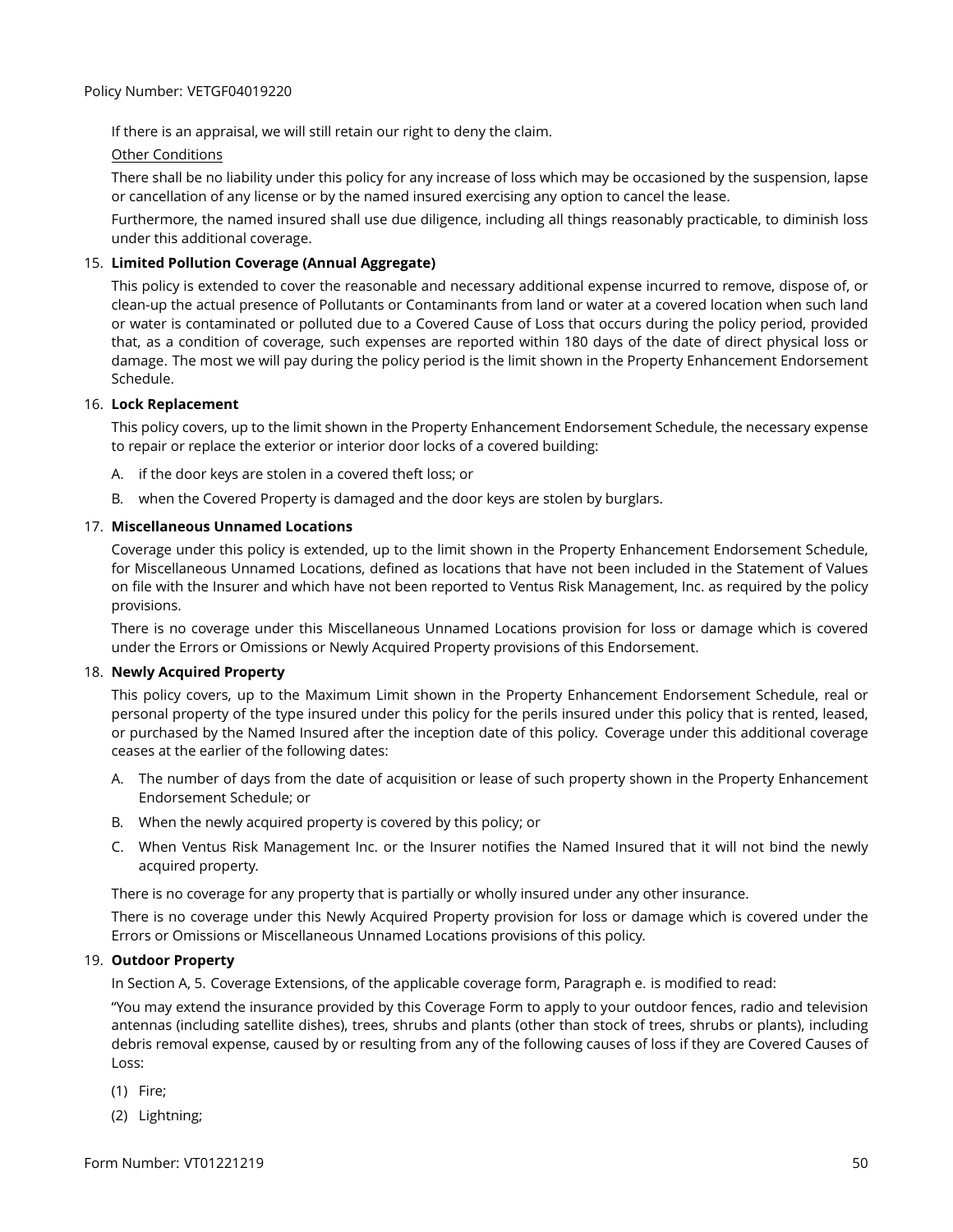- (3) Explosion;
- (4) Riot or Civil Commotion; or
- (5) Aircraft.

The most we will pay for loss or damage under this extension is the amount shown as the Aggregate Limit in the Property Enhancement Endorsement Schedule, subject to the Per Item Limit for Plants, Trees and Shrubs shown in the Property Enhancement Endorsement Schedule. These limits apply to any one occurrence, regardless of the types or number of items lost or damaged in that occurrence."

## 20. **Personal Property of Others**

We will pay, up to the amount shown in the Property Enhancement Endorsement Schedule, for damage to personal property of others in your care, custody or control as the result of a covered cause of loss.

## 21. **Preservation of Property (Days)**

In Section A, 4. Additional Coverages, of the applicable coverage form, Paragraph b. (2) of Preservation of Property is deleted and replaced by the following:

"(2) Only if the loss or damage occurs within the number of days shown in the Property Enhancement Endorsement Schedule after the property is first moved, but not after the date on which the policy expires."

## 22. **Professional Fees for Claim Preparation (Annual Aggregate)**

We will pay, up to the amount shown in the Property Enhancement Endorsement Schedule, as an annual aggregate limit, for expenses associated with the taking of inventory and appraisals, incurred by you at our request to assist us in the determination of the amount of a loss caused by a Covered Cause of Loss.

## 23. **Property in Course of Construction (Non-Structural)**

We will pay, up to the amount shown in the Property Enhancement Endorsement Schedule, for direct physical loss of or damage to covered property caused by or resulting from a covered cause of loss, if at the time of the loss the covered property is in course of construction or renovation of a non-structural nature. For this purpose, the covered property will include:

- A. The following property, provided such property is intended to be permanently located in or on the building or structure:
	- a. Fixtures and machinery;
	- b. Equipment used to service the building; and
	- c. Your building materials and supplies used for construction.
- B. If not covered by other insurance, temporary structures built or assembled on site, including cribbing, scaffolding and construction forms.

We will not pay, under this Builder's Risk endorsement, for damage to land, existing buildings or structures which are not in course of construction or renovation, or tools or equipment not owned by the insured.

#### 24. **Recharging of Fire Extinguishing Equipment**

We will pay, up to the amount shown in the Property Enhancement Endorsement Schedule, to cover your incurred expenses to recharge your automatic fire extinguishing equipment or hand held fire extinguishing equipment when the equipment is discharged:

- A. to fight a fire;
- B. as a result of a Covered Cause of Loss; or
- C. as a result of an accidental discharge.

If it is less expensive to do so, we will pay your costs to replace your automatic fire extinguishing equipment or hand held fire extinguishing equipment rather than recharge the equipment.

However, we will not pay your expenses to recharge equipment as a result of discharge during testing or installation.

#### 25. **Reclaiming, Restoring, or Repairing Land Improvements**

We will pay, up to the amount shown in the Property Enhancement Endorsement Schedule for the cost of reclaiming,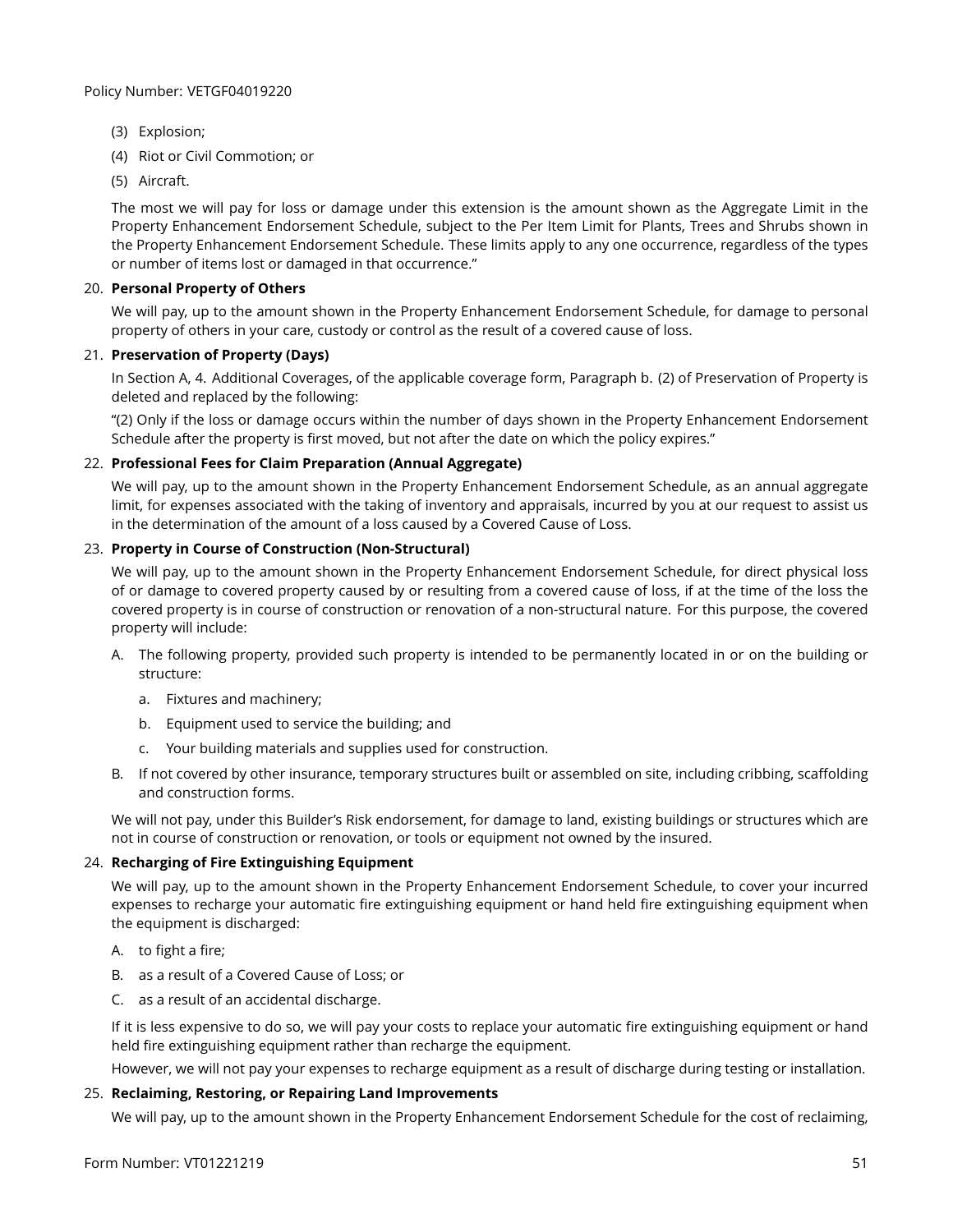restoring or repairing land improvements, provided the loss is from a Covered Cause of Loss.

## 26. **Reward Reimbursement**

We will pay, up to the amount shown in the Property Enhancement Endorsement Schedule as a reward for information that leads to a conviction of arson, theft or vandalism. The conviction must involve a Covered Cause of Loss by arson, theft or vandalism.

The amount we pay is not increased by the number of persons involved in providing the information.

## 27. **Service Interruption Direct Damage**

Notwithstanding any policy provision to the contrary, we will pay, up to the amount shown in the Property Enhancement Endorsement Schedule as the Direct Damage Service Interruption Limit, for direct loss or damage from a Covered Cause of Loss to Covered Property resulting from the failure of power or other utility service supplied to the described premises. The failure of power or other utility service must result from a Covered Cause of Loss and the failure must occur away from the described premises.

Coverage under this provision does not include loss or damage to Covered Property resulting from loss or damage to overhead transmission lines that deliver utility service to you. Overhead transmission lines include, but are not limited to:

- A. Overhead transmission and distribution lines;
- B. Overhead transformers and similar equipment; or
- C. Supporting poles and towers.

In the event that the Property Enhancement Endorsement Schedule indicates a Combined Direct Damage and Time Element Limit, the coverage described above and in the Service Interruption Time Element coverage below, will be subject to the Combined Direct Damage and Time Element Limit.

## 28. **Sewer, Drain or Sump Backup or Overflow**

Notwithstanding any policy provision to the contrary, we will pay, up to the amount shown in the Property Enhancement Endorsement Schedule for loss or damage caused directly or indirectly by water that backs up or overflows from a sewer, drain or sump.

## 29. **Transit**

We will cover, up to the amount shown in the Property Enhancement Endorsement Schedule, for loss or damage to Business Personal Property not otherwise excluded by this policy, while such property is in transit.

It is agreed that coverage under this extension shall include the following:

- A. Personal property shipped to customers on F.O.B., C & F, or similar terms. The Named Insured's contingent interest in such shipments is admitted.
- B. The interest of the Named Insured in, and legal liability for, personal property of others in the actual or constructive custody of the Named Insured.
- C. Personal property of others sold by the Named Insured which the Named Insured has agreed prior to loss to insure during course of delivery.

It is agreed that the following additional exclusions apply to coverage as provided under this additional coverage:

- A. Property insured under import or export ocean cargo policies.
- B. Waterborne shipments to and from the Coverage Territory.
- C. Shipments made by air, unless via regularly scheduled airlines.
- D. Property shipped by mail.
- E. Property of others, including the Insured's legal liability therefor, hauled on vehicles owned, leased, or operated by the NAMED INSURED when acting as a common or contract carrier as defined by the Interstate Commerce Commission Regulations or other state regulatory agencies.
- F. Any transporting vehicle or conveyance.

This additional coverage attaches from the time the property leaves the original point of shipment for the commence-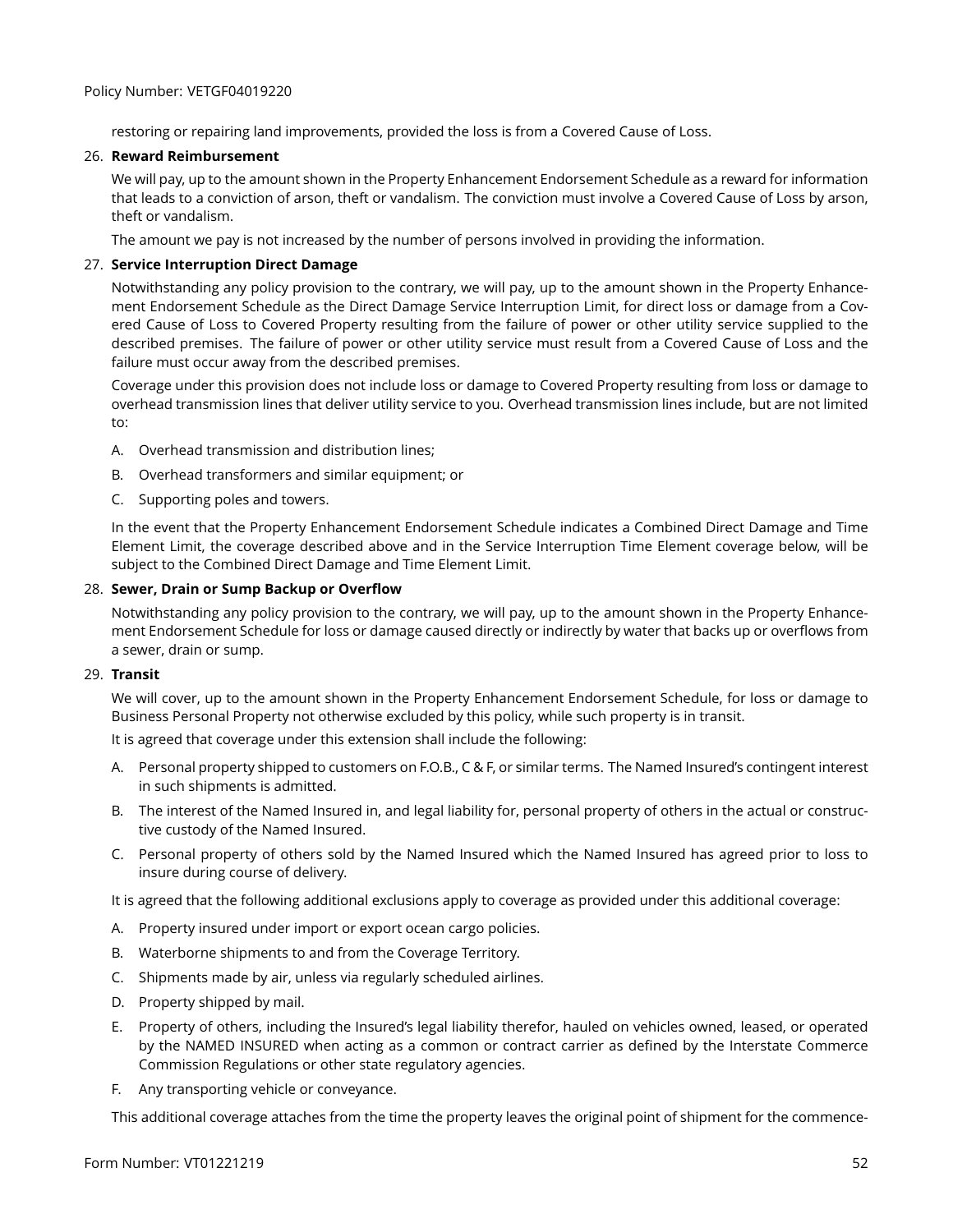ment of transit and covers thereafter continuously in the due course of transit within the within the United States of America, being the 50 states of the Union plus the District of Columbia, until delivered at destination.

Coverage on export shipments not insured under ocean cargo policies does not extend beyond the time when the property is loaded on board overseas vessels or aircraft. Coverage on import shipments not insured under ocean cargo policies does not attach until after discharge from overseas vessels or aircraft.

This additional coverage does not cover or apply to delay, loss of market, or any Time Element Coverage.

Permission is granted to the Named Insured without prejudice to this insurance to accept the ordinary bills of lading used by carriers, including released and/or undervalued bills of lading and/or shipping or messenger receipts. The Named Insured may waive subrogation against railroads under sidetrack agreements, but the Named Insured shall not enter into any special agreement with carriers releasing them from their common law or statutory liability.

## 30. **Valuable Papers & Records**

In Section A, 5. Coverage Extensions, of the applicable coverage form, Paragraph c. Valuable Papers and Records (Other Than Electronic Data), the most we will pay under this extension is the amount shown in the Property Enhancement Endorsement Schedule, at each described premises.

## 31. **Wind-Driven Precipitation**

We will pay, up to the amount shown in the Property Enhancement Endorsement Schedule for each sudden precipitation event, for direct physical loss or damage to the interior of any Building or structure covered under this policy, or to the covered Business Personal Property located inside such building or structure, caused by the sudden (abrupt) and temporary entry of rain, snow, sleet or ice into the building when propelled by wind through roofs, doors, windows or other openings, provided you give us notice of the sudden event within 180 days of its occurrence.

No coverage for Wind-Driven Precipitation will be provided in the event the direct physical loss or damage is caused directly or indirectly by:

- A. Wind-driven sand or dust;
- B. Thawing of snow, sleet or ice on the building; or
- C. Faulty, inadequate or defective:
	- a. Planning, zoning, development, surveying or sitting;
	- b. Design, specifications, workmanship, repair, construction, renovation, remodeling, grading, compactions;
	- c. Materials used in repair, construction, renovation or remodeling; or
	- d. Maintenance;

of part or all of any property on or off the described premises.

Coverage for Wind-Driven Precipitation does not apply to continuous or repeated seepage or leakage of water into a building, or if the entry of rain, snow, sleet or ice into the building was caused by failure to protect the building against normal wear and tear, rust, corrosion or decay. The coverage does not apply to a building under construction or renovation prior to the roof, walls, doors, and windows being completed and made air tight.

The deductible applicable to any recovery under this coverage is the All Other Wind, Named Storm or Hurricane deductible otherwise applicable under this policy based on the type and description of the wind event at the time of the Wind-Driven Precipitation direct loss.

## **Time Element Coverages**

#### 32. **Builder's Risk Soft Costs**

For property under construction, this policy is extended to cover, up to the amount shown in the Property Enhancement Endorsement Schedule, Builder's Risk Soft Costs incurred by the named insured arising out of delay of the completion of buildings or additions under construction during the period of interruption that are the result of direct damage from a covered cause of loss.

Builder's Risk Soft Costs means reasonable and necessary costs over and above those that would have been incurred by the named insured during the period of interruption at the location had no loss occurred, limited to the following: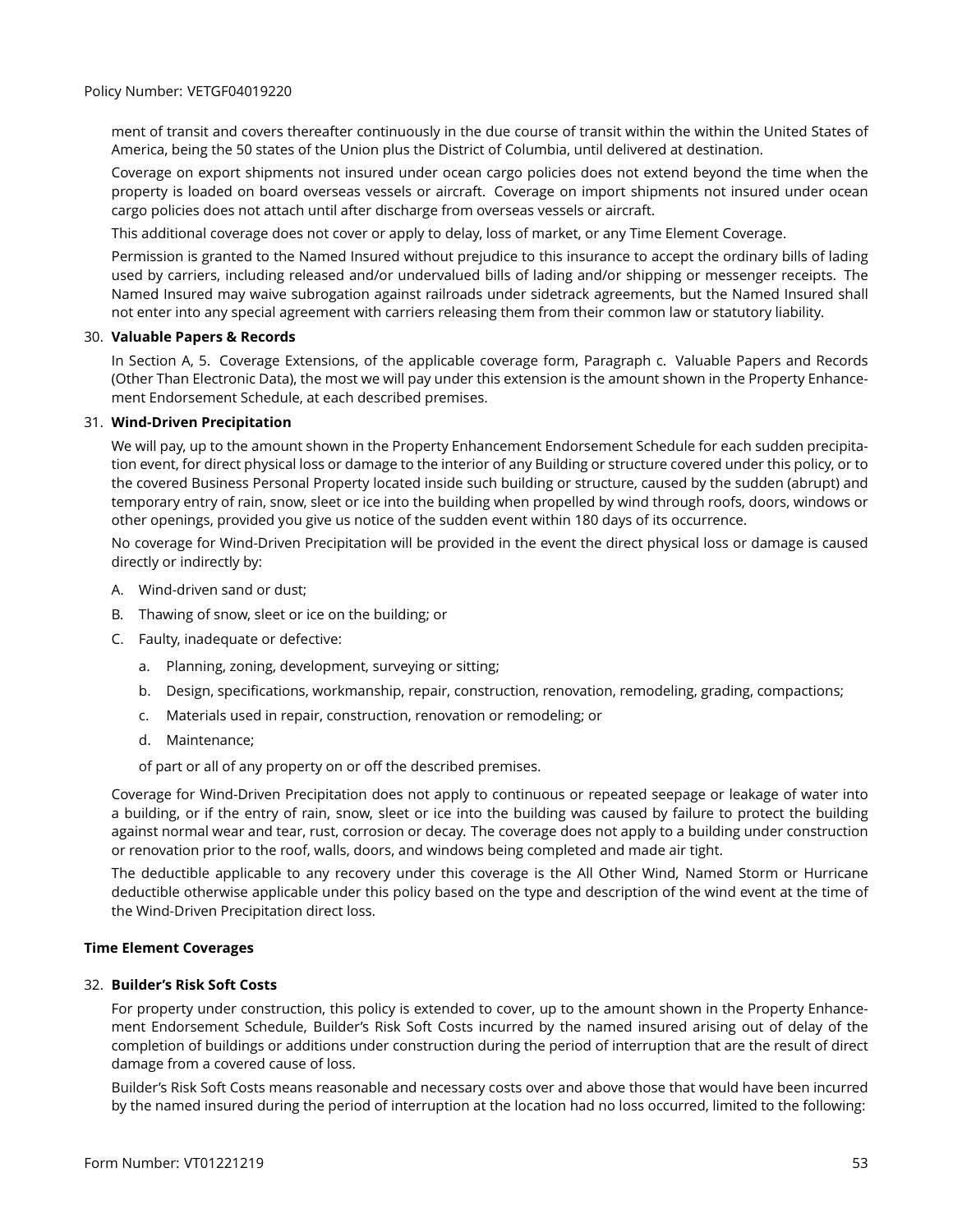- 1. Construction Loan Fees The additional cost incurred to arrange loans necessary for the completion of construction, repairs or reconstruction, including: the cost to arrange financing, accounting work necessary to restructure financing, legal work necessary to prepare new documents, and charges by the lenders for the extension or renewal of loans necessary to complete the construction;
- 2. Commitment Fees: The cost of returning any commitment fees received from any prospective tenant(s) or purchaser(s);
- 3. Additional fees for architects, engineers, consultants, attorneys or accountants for the completion of construction, repairs or reconstruction; and
- 4. Property taxes, building permits, additional interest on loans, realty taxes and insurance premiums.

## 33. **Interruption by Civil or Military Authority**

Section A. 4. b. Civil Authority of the Business Income (Without Extra Expense) Coverage Form and Section A. 5. A. of the Business Income (and Extra Expense) Coverage Form are amended as follows:

Condition (1) is changed to state: "Access to the area surrounding the damaged property, within the distance limitation shown in the Property Enhancement Endorsement Schedule, is prohibited by civil authority as a result of the damage."

The time period is amended to state:

"Civil Authority Coverage for Business Income will begin 72 hours after the time of the first action of civil authority that prohibits access to the described premises and will apply from the date on which such coverage began and up to the number of consecutive weeks shown in the Property Enhancement Endorsement Schedule."

In addition, the maximum we will pay under this extension is the maximum amount shown in the Property Enhancement Endorsement Schedule.

With respect to Interruption by Civil or Military Authority and Ingress/Egress, if a Covered Cause of Loss results in coverage under both of those additional coverages, this policy will only pay for loss under one of those additional coverages, whichever the Named Insured selects.

## 34. **Contingent Time Element**

If direct physical loss or damage to the real or business personal property of a direct supplier or direct customer of the Named Insured is damaged by a Covered Cause of Loss under this policy, and such damage:

- A. wholly or partially prevents any direct supplier to the Named Insured from supplying their goods and/or services to the Named Insured; or
- B. wholly or partially prevents any direct customer of the Named Insured from accepting the Named Insured's goods and/or services;

then this policy is extended to cover the actual loss sustained, up to the maximum limit shown in the Property Enhancement Endorsement Schedule, by the Named Insured during the period of interruption with respect to such real or business personal property, if the property of the supplier or customer that sustains loss or damage is of the type of property that would be Covered Property under this policy.

This coverage applies to the Named Insured's direct suppliers or direct customers located in the United States of America, being the 50 states of the Union plus the District of Columbia.

## 35. **Extended Period of BI Indemnity**

Coverage is provided for such additional length of time as is required to restore the Named Insured's business to the condition that would have existed had no loss occurred, commencing with the later of the following dates:

- A. the date on which the coverage for loss or damage would otherwise terminate; or
- B. the earliest date on which either normal operations resume, or repair, replacement, or rebuilding of the property that has been damaged is completed;

but in no event for a period exceeding the number of days specified in the Property Enhancement Endorsement Schedule. This Extended Period of Indemnity does not apply to any additional Time Element Coverages under this policy.

This additional coverage does not include coverage for any increase in loss due to fines or damages for breach of contract or for late or non-completion of orders, or penalties of any nature.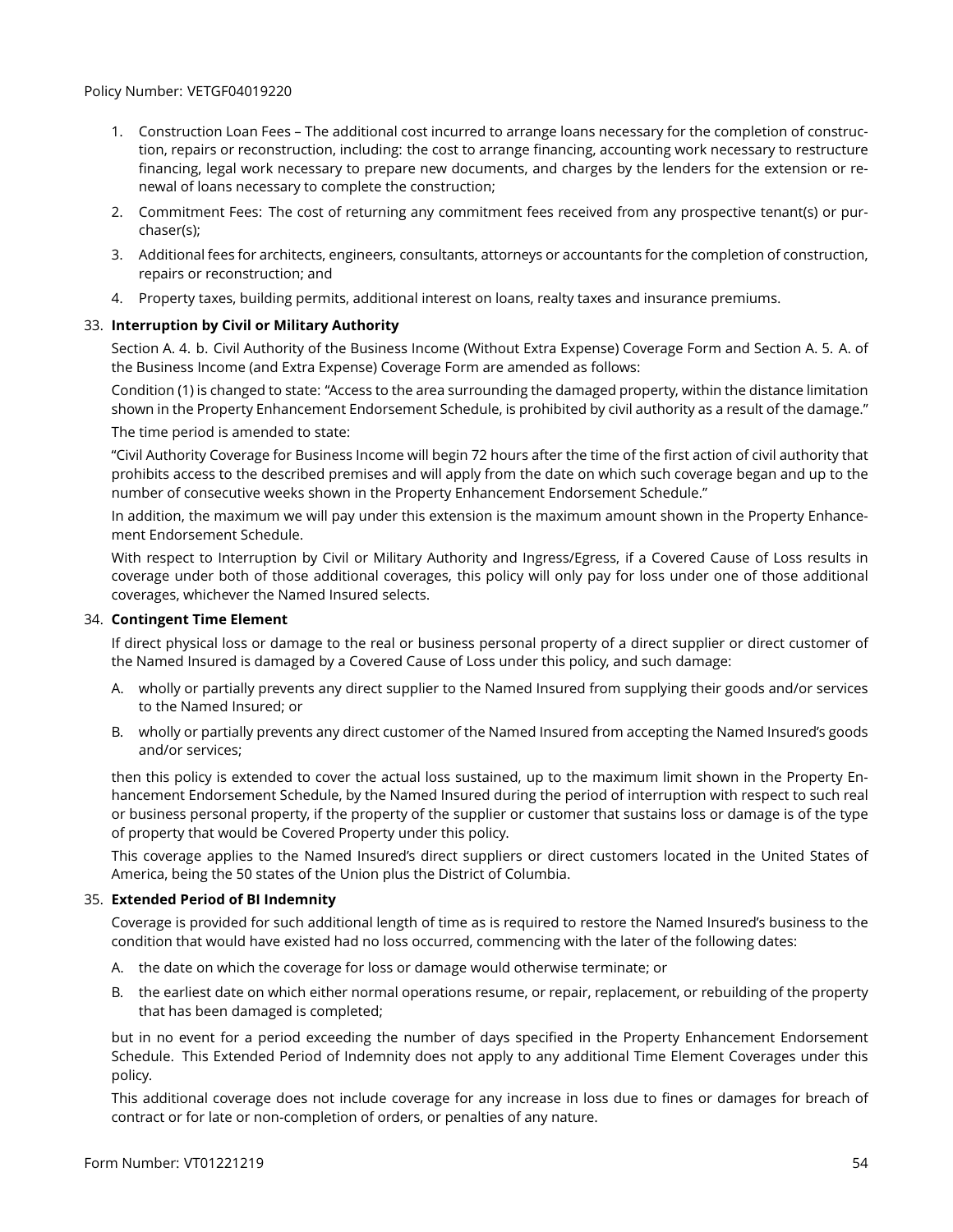#### 36. **Extra Expense/Expediting Expense**

If, under the policy, Business Interruption does not cover Extra Expense, we will pay, up to the amount shown in the Property Enhancement Endorsement Schedule, the reasonable extra costs for temporary repair of damaged property and for expediting the permanent repair or replacement of such damaged property. This includes overtime wages and extra costs of express or other rapid means of transportation. This does not include expenses recoverable elsewhere under this policy.

The Named Insured agrees to use any suitable property or service owned or controlled by the Named Insured or obtainable from other sources in reducing the Extra Expense incurred under this policy.

## 37. **Ingress/Egress**

This policy is extended to cover the actual loss sustained, up to the maximum limit shown in the Property Enhancement Endorsement Schedule, during the period when ingress to or egress from the Named Insured's covered location is prohibited as a direct result of a Covered Cause of Loss to real property not insured hereunder. Such period begins on the date that ingress to or egress from real or personal property is prohibited and ends when ingress or egress is no longer prohibited, but no later than the number of weeks shown in the Property Enhancement Endorsement Schedule.

The physical loss or damage to real property insured hereunder must occur within the distance limitation specified in the Property Enhancement Endorsement Schedule from the Covered Property for coverage to apply.

With respect to Interruption by Civil or Military Authority and Ingress/Egress, if a Covered Cause of Loss results in coverage under both of those additional coverages, this policy will only pay for loss under one of those additional coverages, whichever the Named Insured selects.

## 38. **Ordinary Payroll**

Business Income includes Ordinary Payroll Expenses, as defined in the Ordinary Expense Limitation and Exclusions Form, only up to the number of days shown in the Property Enhancement Endorsement Schedule. The number of days need not be consecutive but must fall within the "period of restoration" or extension of the "period of restoration" if an extension is provided under this policy.

If the Property Enhancement Endorsement Schedule indicates the number of days is zero, then Ordinary Payroll Expense is excluded.

In determining the operating expenses for the policy year for Coinsurance purposes, payroll expenses will not include Ordinary Payroll Expenses, except for Ordinary Payroll Expenses incurred during the number of days shown in the Property Enhancement Endorsement Schedule. If the Ordinary Payroll Expenses for the policy year vary during the year, the period of greatest Ordinary Payroll Expenses will be used.

Ordinary Payroll Expenses means payroll expenses for all your employees except:

- A. Officers;
- B. Executives;
- C. Department managers;
- D. Employees under contract; and
- E. Additional Exemptions, shown in form VT15100521 (Ordinary Payroll Limitation and Exclusion)

Ordinary Payroll Expenses include:

- A. Payroll;
- B. Employee benefits, if directly related to payroll;
- C. FICA payments;
- D. Union dues; and
- E. Workers compensation premiums.

#### 39. **Royalties**

This policy is extended to cover, up to the amount shown in the Property Enhancement Endorsement Schedule, loss of income sustained by the Named Insured under a royalty, licensing fee, or commission agreement between the Named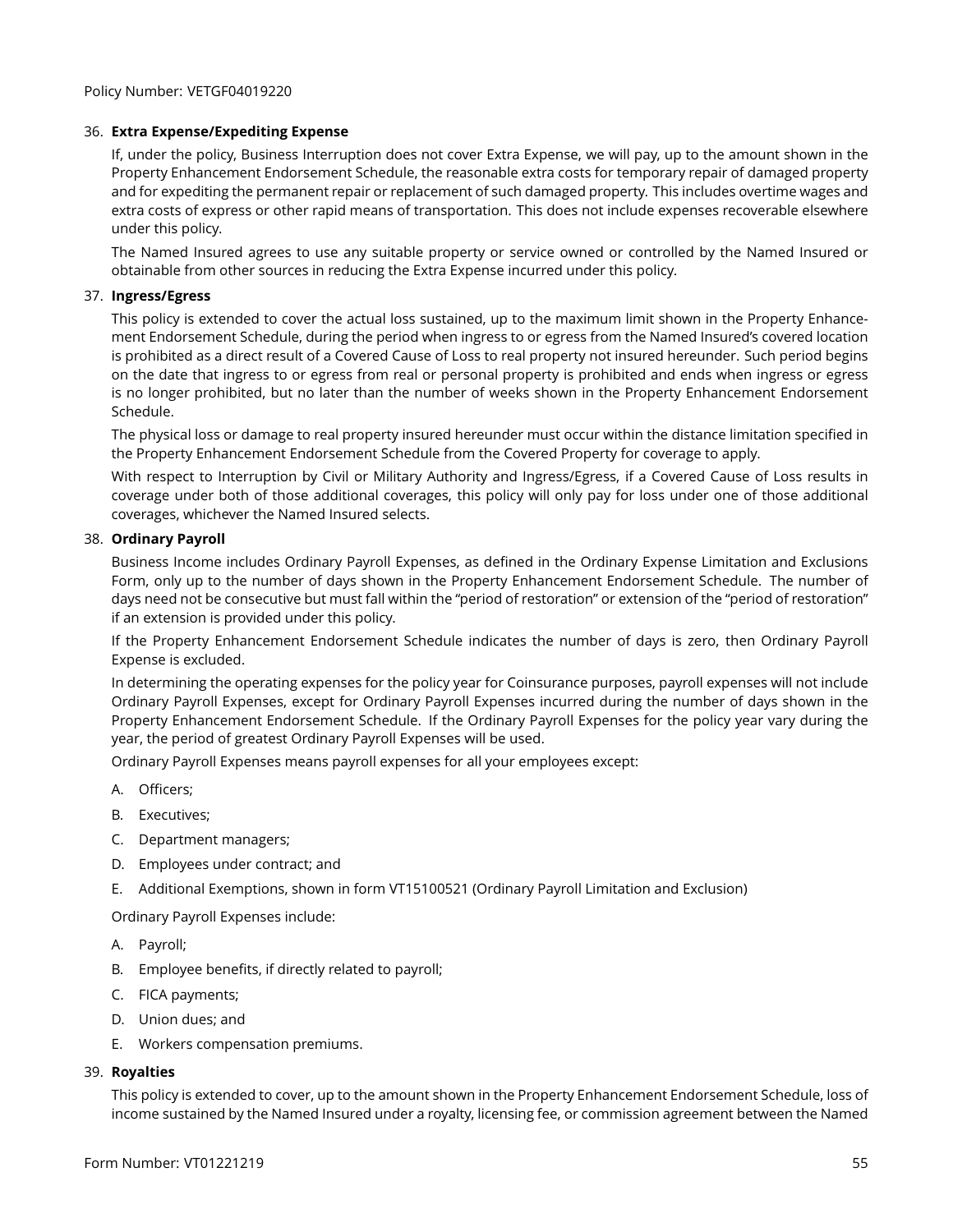Insured and another party during the period of interruption arising out of direct physical loss or damage by a covered cause of loss during the term of this policy to real or personal property of such other party, only if such royalties are shown as such on the Statement of Values. When determining the amount payable, consideration will be given to the amount of income derived by the Named Insured from such agreements before, and the probable amount of income after, the date of loss or damage.

## 40. **Service Interruption Time Element**

If Business Income is covered under this policy, coverage is extended to include, up to the amount shown in the Property Enhancement Endorsement Schedule as the Service Interruption Time Element Limit, Business Income resulting from the failure of power or other utility service supplied to the described premises. The failure of power or other utility service must result from a Covered Cause of Loss and the failure must occur away from the described premises.

There shall be no loss payable under this additional coverage unless the interruption exceeds 72 hours. In such case, the loss shall be measured from the date and time of the Covered Cause of Loss. With respect to any time element coverage provided herein, the period of interruption ends when power or other utility service is restored.

In the event the Property Enhancement Endorsement Schedule indicates a Combined Direct Damage and Time Element Limit, the coverage described here and in the Service Interruption Direct Damage coverage above, will be subject to the Combined Direct Damage and Time Element Limit.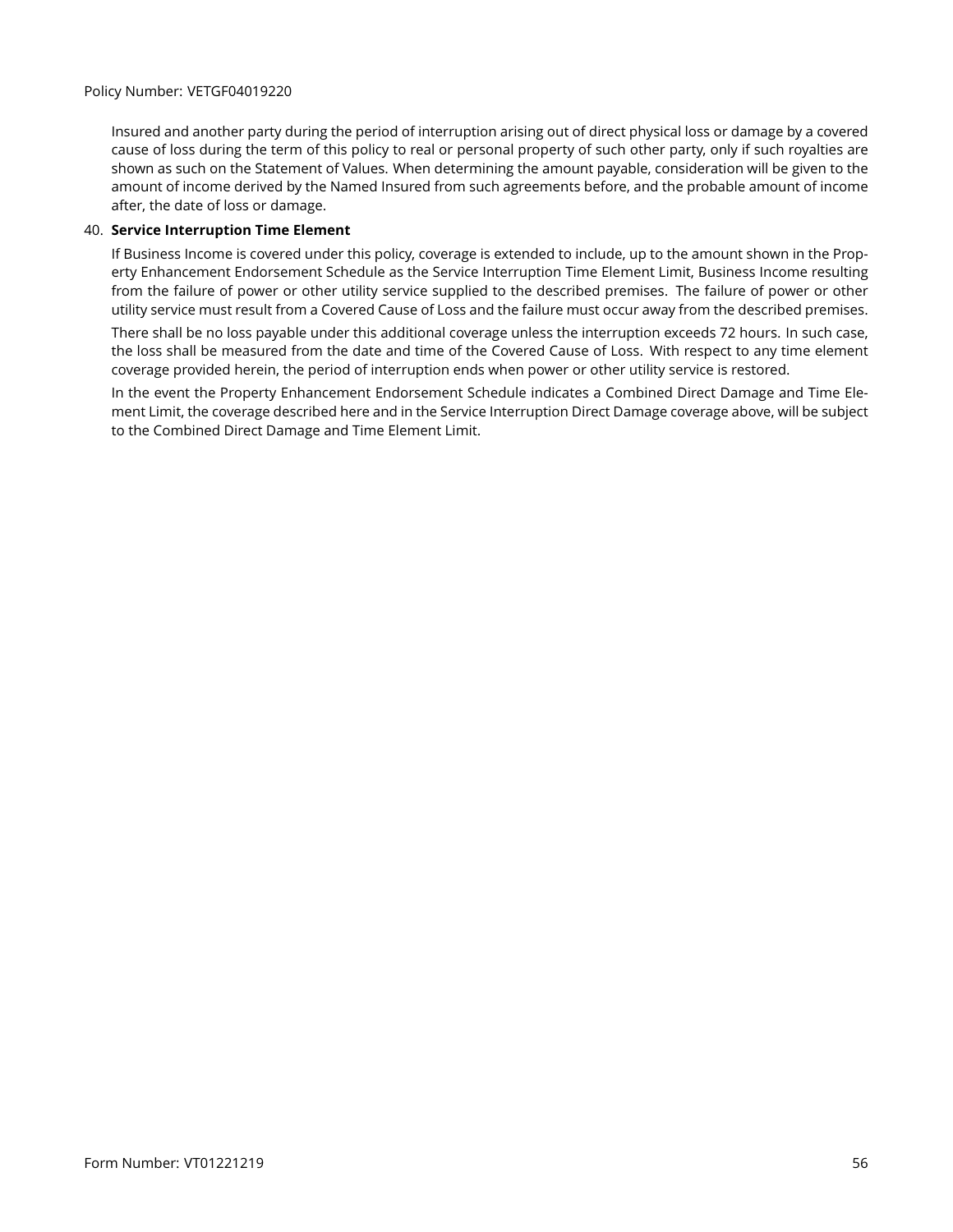# **PROPERTY ENHANCEMENT ENDORSEMENT SCHEDULE**

The sub-limits applicable to each coverage described in the Property Enhancement Endorsement are shown below. No coverage applies under this endorsement if the amount shown for the respective coverage is zero or if no amount is shown.

| <b>Building and BPP Coverages</b>                          |           |
|------------------------------------------------------------|-----------|
| <b>Accounts Receivable</b>                                 | 100,000   |
| Asbestos Removal                                           | 0         |
| <b>Builder's Risk</b>                                      | 0         |
| Debris Removal                                             |           |
| % of Loss                                                  | 25        |
| Maximum<br><b>Additional Limit</b>                         | 1,000,000 |
|                                                            | 50,000    |
| Electronic Data and Data Processing Media                  | 0         |
| <b>Emergency Removal Expense</b>                           | 5,000     |
| <b>Errors or Omissions</b>                                 | 0         |
| Fine Arts                                                  | 25,000    |
| Fire Department Service Charges                            | 25,000    |
| <b>Fraud and Deceit</b>                                    | 5,000     |
| Fungus, Wet Rot, Dry Rot and Bacteria                      |           |
| Per Occurrence                                             | 25,000    |
| Aggregate                                                  | 100,000   |
| <b>Green Upgrades</b>                                      | 0         |
| Leased or Rented Equipment                                 |           |
| Per Item Limit<br>Aggregate Limit                          | 0<br>0    |
| Leasehold Interest                                         | 0         |
|                                                            | 25,000    |
| Limited Pollution Coverage (Annual Aggregate)              | 0         |
| Lock Replacement<br><b>Miscellaneous Unnamed Locations</b> |           |
|                                                            | 0         |
| Newly Acquired Property<br>Days                            | 0         |
| Maximum                                                    | 0         |
| <b>Outdoor Property</b>                                    |           |
| Per Item Limit for Plants, Trees and Shrubs                | 500       |
| Aggregate Limit                                            | 25,000    |
| Personal Property of Others                                | 0         |
| Preservation of Property (Days)                            | 180       |
| Professional Fees for Claim Preparation (Annual Aggregate) | 50,000    |
| Property in Course of Construction (Non-Structural)        | 0         |
| Recharging of Fire Extinguishing Equipment                 | 50,000    |
| Reclaiming, restoring, or repairing land improvements      | 0         |
| Reward Reimbursement                                       | 10,000    |
| Service Interruption Direct Damage                         |           |
| Direct Damage Limit                                        | 50,000    |
| Combined Direct Damage and Time Element Limit              | 0         |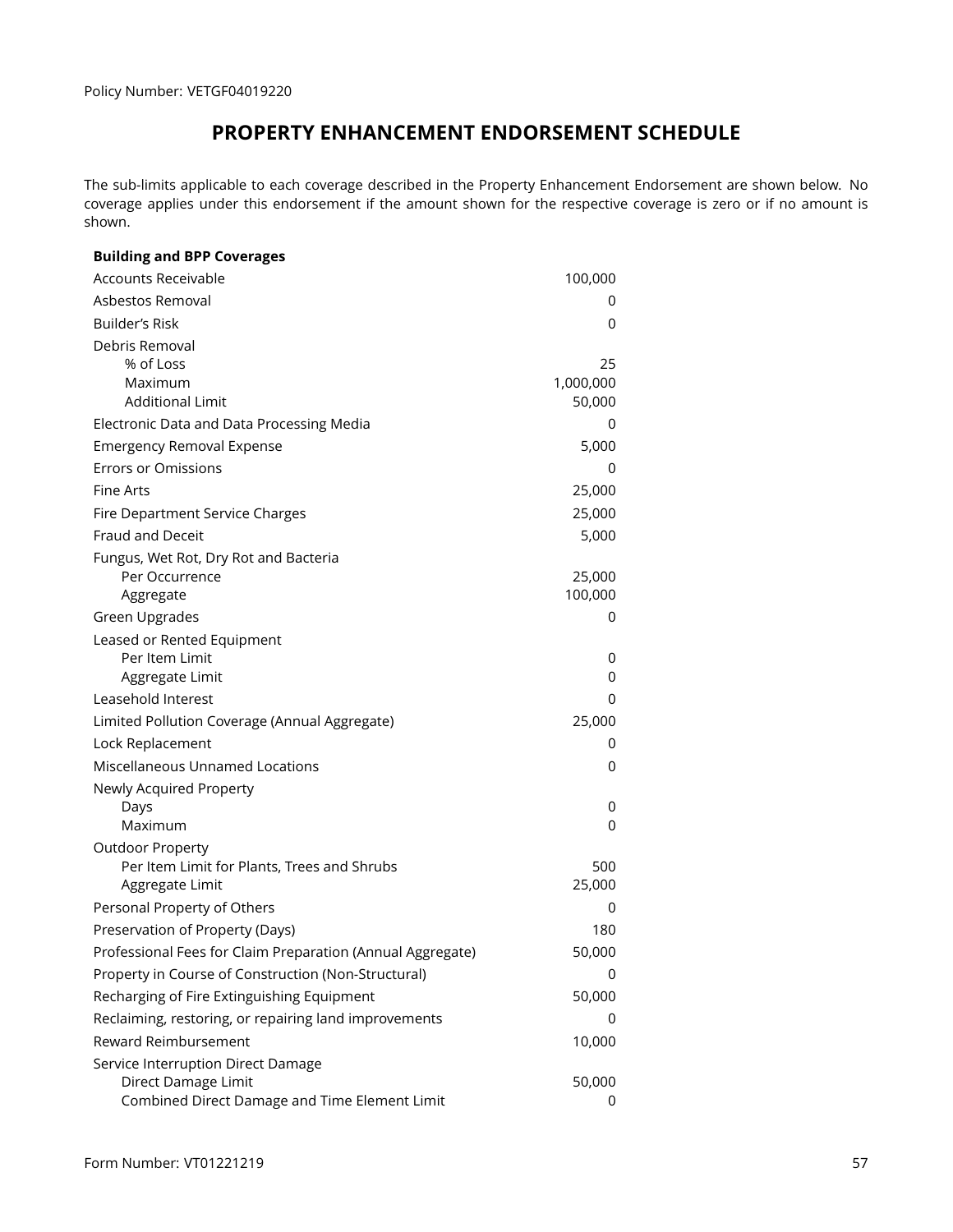| Sewer, Drain or Sump Backup or Overflow | 25,000  |
|-----------------------------------------|---------|
| Transit                                 | 25.000  |
| Valuable Papers and Records             | 100.000 |
| Wind-Driven Precipitation               | 100,000 |

## **Time Element Coverages**

| Builder's Risk Soft Costs                   | 0            |
|---------------------------------------------|--------------|
| Interruption by Civil or Military Authority |              |
| Distance Limitation (Miles)                 | O            |
| Weeks                                       | 0            |
| Maximum                                     | \$0          |
| Contingent Time Element                     | 0            |
| Extended Period of BI Indemnity             | 0            |
| Extra Expense, Expediting Expense           | 0            |
| Ingress, Egress                             |              |
| Distance Limitation (Miles)                 | O            |
| Weeks                                       | 0            |
| Maximum                                     | \$0          |
| Ordinary Payroll                            | 0            |
| Royalties                                   | <sup>0</sup> |
| Service Interruption Time Element           | 0            |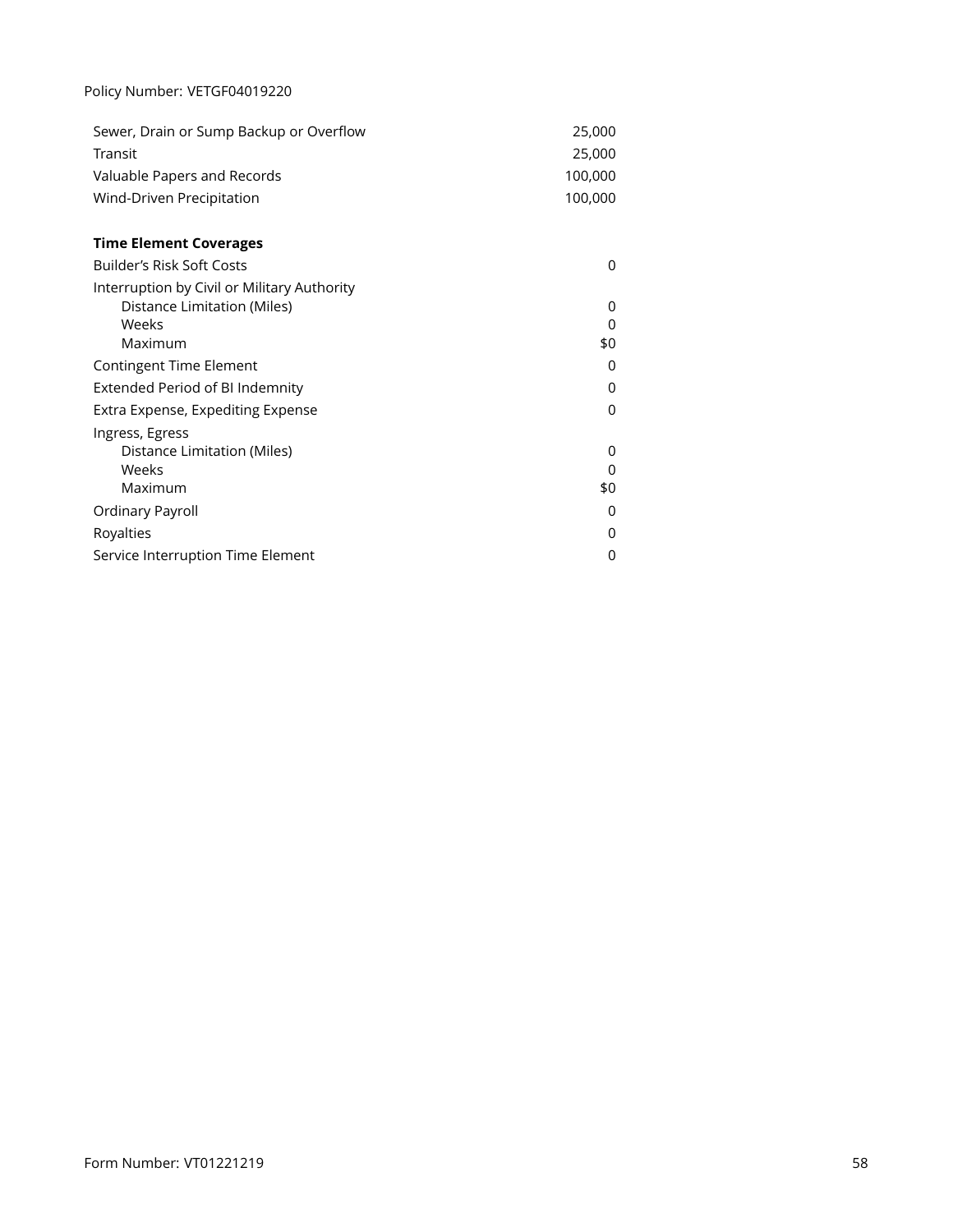## **TOTAL LOSS ENDORSEMENT**

This endorsement modifies insurance provided under this Policy.

BUILDING AND PERSONAL PROPERTY COVERAGE FORM CONDOMINIUM ASSOCIATION COVERAGE FORM CONDOMINIUM COMMERCIAL UNIT-OWNERS COVERAGE FORM BUSINESS INCOME (AND EXTRA EXPENSE) COVERAGE FORM BUSINESS INCOME (WITHOUT EXTRA EXPENSE) COVERAGE FORM EXTRA EXPENSE COVERAGE FORM

In consideration of the premium charged under this policy, we agree with you that in the event of a constructive total loss of the insured property, the full policy premium for the property shall be deemed fully earned for all coverages insured hereunder. No return premium shall be payable to the insured for the unexpired term of the policy.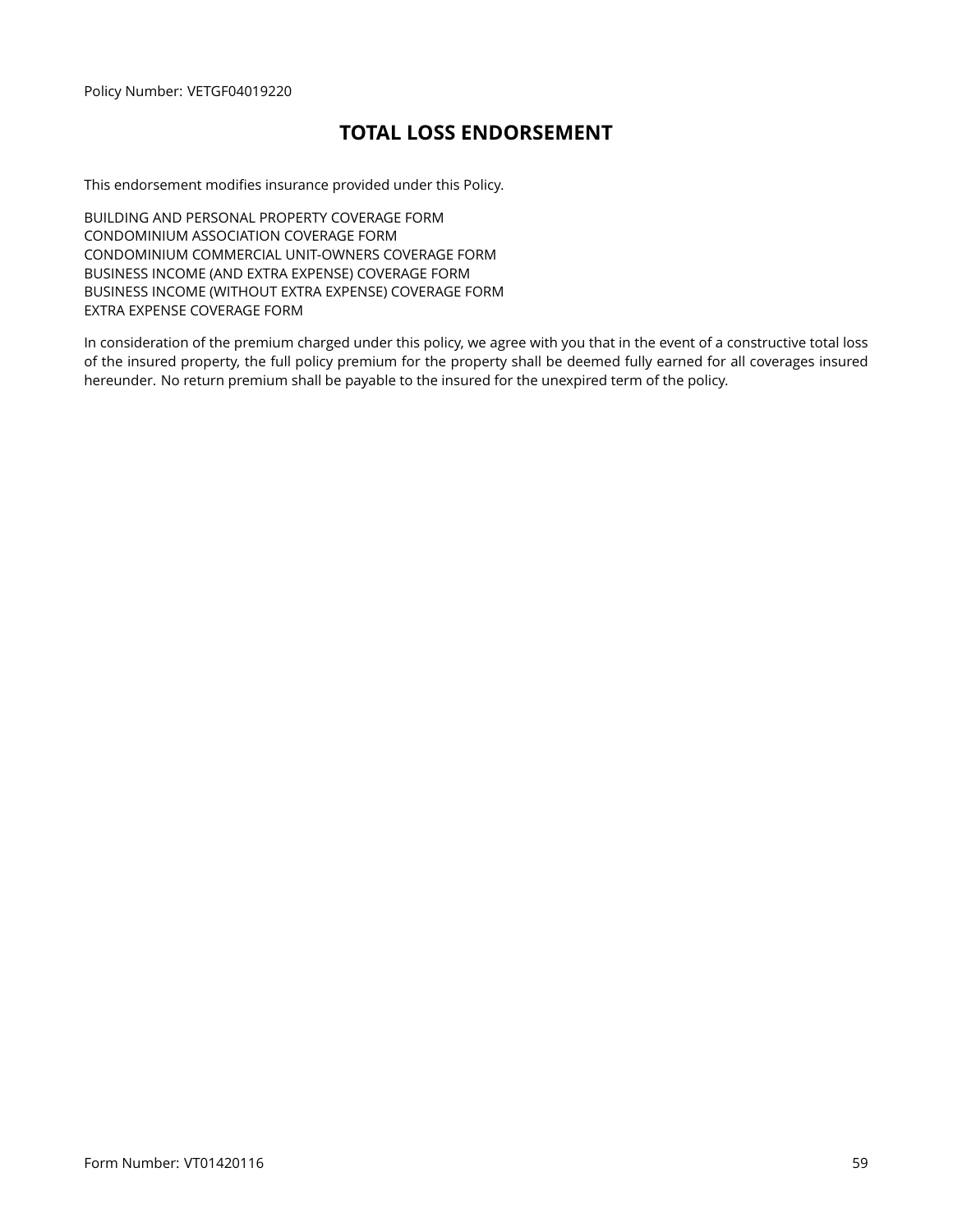# **RESIDENTIAL CONDOMINIUM ASSOCIATION COVERED PROPERTY ENDORSEMENT**

Section A.1(a) of the CONDOMINIUM ASSOCIATION COVERAGE FORM is deleted in its entirety and replaced with the following:

- a. **Building**, meaning the building or structure described in the Declarations, including:
	- (1) Additions, alterations and repairs;
	- (2) Fixtures, outside of individual units, including outdoor fixtures;
	- (3) Permanently installed:
		- (a) Machinery; and
		- (b) Equipment;
	- (4) Personal property owned by you that is used to maintain or service the building or structure or its premises, including:
		- (a) Fire extinguishing equipment;
		- (b) Outdoor furniture;
		- (c) Floor coverings that are not contained within individual units; and
		- (d) Appliances used for refrigerating, ventilating, cooking, dishwashing or laundering that are not contained within individual units;
	- (5) If not covered by other insurance, materials, equipment, supplies and temporary structures, on or within 100 feet of the described premises, used for making additions, alterations or repairs to the building or structure;
	- (6) Air conditioning and heating equipment, including air conditioning compressors and air handlers, used to service any part of the building or structure, including individual units and the limited common elements;
	- (7) Sheetrock and plaster board comprising the walls and ceilings of the condominium units;
	- (8) Any other portion of the condominium property located outside of individual units, including improvements, additions and alterations; and
	- (9) The following property:
		- (a) Fixtures, installations and additions comprising a part of the building;
		- (b) Floor coverings, wall coverings and ceiling coverings;
		- (c) Electrical lines and fixtures, plumbing lines and fixtures, water heaters, built-in cabinets and built-in countertops; and
		- (d) Appliances used for refrigerating, ventilating, cooking, dishwashing, laundering, security or housekeeping.

provided, and only to the extent that, either:

- (i) your Condominium Association Agreement requires you to cover these items and such coverage is not prohibited by law; or
- (ii) any other law, statute or act in your state requires you to insure these items.

With respect to items (a) - (d) in this paragraph a. (9), coverage is provided for property of the type and quality initially installed, or as such property existed at the time the condominium unit was initially conveyed to the condominium unit owner.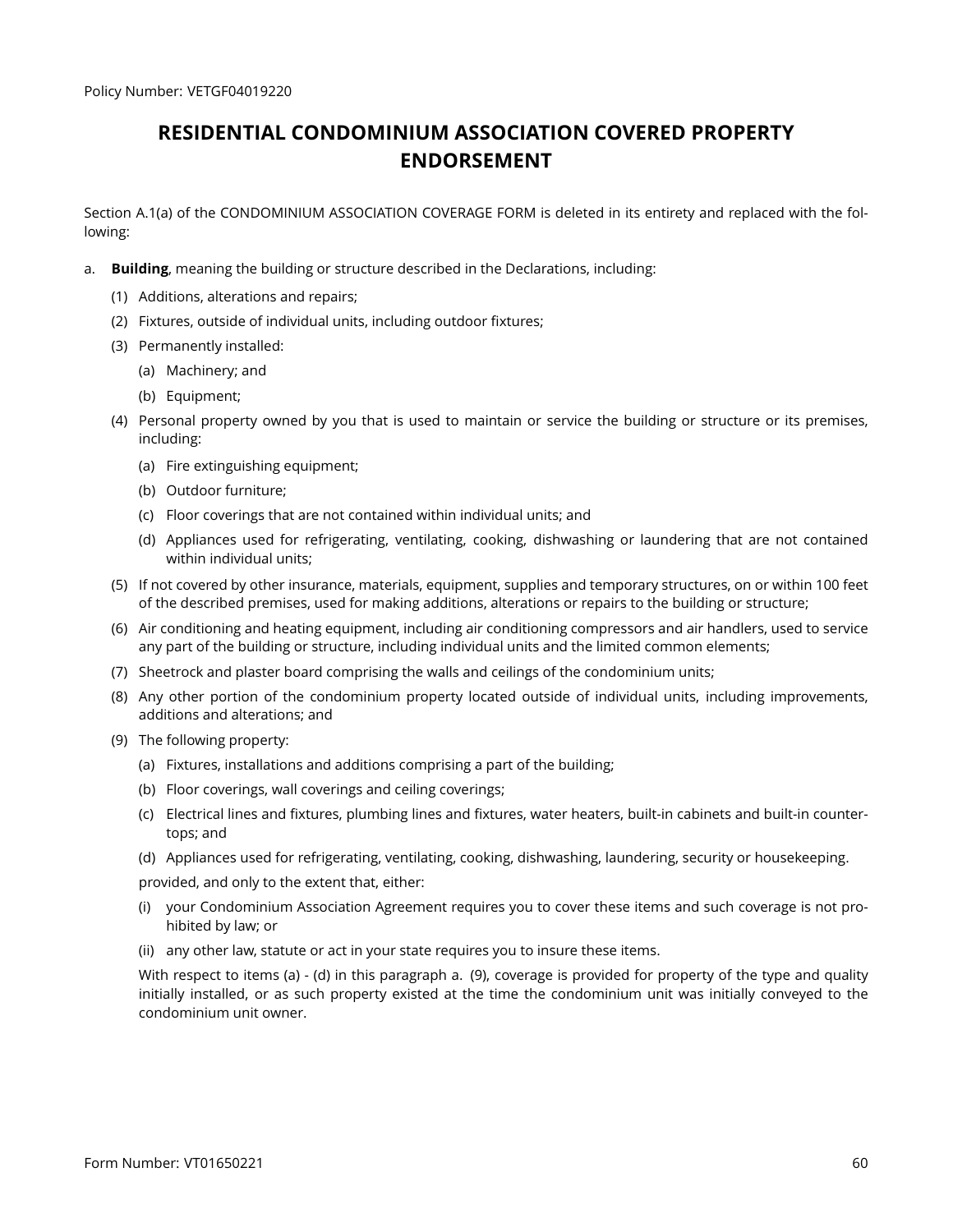## **ADDITIONAL PROPERTY NOT COVERED**

This endorsement modifies insurance provided under the following:

BUILDING AND PERSONAL PROPERTY COVERAGE FORM CONDOMINIUM ASSOCIATION COVERAGE FORM CONDOMINIUM COMMERCIAL UNIT-OWNER COVERAGE FORM

The following are added to **A. Coverage**, **2. Property Not Covered** unless specifically listed in the Declarations, Statement of Values, or on the Additional Covered Property Endorsement (VT0109 attached to this policy):

- 1. Machinery and equipment in the open including gasoline pumps
- 2. Contractor's Equipment including trailers used to transport such equipment
- 3. Buildings or structures in the course of construction including materials and supplies except additions to or alterations and repairs on or within the existing walls of existing buildings or structures covered by this policy pursuant to **A1.a.(5)**
- 4. Power transmission and/or feeder lines
- 5. Property line walls. gates, latticework and trellises
- 6. Walkways, boardwalks, catwalks, trestles, dams, and tunnels, all whether for pedestrians or vehicles
- 7. Seawalls
- 8. Swimming pools, wading pools, decorative pools, spas, hot tubs and Jacuzzis, whether in the ground or above the ground, waterfalls, fountains, diving platforms or diving boards, all while situated outdoors
- 9. Gazebos, cabanas, bars and snack bars situated outside covered buildings
- 10. Signs not attached to a building or structure
- 11. Signs attached to a building or structure with a value greater than \$2,500
- 12. Awnings, canopies, and carports whether attached or not to a building or structure including any structure or covering over gasoline pumps, swimming pools or wading pools
- 13. Light poles including attached fixtures, and street signs
- 14. Lanai or any similar structure abutting, enclosing or partially enclosing a swimming or wading pool
- 15. Greenhouses, shade houses, hot houses and glass houses
- 16. Tennis, basketball or shuffleboard courts including lighting and fencing
- 17. Other buildings and structures at a Covered Location not specifically described and included as Covered Property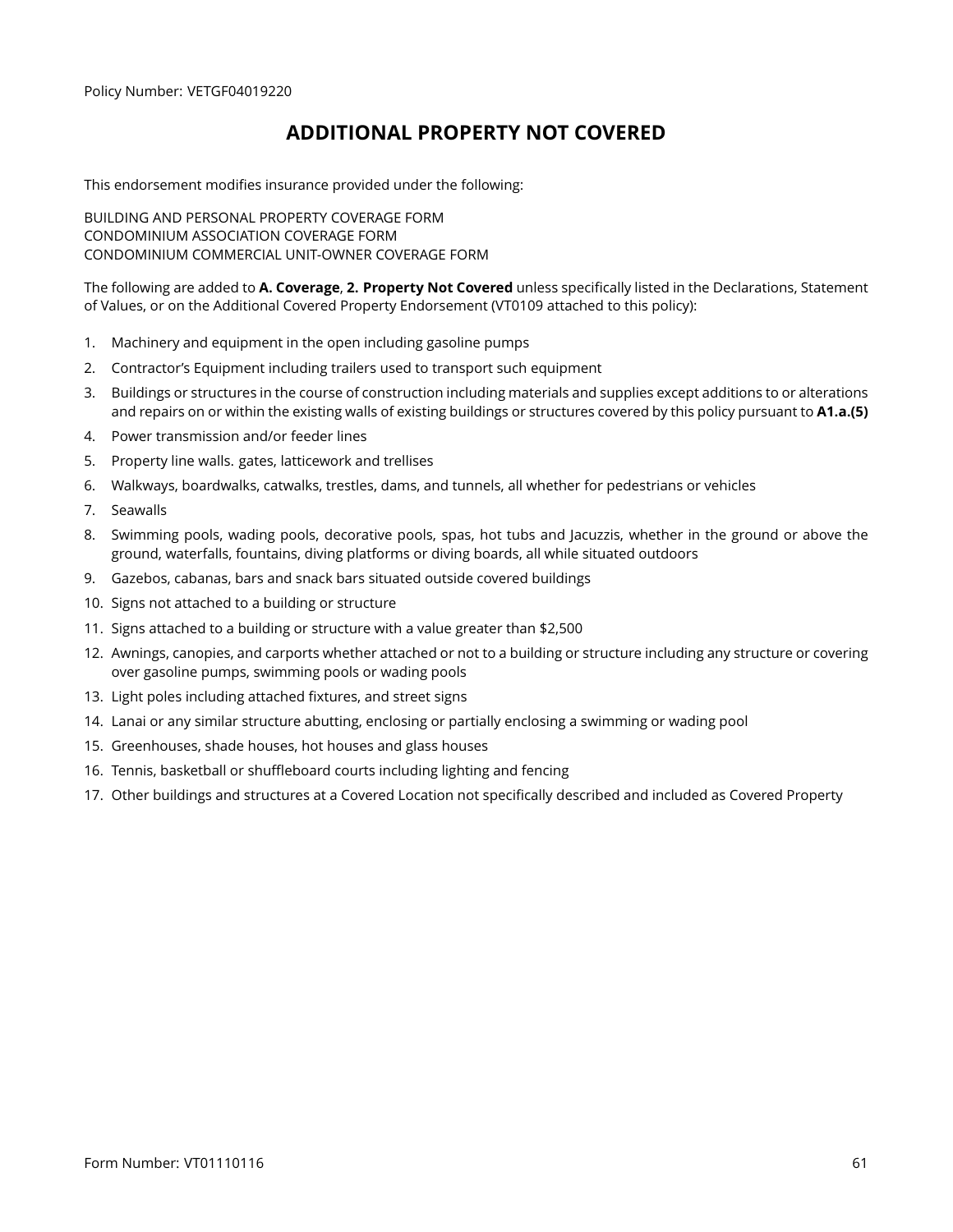## **ADDITIONAL COVERED PROPERTY**

This endorsement modifies insurance provided under the following:

BUILDING AND PERSONAL PROPERTY COVERAGE FORM CONDOMINIUM ASSOCIATION COVERAGE FORM CONDOMINIUM COMMERCIAL UNIT-OWNER COVERAGE FORM

The following scheduled properties are added to section A.1. COVERED PROPERTY of the relevant coverage form, whether or not they are included among the types of Property Not Covered as per A.2 PROPERTY NOT COVERED.

|  | Location Building Description of Property |         | <b>Structure Limit</b> Contents Limit |
|--|-------------------------------------------|---------|---------------------------------------|
|  | Pool and Spa                              | 115.753 |                                       |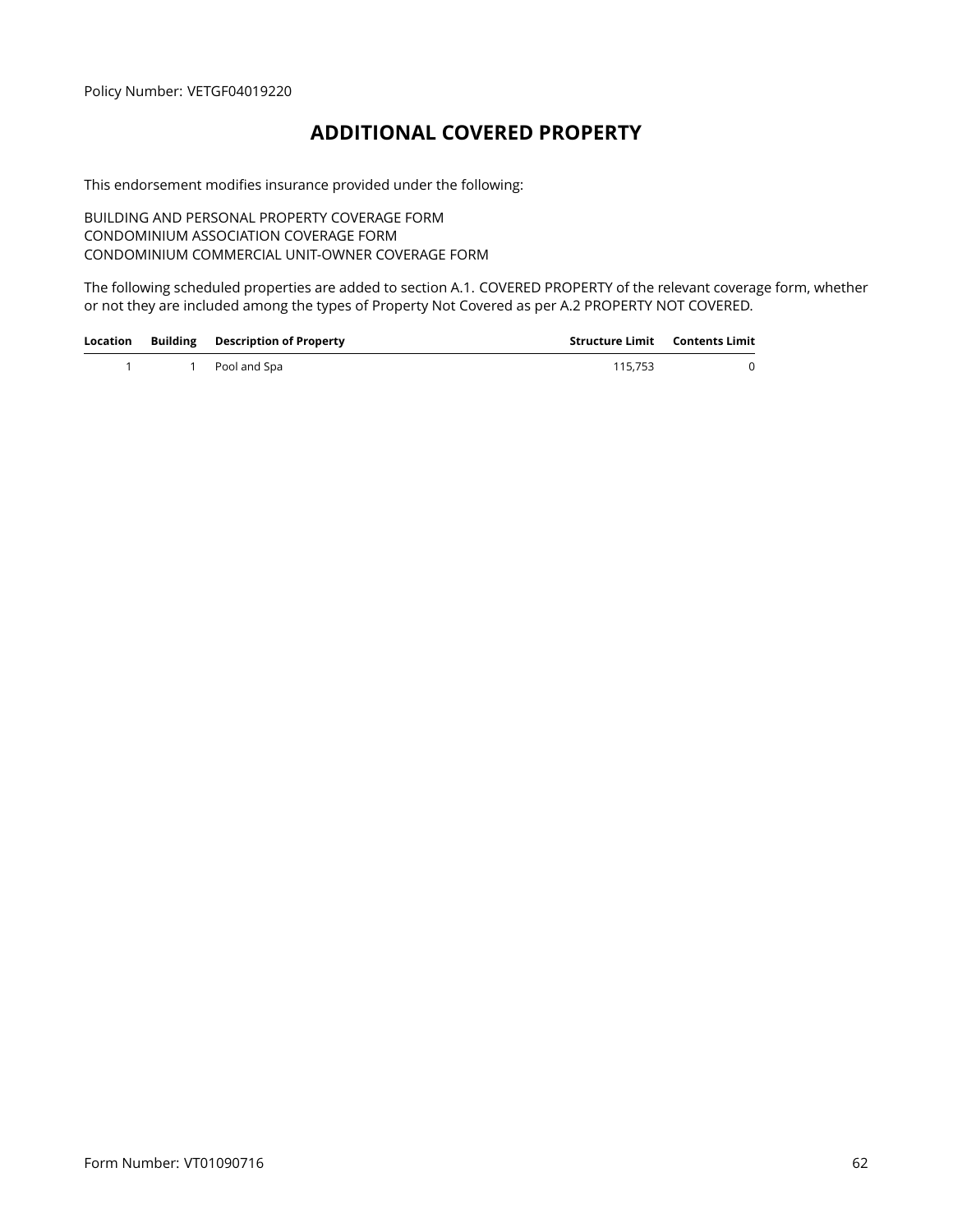## **SINKHOLE LOSS COVERAGE**

This endorsement modifies insurance provided under the following:

BUILDING AND PERSONAL PROPERTY COVERAGE FORM CONDOMINIUM ASSOCIATION COVERAGE FORM CONDOMINIUM COMMERCIAL UNIT-OWNERS COVERAGE FORM CAUSES OF LOSS – BASIC CAUSES OF LOSS – SPECIAL

- A. Coverage Sinkhole Loss, as defined below, is added as a Covered Cause of Loss to the applicable Coverage Form and/or the applicable Cause of Loss Form in this policy.
- B. Coverage Does Not Increase the Limit of Insurance Coverage for Sinkhole Loss under this extension does not increase the applicable Limit of Insurance. In addition, even if loss or damage qualifies under, or includes, both Catastrophic Ground Cover Collapse, as defined elsewhere in this policy, and Sinkhole Loss, only one Limit of Insurance will apply to such loss or damage.
- C. Deductible Sinkhole Loss is subject to a per occurrence deductible as shown in the Declarations. If more than one building is involved in the same loss occurrence, the per occurrence deductible that applies is the largest of the applicable per occurrence deductibles for each building.
- D. Definition of Sinkhole Loss (States Other than Florida) For Covered Property in all states other than Florida, Sinkhole Loss is defined as the loss or damage caused by the sudden sinking or collapse of land into underground empty spaces created by the action of water on limestone or dolomite. This cause of loss does not include the cost of filling sinkholes or sinking or collapse of land into man-made underground cavities. This definition of Sinkhole Loss is identical to the definition of Sinkhole Collapse elsewhere in this policy.
- E. Definition of Sinkhole Loss (Florida) For Covered Property located in Florida, Sinkhole Loss is defined as the loss or damage to Covered Property when Structural Damage to the covered building, including the foundation, is caused by settlement or systematic weakening of the earth supporting the covered building, but only if the settlement or systematic weakening results from contemporaneous movement or raveling of soils, sediments, or rock materials into subterranean voids created by the effect of water on a limestone, or similar rock, formation.
	- 1. Stabilization of Building and Repair to the Foundation In Florida, coverage for Sinkhole Loss includes stabilization of the building (including land stabilization) and repair to the foundation, provided such work is in accordance with the requirements of Florida Insurance Law and in accordance with the recommendation of a professional engineer and with notice to you. The professional engineer must be selected or approved by us.

However, until you enter into a contract for performance of building stabilization or foundation repair in accordance with the recommendations of the professional engineer as set forth in a report from us:

- a. We will not pay for underpinning or grouting or any other repair technique performed below the existing foundation of the building; and
- b. Our payment for Sinkhole Loss to Covered Property may be limited to the actual cash value of the loss to such property.

You must enter into a contract for the performance of building stabilization and/or foundation repair in accordance with the aforementioned recommendations, within 90 days after we notify you that there is coverage for your Sinkhole Loss. After you have entered into such contract, we will pay the amounts necessary to begin and perform such repairs as the work is performed and the expenses are incurred.

However, if the professional engineer determines, prior to your entering into the aforementioned contract or prior to the start of repair work, that the repairs will exceed the applicable Limit of Insurance, we must either complete the recommended repairs or pay that Limit of Insurance upon such determination. If the aforementioned determination is made during the course of repair work and we have begun making payments for the work performed, we must either complete the recommended repairs or pay only the remaining portion of the applicable Limit of Insurance upon such determination. The most we will pay for the total of all Sinkhole Loss, including building and land stabilization and foundation repair, is the applicable Limit of Insurance on the affected building.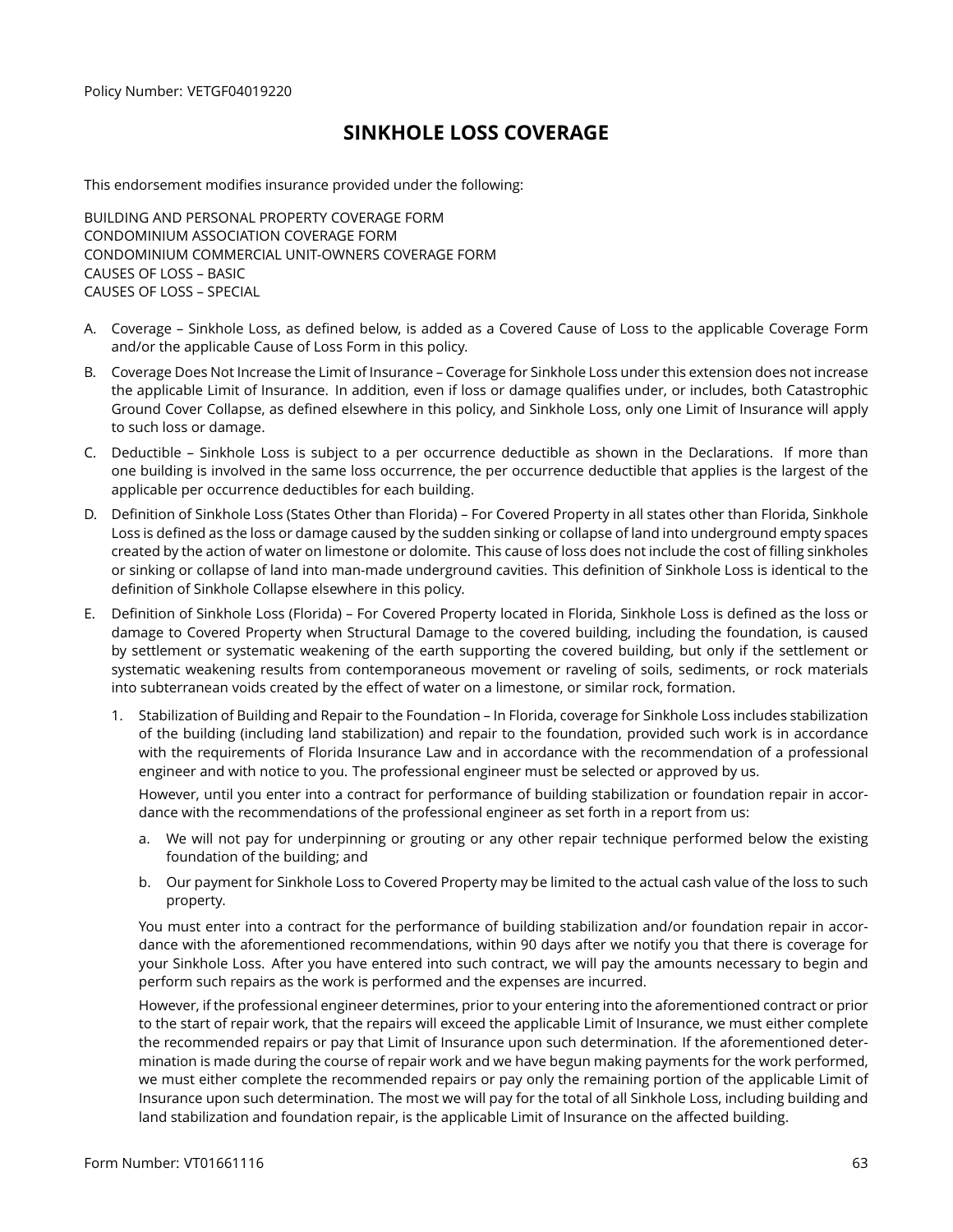The stabilization and all other repairs to the Covered Property must be completed within 12 months after entering into the contract for the performance of these repairs, unless:

- a. There is a mutual agreement between you and us;
- b. The claim is involved with the Neutral Evaluation Process;
- c. The claim is in litigation; or
- d. The claim is under appraisal or mediation.
- 2. Neutral Evaluation Following receipt by us of a report from a professional engineer or professional geologist on the cause of loss and recommendations for land stabilization and repair of property, or if we deny your claim, we will notify you of your right to participate in a neutral evaluation program administered by the Florida Department of Financial Services (hereinafter referred to as the Department). For alleged Sinkhole Loss to commercial residential properties, this program applies instead of any mediation procedure set forth elsewhere in this policy, but does not invalidate the Appraisal Condition.

You or we may file a request with the Department for neutral evaluation; the other party must comply with such request. We will pay reasonable costs associated with the neutral evaluation, regardless of which party makes the request. But if a party chooses to hire a court reporter or stenographer to contemporaneously record and document the neutral evaluation, that party must bear the costs of those services. The neutral evaluator will be selected from a list maintained by the Department. The recommendation of the neutral evaluator will not be binding on you or us.

Participation in the neutral evaluation program does not change your right to file suit against us in accordance with the Legal Action Against Us Condition in this policy, except that the time for filing suit is extended for a period of 60 days following the conclusion of the neutral evaluation process or five years, whichever is later.

- 3. Testing If we deny your claim for Sinkhole Loss without performing testing under section 627.7072, Florida Statutes, you may demand testing by communicating such demand to us in writing within 60 days after you receive our denial of the claim. You are responsible for 50% of the testing costs, or \$2,500, whichever is less. If our professional engineer or geologist provides written certification, pursuant to section 627.7073, that there is Sinkhole Loss, we will reimburse you for the testing costs.
- 4. Potential Reimbursement Requirement If we deny your claim for Sinkhole Loss upon receipt of written certification from a professional engineer or geologist, pursuant to section 627.7073, that there is no Sinkhole Loss or that the cause of the damage was not sinkhole activity, and if the sinkhole claim was submitted without good faith grounds for submitting such claim, you shall reimburse us for 50% of the actual costs of the analyses and services provided under sections 627.7072 and 627.7073, or \$2,500, whichever is less. You are not required to pay such reimbursement unless you requested the analysis and services and we, before ordering the analysis, informed you in writing of the potential for reimbursement and gave you the opportunity to withdraw the claim.
- 5. Court Filing As a precondition to accepting payment for Sinkhole Loss, you must file with the county clerk of court, a copy of any sinkhole report regarding your property which was prepared on behalf or at your request. You will bear the cost of filing and recording the sinkhole report.
- F. Exclusions Sinkhole Loss does not include:
	- 1. Sinking or collapse of land into man-made underground cavities;
	- 2. Earthquake;
	- 3. Land or the replacement, rebuilding, restoration or value of land except as in E.1. above;
	- 4. Loss or damage to any of the following:
		- a. Appurtenant structures, including screen enclosures, porches, lanais, carports, pools, pool decks, spas, gazebos, buildings that are not fully enclosed, buildings or structures that are constructed to be open to the weather and open-sided structures.
		- b. Driveways, sidewalks, decks or patios;
		- c. Structures and other property excluded or not covered elsewhere in this policy.
- G. Earth Movement and Collapse Exclusions With respect to coverage provided by this endorsement, the Earth Move-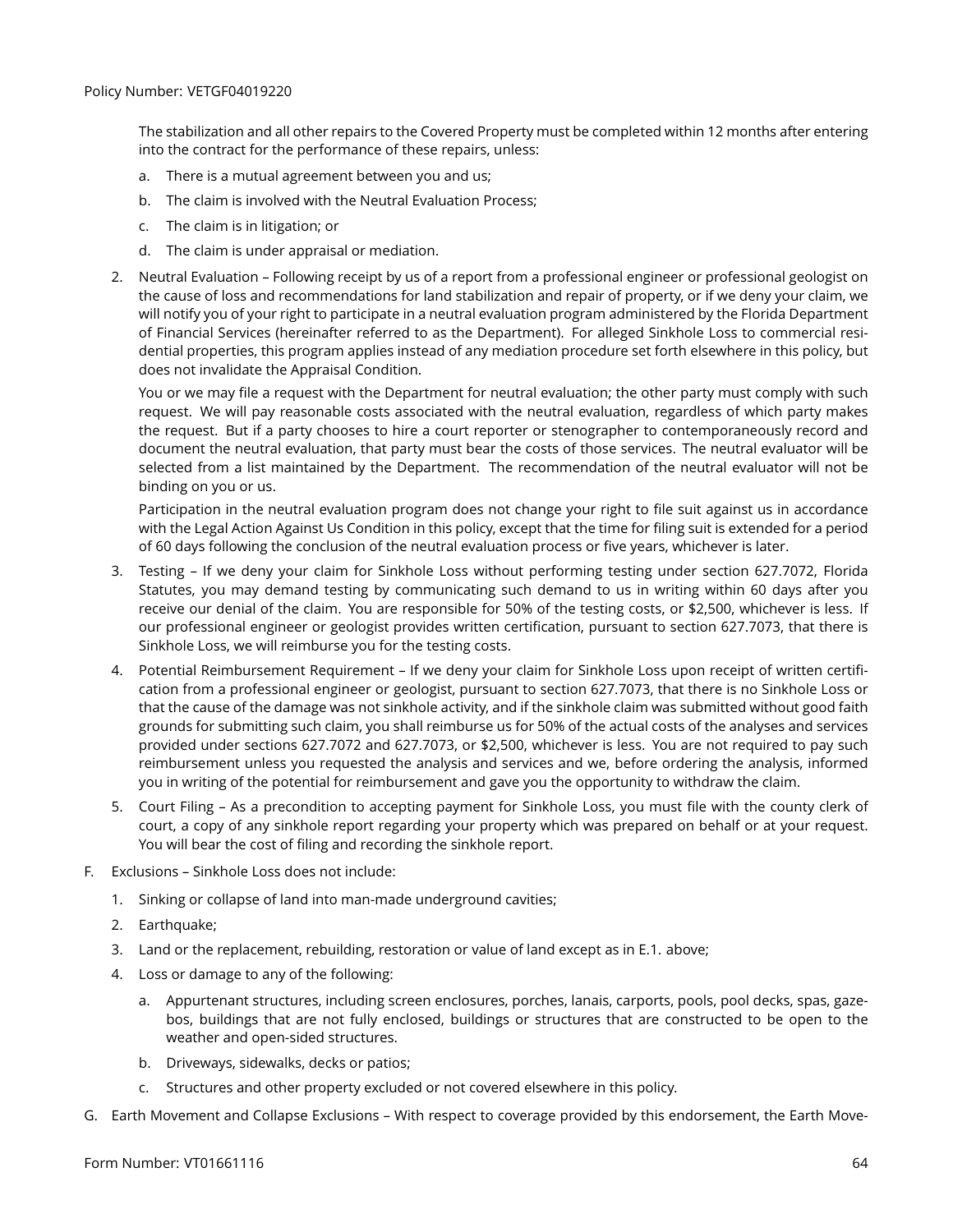ment Exclusion and the Collapse Exclusion do not apply.

- H. Duties in the Event of Loss or Damage A claim for Sinkhole Loss, including but not limited to initial, supplemental and reopened claims, is barred unless notice of claim is provided to us in accordance with the terms of this policy within two years after you knew or reasonably should have known about the Sinkhole Loss.
- I. Prior Loss Exclusion Coverage for Sinkhole Loss under this endorsement does not include visible damage to Covered Property caused by sinkhole activity occurring prior to the inception of this policy.
- J. Prohibition Against Rebates You may not accept a rebate from any person performing repairs for Sinkhole Loss covered under this endorsement. If you receive a rebate, coverage under this endorsement is void and you must refund the amount of the rebate to us.
- K. Definitions The following definitions apply to the coverage provided under this endorsement:
	- 1. Structural Damage means a covered building, regardless of the date of its construction, has experienced the following:
		- a. Interior floor displacement or deflection in excess of acceptable variances as defined in ACI 117-90 or the Florida Building Code, which results in settlement related damage to the interior such that the interior building structure or members become unfit for service or represent a safety hazard as defined within the Florida Building Code;
		- b. Foundation displacement or deflection in excess of acceptable variances as defined in ACI 318-95 or the Florida Building Code, which results in settlement related damage to the Primary Structural Members or Primary Structural Systems and that prevents those members or systems from supporting the loads and forces they were designed to support to the extent that stresses in those Primary Structural Members or Primary Structural Systems exceed one and one-third the nominal strength allowed under the Florida Building Code for new buildings of similar structure, purpose, or location;
		- c. Damage that results in listing, leaning, or buckling of the exterior load bearing walls or other vertical Primary Structural Members to such an extent that a plumb line passing through the center of gravity does not fall inside the middle one-third of the base as defined within the Florida Building Code;
		- d. Damage that results in the building, or any portion of the building containing Primary Structural Members or Primary Structural Systems , being significantly likely to imminently collapse because of the movement or instability of the ground within the influence zone of the supporting ground within the sheer plane necessary for the purpose of supporting such building as defined within the Florida Building Code; or
		- e. Damage occurring on or after October 15, 2005, that qualifies as substantial structural damage as defined in the Florida Building Code.
	- 2. Primary Structural Member means a structural element designed to provide support and stability for the vertical or lateral loads of the overall structure.
	- 3. Primary Structural System means an assemblage of Primary Structural Member.
	- 4. Rebate means remuneration, payment, gift, discount or transfer of any item of value to the insured by or on behalf of a person performing the repairs as an incentive or inducement to obtain repairs performed by that person.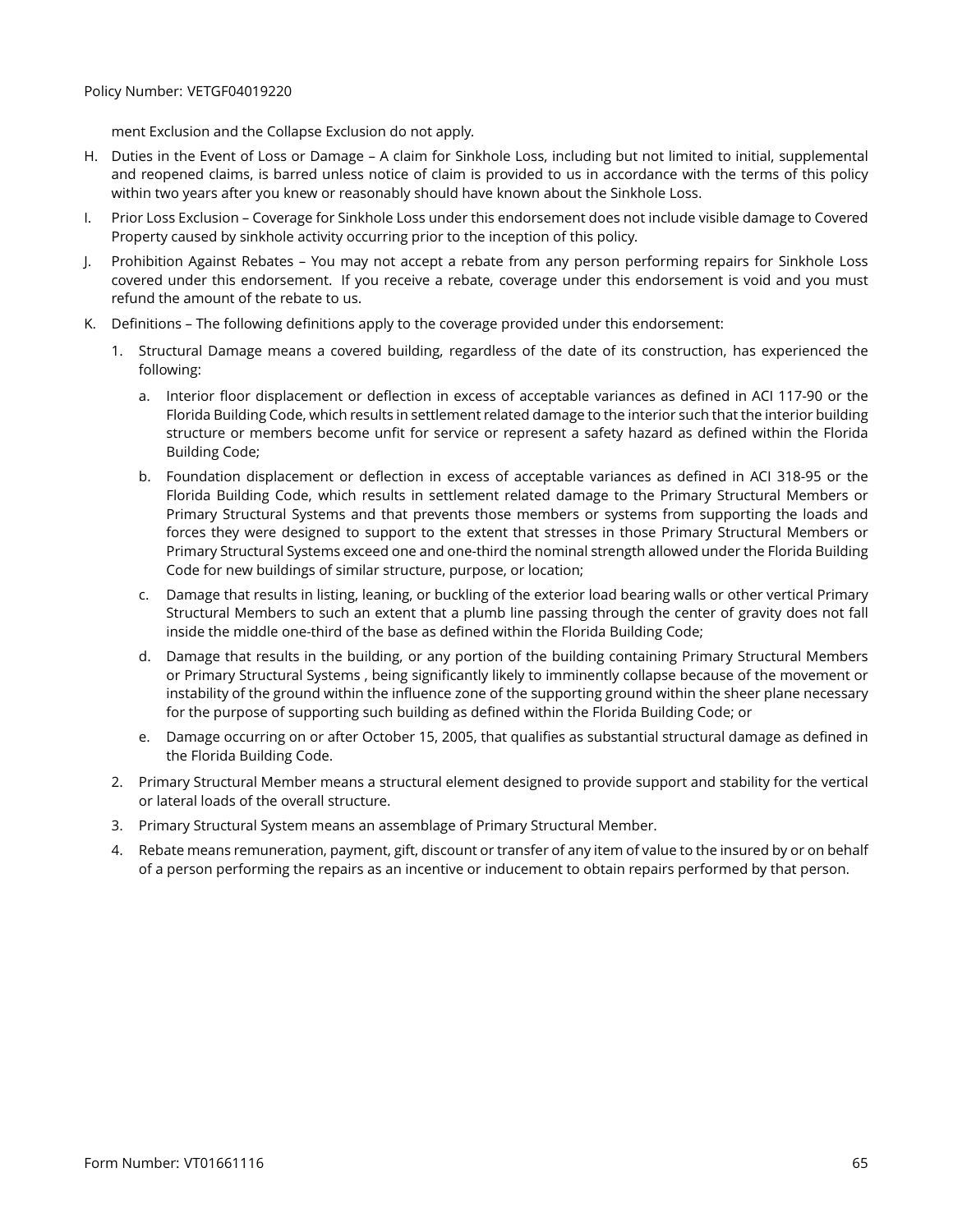## **PROTECTIVE SAFEGUARDS AND POLICY CONDITIONS**

This endorsement modifies insurance provided under the following:

BUILDING AND PERSONAL PROPERTY COVERAGE FORM CONDOMINIUM ASSOCIATION COVERAGE PART CONDOMINIUM COMMERCIAL UNIT-OWNERS COVERAGE PART CAUSES OF LOSS - SPECIAL FORM CAUSES OF LOSS - BASIC FORM CAUSES OF LOSS -WINDSTORM OR HAIL ONLY FORM

A. The following **Protective Safeguards** and **Policy Conditions** are added to the Commercial Property Conditions.

As a condition of this policy, you are required to have and maintain the protective devices and/or services listed in the Schedule below. The protective safeguard(s) to which this endorsement applies are identified by the following symbols:

## **Fire Protective Safeguards**

P1: Functioning Sprinkler System with central station alarm response covering 100% of the building.

P2: Functioning Sprinkler System with central station alarm response covering part of the building.

For the purposes of P1 and P2 above, "Sprinkler System" means:

- a. a fully functioning automatic fire protective or extinguishing system supplied with the proper extinguishing agent for which the system was designed, including connected sprinklers and discharge nozzles; ducts, pipes, valves and fittings; tanks, their component parts and supports; and pumps and private fire protection mains; and
- b. when supplied from an automatic fire protective system, non-automatic fire protective systems, hydrants, standpipes and outlets.

P3: Each unit and all common areas are protected by functioning smoke detection devices that are maintained at least annually.

P4: All buildings and occupancies are protected by functioning smoke detection devices that are maintained at least annually.

P5: Functioning central station fire alarm covering 100% of the building.

P6: Functioning central station fire alarm system covering part of the building.

P7: Service Contract with a privately owned fire department providing fire protection services to the described premises.

## **Burglary and Theft Protective Safeguards**

B1: Automatic Burglary Alarm, protecting the entire building, which signals to an outside central station or a police station.

B2: Automatic Burglary Alarm, protecting the entire building, which has a loud sounding gong or siren on the outside of the building.

B3: Security Service with a recording system or watch clock, making hourly rounds covering the entire building, when the premises are not in actual operation.

B4: Premises protected by a functioning and activated central station burglar alarm system that is in the "on" position during all non-working hours and when the premises are unoccupied.

B5: Premises protected by a functioning and activated central station burglary alarm system having contacts on all doors, windows and accessible building openings and motion detection covering 100% of the interior of the building. The system must be in the "on" position during all non-working hours and when the premises of the insured are unoccupied.

## **Vacant Building Protective Safeguards**

V1: All vacant buildings must be locked and secured to prevent unauthorized entry.

V2: All partially vacant portions of a building must be secured to prevent unauthorized entry.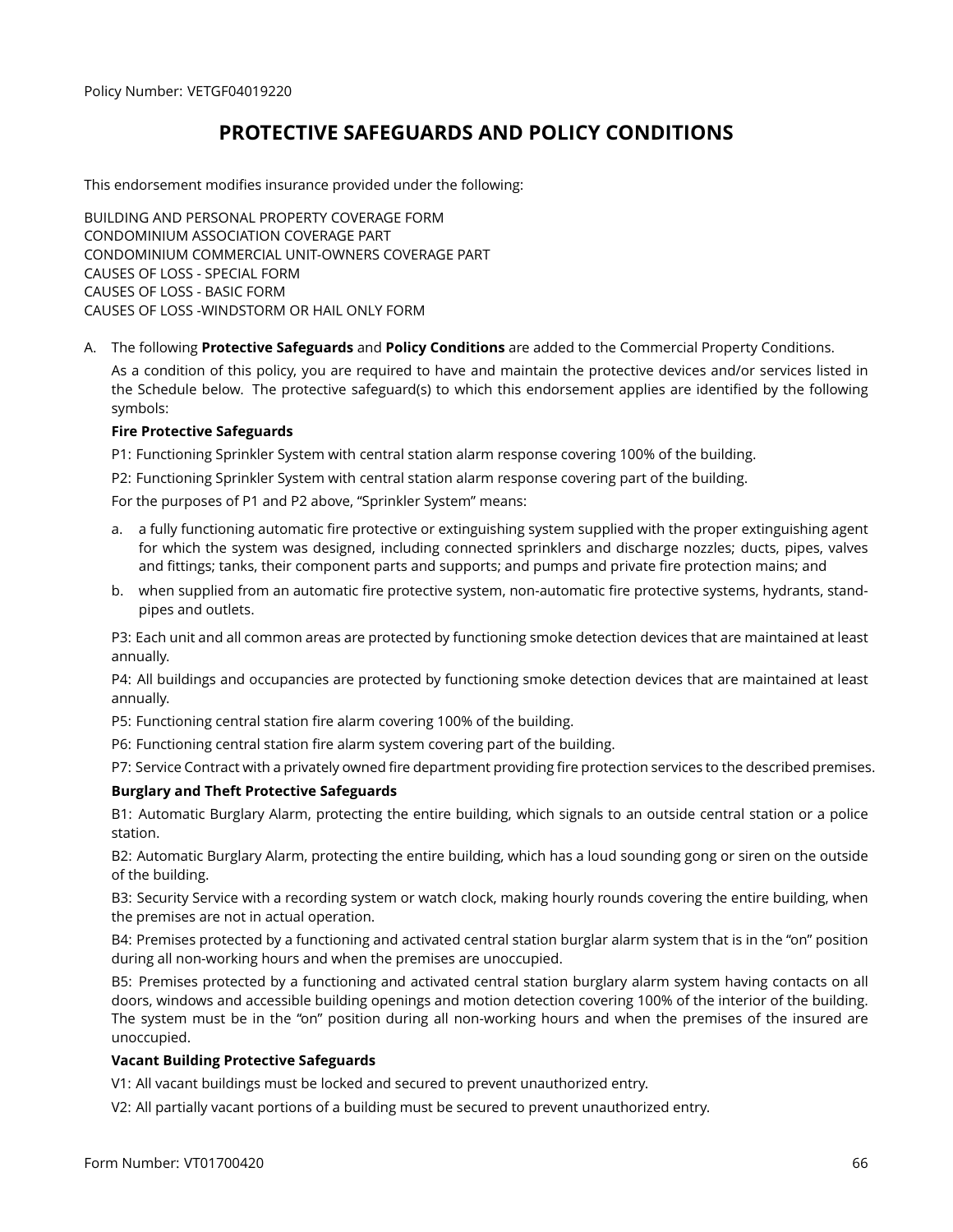V3: Heat levels must be maintained at a minimum temperature of 55 degrees or all plumbing and sprinkler piping must be drained, to prevent plumbing and sprinkler pipes from freezing.

#### **Policy Conditions**

R1: Unused flammable materials must be stored in NFPA approved storage containers.

R2: All used flammable materials must be disposed of in NFPA approved disposal containers.

R3: Woodworking operations must be in compliance with NFPA 664 standards (Standards for Prevention of Fires and Explosions in Wood Processing and Woodworking Facilities).

R4: All commercial painting/staining/finishing operations are required to have NFPA approved paint booths with explosion proof wiring connection and fixtures.

R5: All computer and telephone systems and related electronic equipment must be protected by functioning surge protectors.

R6: The entire electrical system is protected by functioning circuit breakers (no fuses are present).

R7: All electrical wiring throughout the entire building consists of solid copper wire with plastic coating or polyvinyl sheathing.

R8: Within the past 25 years the entire electrical system has been completely replaced throughout the entire building starting at the point where the electrical service enters the building, including circuit breakers and all wiring.

R9: All plumbing supplying water throughout the entire building consists of copper, PVC or CVPC pipes.

R10: Within the past 25 years the entire plumbing system supplying water has been completely replaced throughout the entire building starting at the point where the water service enters the building.

R11: Roof surface has been completely replaced within the past 15 years.

R12: Roof surface has been completely replaced within the past 20 years.

R13: Roof surface has been completely replaced or recoated within the past 25 years.

R14: Flat roofs have been resurfaced or replaced within the past 15 years and all roof drains are kept clear of debris and maintained in operating condition.

R15: Pitched shingled roofs have been re-shingled or replaced within the past 20 years.

R16: The covering (other than shingles) on pitched roofs has been completely replaced within the past 35 years.

- B. The following is added to the **Exclusions** section of the Causes of Loss Basic Form and Causes of Loss Special Form.
	- 1. We will not pay for loss or damage caused by or resulting from fire if, prior to the fire, you:
		- a. are not in compliance with any Fire Protective Safeguards, including any Custom Fire Protective Safeguards, listed in the Schedule;
		- b. knew of any suspension or impairment in any Protective Safeguard listed in the Schedule and failed to notify us of that fact; or
		- c. failed to maintain any Protective Safeguard listed in the schedule, and over which you had control, in complete working order.

If an automatic Sprinkler System is shut off due to breakage, leakage, freezing conditions or opening of sprinkler heads, notification to us will not be necessary if you can restore full protection within 48 hours.

- 2. We will not pay for loss or damage caused by or resulting from theft (if covered under the Causes of Loss Special Form) or vandalism to the interior of the building or its contents if, prior to the theft or vandalism, you:
	- a. are not in compliance with any Burglary and Theft Protective Safeguards, including any Custom Burglary and Theft Protective Safeguards, listed in the Schedule;
	- b. knew of any suspension or impairment in any Burglary and Theft Protective Safeguards listed in the Schedule and failed to notify us of that fact; or
	- c. failed to maintain any Burglary and Theft Protective Safeguards listed in the Schedule, and over which you had control, in complete working order.
- 3. We will not pay for loss or damage caused to vacant buildings, or the vacant portion of partially vacant buildings, if prior to the event giving rise to the loss or damage you are not in compliance with any of the Vacant Building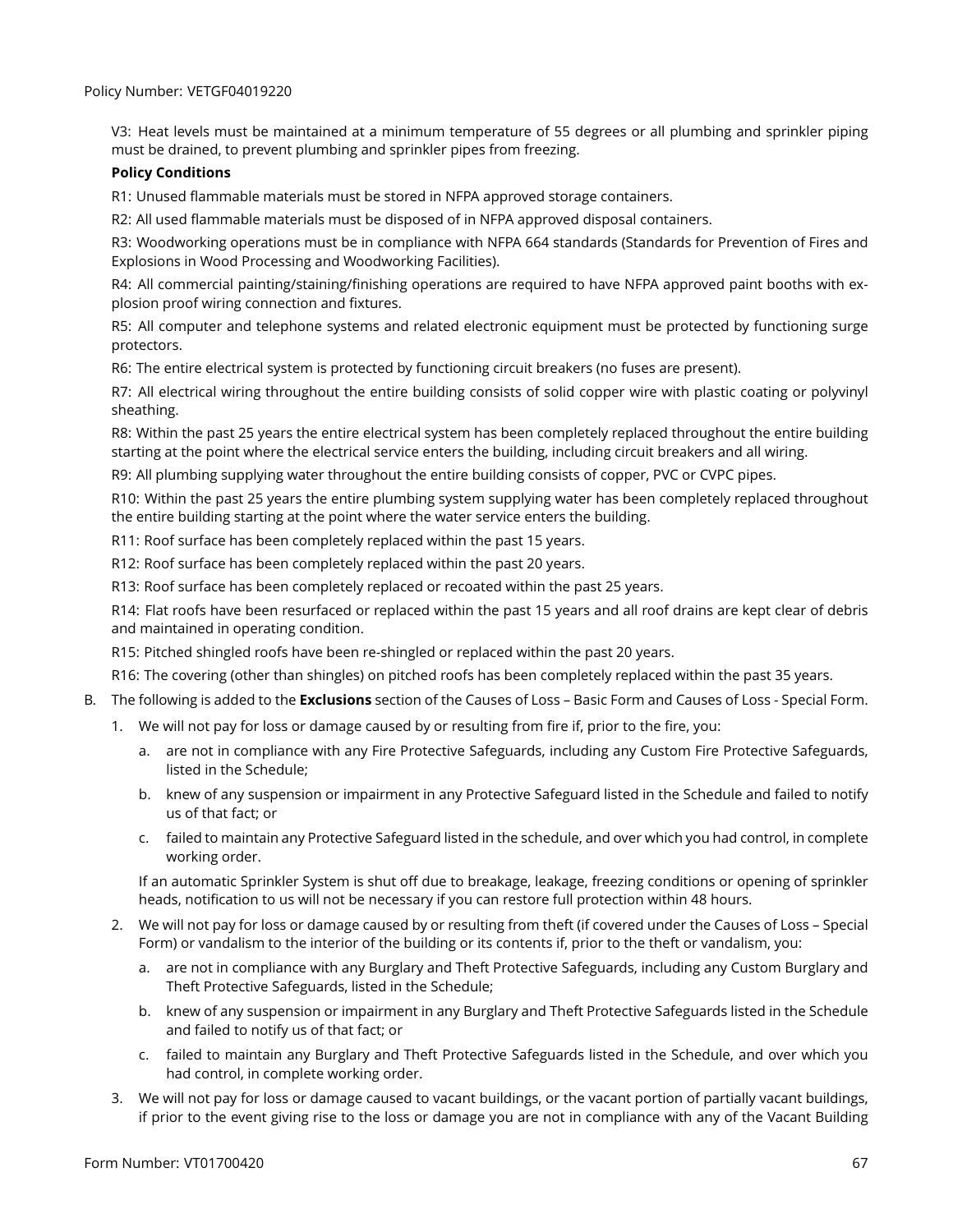Protective Safeguards, V1 to V3, shown in the Schedule.

- 4. We will not pay for loss or damage caused by or resulting from fire or explosion, if prior to the fire or explosion, any of Policy Conditions R1 through R4 are included in the Schedule and you are not in compliance with those conditions.
- 5. We will not pay for loss or damage caused by or resulting from power surge or electrical arcing, if prior to the power surge or electrical arcing, Policy Condition R5 is included in the Schedule and you are not in compliance with that conditions.
- 6. We will not pay for loss or damage caused by or resulting from electrical arcing or fire, if prior to the electrical arcing or fire, any of Policy Conditions R6 through R8 are included in the Schedule and you are not in compliance with those conditions.
- 7. We will not pay for loss or damage caused by or resulting from water damage, if prior to the water damage, any of Policy Conditions R9 through R10 are included in the Schedule and you are not in compliance with those conditions.
- 8. We will not pay for loss or damage caused by or resulting from water damage originating from the roof, if prior to the water damage, any of Policy Conditions R11 through R16 are included in the Schedule and you are not in compliance with those conditions.
- 9. We will not pay for loss or damage, from any cause of loss, if prior to the loss or damage, you are not in compliance with any of the Custom Policy Conditions included in the Schedule, if any.
- C. If any of Policy Conditions R11 through R16 are included in the Schedule and you are not in compliance with those conditions, the following is added to G. Optional Coverages, 3. Replacement Cost of the Building and Personal Property Coverage Form:

This optional coverage also does not apply to the roofing system, which includes, but is not limited to, the roof covering, decking, support and flashing.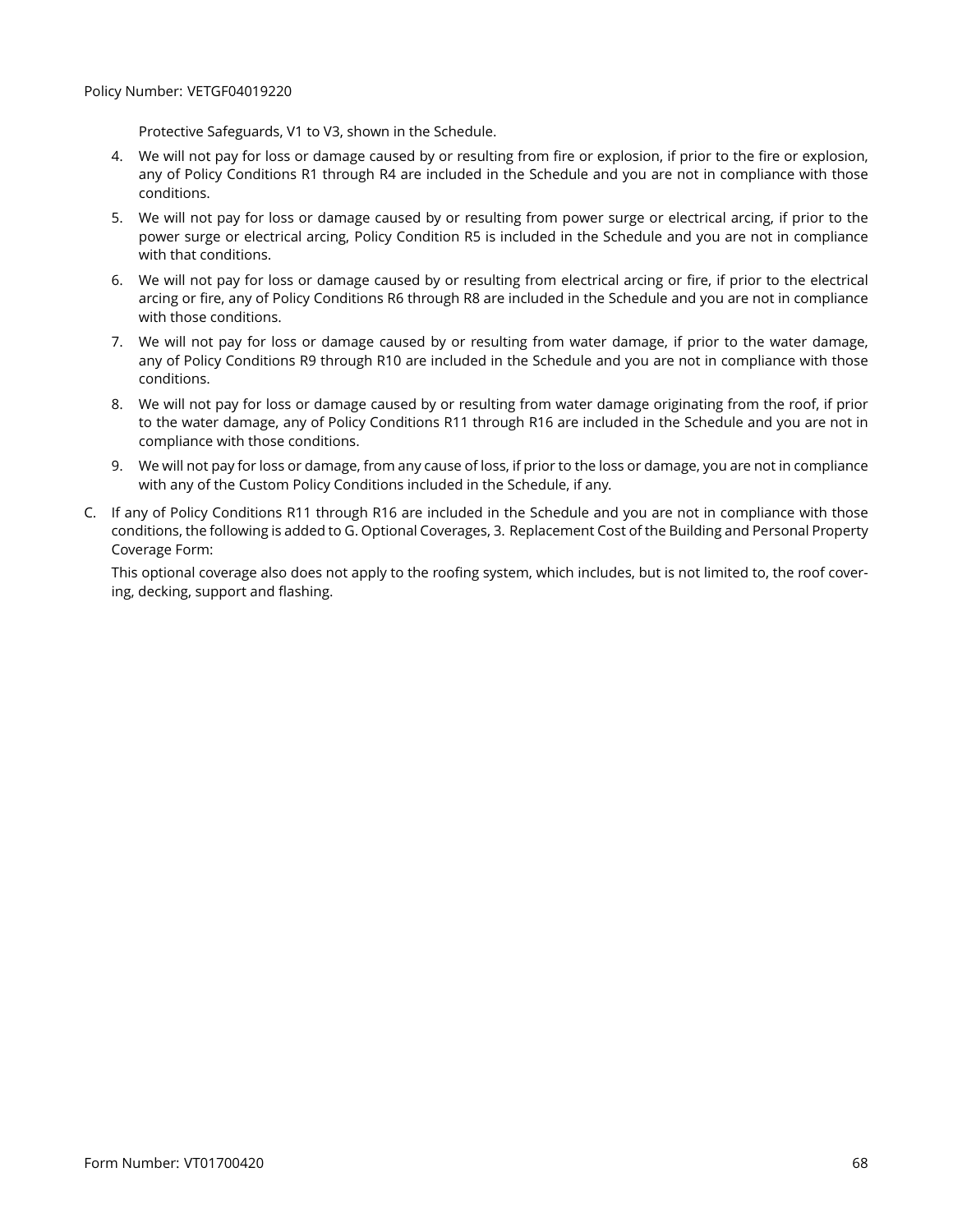# **PROTECTIVE SAFEGUARD SCHEDULE**

| ltem | Applicable Buildings (Location # - Building #) |  |  |
|------|------------------------------------------------|--|--|
|------|------------------------------------------------|--|--|

- P2 All
- R11 All
- P3 All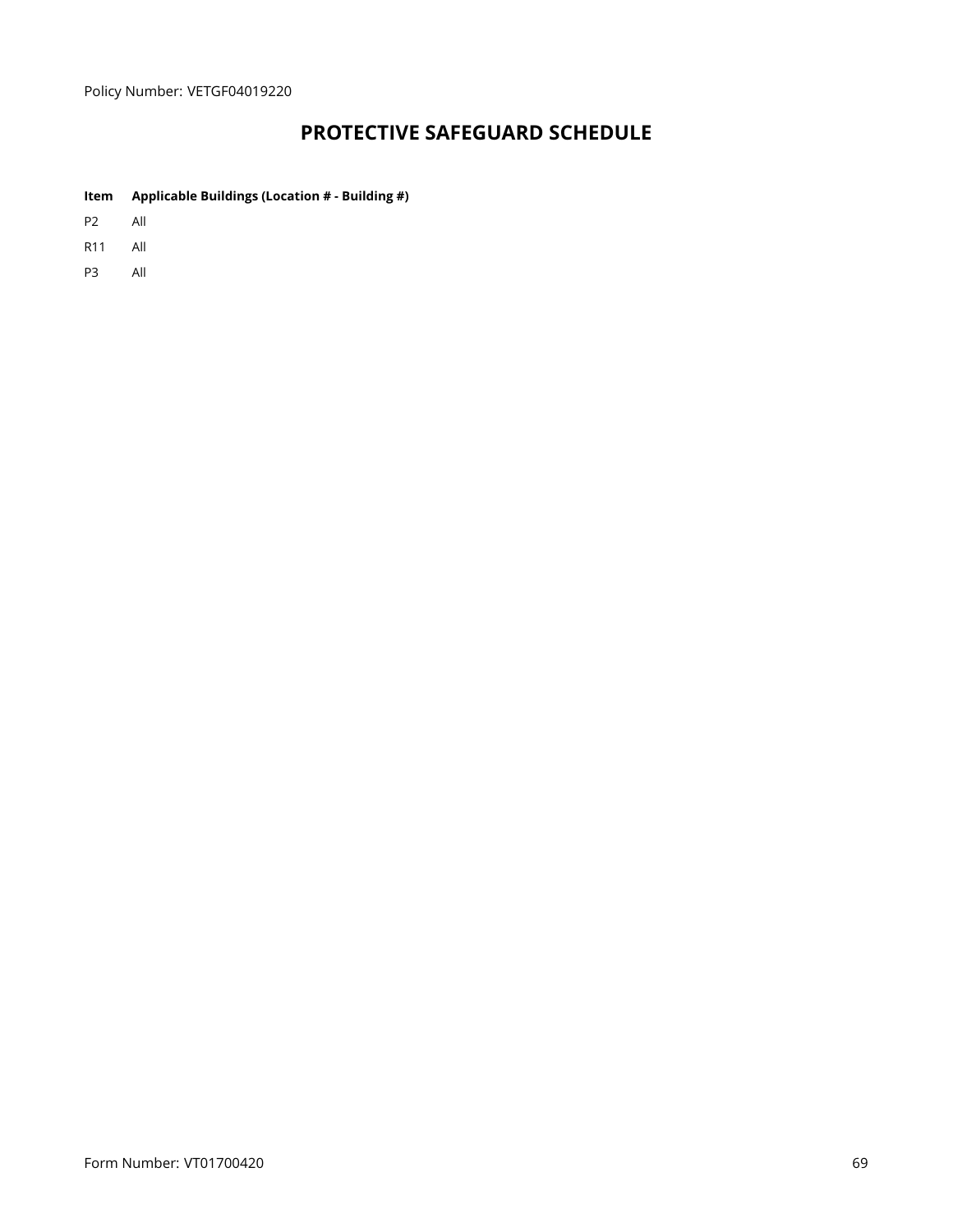## **AUTOMATIC SPRINKLER SYSTEM REQUIREMENT**

This endorsement modifies insurance provided under the following:

BUILDING AND PERSONAL PROPERTY COVERAGE FORM CONDOMINIUM ASSOCIATION COVERAGE FORM CONDOMINIUM COMMERCIAL UNIT-OWNERS COVERAGE FORM

As a condition of this insurance, you are required to maintain an operational Automatic Sprinkler System, including related supervisory services at the premises shown in the Schedule below.

Automatic Sprinkler System means:

- 1. Any automatic fire protective or extinguishing system, including connected:
	- a. Sprinklers and discharge nozzles;
	- b. Ducts, pipes, valves and fittings;
	- c. Tanks, their component parts and supports; and
	- d. Pumps and private fire protection mains.
- 2. When supplied from an automatic fire protection system:
	- a. Non-automatic fire protection systems; and
	- b. Hydrants, standpipes and outlets.

This insurance will be automatically suspended at any premises where you fail to maintain the Automatic Sprinkler System in complete working order.

If part of the Automatic Sprinkler System is shut off for less than 48 hours due to breakage, leakage, freezing conditions or opening of sprinkler heads, this insurance will not be automatically suspended.

#### **Schedule**

Sprinkler System Applicable Buildings

Full, Central Alarm All Except 3-1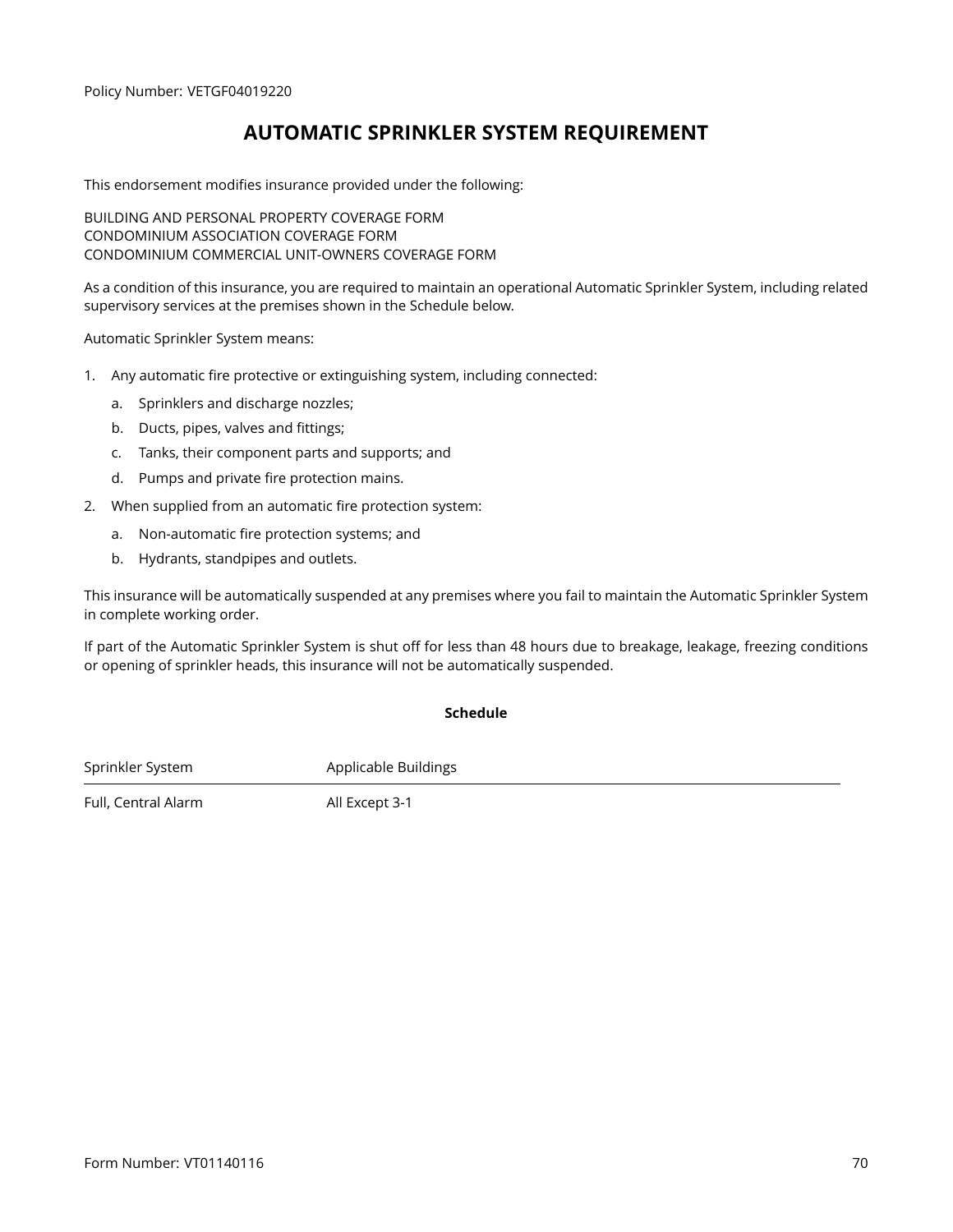## **FLORIDA CHANGES**

This endorsement modifies insurance provided under the following:

COMMERCIAL PROPERTY COVERAGE PART

- A. When this endorsement is attached to Standard Property Policy **CP 00 99**, the term Coverage Part in this endorsement is replaced by the term Policy.
- B. The following provision applies when a Coinsurance percentage is shown in the Declarations:

Florida law states as follows:

Coinsurance contract: The rate charged in this policy is based upon the use of the coinsurance clause attached to this policy, with the consent of the Insured.

C. The following is added:

If windstorm is a Covered Cause of Loss and loss or damage to Covered Property is caused by or results from windstorm, the following exclusion applies in:

- 1. Broward County;
- 2. Miami-Dade County;
- 3. Martin County;
- 4. Monroe County;
- 5. Palm Beach County; and
- 6. All the areas east of the west bank of the Intracoastal Waterway in the counties of:
	- a. Indian River; and
	- b. St. Lucie.

#### **Windstorm Exterior Paint And Waterproofing Exclusion**

We will not pay for loss or damage caused by windstorm to:

- 1. Paint; or
- 2. Waterproofing material;

applied to the exterior of buildings unless the building to which such loss or damage occurs also sustains other loss or damage by windstorm in the course of the same storm event. But such coverage applies only if windstorm is a Covered Cause of Loss.

When loss or damage to exterior paint or waterproofing material is excluded, we will not include the value of paint or waterproofing material to determine:

- a. The amount of the Windstorm or Hail Deductible; or
- b. The value of Covered Property when applying the Coinsurance Condition.

D. The **Loss Payment** Condition dealing with the number of days within which we must pay for covered loss or damage is replaced by the following:

Provided you have complied with all the terms of this Coverage Part, we will pay for covered loss or damage upon the earliest of the following:

- (1) Within 20 days after we receive the sworn proof of loss and reach written agreement with you;
- (2) Within 30 days after we receive the sworn proof of loss and:
	- (a) There is an entry of a final judgment; or
	- (b) There is a filing of an appraisal award with us; or
- (3) Within 90 days of receiving notice of an initial, reopened or supplemental claim, unless we deny the claim during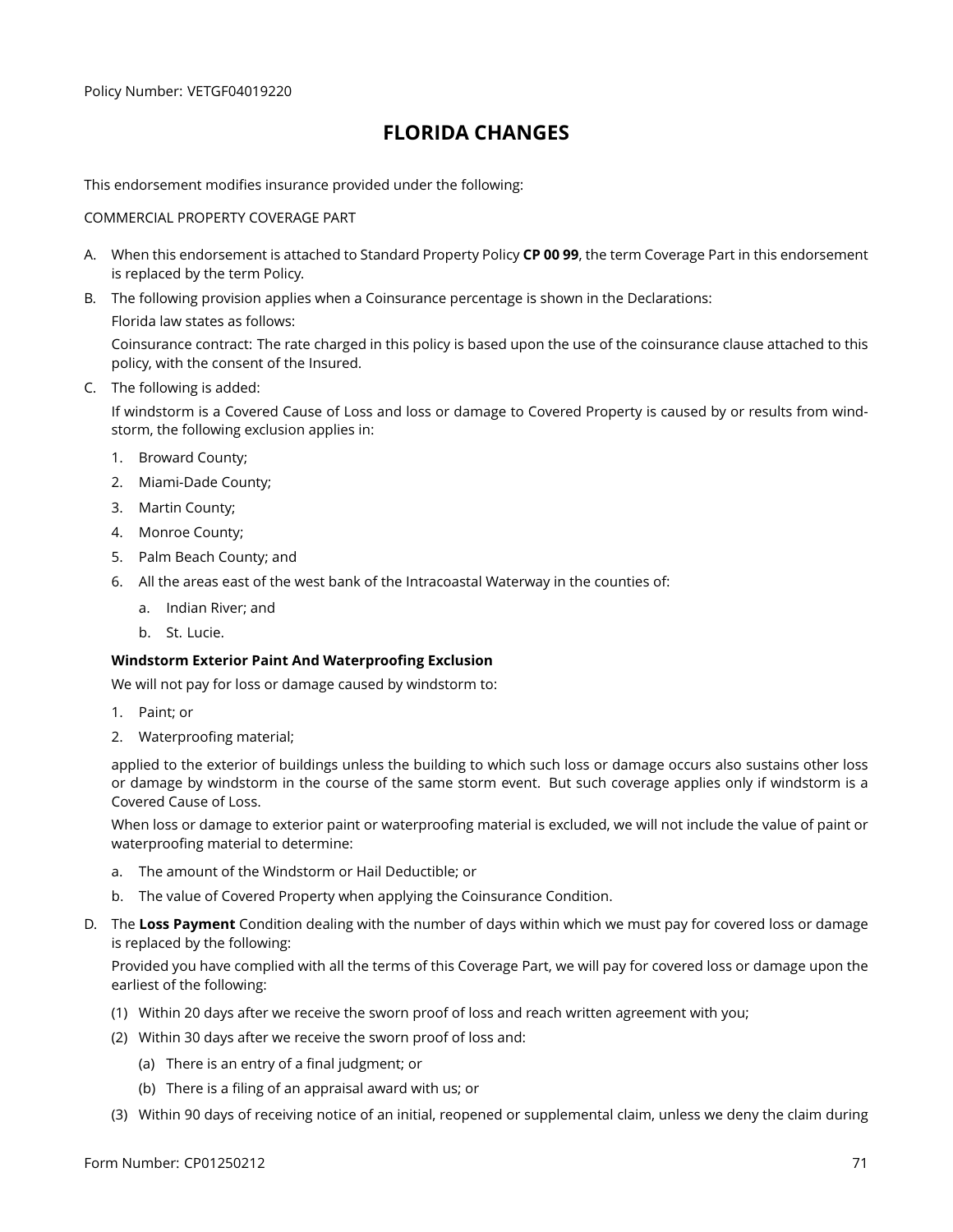that time or factors beyond our control reasonably prevent such payment. If a portion of the claim is denied, then the 90-day time period for payment of claim relates to the portion of the claim that is not denied.

Paragraph **(3)** applies only to the following:

- (a) A claim under a policy covering residential property;
- (b) A claim for building or contents coverage if the insured structure is 10,000 square feet or less and the policy covers only locations in Florida; or
- (c) A claim for contents coverage under a tenant's policy if the rented premises are 10,000 square feet or less and the policy covers only locations in Florida.

### E. **Sinkhole Collapse Coverage Removed**

Sinkhole Collapse coverage is removed, as indicated in Paragraphs **E.1.** through **E.4.;** and coverage for Catastrophic Ground Cover Collapse is added instead as set forth in Paragraph **F.**

- 1. In the Causes Of Loss Basic Form and in the Standard Property Policy, Sinkhole Collapse is deleted from the Covered Causes of Loss and sinkhole collapse is no longer an exception to the Earth Movement Exclusion.
- 2. In the Causes Of Loss Broad Form, Sinkhole Collapse is deleted from the Covered Causes of Loss and from the Additional Coverage – Collapse; and sinkhole collapse is no longer an exception to the Earth Movement Exclusion.
- 3. In the Causes Of Loss Special Form, Sinkhole Collapse is deleted from the "specified causes of loss" and is no longer an exception to the Earth Movement Exclusion.
- 4. In the Mortgageholders Errors And Omissions Coverage Form, Sinkhole Collapse is deleted from the Covered Causes of Loss under Coverage **B** and from the "specified causes of loss", and is no longer an exception to the Earth Movement Exclusion.

Further, this Coverage Part does not insure against Sinkhole Loss as defined in Florida law unless an endorsement for Sinkhole Loss is made part of this policy. However, if Sinkhole Loss causes Catastrophic Ground Cover Collapse, coverage is provided for the resulting Catastrophic Ground Cover Collapse even if an endorsement for Sinkhole Loss is not made part of this policy.

F. The following is added to this Coverage Part as a Covered Cause of Loss. In the Causes Of Loss – Special Form and Mortgageholders Errors And Omissions Coverage Form, the following is also added as a "specified cause of loss". However, as a "specified cause of loss", the following does not apply to the Additional Coverage – Collapse.

### **Catastrophic Ground Cover Collapse**

We will pay for direct physical loss or damage to Covered Property caused by or resulting from catastrophic ground cover collapse, meaning geological activity that results in all of the following:

- 1. The abrupt collapse of the ground cover;
- 2. A depression in the ground cover clearly visible to the naked eye;
- 3. "Structural damage" to the building, including the foundation; and
- 4. The insured structure being condemned and ordered to be vacated by the governmental agency authorized by law to issue such an order for that structure.

However, damage consisting merely of the settling or cracking of a foundation, structure or building does not constitute loss or damage resulting from a catastrophic ground cover collapse.

The **Earth Movement** Exclusion and the **Collapse** Exclusion do not apply to coverage for Catastrophic Ground Cover Collapse.

Coverage for Catastrophic Ground Cover Collapse does not increase the applicable Limit of Insurance. Regardless of whether loss or damage attributable to catastrophic ground cover collapse also qualifies as Sinkhole Loss or Earthquake (if either or both of those causes of loss are covered under this Coverage Part), only one Limit of Insurance will apply to such loss or damage.

- G. The following applies to the **Additional Coverage – Civil Authority** under the Business Income (And Extra Expense) Coverage Form, Business Income (Without Extra Expense) Coverage Form and Extra Expense Coverage Form:
	- 1. The Additional Coverage Civil Authority includes a requirement that the described premises are not more than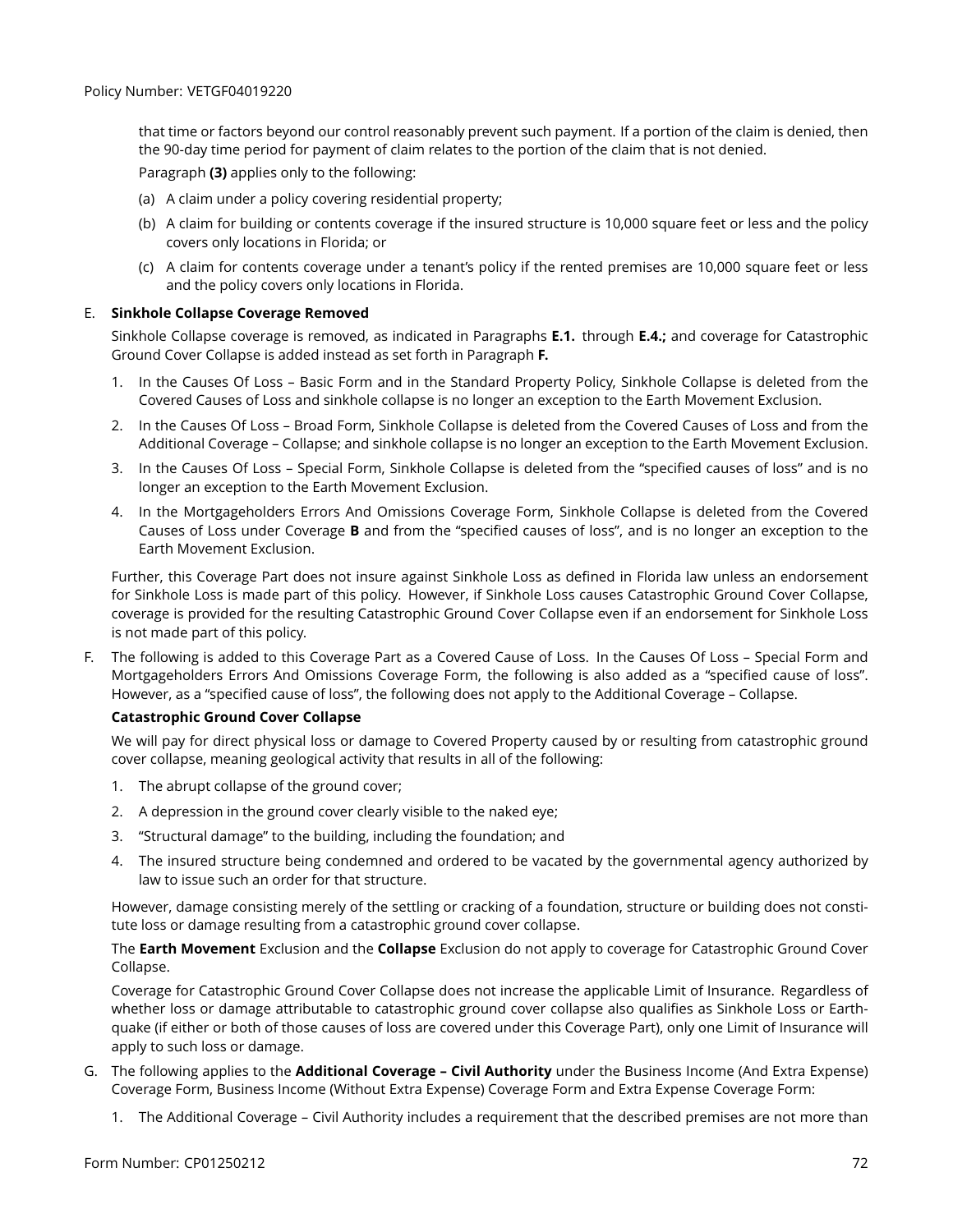one mile from the damaged property. With respect to described premises located in Florida, such one-mile radius does not apply.

- 2. The Additional Coverage Civil Authority is limited to a coverage period of up to four weeks. With respect to described premises located in Florida, such four-week period is replaced by a three-week period.
- 3. Civil Authority coverage is subject to all other provisions of that Additional Coverage.
- H. The following provisions are added to the **Duties In The Event Of Loss Or Damage** Loss Condition:
	- (1) A claim, supplemental claim or reopened claim for loss or damage caused by hurricane or other windstorm is barred unless notice of claim is given to us in accordance with the terms of this policy within three years after the hurricane first made landfall or a windstorm other than hurricane caused the covered damage. (Supplemental claim or reopened claim means an additional claim for recovery from us for losses from the same hurricane or other windstorm which we have previously adjusted pursuant to the initial claim.)

This provision concerning time for submission of claim, supplemental claim or reopened claim does not affect any limitation for legal action against us as provided in this policy under the Legal Action Against Us Condition, including any amendment to that condition.

- (2) Any inspection or survey by us, or on our behalf, of property that is the subject of a claim, will be conducted with at least 48 hours' notice to you. The 48-hour notice may be waived by you.
- I. The following definition of structural damage is added with respect to the coverage provided under this endorsement: "Structural damage" means a covered building, regardless of the date of its construction, has experienced the following.
	- 1. Interior floor displacement or deflection in excess of acceptable variances as defined in ACI 117-90 or the Florida Building Code, which results in settlement related damage to the interior such that the interior building structure or members become unfit for service or represent a safety hazard as defined within the Florida Building Code;
	- 2. Foundation displacement or deflection in excess of acceptable variances as defined in ACI 318-95 or the Florida Building Code, which results in settlement related damage to the primary structural members or primary structural systems that prevents those members or systems from supporting the loads and forces they were designed to support to the extent that stresses in those primary structural members or primary structural systems exceed one and one-third the nominal strength allowed under the Florida Building Code for new buildings of similar structure, purpose, or location;
	- 3. Damage that results in listing, leaning, or buckling of the exterior load bearing walls or other vertical primary structural members to such an extent that a plumb line passing through the center of gravity does not fall inside the middle one-third of the base as defined within the Florida Building Code;
	- 4. Damage that results in the building, or any portion of the building containing primary structural members or primary structural systems, being significantly likely to imminently collapse because of the movement or instability of the ground within the influence zone of the supporting ground within the sheer plane necessary for the purpose of supporting such building as defined within the Florida Building Code; or
	- 5. Damage occurring on or after October 15, 2005, that qualifies as substantial structural damage as defined in the Florida Building Code.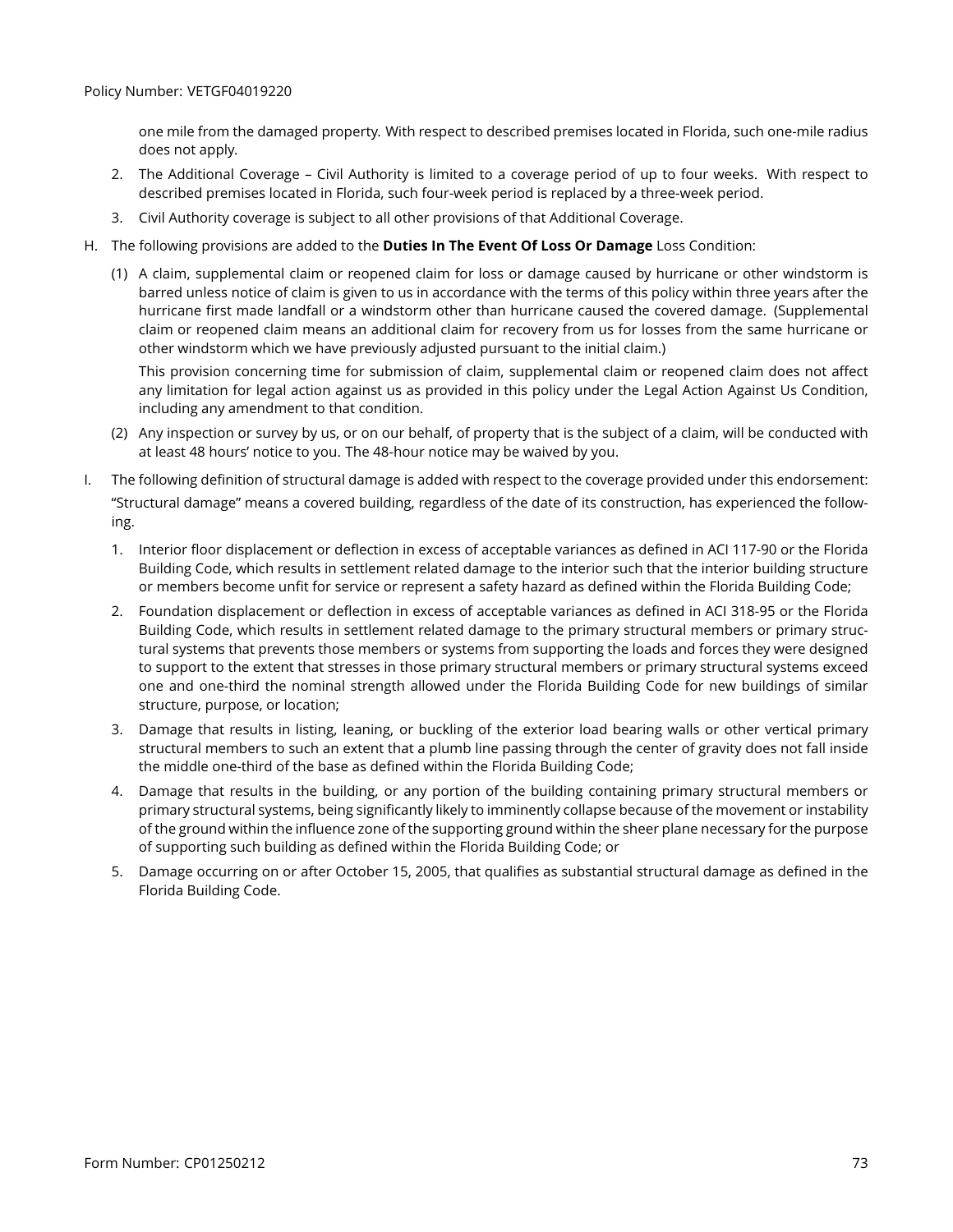## **APPRAISAL PROCESS ENDORSEMENT**

This endorsement modifies insurance provided under all Coverage Parts and replaces any and all other provisions regarding appraisal.

- A. Request for Appraisal
	- 1. If we and you disagree on the value of the property or the amount of loss, either party may request, in writing, an appraisal of the value of the property and/or the amount of loss. You cannot make such request unless: (i) you have fully complied with all provisions of this policy; and (ii) we have received a signed and sworn proof of loss from you identifying the total amount being claimed under the policy along with detailed amounts for each type of coverage being claimed including but not limited to real property, personal property, stock, contents, debris removal, business income, extra expense, ordinance or law, and any other additional coverage a claim is being made.
	- 2. An appraisal may then take place only if both parties agree in writing to participate in the appraisal process pursuant to terms of a written agreement between the parties. At a minimum, such written agreement will specify a protocol for:
		- a. the selection of a disinterested, competent and impartial appraiser who does not have any financial interest in the claim or appraisal award, including any contingent interest in the outcome of the claim or appraisal award;
		- b. the inspection of the property by the appraisers;
		- c. communications between and among the appraisers and umpire;
		- d. specific itemization of each item of property and business income in dispute, allocated building-by-building, floor-by-floor, unit-by-unit, and/or area-by-area or as otherwise agreed; and
		- e. an award form.
	- 3. If the parties cannot agree on a written agreement specifying the protocol within 30 days, an appraisal will not take place.
- B. Selection of Umpire
	- 1. If the appraisal moves forward, the two appraisers will select a disinterested, competent and impartial umpire who does not have any financial interest in the claim or appraisal award, including any contingent interest in the outcome of the claim or appraisal award.
	- 2. If the two appraisers cannot agree on an umpire within 15 days of either appraiser proposing one or more umpires, the two appraisers may jointly request that a judge of a court in the county of the loss or damage select a disinterested, competent and impartial umpire who does not have any financial interest in the claim or appraisal award, including any contingent interest in the outcome of the claim or appraisal award.
	- 3. If either party to the appraisal, without notice to the other party, asks a judge to select an umpire, any such selection shall be invalidated and the selection of a new umpire shall be required. If the appraisers do not jointly agree to request the appointment of an umpire, either you or we can unilaterally end the appraisal upon written notice to the other.
- C. Appraisal Procedures
	- 1. Each appraiser will independently state, in accordance with the terms and conditions of this policy, the actual cash value and replacement cost value for each item of damaged real and personal property as well as any other disputed amounts as required by the written appraisal agreement.
	- 2. If the appraisers fail to agree, they will submit their differences to the umpire and any agreement in the amount of loss between the umpire and either appraiser will be binding.
	- 3. Each party will pay its chosen appraiser and will equally bear all other expenses of the appraisal and umpire.
- D. Restrictions on Scope of Appraisal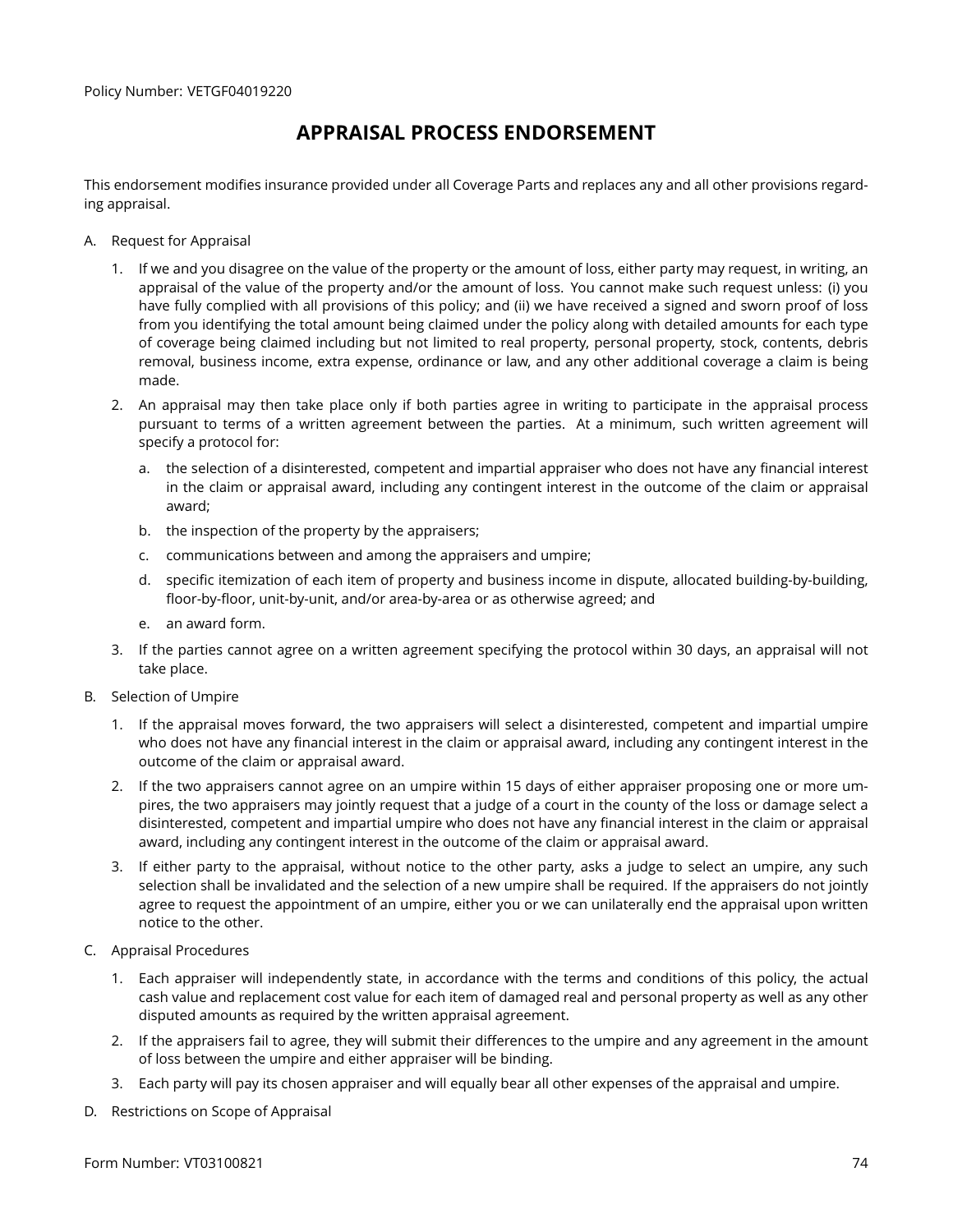In connection with the appraisal proceeding, neither the appraisers nor the umpire shall have authority to decide questions of law. Neither the appraisers nor the umpire shall attempt to resolve any issue of insurance coverage, policy exclusions, compliance with the policy terms and conditions, or any issues concerning any limits of insurance available under the Policy.

- E. Additional Provisions
	- 1. A request for or participation in appraisal does not relieve you of your continuing obligation to comply with the terms and conditions of this policy, including all requirements outlined in event of a loss. We may require completion of any of your duties, responsibilities or requirements of this policy prior to continuance of the appraisal proceeding. We will not be held to have waived any of our rights by any act relating to appraisal, including our right to deny a claim in whole or in part.
	- 2. Where applicable, the parties agree that the time period for which to respond to and/or cure any Civil Remedy Notice(s) during the pendency of appraisal is the longer of:
		- a. 30 days after a binding appraisal agreement is reached pursuant to the terms of this endorsement; or
		- b. the expiration of the time period prescribed by statute.
	- 3. All other terms and conditions of this Policy remain unchanged.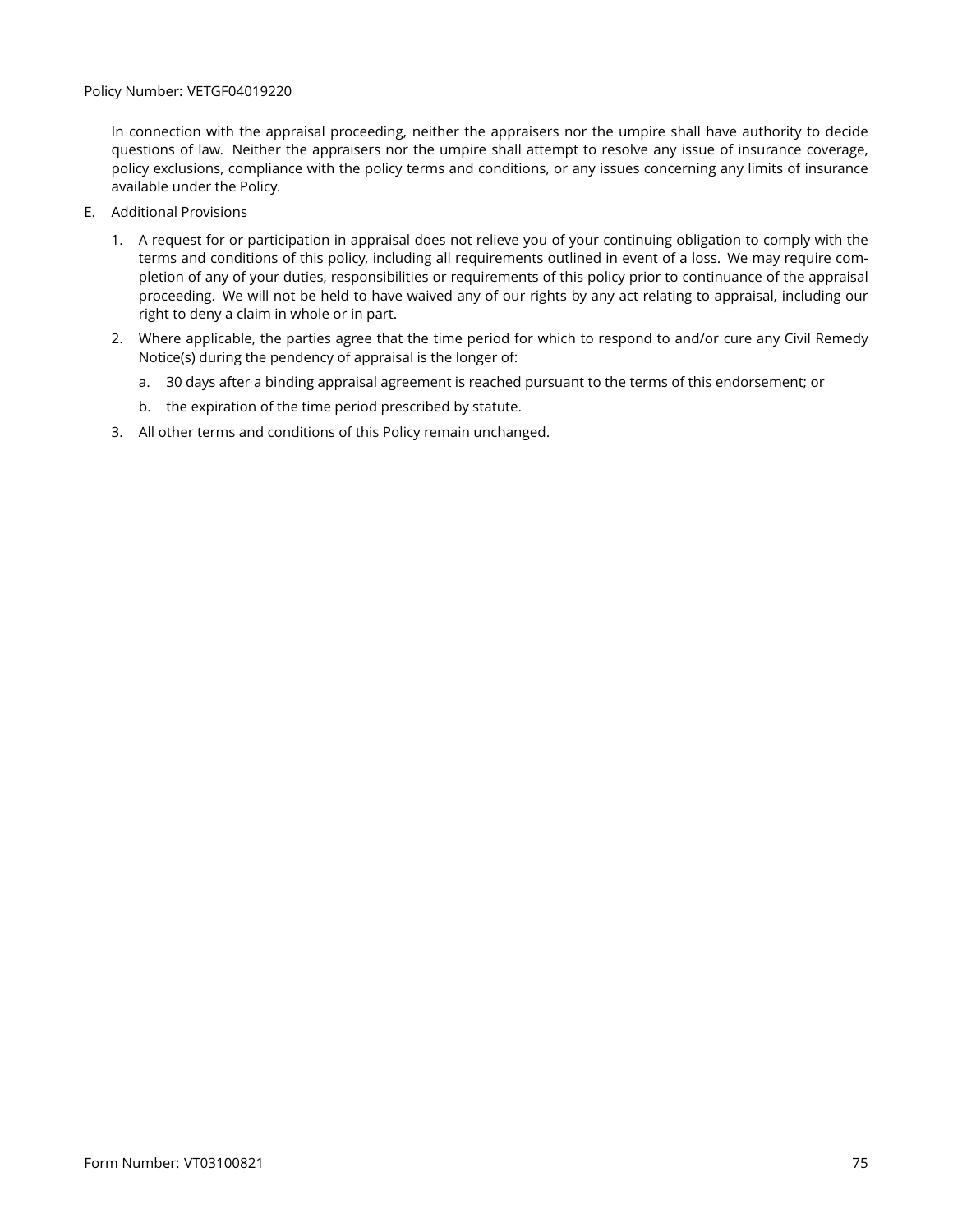## **MINIMUM EARNED PREMIUM ENDORSEMENT**

This endorsement supersedes any cancellation provision in the Policy in regards to refund or return premium calculations if we or you cancel this Policy, remove one or more locations from this Policy, or reduce the Total Insured Values (TIV) on one or more locations covered by this Policy.

### **Minimum Earned Premium Due to Cancellation**

If we or you cancel this Policy, the Minimum Earned Premium will be 20% and the remaining 80% will be returned on a pro-rata basis, calculated as the number of days remaining in the Policy term as a percentage of the total number of days in the Policy term, and subject to the Wind Season Adjustment described below.

If the Policy was in force for one or more days during the period from June 1 to November 30, the return premium calculated in the preceding paragraph will be reduced by 50%. This Wind Season Adjustment to the return premium calculation will be waived if the cancellation is the result of a sale of the insured property and sufficient documentation of such sale is presented to us within ten (10) days of the requested cancellation.

### **Removal of Property and Reduction in TIV**

If, rather than cancel the policy, you remove one or more locations or reduce the TIV, the same calculations described above for Cancellation, including the Wind Season Adjustment, will apply to the portion of the total policy premium related to the removed location(s) or location(s) where the TIV was reduced.

### **Endorsements and Fees**

For the purposes of this endorsement, the premium shall be calculated taking into account all endorsements with effective dates on or prior to the effective date of the cancellation, removal or reduction in TIV, but shall not include Inspection Fees, Policy Fees or Modeling Fees, all of which are fully earned by us as of the effective date of the Policy.

### **Cancellation for Non-Payment of Premium**

Your failure to make timely payment of premium shall be considered a request by you to cancel the Policy. In the event of such cancellation for non-payment of premium, the return premium calculations described above will apply and any premium earned by us shall be due and payable. Such non-payment cancellation may be rescinded by us if you remit the full premium due within ten (10) days of receiving the Policy cancellation notice.

All other terms and conditions of this Policy remain unchanged.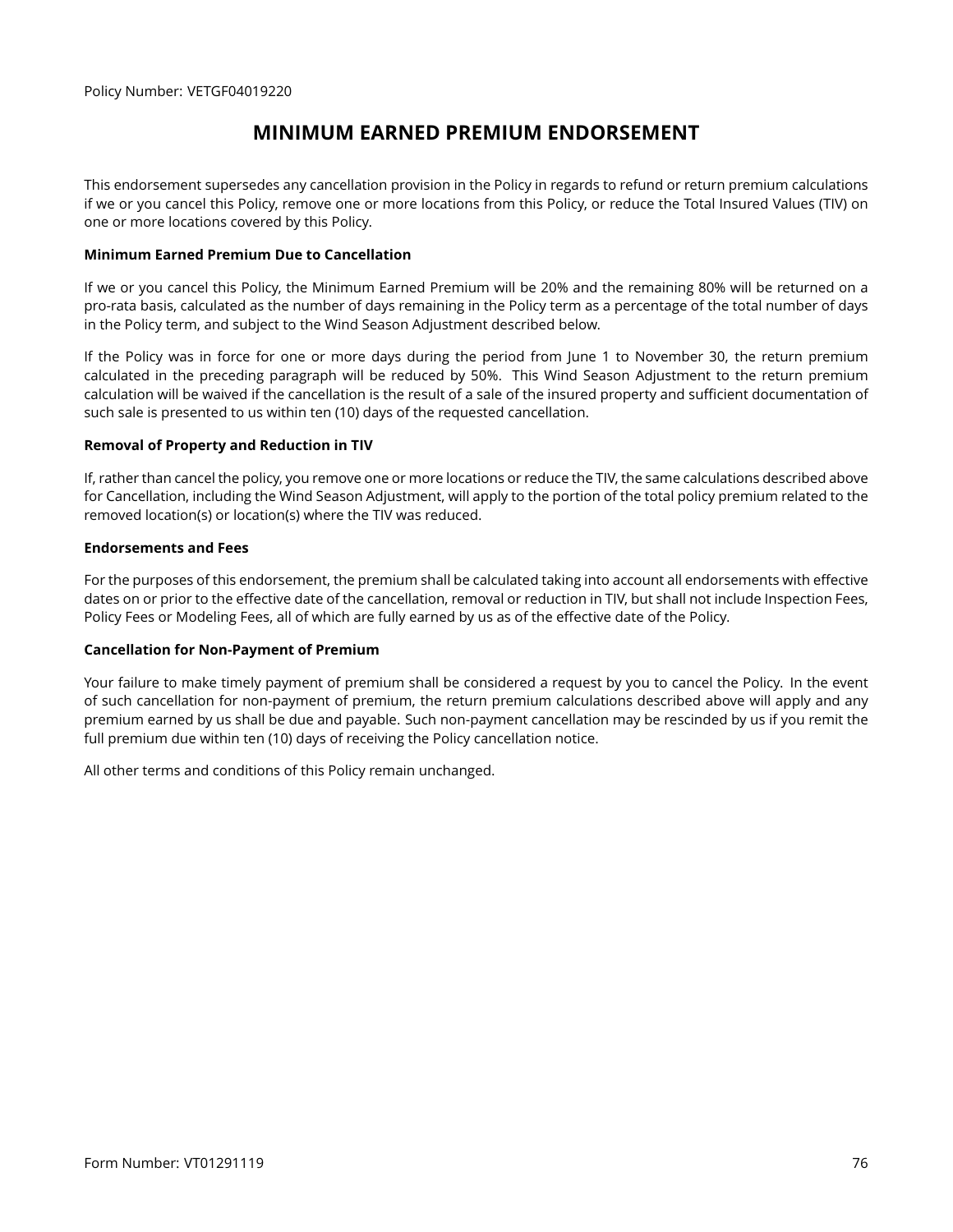## **EQUIPMENT BREAKDOWN COVERAGE ENDORSEMENT**

BUILDING AND PERSONAL PROPERTY COVERAGE FORM CONDOMINIUM ASSOCIATION COVERAGE FORM CONDOMINIUM COMMERCIAL UNIT-OWNERS COVERAGE FORM BUSINESS INCOME (AND EXTRA EXPENSE) COVERAGE FORM BUSINESS INCOME (WITHOUT EXTRA EXPENSE) COVERAGE FORM CAUSES OF LOSS - BASIC FORM CAUSES OF LOSS - SPECIAL FORM

The following is added to paragraph A. 4. Additional Coverages in the applicable Coverage Form. All definitions contained in this endorsement apply only to the coverage provided by this endorsement.

### A. **Equipment Breakdown Coverage**

1. We will pay for direct physical loss to Covered Property caused by or resulting from a "breakdown" to "covered equipment".

With respect to otherwise covered Business Income and Extra Expense, "breakdown" to "covered equipment" will be considered a Covered Cause of Loss.

## 2. **"Breakdown"**

- a. "Breakdown" means:
	- (1) Failure of pressure or vacuum equipment;
	- (2) Mechanical failure including rupture or bursting caused by centrifugal force; or
	- (3) Electrical failure caused by artificially generated electric current, including arcing; that causes direct physical loss or damage to "covered equipment" and necessitates its repair or replacement.
- b. "Breakdown" does not mean:
	- (1) Cracking of any part on an internal combustion gas turbine exposed to the products of combustion;
	- (2) Damage to any structure or foundation supporting the "covered equipment" or any of its parts;
	- (3) Damage to any vacuum tube, gas tube, or brush;
	- (4) Defects, erasures, errors, limitations or viruses in "computer equipment", data, "media" and/or programs including the inability to recognize and process any date or time or provide instructions to "covered equipment". However, if a "breakdown" ensues, we will pay the ensuing loss or damage not otherwise excluded;
	- (5) Leakage at any valve, fitting, shaft seal, gland packing, joint or connection;
	- (6) Malfunction including but not limited to adjustment, alignment, calibration, cleaning or modification; or
	- (7) The functioning of any safety or protective device.
- c. If an initial "breakdown" causes other "breakdowns", all will be considered one "breakdown". All "breakdowns that manifest themselves at the same time and are the result of the same cause will also be considered one "breakdown".

#### 3. **"Covered Equipment"**

- a. "Covered equipment" means any Covered Property that is:
	- (1) Equipment designed and built to operate under internal pressure or vacuum other than weight of contents. For any boiler or fired vessel, the furnace of the "covered equipment" and the gas passages from there to the atmosphere will be considered as outside the "covered equipment";
	- (2) Communication equipment and "computer equipment";
	- (3) Fiber optic cable; or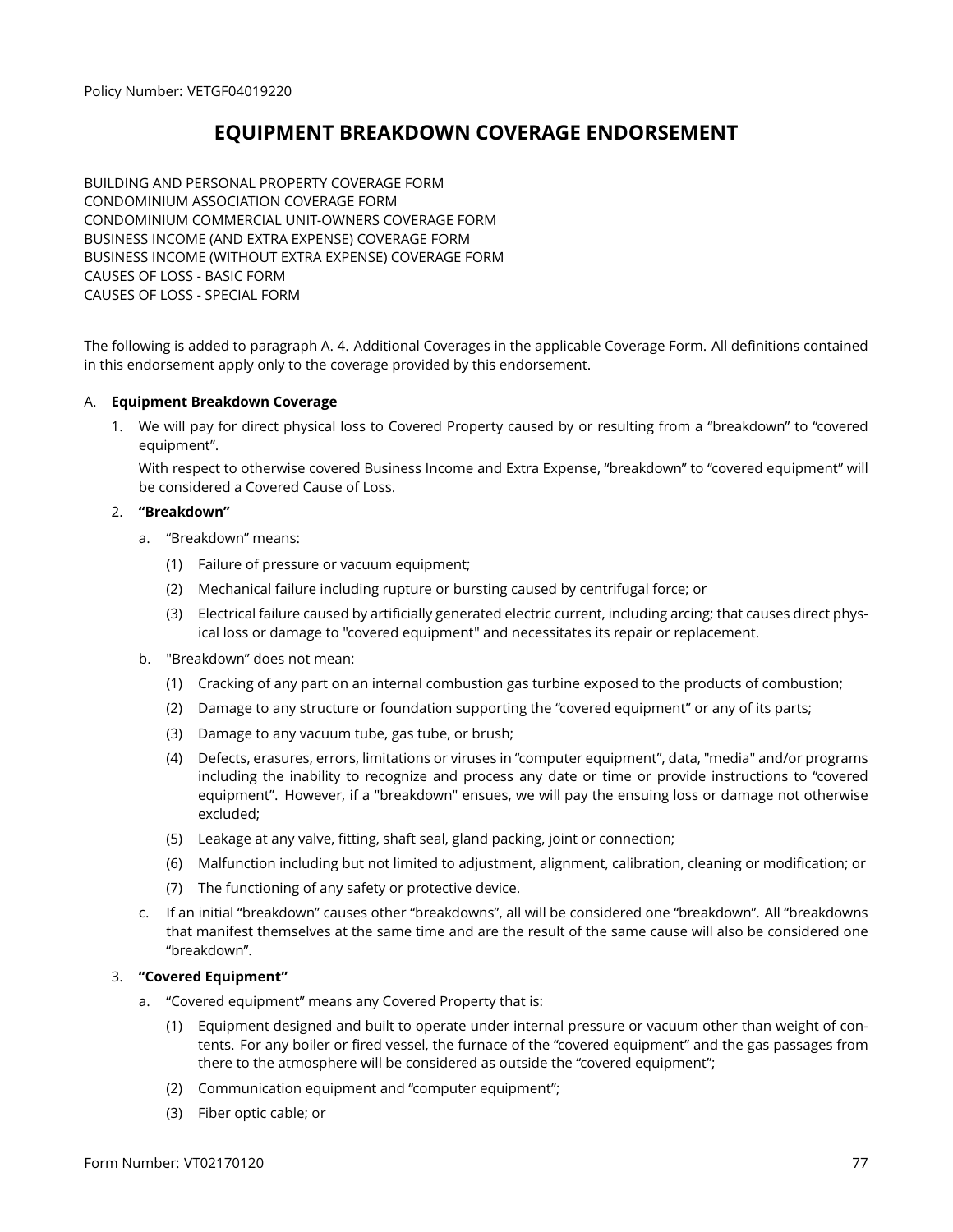- (4) Any other electrical or mechanical equipment that is used in the generation, transmission or utilization of energy.
- b. "Covered equipment" does not mean any:
	- (1) Astronomical telescope, cyclotron, nuclear reactor, particle accelerator, satellites and/or spacecraft (including satellite or spacecraft contents and/or their launch sites);
	- (2) Catalyst;
	- (3) Dragline, power shovel, excavation or construction equipment including any "covered equipment" mounted on or used solely with any dragline, power shovel, excavation or construction equipment;
	- (4) Elevator or escalator, but not excluding any electrical machine or apparatus mounted on or used with this equipment;
	- (5) Equipment or any part of equipment manufactured by you for sale;
	- (6) Felt, wire, screen, mold, form, pattern, die, extrusion plate, swing hammer, grinding disc, cutting blade, non-electrical cable, chain, belt, rope, clutch plate, brake pad, non-metal part or any part or tool subject to periodic replacement;
	- (7) Insulating or refractory material;
	- (8) Non-metallic pressure or vacuum equipment, unless it is constructed and used in accordance with the American Society of Mechanical Engineers (A.S.M.E.) code or a Code that has been accepted by the National Board of Boiler and Pressure Vessel Inspectors;
	- (9) Part of pressure or vacuum equipment that is not under internal pressure of its contents or internal vacuum;
	- (10) Pressure vessels and piping that are buried below ground and require the excavation of materials to inspect, remove, repair or replace;
	- (11) Structure, foundation, cabinet or compartment supporting or containing the "covered equipment" or part of the "covered equipment" including penstock, draft tube or well casing;
	- (12) Vehicle, aircraft, selfpropelled equipment or floating vessel, including any "covered equipment" mounted on or used solely with any vehicle, aircraft, self-propelled equipment or floating vessel; or
	- (13) "Media".

### 4. **Property Not Covered**

With regard to the coverage provided by this Endorsement only, A.2.b. in the Coverage Form to which this Endorsement applies is deleted and replaced by the following:

b. Animals.

### 5. **Equipment Breakdown Coverage Extensions**

The following coverages also apply to loss or damage caused by or resulting from a "breakdown" to "covered equipment". These Equipment Breakdown Coverage Extensions do not provide additional amounts of insurance. The limits provided are part of, not in addition to, the Limit of Insurance that applies to the damaged Covered Property.

## a. **Spoilage**

- (1) We will pay for:
	- (a) Your loss of "perishable goods" due to spoilage;
	- (b) Your loss of "perishable goods" due to spoilage that is caused by or results from an interruption in utility services that is the direct result of a "breakdown" to "covered equipment" that is owned by a utility, landlord, or other supplier with whom you have a contract to provide you with any of the following services: electrical power, communications, waste disposal, air conditioning, refrigeration, heating, gas, air, water or steam. Coverage for such loss will begin 12 hours after the time the "breakdown" causes the interruption of the utility service; or
	- (c) Your loss of "perishable goods" due to contamination from the release of refrigerant, including but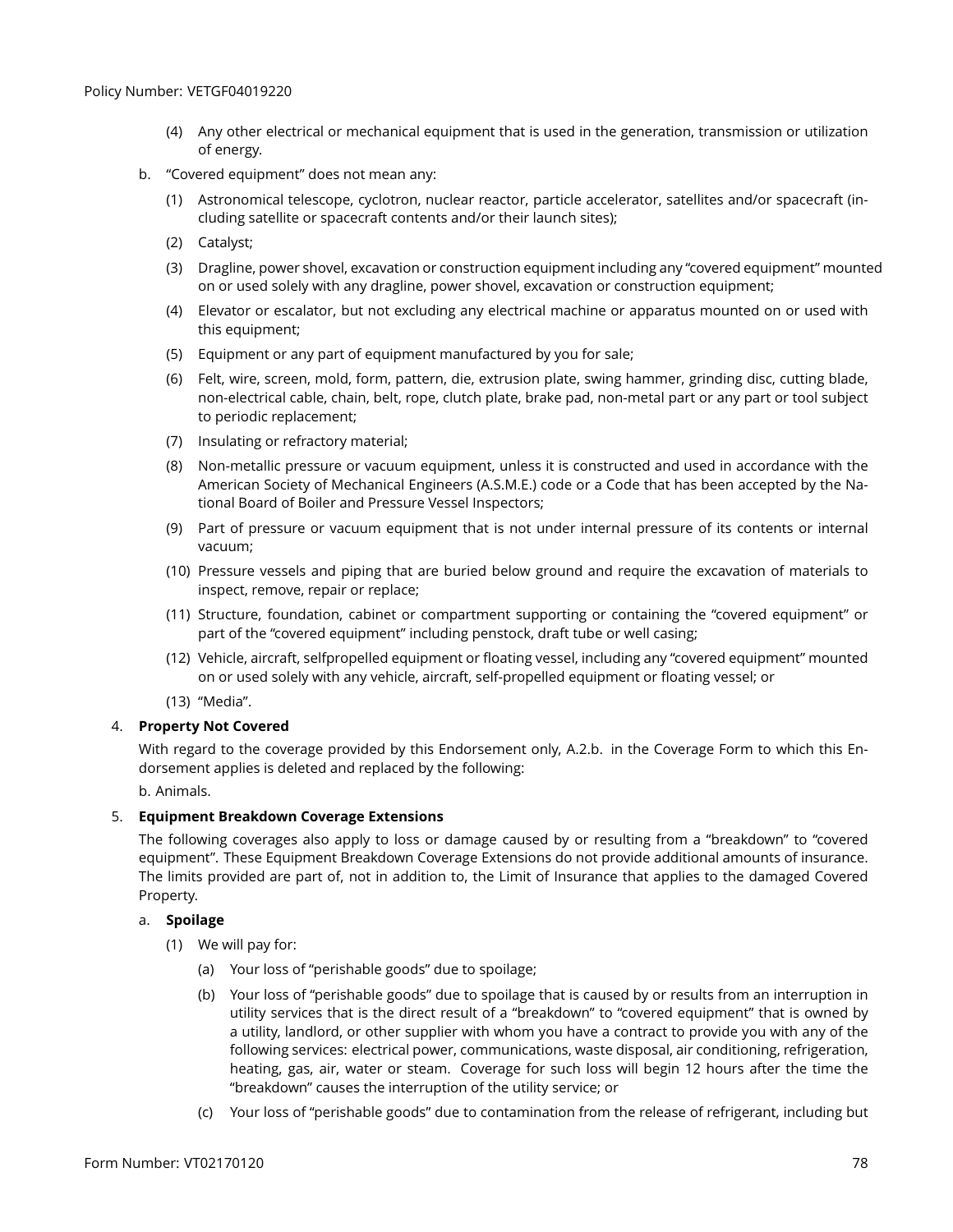not limited to ammonia.

We will also pay any necessary expense you incur to reduce the amount of loss under this coverage. We will pay such expenses to the extent that they do not exceed the amount of loss that otherwise would have been payable under this coverage.

- (2) If you are unable to replace the "perishable goods" before its anticipated sale, the amount of our payment will be determined on the basis of the sales price of the "perishable goods" at the time of the "breakdown", less discounts and expenses you otherwise would have had. Otherwise our payment will be determined in accordance with the Loss Payment Condition.
- (3) The most we will pay for any loss or expense under this Equipment Breakdown Coverage Extension is \$25,000 or the Limit of Insurance for Spoilage shown on the Declarations page, whichever is greater.

## b. **Expediting Expenses**

- (1) With respect to your damaged Covered Property, we will pay the reasonable extra cost to make temporary repairs and expedite permanent repairs or permanent replacement.
- (2) Expediting expenses include overtime wages and the extra cost of express or other rapid means of transportation.
- (3) The most we will pay for Expediting Expenses is \$25,000 or the Limit of Insurance for Expediting Expenses shown on the Equipment Breakdown Schedule, whichever is greater.

### c. **Utility Interruption**

The insurance provided for Business Income and/or Extra Expense, if covered elsewhere in the policy, is extended to apply to loss caused by or resulting from an interruption in utility services that is a direct result of a "breakdown" to "covered equipment" that is owned by a utility, landlord, or other supplier with whom you have a contract to provide you with any of the following services: electrical power, communications, waste disposal, air conditioning, refrigeration, heating, gas, air, water or steam.

Coverage for Utility Interruption will begin 12 hours, or the time shown for Utility Interruption Waiting Period in the Declarations page, after the time the "breakdown" causes the interruption of the utility service.

#### d. **Drying Out**

If electrical "covered equipment" requires drying out as a result of a flood, waves, tides, tidal waves, or overflow of any body of water or their spray, even if driven by wind, we will pay for the direct expense of drying out such electrical "covered equipment". The most we will pay for such expense under this Equipment Breakdown Coverage Extension is the least of:

- (1) \$10,000;
- (2) the Limit of Insurance shown on the Declaration for the applicable covered property; or
- (3) the value of such damaged electrical "covered equipment".

Coverage provided by this extension does not include the cost to replace such equipment or any other loss, damage or expense that is caused by or results directly or indirectly from flood, waves, tides, tidal waves, or overflow of any body of water or their spray, even if driven by wind.

### e. **Hazardous Substances**

With regard to coverage provided under this Endorsement only, Additional Coverage A.4.d. in the Coverage Form to which this Endorsement applies is deleted and replaced by the following:

d. We will pay your expense to extract "pollutants" from land or water at the described premises and the cost for clean-up, repair, replacement or disposal of Covered Property at the described premises if the discharge, dispersal, seepage, migration, release or escape of such "pollutants" is caused by or results from a "breakdown" to "covered equipment" that occurs during the policy period. The expenses will be paid only if they are reported to us in writing within 180 days of the date on which such "breakdown" occurs.

This Additional Coverage does not apply to costs to test for, monitor or assess the existence, concentration or effects of "pollutants". But we will pay for testing which is performed in the course of extracting the "pollutants" from the land, water or the clean-up, repair, replacement, or disposal of Covered Property.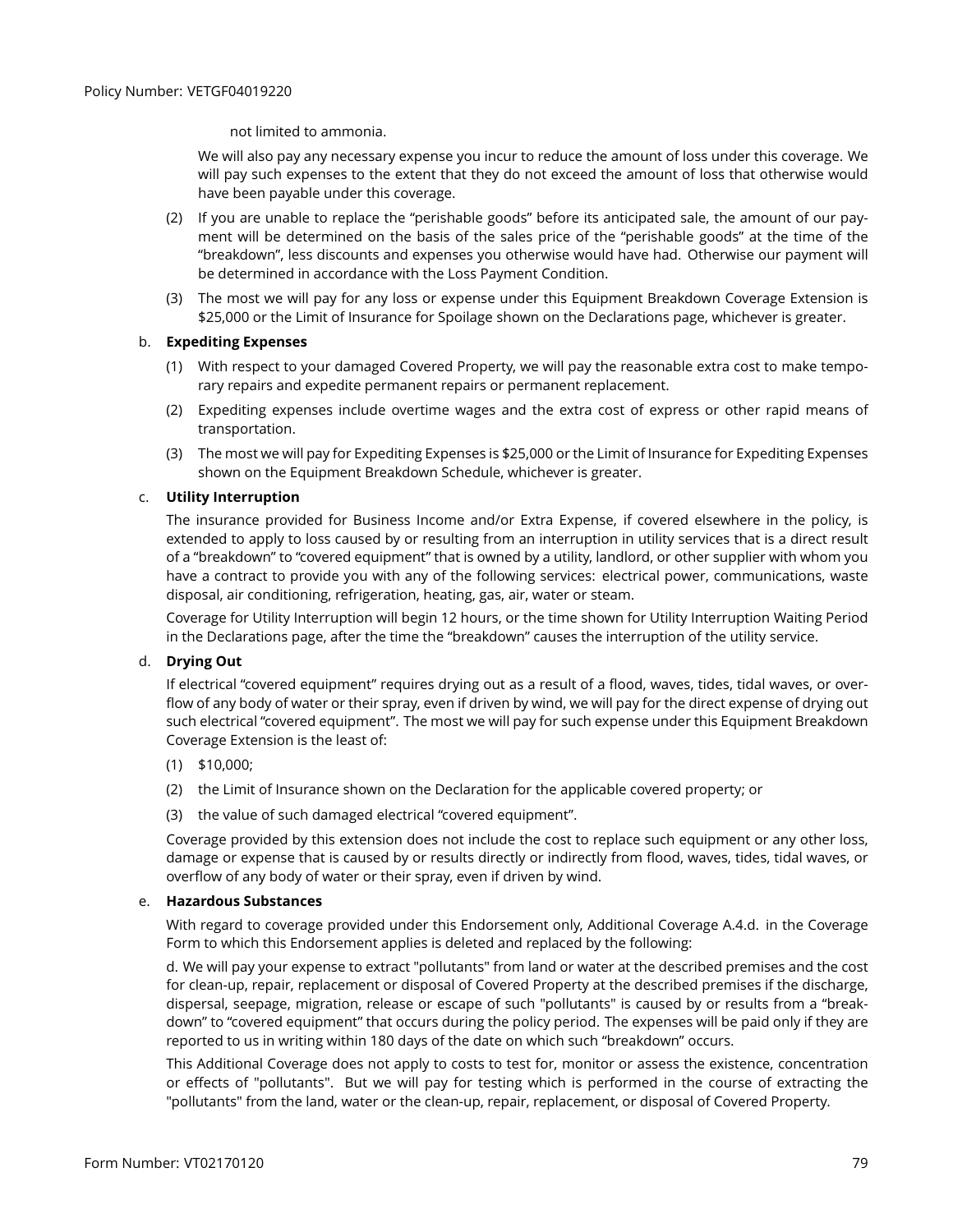The most we will pay under this Additional Coverage, including any loss covered under any applicable Business Income or Extra Expense coverage, for the sum of all covered expenses is \$25,000 or the Limit of Insurance for Hazardous Substances shown on the Declarations page, whichever is greater.

The coverage provided by this Additional Coverage does not include loss to "perishable goods" due to contamination from the release of a refrigerant.

### f. **Data Restoration**

We will pay your cost to research, replace and restore data, including programs and operating systems that are lost or corrupted due to a "breakdown". We will also pay for loss or damage to "media" caused by a "breakdown". The most we will pay under this Coverage Extension for the sum of all covered expenses, including any loss covered under any applicable Business Income and Extra Expense coverage is \$25,000 or the Limit of Insurance for Data Restoration shown on the Declarations page, whichever is greater.

### g. **Demolition and Increased Cost of Construction**

The following applies despite the Ordinance or Law Exclusion. If a "breakdown" to "covered equipment" damages a building that is Covered Property that is insured at replacement cost, and the loss is increased by the enforcement of any laws or ordinances that are in force at the time of the "breakdown" and which regulate the demolition, construction, repair or use of the building or structure the following apply:

- (1) We will pay for:
	- (a) Your actual cost to demolish and clear the site of the undamaged parts of the same building or structure as a consequence of enforcement of an ordinance or law that requires the demolition of such undamaged property; and
	- (b) Your actual expenditures for increased costs to repair, rebuild, or construct the building. If the building is repaired, rebuilt or constructed, it must be intended for a similar use or occupancy as the current building, unless otherwise required by zoning or land use ordinance or law;
- (2) With regard to otherwise covered Business Income and Extra Expense coverage, the "period of restoration" is extended to include the additional period of time required for demolition and to meet the minimum requirement of any ordinance or law enforcement at the time of the "breakdown".
- (3) We will not pay for any:
	- (a) Fine;
	- (b) Liability to a third party;
	- (c) Increase in loss due to a "pollutant"; or
	- (d) Demolition cost until the undamaged portions of the building are actually demolished;
	- (e) Increased construction costs until the building is actually rebuilt and replaced;
	- (f) Increases in loss, excess of the amount required to meet the minimum requirement of any ordinance or law enforcement at the time of the "breakdown"; or
	- (g) Loss due to any ordinance or law that you were required to comply with before the "breakdown", even if the building was undamaged, and with which you failed to comply. The most we will pay under this Coverage Extension for the sum of all covered expenses, including any loss covered under any applicable Business Income and Extra Expense coverage, is \$25,000 or the Limit of Insurance for Demolition and Increased Cost of Construction shown on the Declarations page, whichever is greater.

#### h. **Off-Premises Property Damage**

We will pay for loss or damage to Covered Property caused by a "breakdown" to "covered equipment" while temporarily at a premises or location that is not a described premises on the policy. The most we will pay for Off-Premise Coverage is \$25,000.

#### i. **"Electronic Vandalism" Coverage**

We will pay for loss or damage caused by "breakdown" to "covered equipment" that is the direct or indirect result of "electronic vandalism". The most we will pay for the total of all such loss resulting from "electronic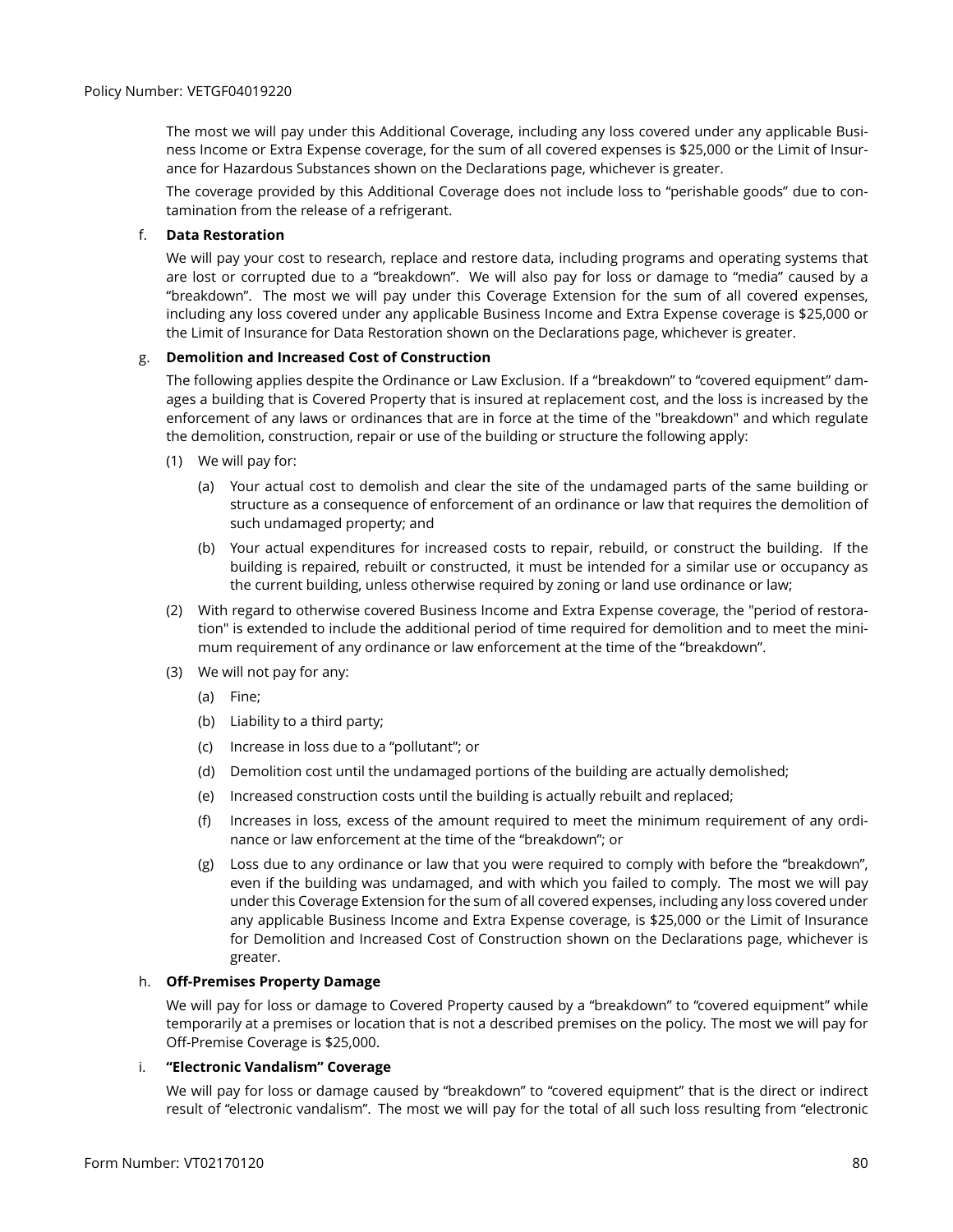vandalism", which takes place within a 12-month period, starting with the beginning of the present annual policy period, is \$100,000 or the Limit of Insurance for "Electronic Vandalism" shown in the Declarations page, whichever is greater. This limit applies regardless of the number of locations.

### 6. **Equipment Breakdown Exclusions**

With regard to coverage provided under this Endorsement only, the following changes are made:

- a. The following Exclusions are deleted from the Causes of Loss Special form: B.2.a.; B.2.d.(6); and B.2.e.
- b. Exclusion B.2.l. from the Causes of Loss Special form, is deleted and replaced by the following: l. Discharge, dispersal, seepage, migration, release or escape of "pollutants". But if the discharge, dispersal, seepage, migration, release or escape of "pollutants" results in a "breakdown" to "covered equipment", we will pay for the loss or damage caused by that "breakdown".
- c. The last paragraph of Exclusion B.2.d. from the Causes of Loss Special form is deleted and replaced by the following: But if an excluded cause of loss that is listed in 2.d.(1) through (7) results in a "breakdown", we will pay the resulting loss or damage not otherwise excluded.
- d. The following exclusions apply to the coverage provided under this Endorsement in addition to the other exclusions, except as deleted in A.6.a. above, in the Coverage Form to which this Endorsement applies. We will not pay under this Endorsement for loss or damage caused directly or indirectly by any of the following:
	- (1) Any of the following tests:
		- (a) A hydrostatic, pneumatic or gas pressure test of any boiler or pressure vessel; or
		- (b) An insulation breakdown test of any type of electrical equipment;
	- (2) Fire including fire resulting from a "breakdown";
	- (3) Combustion explosion;
	- (4) Explosion of gases or fuel within the furnace of any fired vessel or within the flues or passages through which the gases of combustion pass;
	- (5) An explosion. However, we will pay for direct loss or damage caused by an explosion of "covered equipment" of a kind specified in a. through f. below, if not otherwise excluded:
		- (a) Steam boiler;
		- (b) Electric steam generator;
		- (c) Steam piping;
		- (d) Steam turbine;
		- (e) Steam engine; or
		- (f) Gas turbine or any other moving or rotating machinery when such explosion is caused by centrifugal force or mechanical breakdown.
	- (6) With respect to Utility Interruption and paragraph (1)(b) of Perishable Goods coverage, we will not pay for loss caused by or resulting from: Lightning; windstorm or hail; smoke; aircraft or vehicles; riot or civil commotion; vandalism; falling objects; water damage caused by the discharge or leakage of sprinkler system, sewer piping or domestic water piping; water or other means used to extinguish a fire, even when the attempt is unsuccessful; weight of snow, ice or sleet; freezing due to cold weather; molten material; or collapse.
	- (7) "Electronic Vandalism", except as provided in A.5.i. "Electronic Vandalism" Coverage, above.

### 7. **Equipment Breakdown Limitations**

With regard to this Endorsement only, the following Limitations are deleted from the Causes of Loss - Special Form: C.1.a. and C.1.b.

## 8. **Limits of Insurance**

a. The most we will pay for loss or damage in any one "breakdown" is the applicable Limit of Insurance shown in the Declarations. The limits provided for the Equipment Breakdown Coverage Extensions are part of, not in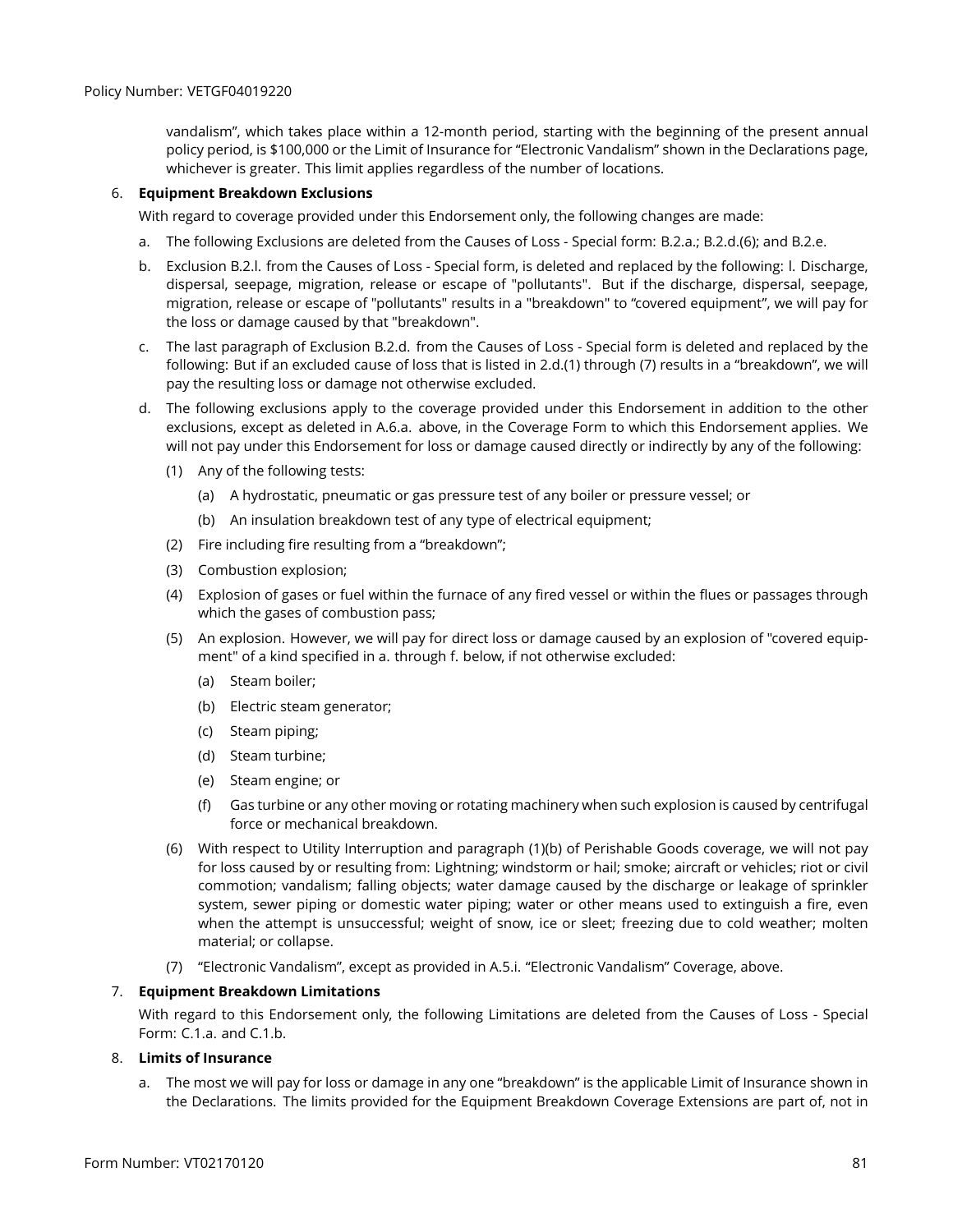addition to, the Limit of Insurance shown in the Declarations that applies to the damaged Covered Property. The coverage provided by this Endorsement is part of, not in addition to, the Limits of Insurance shown in the Declarations.

b. The most we will pay for water damage that results from a "breakdown" to "covered equipment" is \$25,000 for any one "breakdown". This is part of, not in addition to, the Limit of Insurance shown in the Declarations that applies to damaged Covered Property.

### 9. **Deductible**

Deductible amounts for Equipment Breakdown claims are as described on the Declarations page.

With respect to Equipment Breakdown claims only, Paragraph D. Deductibles of the applicable coverage form is modifed as follows:

a. In any one "breakdown", we will first reduce the amount of loss if required by the Coinsurance Condition or the Agreed Value Optional Coverage. If the adjusted amount of loss is less than or equal to the Deductible, we will not pay for that loss. If the adjusted amount of loss exceeds the Deductible, we will then subtract the Deductible from the adjusted amount of loss and will pay the resulting amount or the Limit of Insurance, whichever is less.

The deductibles listed in the Declarations page shall be applied separately to the applicable coverage as follows:

(1) Dollar Deductible

If a dollar deductible is applicable, we will first subtract the deductible amount from any loss we would otherwise pay.

(2) Multiple per Unit Deductible

If a multiple of units deductible is applicable, the deductible will be calculated as the sum of the multiple times the number of units specified. (For example: if the deductible is specified as \$25/hp for air conditioning units, and a covered 500 hp air conditioning unit suffered a "breakdown", the deductible will be \$25 times 500 hp which equals \$12,500.)

(3) Time Deductible

If a time deductible is applicable, we will not be liable for any loss under that coverage that occurs during that specified time period immediately following a "breakdown". If a time deductible is shown in days, each day shall mean twenty-four consecutive hours.

(4) Multiple of Daily Value Deductible

If a multiple of daily value is applicable, this deductible will be calculated as follows:

- (a) For the entire premise described in the Declarations where the loss occurred, determine the total amount of Business Income that would have been earned during the "Period of Restoration" had no "breakdown" taken place.
- (b) Divide the result above by the number of days the business would have been open during the "Period of Restoration". The result is the daily value.
- (c) Multiply the daily value in the paragraph above by the applicable number of daily value multiples. We will first subtract this deductible amount from any loss we would otherwise pay. We will then pay the amount of loss or damage in excess of the deductible, up to the applicable Limit of Insurance.
- (5) Percentage of Loss Deductible

If a deductible is expressed as a percentage of loss, we will not be liable for the indicated percentage of the gross amount of loss or damage insured under the applicable coverage.

- (6) Minimum Or Maximum Deductible
	- (a) If:
		- (i) A minimum dollar amount deductible is applicable, and
		- (ii) The dollar amount of the Multiple per Unit, Multiple of Daily Value or the Percentage of Loss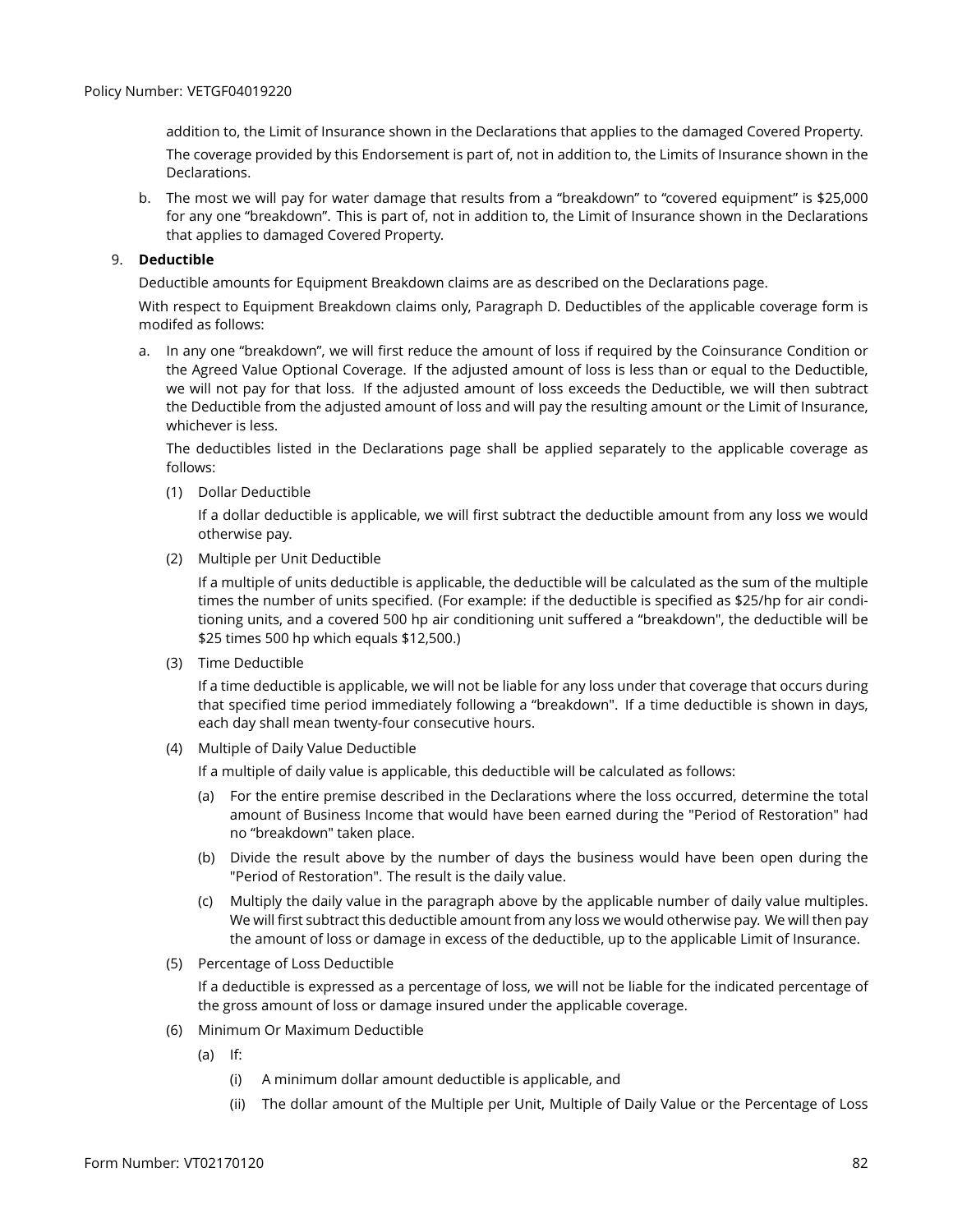Deductible is less than the Minimum Deductible,

then the Minimum Deductible amount will be the applicable deductible.

- (b) If:
	- (i) A maximum dollar amount deductible is applicable, and
	- (ii) The dollar amount of the Multiple per Unit, Multiple of Daily Value or the Percentage of Loss Deductible is greater than the Maximum Deductible,

then the Maximum Deductible amount will be the applicable deductible.

- b. If more than one deductible applies to a single coverage, then only one deductible, the highest, will apply to that coverage.
- 10. The following provision applies to the coverage provided by this Endorsement only and in addition to the provisions in the Loss Payment section of the Coverage Form to which this Endorsement applies:

### **Green Certification, Environmental Safety and Efficiency Improvements**

You may replace damaged "covered equipment" with a newer generation "covered equipment" of the same capacity which improves the environment, increases efficiency or enhances safety. This includes costs to employ "green" methods of construction, disposal or recycling in the course of repair or replacement of the damaged or destroyed Covered Property, in accordance with documented standards of a "green authority". This also includes such costs you actually incur to attain "green" certification of the repaired or replaced Covered Property in accordance with documented standards of a "green authority". We will pay up to an additional 50% of the covered property damage amount for the damaged Covered Property. This additional amount is included in, not in addition to, the applicable Limit of Insurance for Covered Property.

11. With respect to the coverage provided under this Endorsement, the following are added to the Additional Conditions section of the Coverage Form to which this Endorsement applies:

#### a. **Jurisdictional Inspections**

- (1) We agree to provide pressure vessel certificate-of-operation engineering services where:
	- (a) The certificate-of-operation is required by state, city or provincial law; and
	- (b) The state, city or provincial law permits inspections by insurance company employees.
- (2) If we receive notification of a pressure vessel certificate-of-operation inspection due date less than 30 (thirty) days prior to the expiration of the certificate-of-operation, we will not be responsible for:
	- (a) Any fine or other penalty that may be assessed; or
	- (b) Any liability that may arise due to the fact that the inspection was not performed prior to the certificate-of-operation due date.
- (3) Certificate-of-operation engineering services will not be provided for any location, other than in the United States of America, Puerto Rico or Canada.

#### b. **Suspension**

- (1) Whenever "covered equipment" is found to be in, or exposed to, a dangerous condition, any of our representatives may immediately suspend the coverage provided by this Endorsement. We will deliver or mail a written notice of suspension to your last known address or the address where the "covered equipment" is located.
- (2) Once suspended in this way, your coverage can be reinstated only by an Endorsement for that "covered equipment".
- (3) If we suspend your coverage, you will get a pro rata refund of premium for that "covered equipment". But the suspension will be effective even if we have not yet made or offered a refund.

### 12. **Electrical Risk Improvements**

The following Additional Coverage applies in the event of the following:

When "covered equipment" sustains direct physical loss or damage results from a "breakdown" from artificially generated electric current (including arcing) that necessitates its repair or replacement, we will pay up to an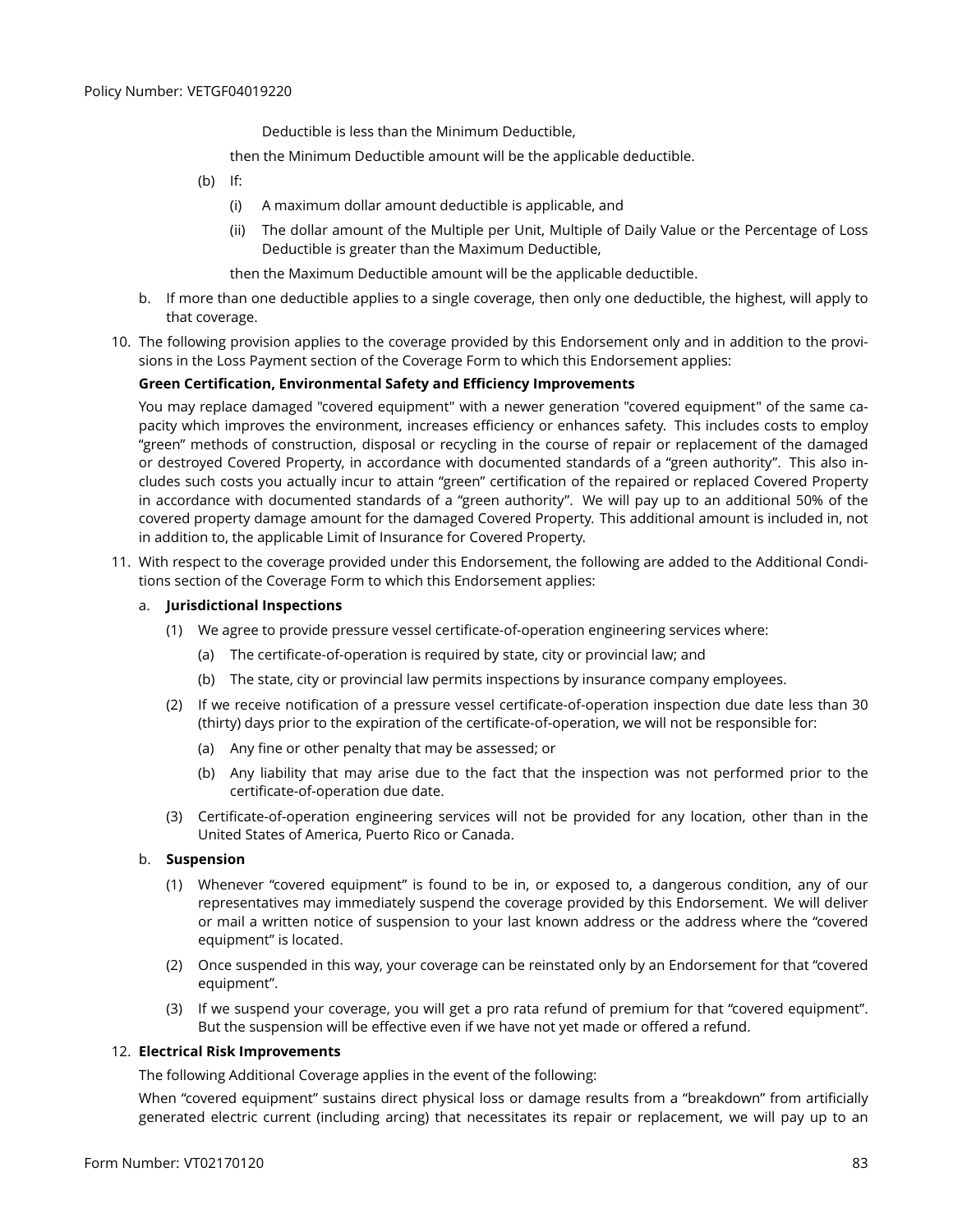additional 10% of the amount we actually pay for all loss or damage covered by this endorsement, not to exceed \$10,000, for costs you incur to make material improvements to your electrical system at the location of the loss.

This Additional Coverage does not pay for:

- a. Stock, work in process, raw materials, finished goods or merchandise;
- b. Any personal property of your employees or officers;
- c. Any Covered Property that is repaired or replaced due to direct physical loss or damage as covered by this endorsement.
- d. Any Business Income or Extra Expense These expenses must be reported to us in writing within 180 days of direct physical loss or damage covered by this endorsement. The limit for this Additional Coverage is part of, not in additional to the Direct Damage limit.
- 13. With regard to the coverage provided by this Endorsement, the following definitions apply in addition to the definitions provided in the Coverage Form to which this Endorsement applies:
	- a. **"Computer equipment"** means your programmable electronic equipment that is used to store, retrieve and process data; and associated peripheral equipment that provides communication including input and output functions such as printing or auxiliary functions such as data transmission. It does not include data or "media".
	- b. **"Electronic vandalism"** means:
		- (1) Willful or malicious destruction of computer programs, content, instructions or other electronic or digital data stored within computer systems.
		- (2) Unauthorized computer code or programming that:
			- (a) Deletes, distorts, corrupts or manipulates computer programs, content, instructions or other electronic or digital data, or otherwise results in damage to computers or computer systems or networks to which it is introduced;
			- (b) Replicates itself, impairing the performance of computers or computer systems or networks; or
			- (c) Gains remote control access to data and programming within computers or computer systems or networks to which it is introduced.
	- c. **"Green"** means products, materials, methods and processes that conserve natural resources, reduce energy or water consumption, avoid toxic or other polluting emissions or otherwise minimize the environmental impact.
	- d. **"Green authority"** means a recognized authority on "Green" building or "Green" products, materials or processes.
	- e. **"Media"** means electronic data processing or storage material such as films, tapes, discs, drums or cells.
	- f. **"Perishable goods"** means personal property maintained under controlled conditions for its preservation and susceptible to loss or damage if the controlled conditions change.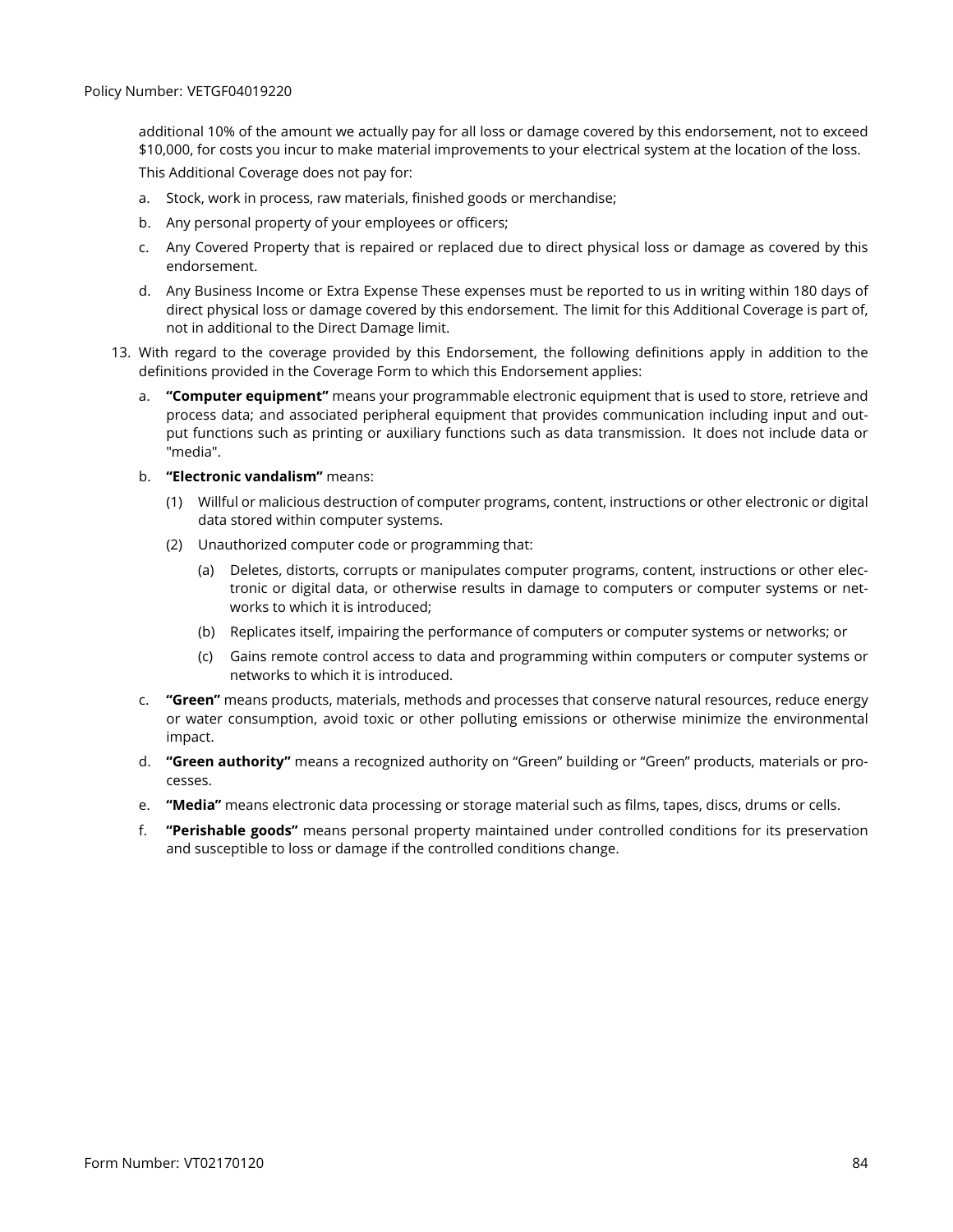## **ORDINANCE OR LAW ENDORSEMENT**

This endorsement modifies insurance provided under the following:

BUILDING AND PERSONAL PROPERTY COVERAGE FORM CONDOMINIUM ASSOCIATION COVERAGE FORM COMMERCIAL CONDOMINIUM UNIT-OWNERS COVERAGE FORM BUSINESS INCOME (AND EXTRA EXPENSE) COVERAGE FORM BUSINESS INCOME (WITHOUT EXTRA EXPENSE) COVERAGE FORM EXTRA EXPENSE COVERAGE FORM

### A. **Ordinance or Law Limits Schedule**

Each coverage, Coverage A, Coverage B, Coverage C and Coverage D, is provided under this endorsement only if that Coverage(s) is reflected in the Ordinance or Law Limits Schedule in the Declarations and then only with respect to the building(s) identified for that Coverage(s) in the Schedule.

### B. **All Coverage Limits Reflect Sub-Limits**

Each of Coverage A, Coverage B, Coverage C and Coverage D, the coverage is included within the Limit of Insurance shown in the Declarations as applicable to the covered building, whether provided separately or as a Combined Limit. Amounts shown in the Ordinance or Law Limits Schedule in the Declarations represent sub-limits and do **not** increase the Limit of Insurance.

### C. **Coverage Conditions**

The Coverages provided by this endorsement apply only if both conditions C.1. and C.2. are satisfied and are subject to the qualification in C.3.

1. The ordinance or law regulates the demolition, construction or repair of buildings, or establishes zoning or land use requirements at the described premises; and such ordinance or law is in force at the time of loss.

But coverage under this endorsement applies only in response to the minimum requirements of the ordinance or law. Losses and costs incurred in complying with recommended actions or standards that exceed actual requirements are not covered under this endorsement.

- 2. A Covered Cause of Loss results in enforcement of the ordinance or law and
	- a. the building sustains direct physical damage that is covered under this policy and such damage results in enforcement of the ordinance or law; or
	- b. the building sustains both direct physical damage that is covered under this policy and direct physical damage that is not covered under this policy, and the building damage in its entirety results in enforcement of the ordinance or law.

If the building sustains direct physical damage that is not covered under this policy, and such damage is the subject of the ordinance or law, then there is no coverage under this endorsement even if the building has also sustained covered direct physical damage.

3. In the situation described in C.2.b. above, we will not pay the full amount of loss otherwise payable under the terms of Coverages A, B, C or D of this endorsement. Instead, we will pay a proportion of such loss; meaning the proportion that the covered direct physical damage bears to the total direct physical damage.

However, if the covered direct physical damage, alone, would have resulted in enforcement of the ordinance or law, then we will pay the full amount of loss otherwise payable under the terms of Coverages A, B, C or D of this endorsement.

## D. **Restrictions**

We will not pay under Coverages A, B, C or D of this endorsement for:

1. Enforcement of any ordinance or law which requires the demolition, repair, replacement, reconstruction, remodeling or remediation of property due to contamination by pollutants or due to the presence, growth, proliferation, spread or any activity of fungus, wet or dry rot or bacteria; or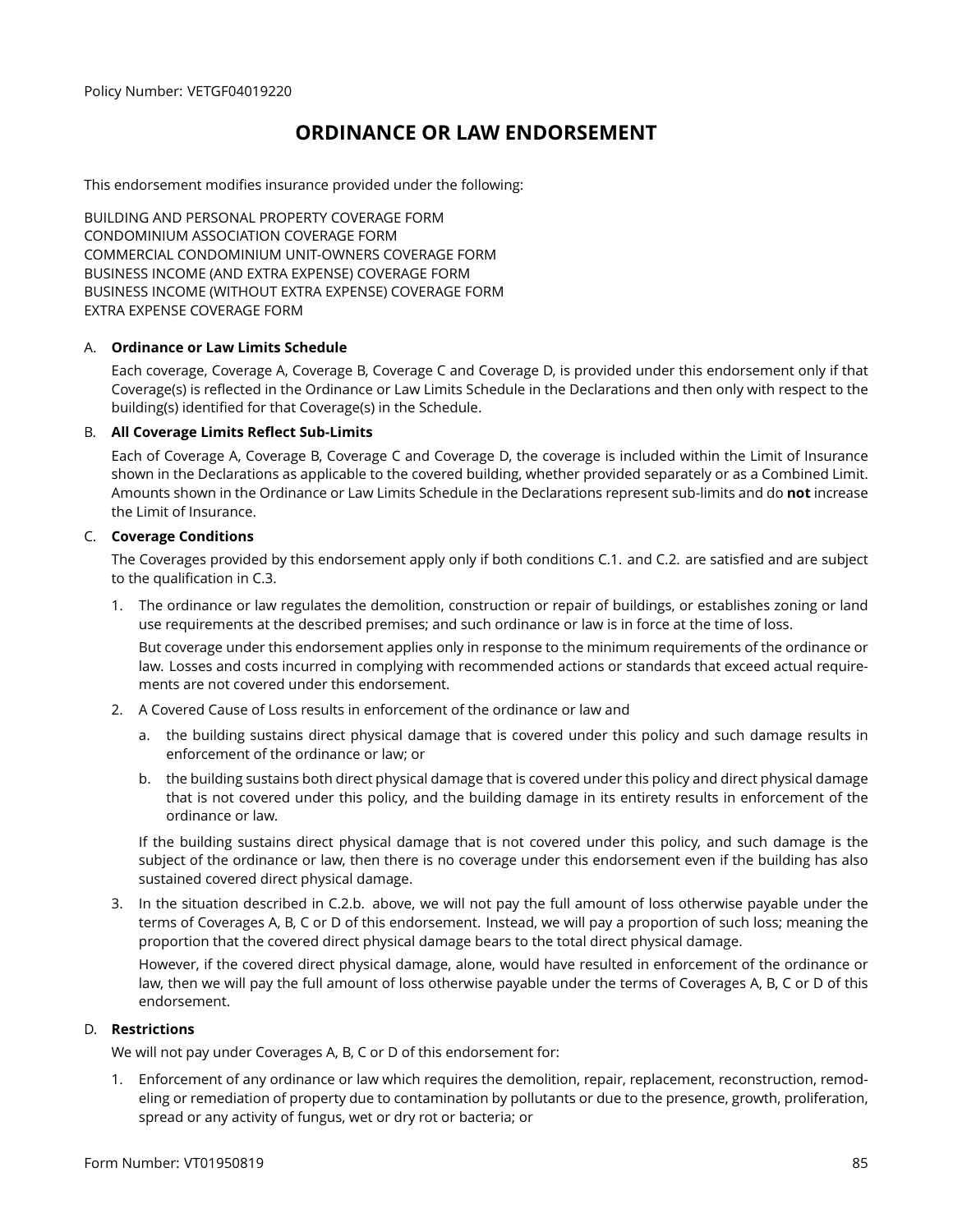2. The costs associated with the enforcement of any ordinance or law which requires any insured or others to test for, monitor, clean up, remove, contain, treat, detoxify or neutralize, or in any way respond to, or assess the effects of pollutants, fungus, wet or dry rot or bacteria.

The terms fungus and pollutants each have the meaning as defined elsewhere in the policy.

## E. **Coverage**

1. Coverage A – Loss to the Undamaged Portion of the Building

With respect to the building that has sustained covered direct physical damage, we will pay under Coverage A for the loss in value of the undamaged portion of the building as a consequence of enforcement of an ordinance or law that requires demolition of undamaged parts of the same building.

2. Coverage B – Demolition Cost

With respect to the building that has sustained covered direct physical damage, we will pay the cost to demolish and clear the site of undamaged parts of the same building, as a consequence of enforcement of an ordinance or law that requires demolition of such undamaged property.

- 3. Coverage C Increased Cost of Construction
	- a. With respect to the building that has sustained covered direct physical damage, we will pay the increased cost to:
		- i. Repair or reconstruct damaged portions of that building; and/or
		- ii. Reconstruct or remodel undamaged portions of that building, whether or not demolition is required;

when the increased cost is a consequence of enforcement of the minimum requirements of the ordinance or law.

However:

- i. This coverage applies only if the restored or remodeled property is intended for similar occupancy as the current property, unless such occupancy is not permitted by zoning or land use ordinance or law.
- ii. We will not pay for the increased cost of construction if the building is not repaired, reconstructed or remodeled.
- b. When a building is damaged or destroyed and Coverage C applies to that building in accordance with E.3.a. above, coverage for the increased cost of construction also applies to repair or reconstruction of the following, subject to the same conditions stated in E.3.a.:
	- i. The cost of excavations, grading, backfilling and filling;
	- ii. Foundation of the building;
	- iii. Pilings; and
	- iv. Underground pipes, flues and drains.

The items listed in E.3.b.i. through E.3.b.iv. above are deleted from Property Not Covered, but only with respect to the coverage described in this provision, E.3.b.

4. Coverage D – Increased Period of Restoration

With respect to the building that has sustained covered direct physical damage, if Coverage D applies as per the Ordinance or Law Limits Schedule in the Declarations, the Period of Restoration definition is replaced by the following:

Period of Restoration means the period of time that:

- a. Begins:
	- i. 72 hours after the time of direct physical loss or damage for Business Income coverage; or
	- ii. Immediately after the time of direct physical loss or damage for Extra Expense coverage;

caused by or resulting from any Covered Cause of Loss at the described premises; and

b. Ends on the earlier of: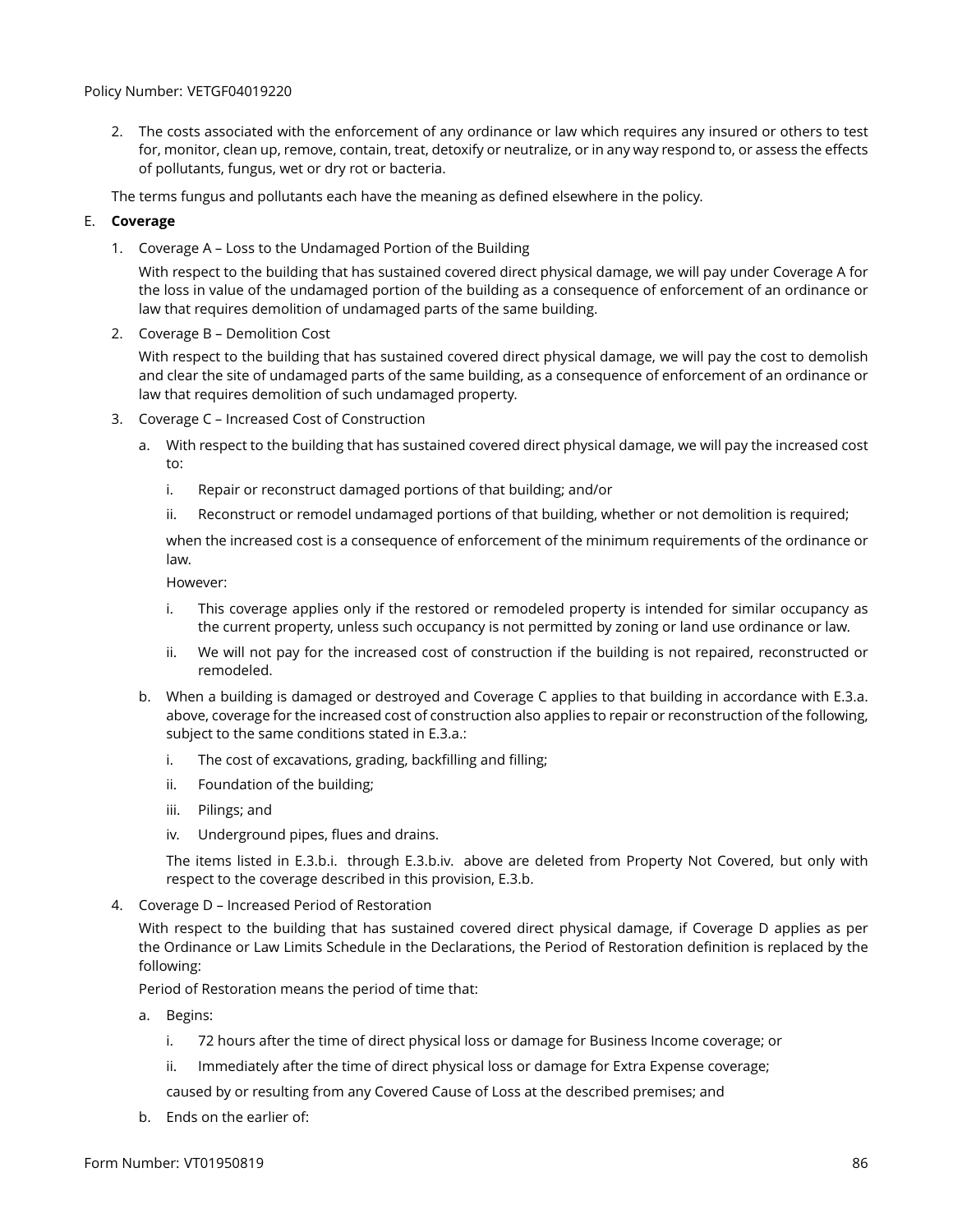- i. The date when the property at the described premises should be repaired, rebuilt or replaced with reasonable speed and similar quality; or
- ii. The date when business is resumed at a new permanent location.

Period of Restoration includes any increased period required to repair or reconstruct the property to comply with the minimum standards of any ordinance or law, in force at the time of loss, that regulates the construction or repair, or requires the tearing down of any property. The expiration date of the policy will not cut short the Period of Restoration.

### F. **Loss Payment**

The following loss payment provisions, F.1. through F.5., are subject to the apportionment procedures set forth in Section C.3. of this endorsement.

- 1. Coverage A When there is a loss in value of an undamaged portion of a building to which Coverage A applies, the loss payment for that building, including damaged and undamaged portions, will be determined as follows:
	- a. If the Replacement Cost Coverage Option applies and the property is being repaired or replaced, on the same or another premises, we will not pay more than the lesser of:
		- i. the amount you would actually spend to repair, rebuild or reconstruct the building, but not for more than the amount it would cost to restore the building on the same premises and to the same height, floor area, style and comparable quality of the original property insured; or
		- ii. the Limit of Insurance shown in the Declarations as applicable to the covered building.
	- b. If the Replacement Cost Coverage Option applies and the property is not repaired or replaced, or if the Replacement Cost Coverage Option does not apply, we will not pay more than the lesser of:
		- i. the actual cash value of the building at the time of loss; or
		- ii. the Limit of Insurance shown in the Declarations as applicable to the covered building.
- 2. Coverage B Unless Paragraph F.4. applies, loss payment under Coverage B Demolition Cost Coverage will be determined as follows:

We will not pay more than the lesser of the following:

- a. The amount you actually spend to demolish and clear the site of the described premises; or
- b. The applicable Sub-limit shown for Coverage B in the Ordinance or Law Limits Schedule in the Declarations. If such Sub-limit is shown as a percentage, the Sub-limit shall be calculated as that percentage multiplied by the applicable Building and BPP limits, subject to a maximum dollar amount, if any is shown.
- 3. Coverage C Unless Paragraph F.4. applies, loss payment under Coverage C Increased Cost of Construction Coverage will be determined as follows:
	- a. We will not pay under Coverage C until the property is actually repaired or replaced, at the same or another premises and unless the repairs or replacement are made as soon as reasonably possible after the loss or damage, not to exceed two years. We may extend this period in writing during the two years.
	- b. If the building is repaired or replaced at the same premises, or if you elect to rebuild at another premises, the most we will pay under Coverage C is the lesser of:
		- i. the increased cost of construction at the same premises; or
		- ii. the applicable Sub-limit shown for Coverage C in the Ordinance or Law Limits Schedule in the Declarations. If such Sub-limit is shown as a percentage, the Sub-limit shall be calculated as that percentage multiplied by the applicable Building and BPP limits, subject to a maximum dollar amount, if any is shown.
	- c. If the ordinance or law requires relocation to another premises, the most we will pay under Coverage C is the lesser of:
		- i. the increased cost of construction at the new premises; or
		- ii. the applicable Sub-limit shown for Coverage C in the Ordinance or Law Limits Schedule in the Declarations. If such Sub-limit is shown as a percentage, the Sub-limit shall be calculated as that percentage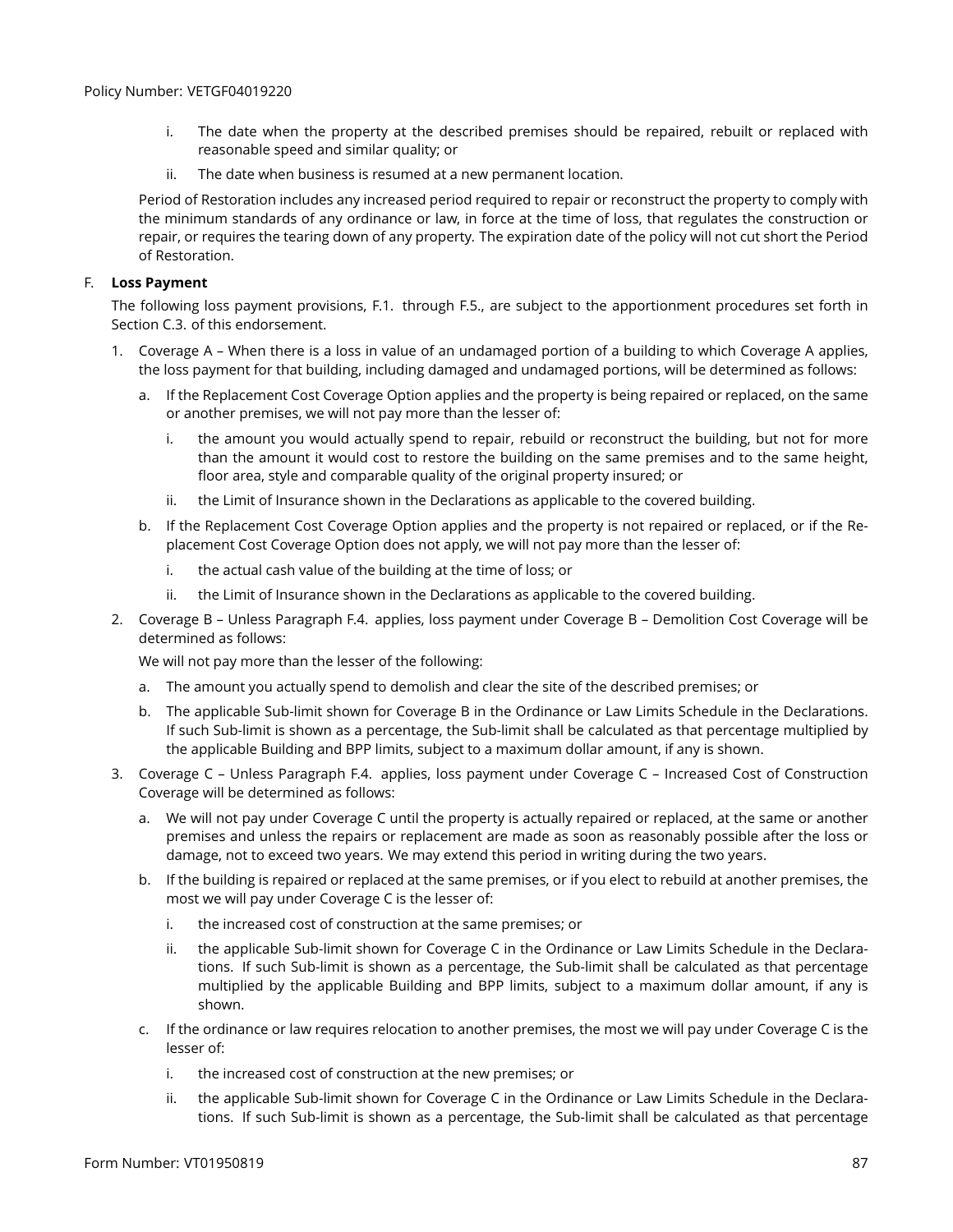multiplied by the applicable Building and BPP limits, subject to a maximum dollar amount, if any is shown.

4. Coverage B & C (Combined) – If a Combined Sub-limit is shown for Coverages B and C in the Ordinance or Law Limits Schedule in the Declarations, Paragraphs F.2. and F.3. of this endorsement do not apply with respect to the building that is subject to the Combined Sub-limit, and the following loss payment provisions apply instead.

The most we will pay, for the total of all covered losses for Demolition Cost and Increased Cost of Construction, is the Combined Sub-limit shown for Coverages B and C in the Ordinance or Law Limits Schedule in the Declarations. If such Sub-limit is shown as a percentage, the Sub-limit shall be calculated as that percentage multiplied by the applicable Building and BPP limits, subject to a maximum dollar amount, if any is shown.

Subject to this Combined Sub-limit, the following loss payment provisions apply:

- a. For Demolition Cost, we will not pay more than the amount you actually spend to demolish and clear the site of the described premises.
- b. With respect to Increased Cost of Construction,
	- We will not pay for the increased cost of construction until the property is actually repaired or replaced, at the same or another premise, unless the repairs or replacement are made as soon as reasonably possible after the loss or damage, not to exceed two years. We may extend this period in writing during the two years.
	- ii. If the building is repaired or replaced at the same premises, or if you elect to rebuild at another premises, the most we will pay for the increased cost of construction is the increased cost of construction at the same premises.
	- iii. If the ordinance or law requires relocation to another premises, the most we will pay for the increased cost of construction is the increased cost of construction at the new premises.

### G. **Terms Applied Separately for Each Building**

The terms of this endorsement apply separately to each building to which this endorsement applies.

#### H. **Compliance Requirement**

We will not pay for loss due to any ordinance or law that you were required to comply with before the loss, even if the building was undamaged, and which you failed to comply with.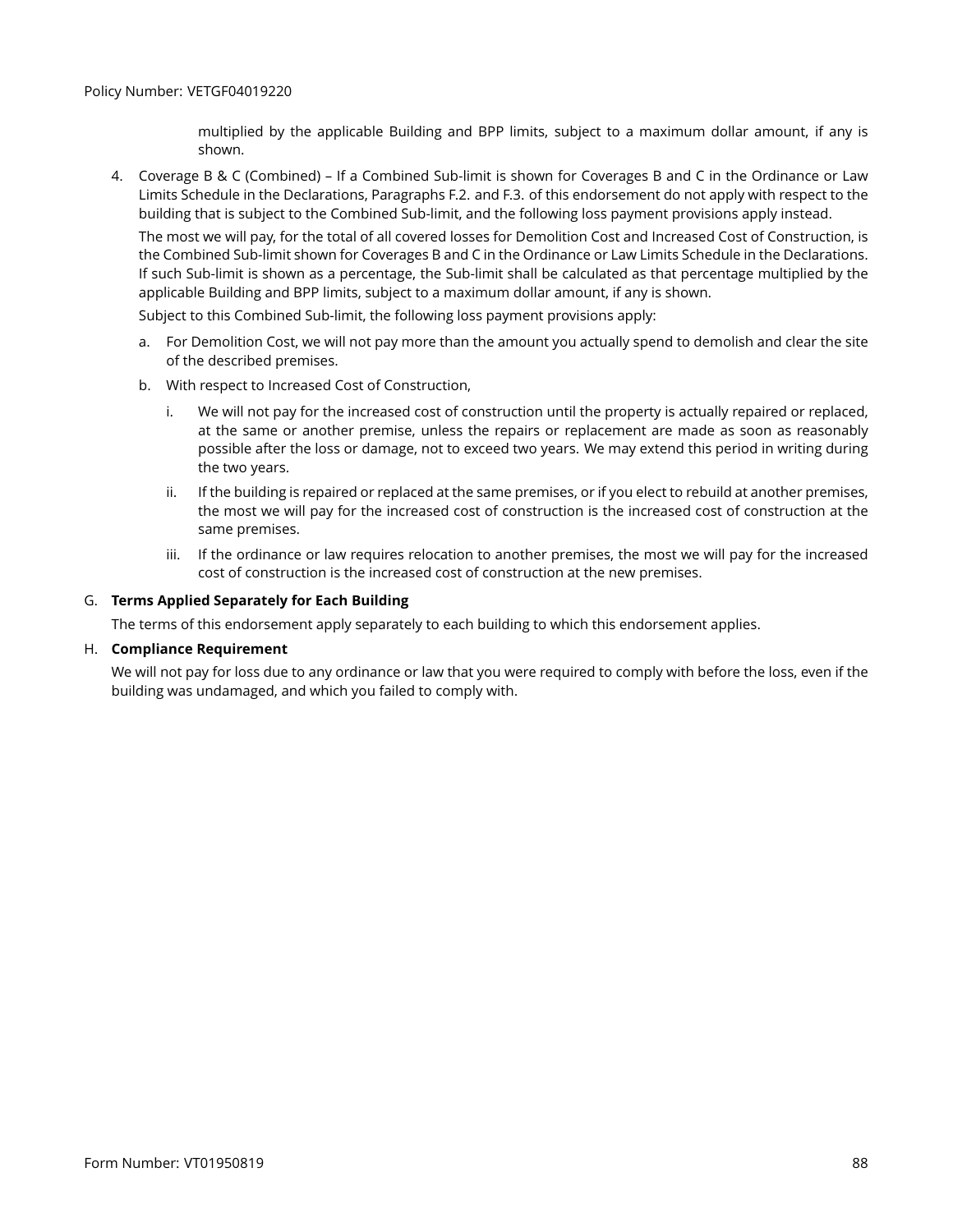## **JOINT OR DISPUTED LOSS AGREEMENT**

This Endorsement modifies insurance provided under the COMMERCIAL PROPERTY COVERAGE PART.

- A. This endorsement is intended to facilitate payment of insurance proceeds when:
	- 1. Both a boiler and machinery policy and this commercial property policy are in effect;
	- 2. Damage occurs to Covered Property that is insured by the boiler and machinery policy and this commercial property policy; and
	- 3. There is disagreement between the insurers as to whether there is coverage or as to the amount of the loss to be paid, if any, by each insurer under its own policies.
- B. This endorsement does not apply if:
	- 1. Both the boiler and machinery insurer(s) and we do not admit to any liability; and
	- 2. Neither the boiler and machinery insurer(s) nor we contend that coverage applies under the other insurer's policy.
- C. The provisions of this endorsement apply only if all of the following requirements are met:
	- 1. The boiler and machinery policy carried by the named insured, insuring the Covered Property, contains a similar provision at the time of the loss or damage, with substantially the same requirements, procedures and conditions as contained in this endorsement;
	- 2. The damage to the Covered Property was caused by a loss for which:
		- a. Both the boiler and machinery insurer(s) and we admit to some liability for payment under the respective policies; or
		- b. Either:
			- (1) The boiler and machinery insurer(s) does not admit to any liability for payment, while we contend that:
				- (a) All liability exists under the boiler and machinery policy; or
				- (b) Some liability exists under both the boiler and machinery policy and this commercial property policy;
			- (2) We do not admit to any liability for payment, while the boiler and machinery insurer(s) contends that:
				- (a) All liability exists under this commercial property policy; or
				- (b) Some liability exists under both the boiler and machinery policy and this commercial property policy; or
			- (3) Both the boiler and machinery insurer(s) and we:
				- (a) Do not admit to any liability for payment; and
				- (b) Contend that some or all liability exists under the other insurer's policy; and
	- 3. The total amount of the loss is agreed to by you, the boiler and machinery insurer(s) and us.
- D. If the requirements listed in Paragraph **C.** above are satisfied, we and the boiler and machinery insurer(s) will make payments to the extent, and in the manner, described as follows:
	- 1. We will pay, after your written request, the entire amount of loss that we have agreed as being covered, if any, by this commercial property policy and one-half (1/2) the amount of the loss that is in disagreement.
	- 2. The boiler and machinery insurer(s) will pay, after your written request, the entire amount of loss that they have agreed as being covered, if any, by the boiler and machinery policy and one-half (1/2) the amount of loss that is in disagreement.
	- 3. Payments by the insurers of the amounts that are in disagreement, as described in Paragraphs **1.** and **2.,** do not alter, waive or surrender any rights of any insurer against any other with regard to the portion of the loss for which each insurer is liable.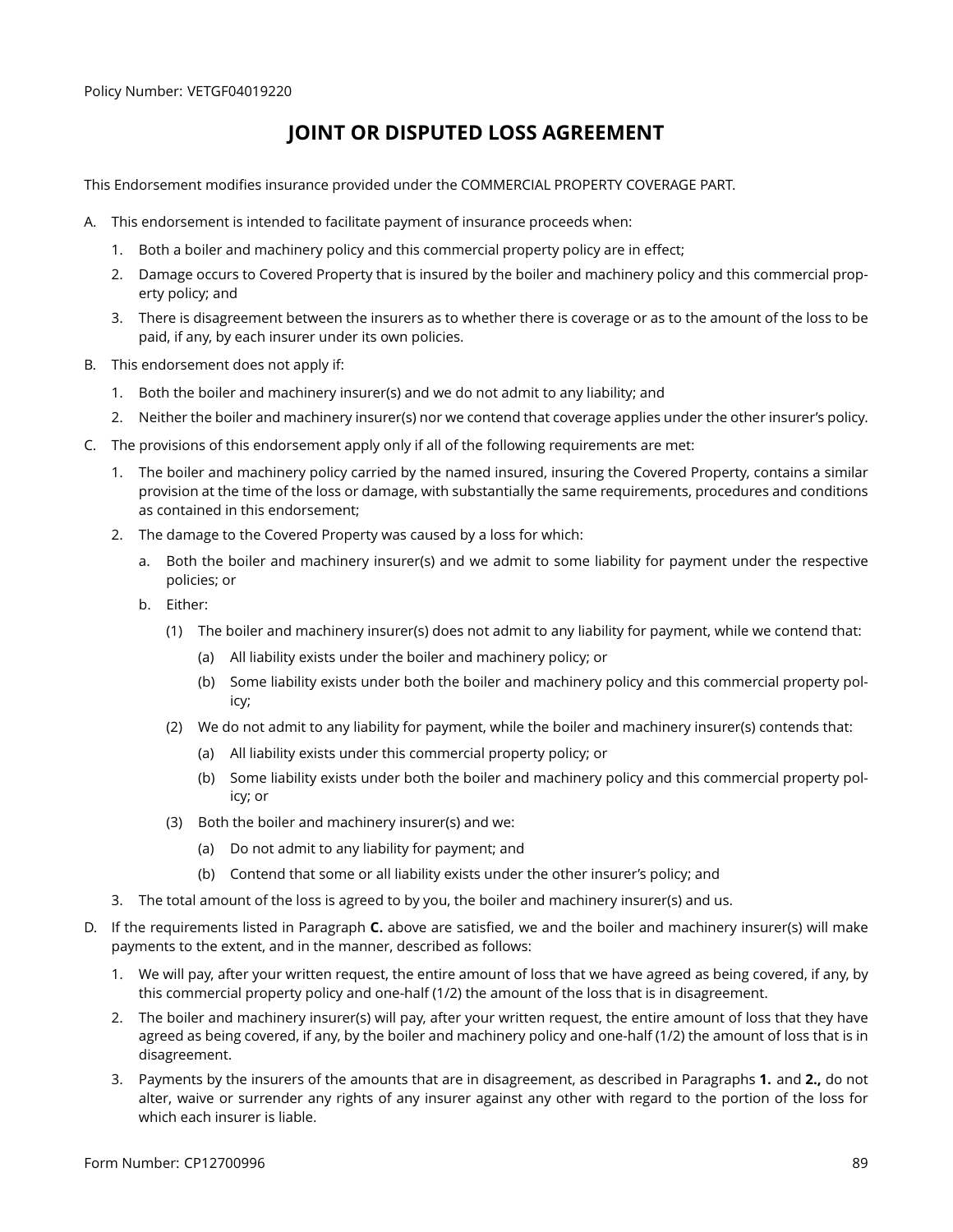- 4. The amount in disagreement to be paid by us under this endorsement shall not exceed the amount payable under the equivalent Loss Agreement(s) of the boiler and machinery policy.
- 5. The amount to be paid under this endorsement shall not exceed the amount we would have paid had no boiler and machinery policy been in effect at the time of loss. In no event will we pay more than the applicable Limit of Insurance shown in the Declarations.
- 6. Acceptance by you of sums paid under this endorsement does not alter, waive or surrender any other rights against us.

### E. **Arbitration**

- 1. If the circumstances described in Paragraph **C.2.a.** exist and the boiler and machinery insurer(s) and we agree to submit our differences to arbitration, the boiler and machinery insurer(s) and we will determine the amount each will pay and will pay the insured within 90 days. Arbitration will then take place within 90 days after payment of the loss under the terms of this endorsement.
- 2. If any of the circumstances described in Paragraph **C.2.b.** exist, then the boiler and machinery insurer(s) and we agree to submit our differences to arbitration within 90 days after payment of the loss under the terms of this endorsement.
- 3. You agree to cooperate with any arbitration procedures. There will be three arbitrators: one will be appointed by us, and another will be appointed by the boiler and machinery insurer(s). The two arbitrators will select a third arbitrator. If they cannot agree, either may request that selection be made by a judge of a court having jurisdiction. A decision agreed to by two of the three arbitrators will be binding on both parties. Judgment on any award can be entered in any court that has jurisdiction.

### F. **Final Settlement Between Insurers**

The insurer(s) found responsible for the greater percentage of the ultimate loss must return the excess contribution to the other insurer(s). In addition, the insurer(s) found responsible for the greater portion of the loss must pay Liquidated Damages to the other insurer(s) on the amount of the excess contribution of the other insurer(s). Liquidated Damages are defined as interest from the date the insured invokes this Agreement to the date the insurer(s) that contributed the excess amount is reimbursed. The interest is calculated at 1.5 times the highest prime rate from the Money Rates column of the Wall Street Journal during the period of the Liquidated Damages. Arbitration expenses are not a part of the excess contribution for which liquidated damages are calculated. Arbitration expenses will be apportioned between insurers on the same basis that the ultimate loss is apportioned.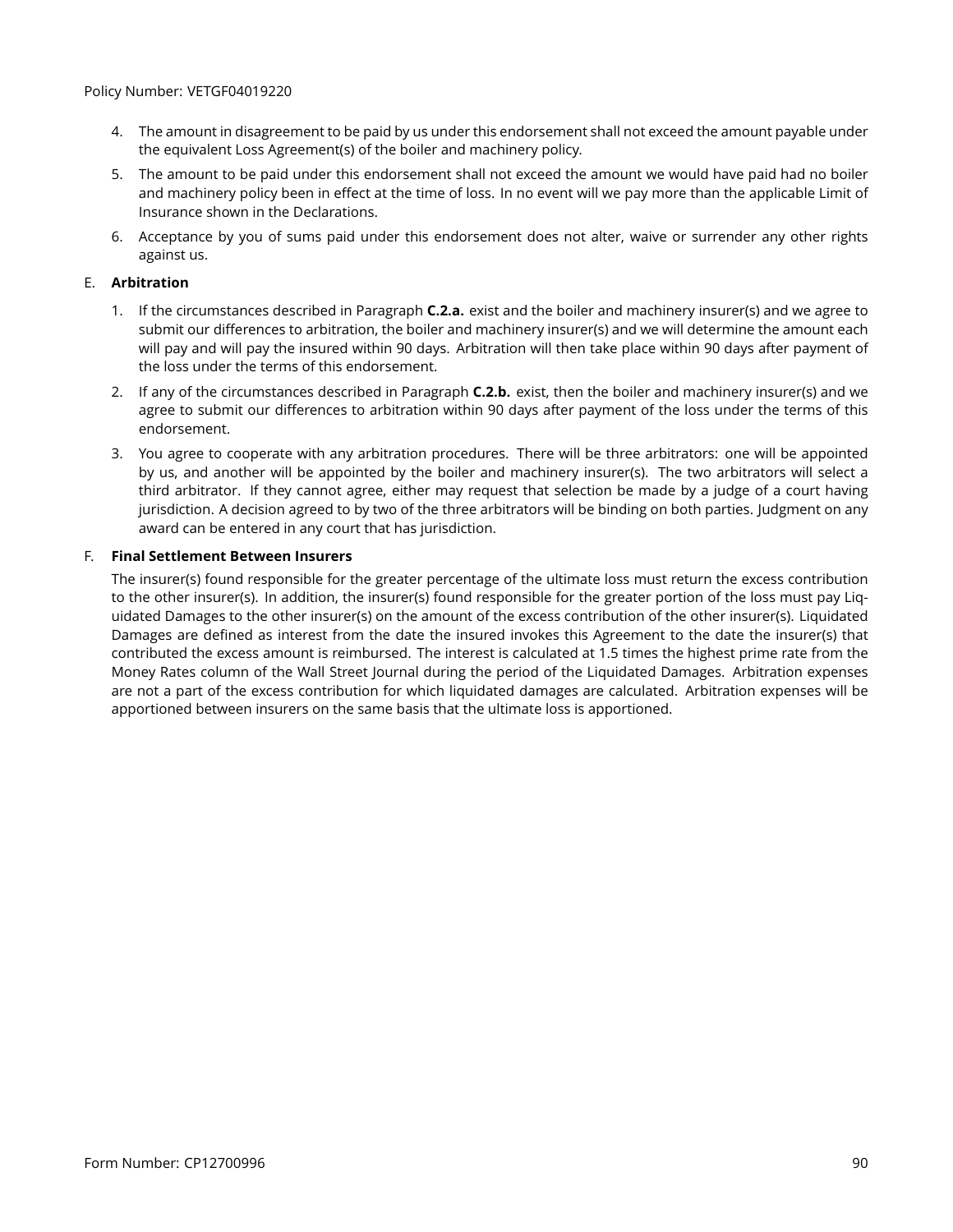## **PRIOR LOSS EXCLUSION ENDORSEMENT**

This endorsement modifies insurance provided under the following:

BUILDING AND PERSONAL PROPERTY COVERAGE FORM CONDOMINIUM ASSOCIATION COVERAGE FORM CONDOMINIUM COMMERCIAL UNIT-OWNERS COVERAGE FORM CAUSES OF LOSS - BASIC FORM CAUSES OF LOSS - SPECIAL FORM CAUSES OF LOSS – WINDSTORM OR HAIL ONLY FORM

### The following **Prior Loss Exclusion** is added to this policy:

We will not pay for any loss or damage that occurred prior to the effective date of this policy, including any continuation, change or resumption of such loss or damage during the Policy Period.

In the event the effective date of this policy is prior to the date coverage was requested to be bound, this policy will not pay for any loss or damage occurring between the effective date of this policy and the date coverage was requested to be bound.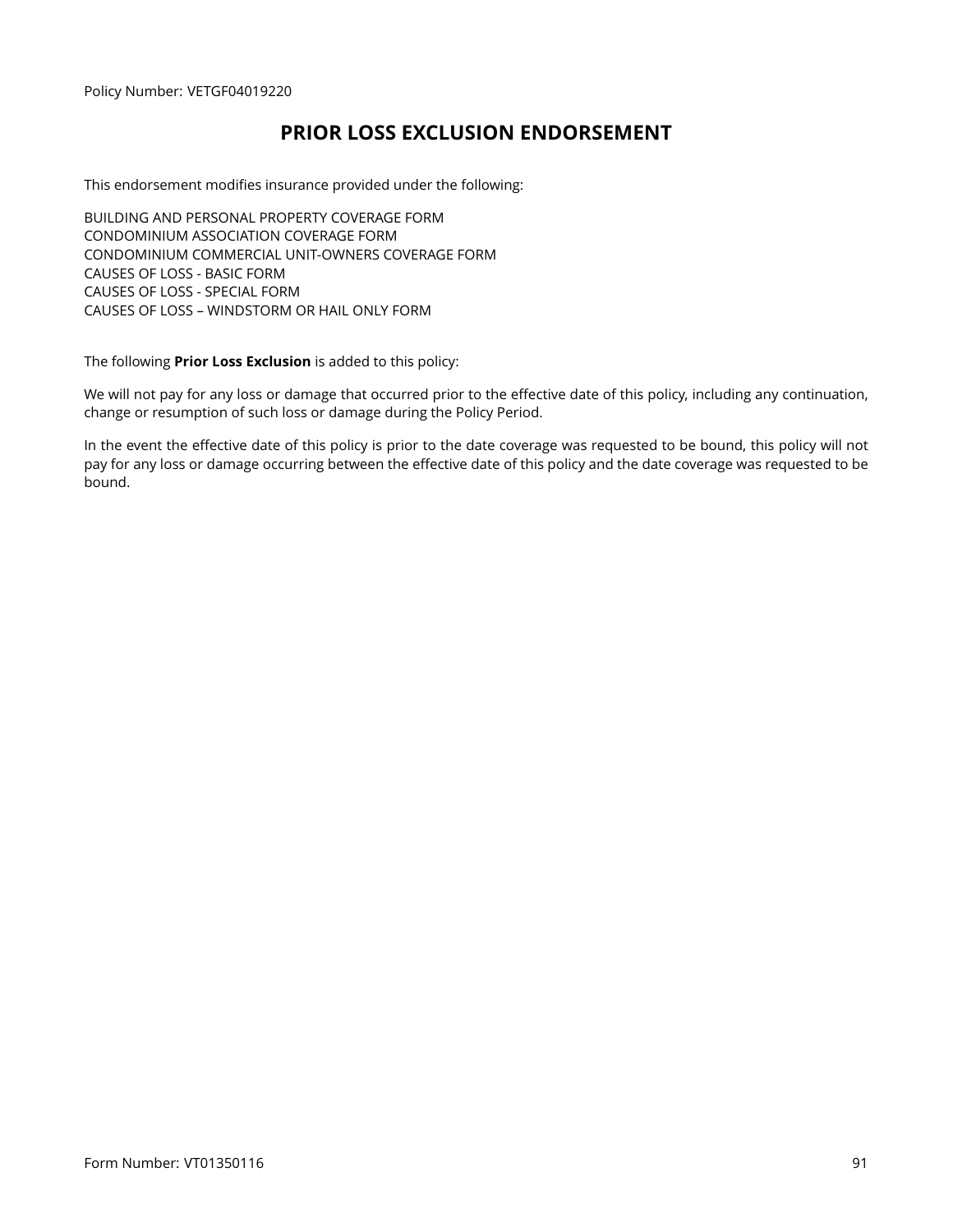## **ADDITIONAL POLICY EXCLUSIONS ENDORSEMENT**

This endorsement modifies insurance provided under the following:

CAUSES OF LOSS – SPECIAL FORM CAUSES OF LOSS – BASIC FORM

## 1. **Aluminum Wire Exclusion**

This policy does not cover any loss or damage caused by, or resulting from, a malfunction of aluminum distribution wiring.

### 2. **Existing Damage Exclusion**

This policy does not cover any loss or damage to covered property:

- a. That occurred prior to the inception date of this policy regardless of whether such damages were apparent at the time of the inception of this policy or became apparent at a later date.
- b. Arising out of workmanship, repairs or lack of repairs arising from damage that occurred prior to the inception date of this policy.

If the Valuation Clause in this policy is Replacement Cost or Agreed Amount, this policy does not provide coverage for Replacement Cost or Agreed Amount until and unless all property covered by your previous policy has been fully and completely repaired.

Prior to the completion of repairs, coverage provided by this policy is limited to the greater of:

- i. The actual cash value of the property at the time of a covered loss occurring during the policy period; or
- ii. The cost of repairing the property to a condition at which it existed at the time of a loss covered by this policy.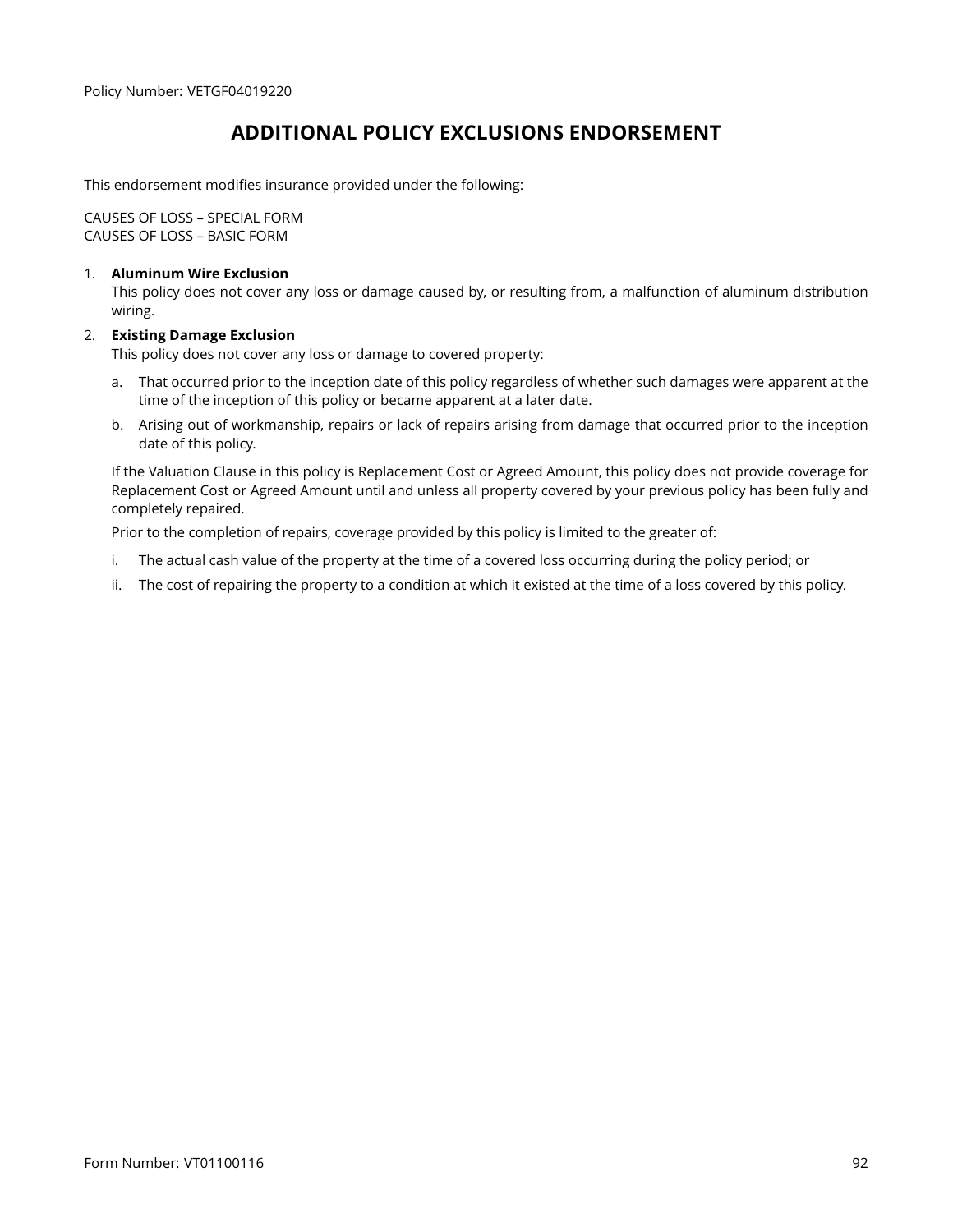## **ASBESTOS AND TOXIC MATERIALS EXCLUSION**

This endorsement modifies insurance provided under the following:

BUILDING AND PERSONAL PROPERTY COVERAGE FORM CONDOMINIUM ASSOCIATION COVERAGE FORM CONDOMINIUM COMMERCIAL UNIT-OWNER COVERAGE FORM CAUSES OF LOSS - BASIC FORM CAUSES OF LOSS - SPECIAL FORM CAUSES OF LOSS - WINDSTORM OR HAIL ONLY FORM

This policy does not provide coverage for any loss or damage caused by or resulting from the actual, alleged, or threatened release or escape of any asbestos or "toxic materials" meaning any solid, liquid or gaseous material that is toxic or poisonous to humans or animals, including but not limited to dioxin, polychlorinated biphenyls and lead.

We will not pay for any loss, damage or expense arising out of:

- 1. The removal of asbestos or "toxic materials" from any building or structure, fixture item of personal property or product;
- 2. Any demolition or increased cost of construction, repair, debris removal or loss of use necessitated by the enforcement of any law or ordinance regulating asbestos or "toxic materials";
- 3. Any governmental direction or request declaring that asbestos or "toxic materials" present in or part of or utilized on any undamaged portion of the insured's property, can no longer be used for the purpose it was intended or installed and must be removed or modified.

We have no duty to defend or indemnify any insured against any loss, damage, claim, suit or other legal action or proceedings alleging damages to which this exclusion applies.

This exclusion applies regardless of any other cause or event that contributes concurrently or in any sequence to any such loss, damage or expense.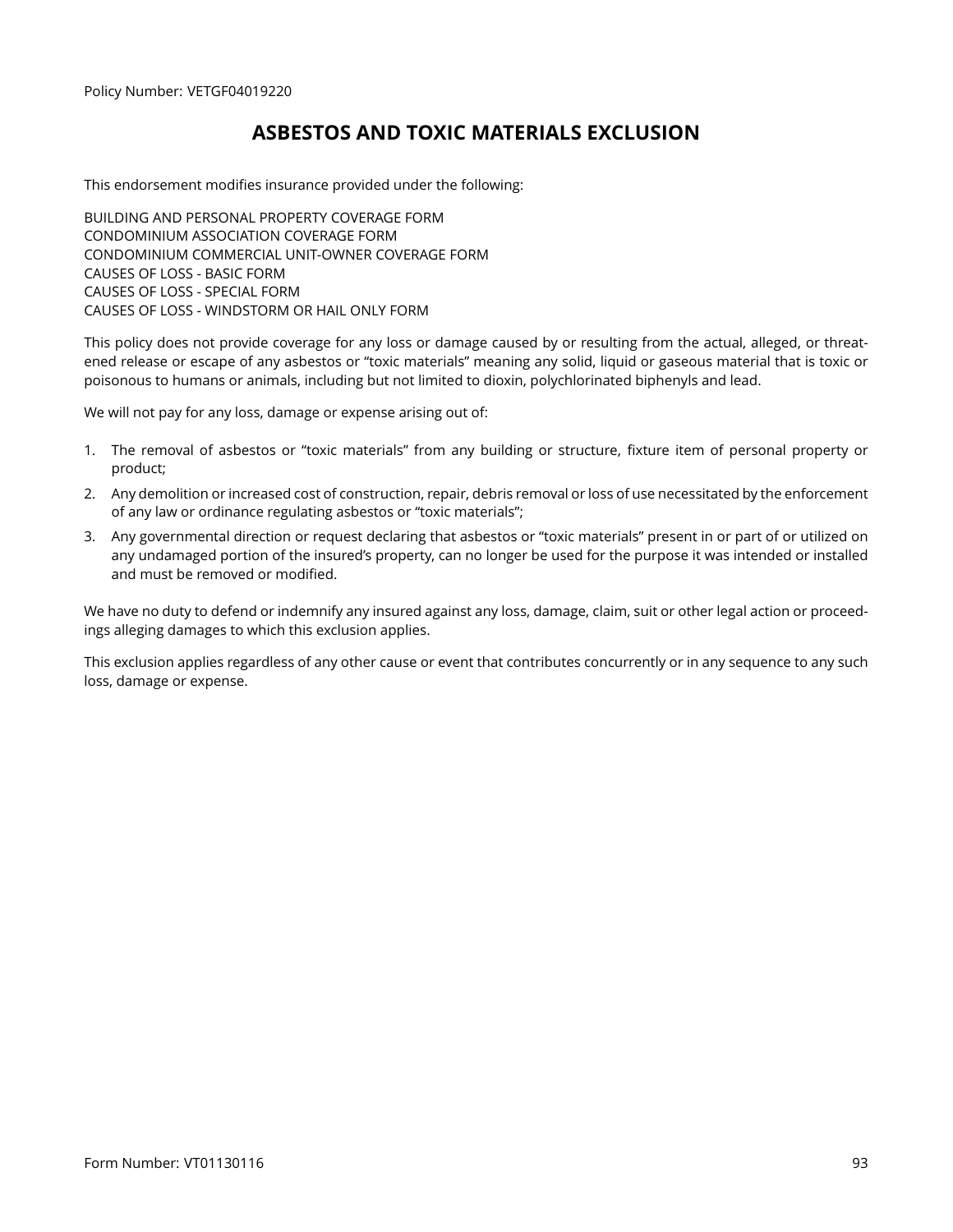## **EIFS EXCLUSION ENDORSEMENT**

This endorsement modifies insurance provided under this policy. Please read it carefully.

The exclusions and limitations in this endorsement apply regardless of any other cause or event contributing concurrently or in any sequence.

- A. If any building insured by this policy is constructed using "Exterior Insulation Finish System" (EIFS) components, then except in cases where the EIFS components are exclusively applied to concrete, gypsum block, hollow concrete block or any other wall constructed of masonry materials, coverage for such buildings is excluded for windstorm or hail, flood and earthquake, if such causes of loss are covered under the policy. This exclusion applies to coverage for the building, building personal property and business income, if such coverages are included in this policy.
- B. This policy does not provide coverage for damage to EIFS components, or buildings containing EIFS components, that is directly or indirectly the result of a defect in the design, construction or installation of the EIFS components.
- C. Definition: An "Exterior Insulation and Finish System" (EIFS) means an exterior cladding or finish system applied to a building, and consisting of:
	- 1. A rigid or semi-rigid sheathing or insulation board, including gypsum-based, wood-based, or insulation-based materials;
	- 2. The adhesive or mechanical fasteners used to attach the sheathing or insulation board to the substrate;
	- 3. A reinforcing mesh that is embedded in a coating applied to the sheathing or insulation board; and
	- 4. A finish coat.

An "Exterior Insulation and Finish System" includes Drvvit $^\circledR$  systems and synthetic stucco exterior cladding or finish systems.

All other terms and conditions remain unchanged.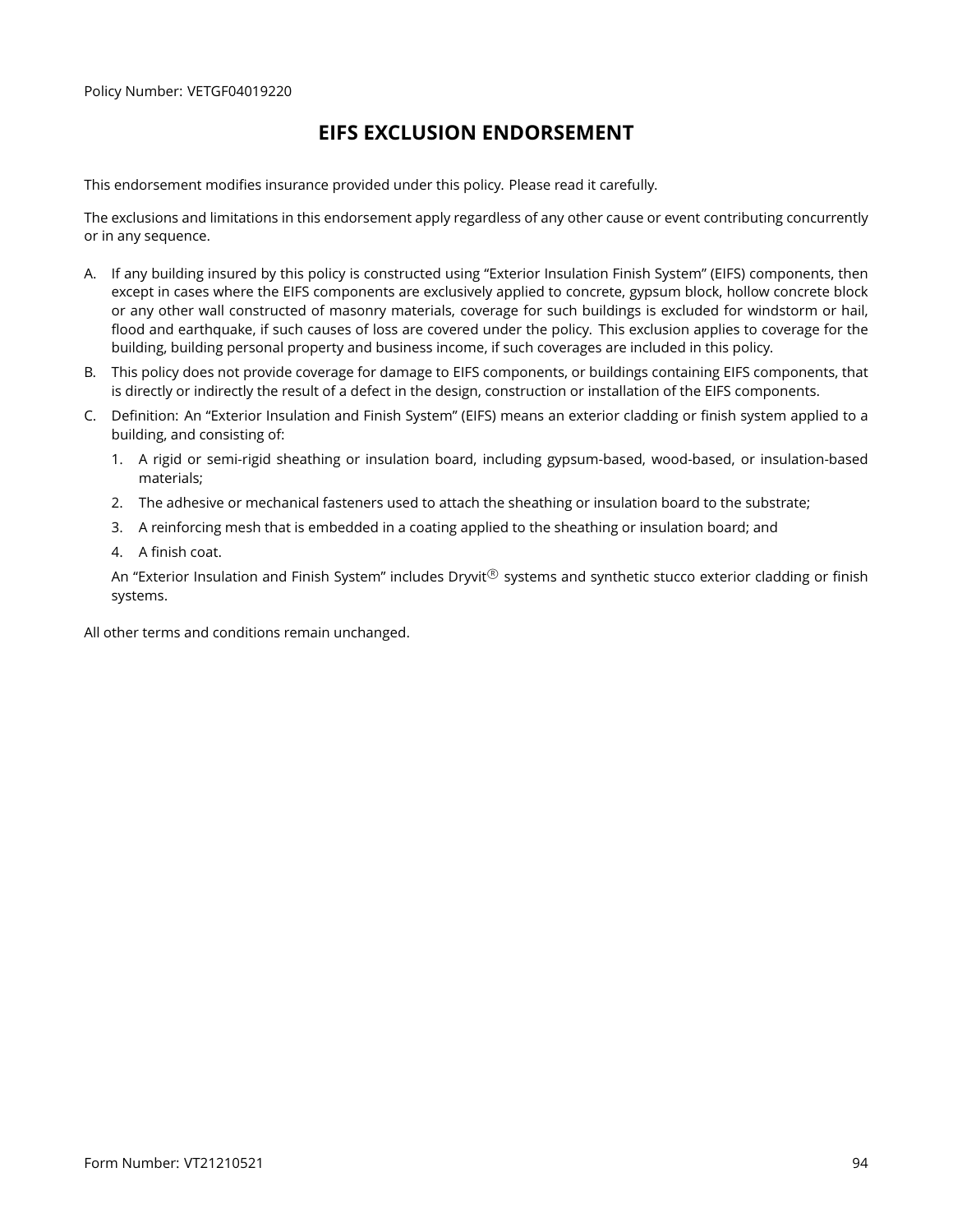## **PATHOGEN EXCLUSION - ADVISORY NOTICE TO POLICYHOLDER**

This notice does not form a part of your insurance contract. No coverage is provided by this notice, nor can it be construed to replace any provisions of your policy (including its endorsements). If there is any conflict between this notice and the policy (including its endorsements), the provisions of the policy (including its endorsements) shall prevail.

This notice provides information concerning a virus exclusion in your policy.

The Causes of Loss - Special form in your policy modifies the "fungus", wet rot, dry rot or bacteria exclusion to include "the presence, existence, growth, proliferation, release, transmission, migration, dispersal, exposure or spread, activity, threat or perceived threat of "fungus", wet rot, dry rot, virus, bacteria or any other microorganism, whether living or otherwise, that induces, or is capable of inducing, physical distress, illness or disease."

The text also clarifies that loss or damage with respect to this exclusion includes but is not limited to cost and expense arising out of:

- A. The removal of "fungus", wet rot, dry rot, virus or bacteria from any real or personal property;
- B. Any demolition or increased cost of construction, repair, debris removal or loss of use, including that necessitated by the enforcement of any law or ordinance;
- C. Any governmental direction or request declaring that your property can no longer be used for the purpose it was intended or installed and must be removed or modified because of the actual or perceived presence of "fungus", wet rot, dry rot, virus or bacteria in or on any part of such property.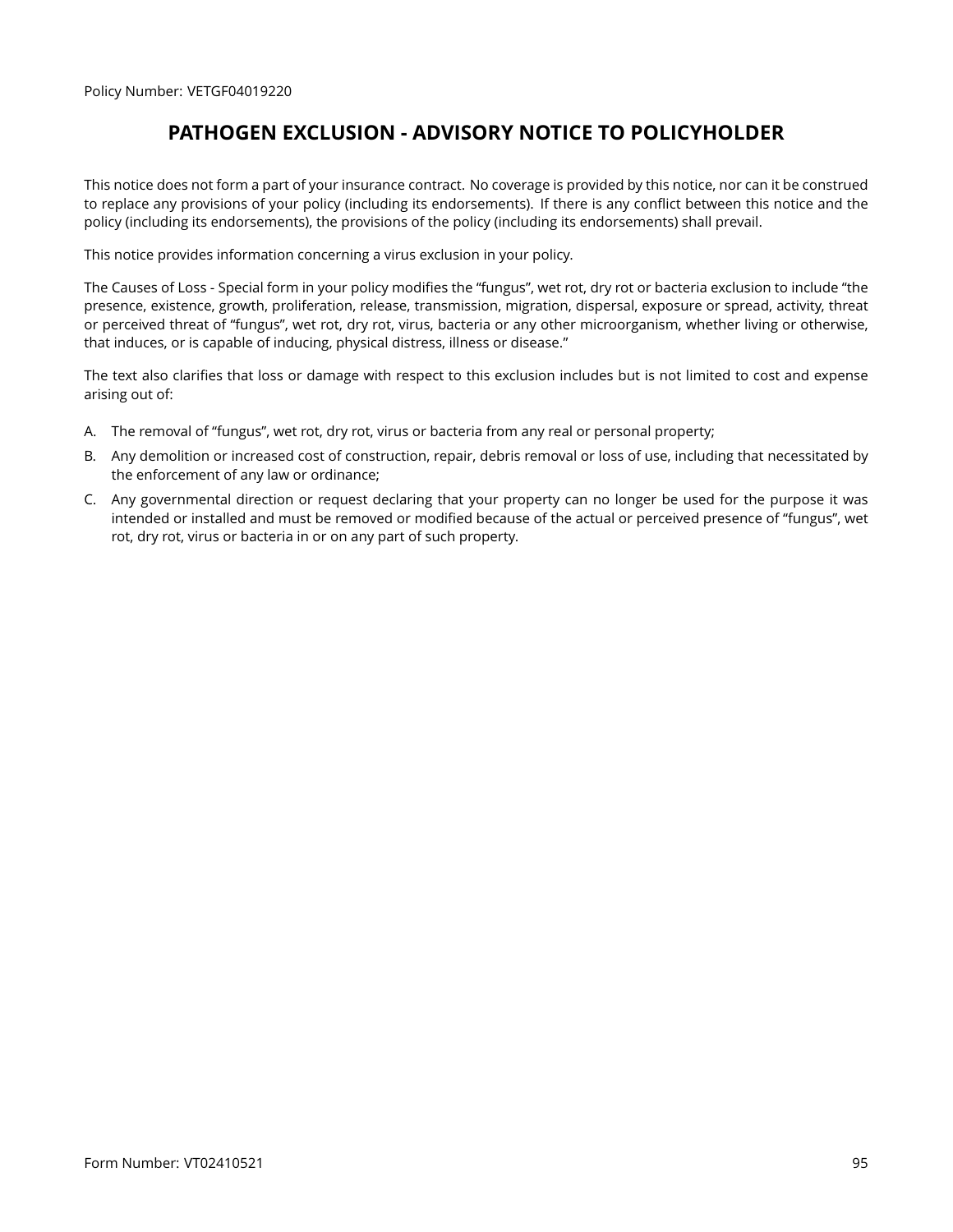## **TOXIC DRYWALL EXCLUSION**

This endorsement modifies insurance provided under the following:

BUILDING AND PERSONAL PROPERTY COVERAGE FORM CONDOMINIUM ASSOCIATION COVERAGE FORM CONDOMINIUM COMMERCIAL UNIT-OWNERS COVERAGE FORM CAUSES OF LOSS - BASIC FORM CAUSES OF LOSS - SPECIAL FORM CAUSES OF LOSS – WINDSTORM OR HAIL ONLY

This policy does not provide coverage for any claim or liability arising out of, caused by or attributed to the use, installation, repair, removal, disposal, presence or service of sheetrock, gypsum board, wallboard or any similar product that:

- 1. Was manufactured in or distributed from China; or,
- 2. Emits Hydrogen Sulfide (H2S), Sulfur Dioxide (SO2), Strontium Sulfide (SrS), or Carbonyl Sulfide (COS) collectively referred to as "Toxic Drywall".

In addition, there is no coverage under this policy for the following:

- 1. "Toxic Drywall" material removal unless the "Toxic Drywall" itself is first damaged by a covered cause of loss;
- 2. Demolition or increased cost of construction, repair, debris removal or loss of use necessitated by the enforcement of any law or ordinance regulating "Toxic Drywall" material;
- 3. Any government direction or request declaring that "Toxic Drywall" material present in or part of or utilized on any undamaged portion of the Covered Property can no longer be used for the purpose for which it was intended or installed and must be removed or modified.

We have no duty to defend or indemnify any insured against any loss, damage, claim, suit or other legal action or proceedings alleging damages to which this exclusion applies.

This exclusion applies regardless of any other cause or event that contributes concurrently or in any sequence to any such loss, damage or expense.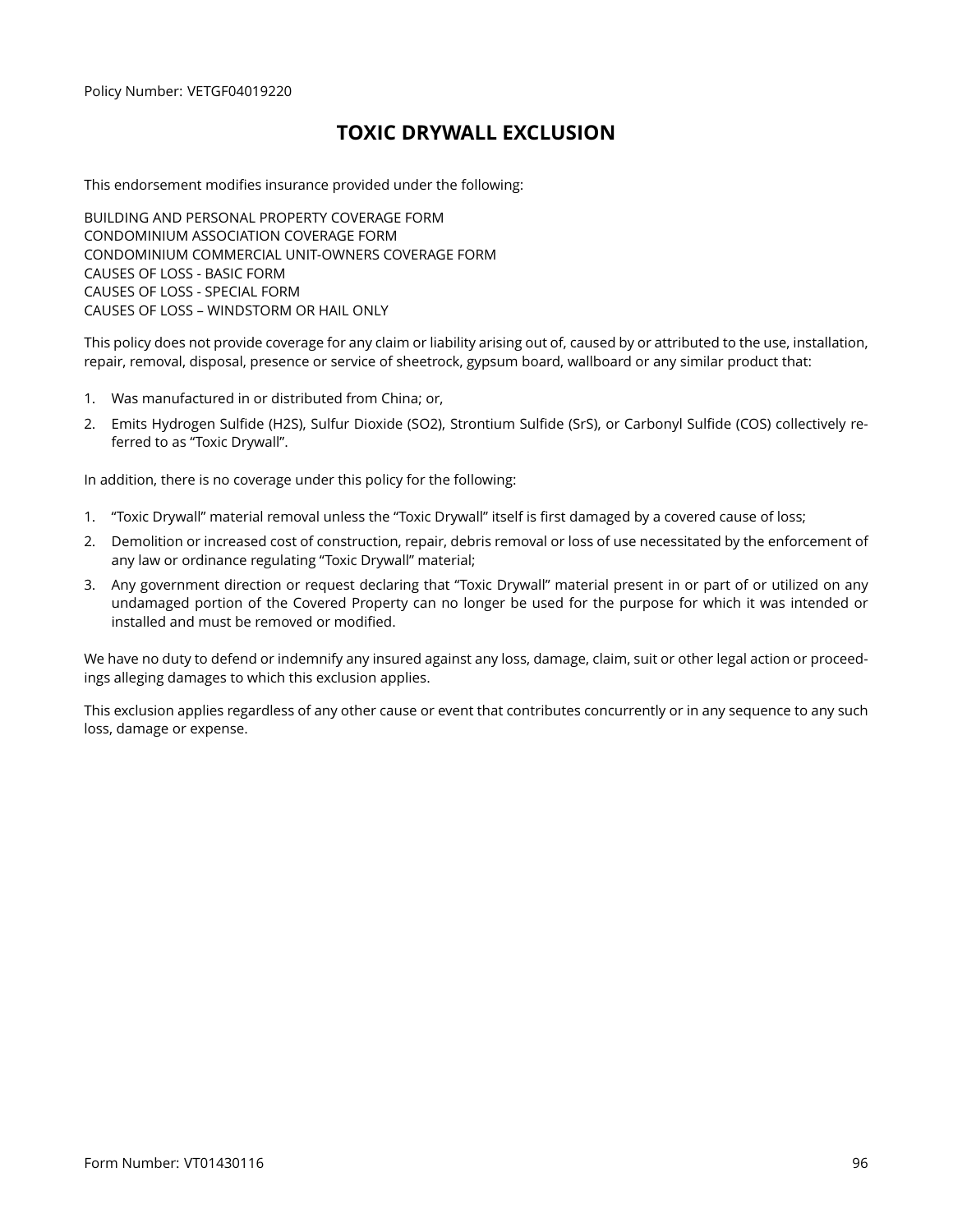## **ABSOLUTE POLLUTION EXCLUSION**

This endorsement modifies insurance provided under the following:

CAUSES OF LOSS - BASIC FORM CAUSES OF LOSS - SPECIAL FORM CAUSES OF LOSS - WINDSTORM OR HAIL ONLY

The term "pollutants" in this endorsement means any solid, liquid, gaseous or thermal irritant or contaminant, including smoke, vapor, soot, fumes, acids, alkalis, chemicals and waste. Waste includes materials to be recycled, reconditioned or reclaimed.

### **Causes of Loss - Basic Form**

With respect to the Causes of Loss - Basic Form, the following Absolute Pollution Exclusion is added to Section B. Exclusions:

We will not pay for any loss, damage or expense, including defense costs and expenses, arising out of the actual, alleged or threatened discharge, dispersal, seepage, migration, release or escape of pollutants.

### **Causes of Loss - Special Form**

With respect to the Causes of Loss - Special Form, paragraph B. Exclusions, 2.l., is deleted in its entirety and the following Absolute Pollution Exclusion is added to Section B. Exclusions:

We will not pay for any loss, damage or expense, including defense costs and expenses, arising out of the actual, alleged or threatened discharge, dispersal, seepage, migration, release or escape of pollutants.

#### **Causes of Loss - Windstorm or Hail Only Form**

With respect to the Causes of Loss - Windstorm or Hail Only Form, the following Absolute Pollution Exclusion is added to this policy:

We will not pay for any loss, damage or expense, including defense costs and expenses, arising out of the actual, alleged or threatened discharge, dispersal, seepage, migration, release or escape of pollutants.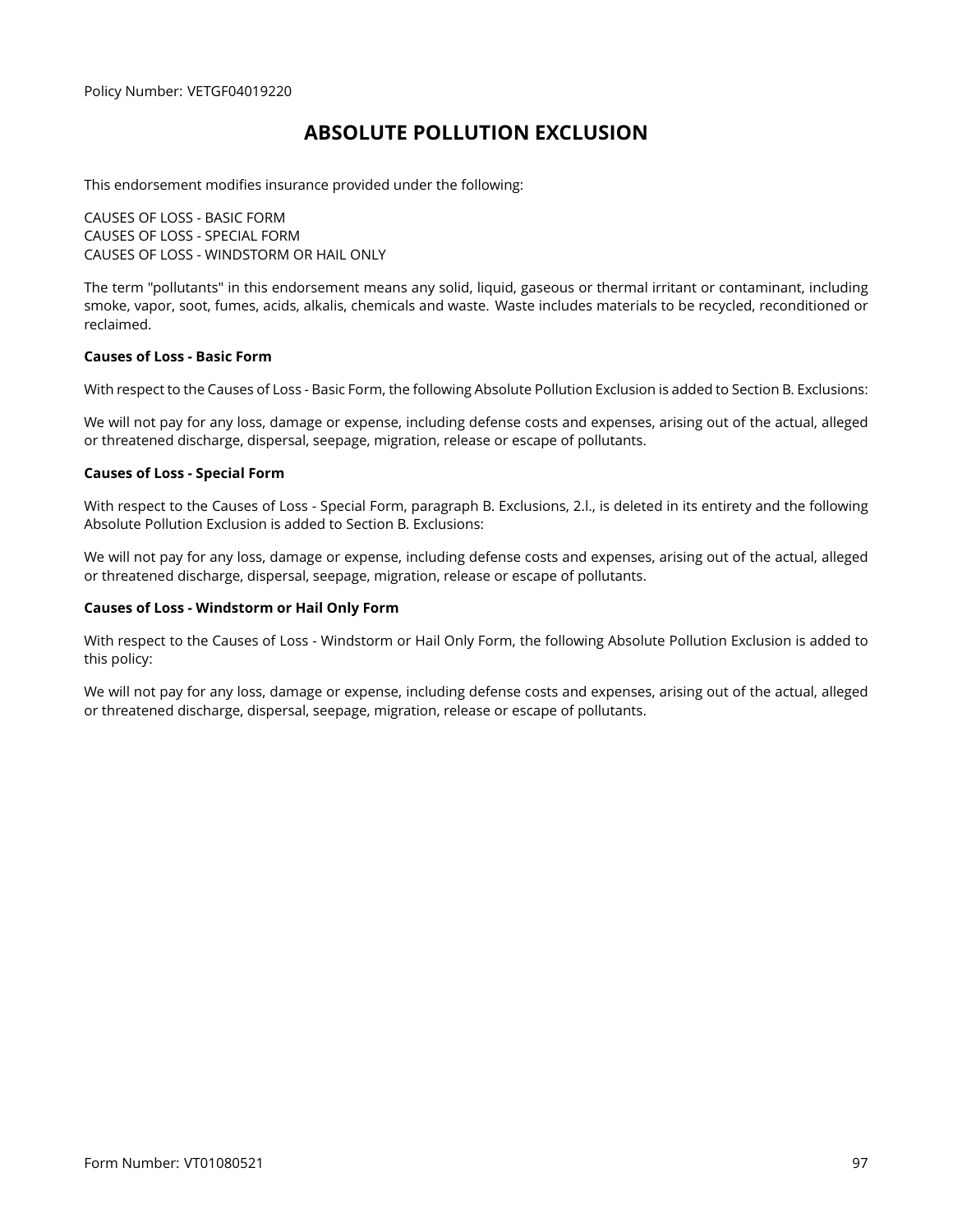## **EXCLUSION OF MALICIOUS USE OF BIOLOGICAL OR CHEMICAL WEAPONS**

This endorsement modifies insurance provided under the following:

COMMERCIAL PROPERTY COVERAGE PART

A. Exclusion of Malicious Use of Biological or Chemical Weapons

We will not pay for loss or damage, or for costs or expenses of any nature directly or indirectly caused by, resulting from, or in connection with the actual or threatened malicious use of pathogenic or poisonous biological or chemical materials.

Such loss, damage, costs or expenses are excluded regardless of any other cause or event that contributes concurrently or in any sequence to the loss, damage, costs or expenses.

This exclusion applies even if the malicious use of biological or chemical weapons is associated with a certified act of terror, regardless of whether coverage for such certified act of terror is provided in the policy or not.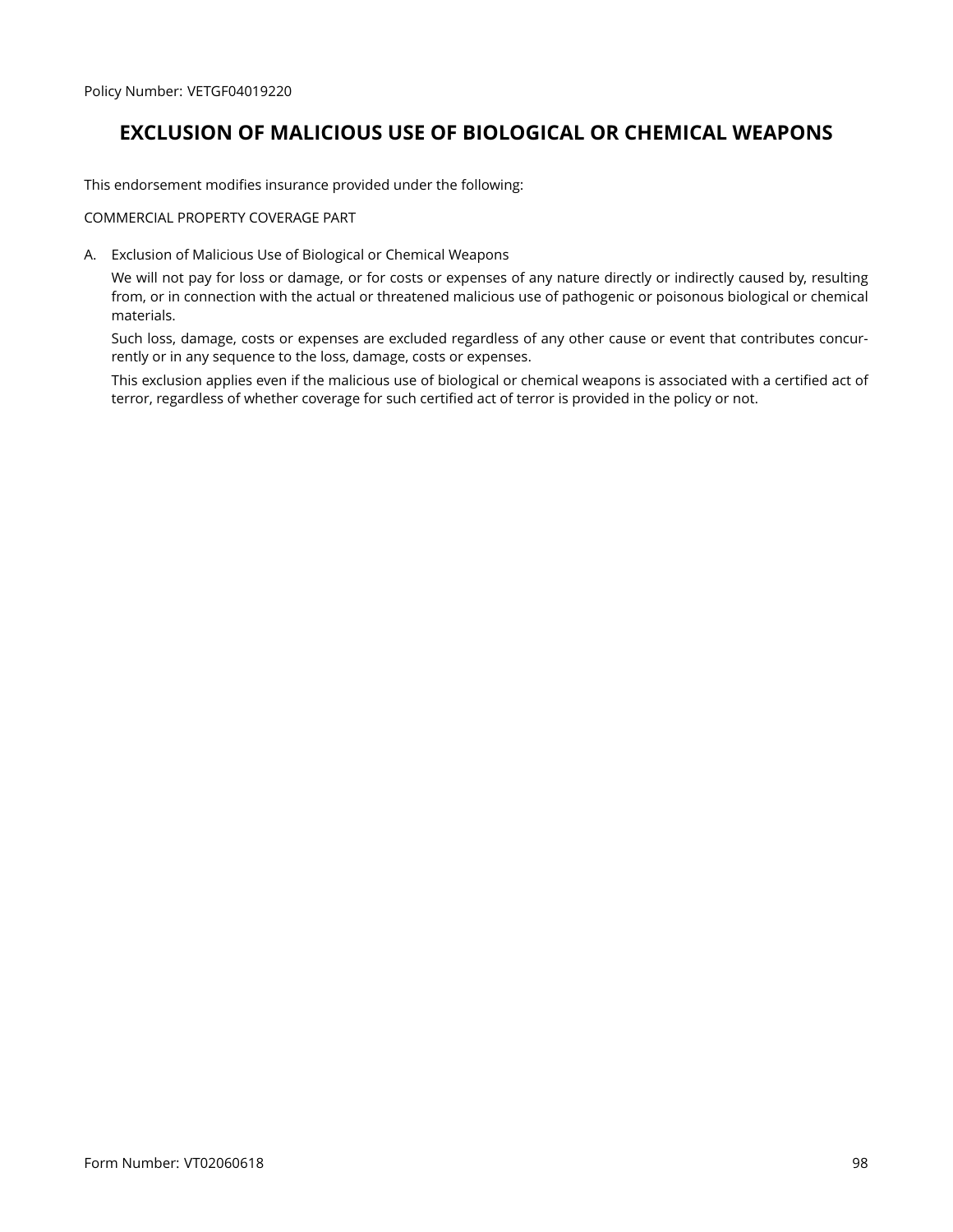# **FRAUD NOTICE - FL**

Any person who knowingly and with intent to injure, defraud, or deceive any insurer files a statement of claim or an application containing any false, incomplete, or misleading information is guilty of a felony of the third degree.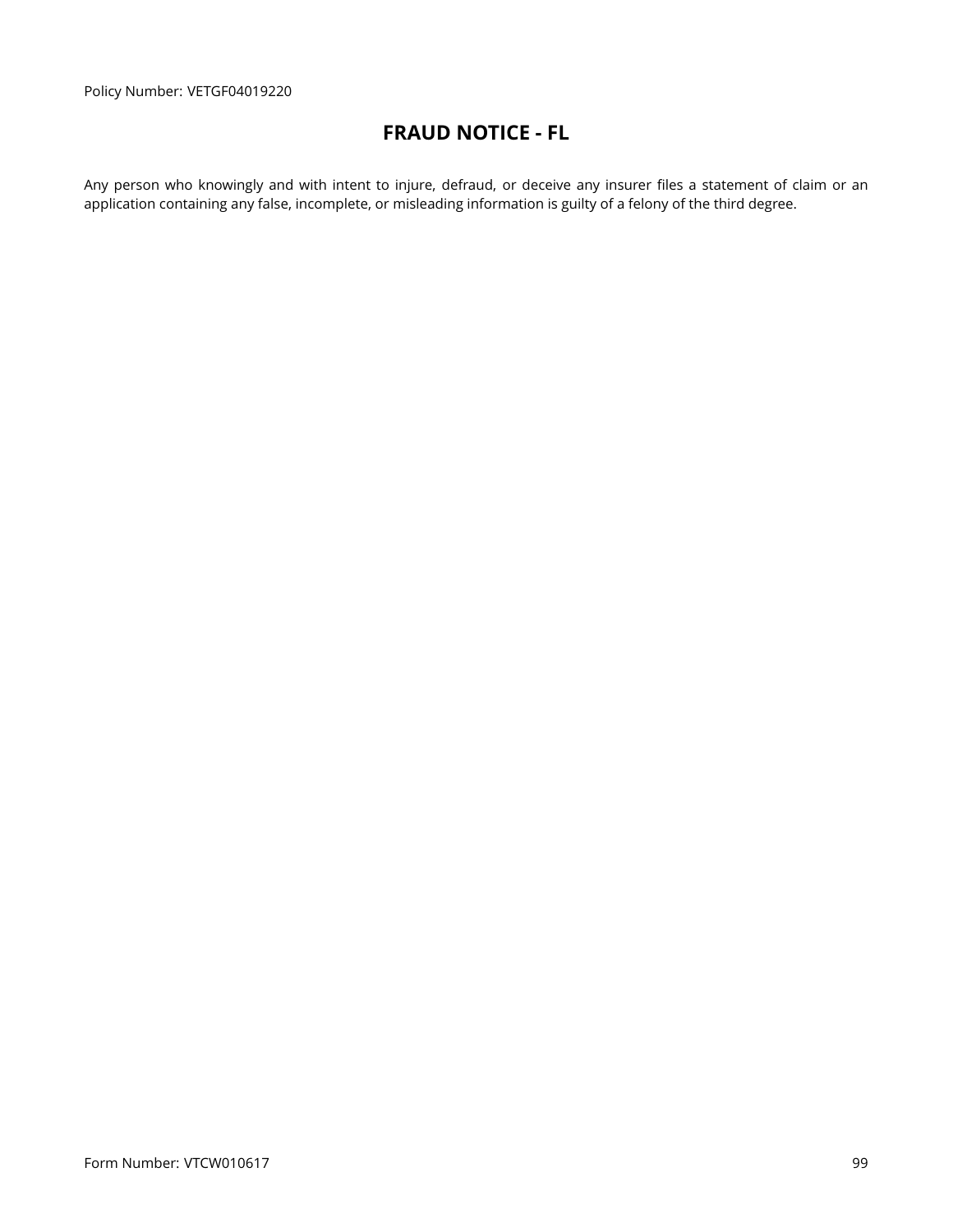## **PRIVACY POLICY**

The Insurance Carriers scheduled within this policy (the "Companies"), believe personal information that we collect about our customers, potential customers, and proposed insureds (referred to collectively in this Privacy Policy as "customers") must be treated with the highest degree of confidentiality. For this reason and in compliance with the Title V of the Gramm-Leach-Bliley Act ("GLBA"), we have developed a Privacy Policy that applies to all of our companies. For purposes of our Privacy Policy, the term "personal information" includes all information we obtain about a customer and maintain in a personally identifiable way. In order to assure the confidentiality of the personal information we collect and in order to comply with applicable laws, all individuals with access to personal information about our customers are required to follow this policy.

## **Our Privacy Promise**

Your privacy and the confidentiality of your business records are important to us. Information and the analysis of information is essential to the business of insurance and critical to our ability to provide to you excellent, cost-effective service and products. We understand that gaining and keeping your trust depends upon the security and integrity of our records concerning you. Accordingly, we promise that:

- 1. We will follow strict standards of security and confidentiality to protect any information you share with us or information that we receive about you;
- 2. We will verify and exchange information regarding your credit and financial status only for the purposes of underwriting, policy administration, or risk management and only with reputable references and clearinghouse services;
- 3. We will not collect and use information about you and your business other than the minimum amount of information necessary to advise you about and deliver to you excellent service and products and to administer our business;
- 4. We will train our employees to handle information about you or your business in a secure and confidential manner and only permit employees authorized to use such information to have access to such information;
- 5. We will not disclose information about you or your business to any organization outside the group of Companies associated with the Carriers scheduled within this Policy or to third party service providers unless we disclose to you our intent to do so or we are required to do so by law;
- 6. We will not disclose medical information about you, your employees, or any claimants under any policy of insurance, unless you provide us with written authorization to do so, or unless the disclosure is for any specific business exception provided in the law;
- 7. We will attempt, with your help, to keep our records regarding you and your business complete and accurate, and will advise you how and where to access your account information (unless prohibited by law), and will advise you how to correct errors or make changes to that information; and
- 8. We will audit and assess our operations, personnel and third party service providers to assure that your privacy is respected.

### **Collection and Sources of Information**

We collect from a customer or potential customer only the personal information that is necessary for (a) determining eligibility for the product or service sought by the customer, (b) administering the product or service obtained, and (c) advising the customer about our products and services. The information we collect generally comes from the following sources:

- Submission During the submission process, you provide us with information about you and your business, such as your name, address, phone number, e-mail address, and other types of personal identification information;
- Quotes We collect information to enable us to determine your eligibility for the particular insurance product and to determine the cost of such insurance to you. The information we collect will vary with the type of insurance you seek;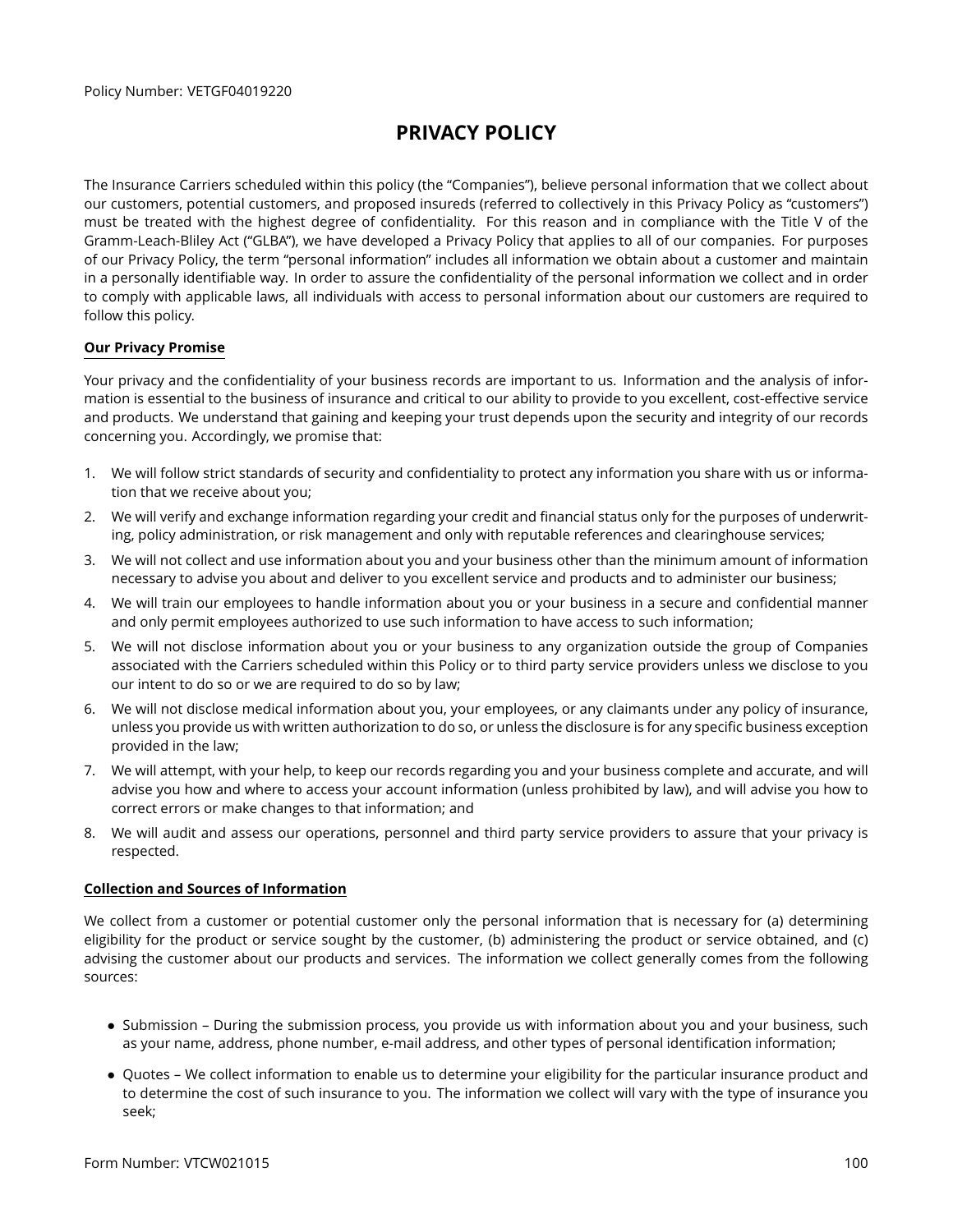- Transactions We will maintain records of all transactions with us, our affiliates, and our third party service providers, including your insurance coverage selections, premiums, billing and payment information, claims history, and other information related to your account;
- Claims If you obtain insurance from us, we will maintain records related to any claims that may be made under your policies. The investigation of a claim necessarily involves collection of a broad range of information about many issues, some of which does not directly involve you. We will share with you any facts that we collect about your claim unless we are prohibited by law from doing so. The process of claim investigation, evaluation, and settlement also involves, however, the collection of advice, opinions, and comments from many people, including attorneys and experts, to aid the claim specialist in determining how best to handle your claim. In order to protect the legal and transactional confidentiality and privileges associated with such opinions, comments and advice, we will not disclose this information to you; and
- Credit and Financial Reports We may receive information about you and your business regarding your credit. We use this information to verify information you provide during the submission and quote processes and to help underwrite and provide to you the most accurate and cost-effective insurance quote we can provide.

### Retention and Correction of Personal Information

We retain personal information only as long as required by our business practices and applicable law. If we become aware that an item of personal information may be materially inaccurate, we will make reasonable effort to re-verify its accuracy and correct any error as appropriate.

### Storage of Personal Information

We have in place safeguards to protect data and paper files containing personal information.

### Sharing/Disclosing of Personal Information

We maintain procedures to assure that we do not share personal information with an unaffiliated third party for marketing purposes unless such sharing is permitted by law. Personal information may be disclosed to an unaffiliated third party for necessary servicing of the product or service or for other normal business transactions as permitted by law.

We do not disclose personal information to an unaffiliated third party for servicing purposes or joint marketing purposes unless a contract containing a confidentiality/non-disclosure provision has been signed by us and the third party. Unless a consumer consents, we do not disclose "consumer credit report" type information obtained from an application or a credit report regarding a customer who applies for a financial product to any unaffiliated third party for the purpose of serving as a factor in establishing a consumer's eligibility for credit, insurance or employment. "Consumer credit report type information" means such things as net worth, credit worthiness, lifestyle information (piloting, skydiving, etc.) solvency, etc. We also do not disclose to any unaffiliated third party a policy or account number for use in marketing. We may share with our affiliated companies information that relates to our experience and transactions with the customer.

### Policy for Personal Information Relating to Nonpublic Personal Health Information

We do not disclose nonpublic personal health information about a customer unless an authorization is obtained from the customer whose nonpublic personal information is sought to be disclosed. However, an authorization shall not be prohibited, restricted or required for the disclosure of certain insurance functions, including, but not limited to, claims administration, claims adjustment and management, detection, investigation or reporting of actual or potential fraud, misrepresentation or criminal activity, underwriting, policy placement or issuance, loss control and/or auditing.

### Access to Your Information

Our employees, employees of our affiliated companies, and third party service providers will have access to information we collect about you and your business as is necessary to effect transactions with you. We may also disclose information about you to the following categories of person or entities:

• Your independent insurance agent or broker;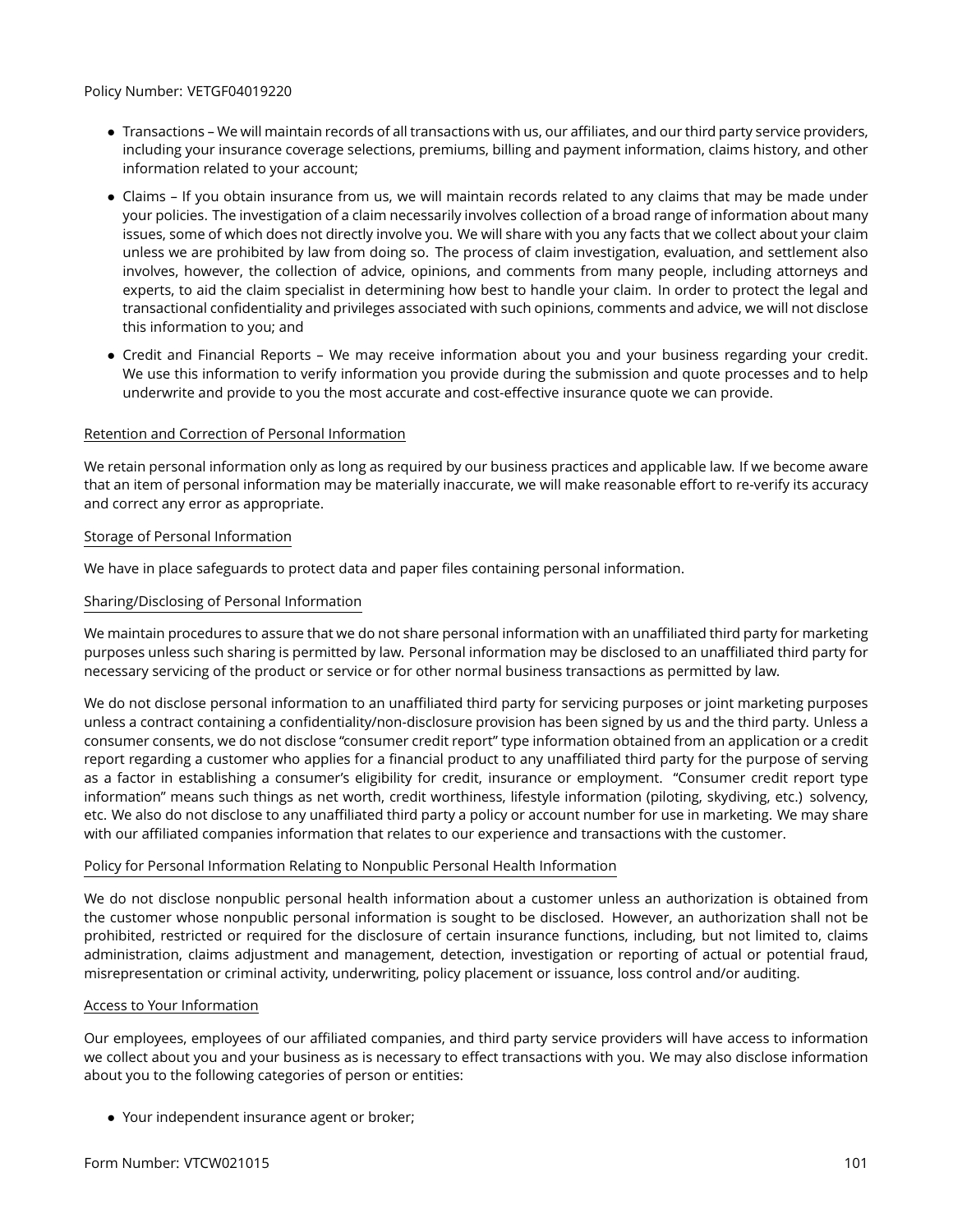- An independent claim adjuster or investigator, or an attorney or expert involved in the claim;
- Persons or organizations that conduct scientific studies, including actuaries and accountants;
- An insurance support organization;
- Another insurer if to prevent fraud or to properly underwrite a risk;
- A state insurance department or other governmental agency, if required by federal, state or local laws; or
- Any persons entitled to receive information as ordered by a summons, court order, search warrant, or subpoena.

#### Violation of the Privacy Policy

Any person violating the Privacy Policy will be subject to discipline, up to and including termination.

For more information or to address questions regarding this privacy statement, please contact your broker.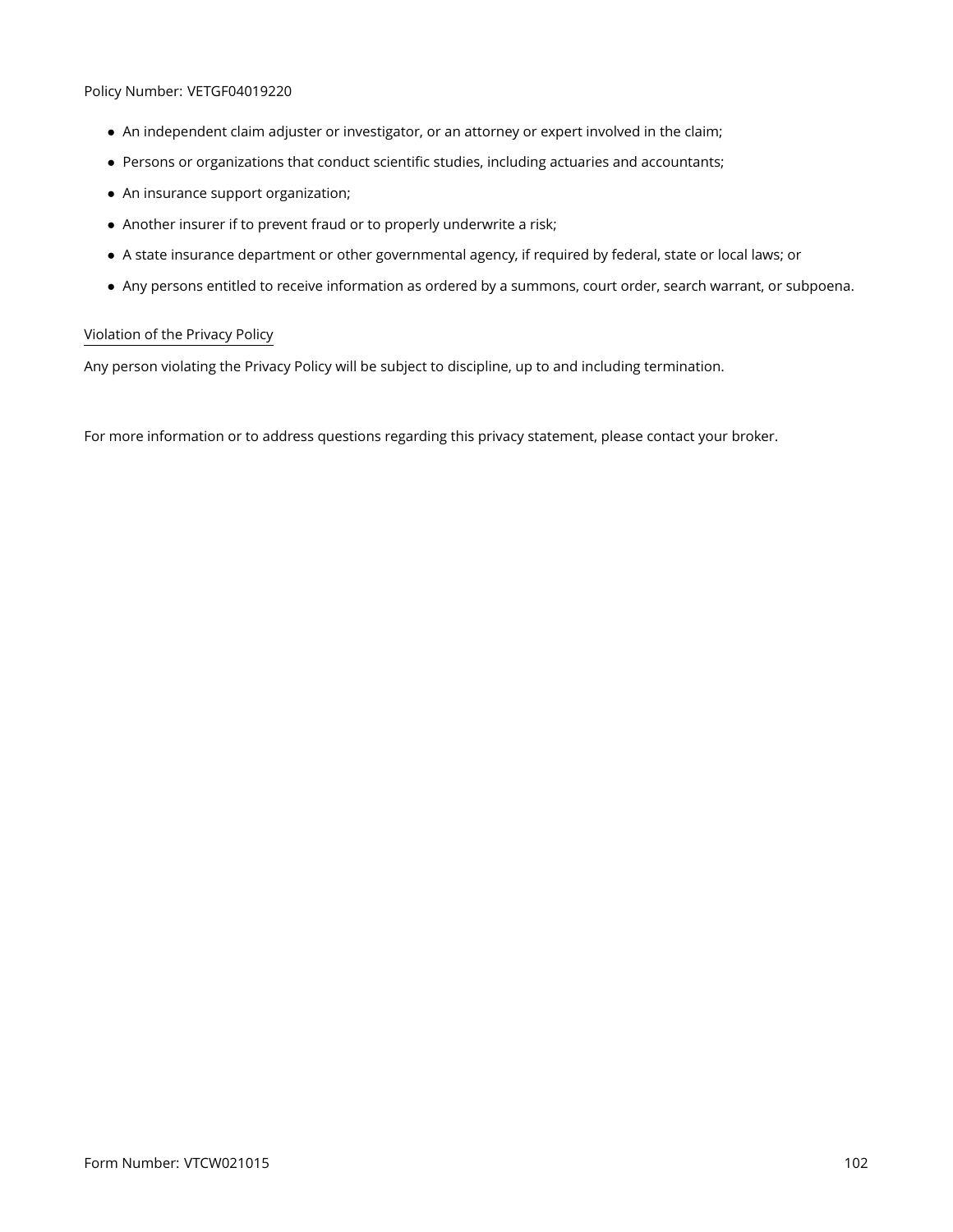# **COMPLAINT NOTICE**

FOR INFORMATION OR TO MAKE A COMPLAINT CALL:

1-844-983-6887

VENTUS RISK MANAGEMENT, INC.

P.O. BOX 25004

COLUMBIA, SC 29224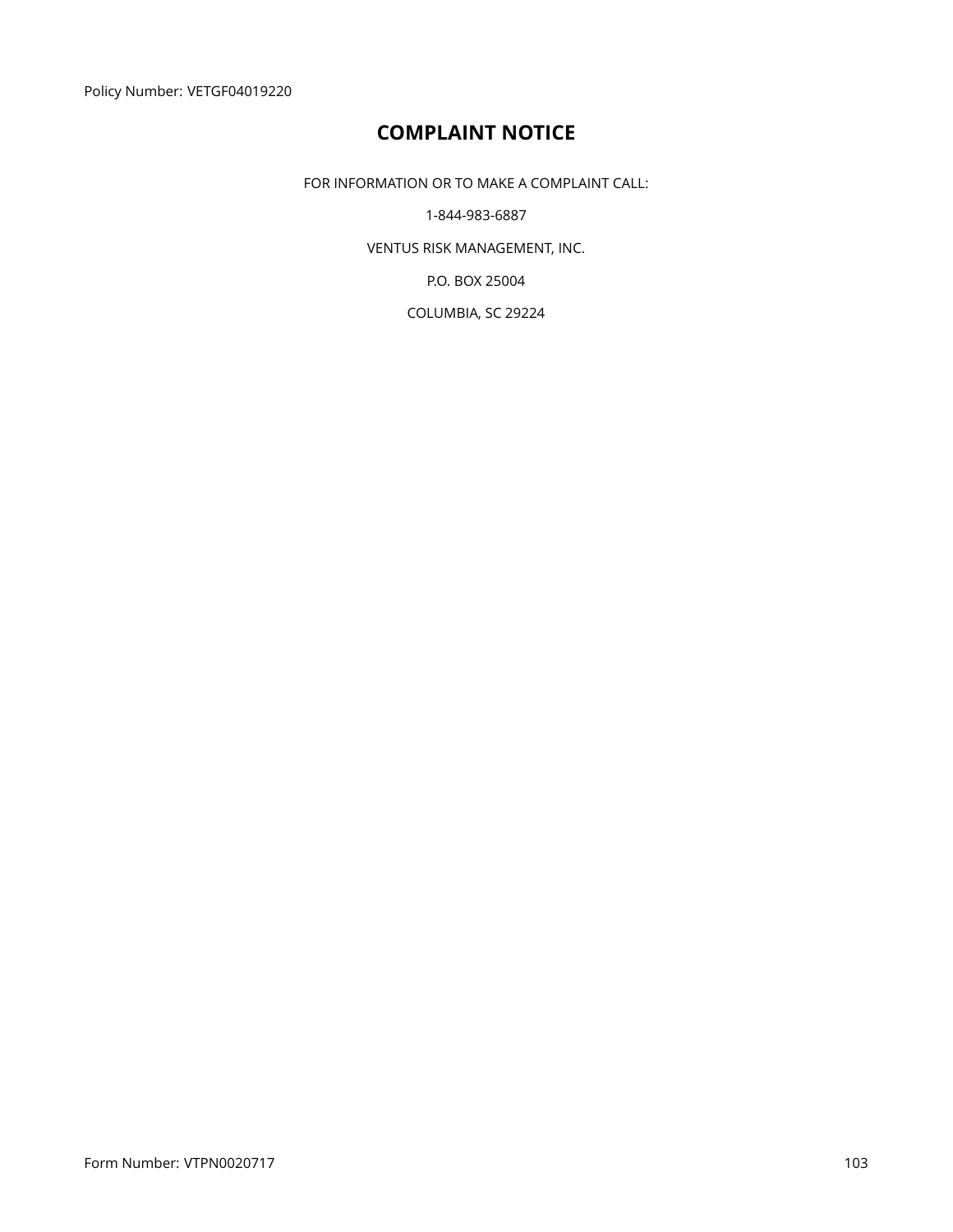## **REQUIRED JURISDICTIONAL INSPECTIONS**

Many states and some cities require the issuance of certificates permitting the continued operation of certain equipment such as boilers, water heaters and pressure vessels. Periodic inspections are normally required to renew these certificates. In most jurisdictions insurance company employees, who have been licensed, are authorized to perform these inspections.

We can arrange to have inspections completed at no additional cost for equipment that you own or operate if we insure such property for boiler and machinery under this Policy.

If you would like our vendor (Travelers BoilerRe) to perform the next required inspection, then:

- call this toll-free number: **1-800-425-4119**, OR
- email the inspection hotline: **boilinsp@travelers.com**

When you call or email, please provide the following information:

- Name of your business (as shown on your Policy)
- Insurance Carrier / Policy Number
- Full address of the equipment needing inspected, including the Zip Code
- Person to contact for scheduling the inspection, including their phone number
- Type of equipment requiring inspection
- Most recent certificate inspection date and certificate number

*Please note your jurisdiction may charge you a fee for renewing a certificate It is your responsibility to pay any such fee as well as any assessed fines or penalties for late renewals or inspections. You will be responsible for making any repairs required in order to certify your equipment.*

### **REMINDER**

The installation of new equipment or the replacement of existing equipment may require a jurisdictional inspection; please let us know by calling or emailing per the instructions above.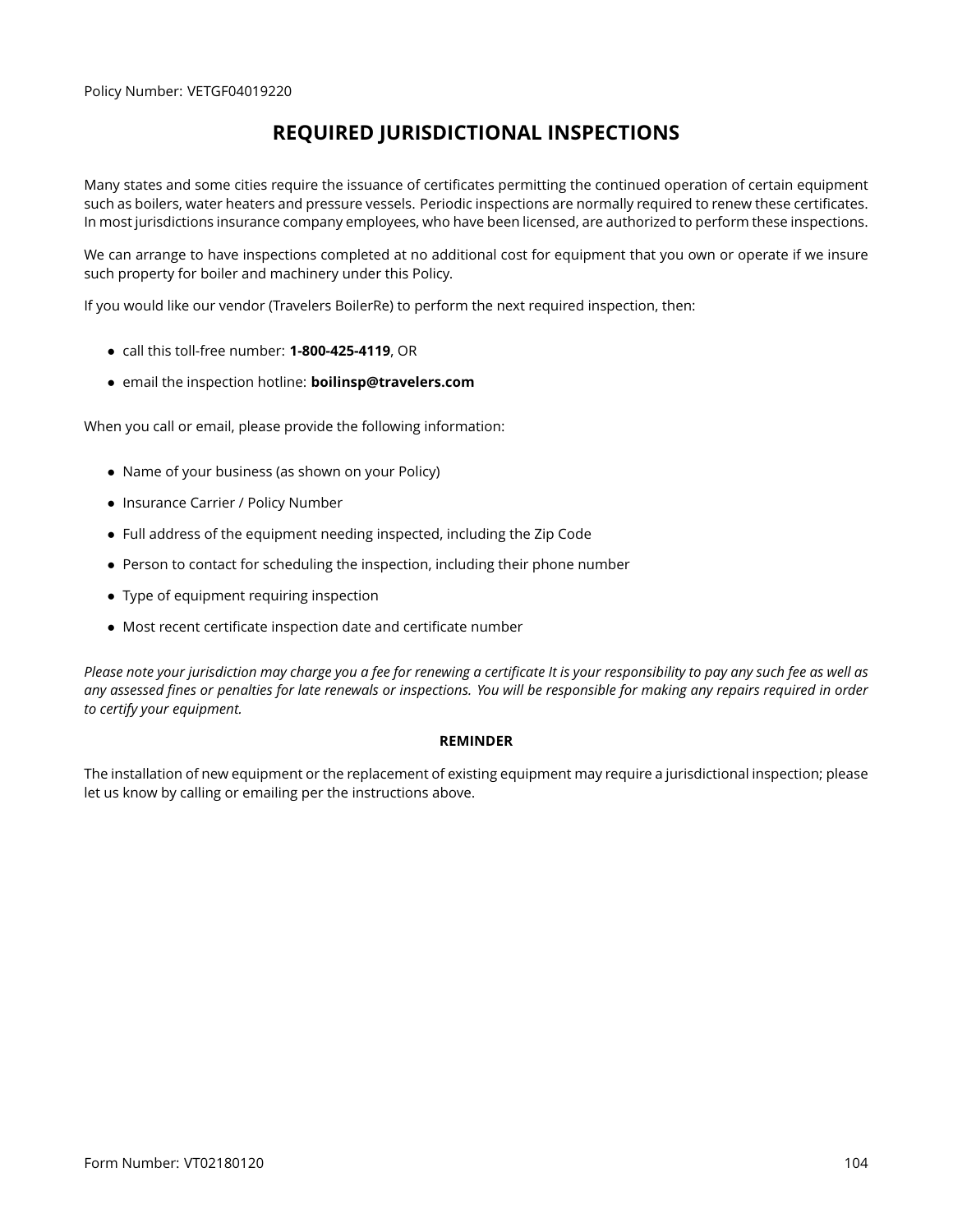## **CLAIM REPORTING PROCEDURES**

Sedgwick Delegated Authority (SDA) operates a Claims Intake Center to accept all property claim reports via phone, mail or e-mail. This center is open and available to accept claim reports 24 hours a day.

Mailing Address Sedgwick Delegated Authority Attn: Ventus Risk 12650 Ingenuity Drive Suite 200 Orlando, FL 32826

Phone and Email Phone: 888-659-1893 Email: Ventus@Sedgwick.com

Online Claim Reporting Claims can also be reported using SDA's digital claims form, available at:

<https://intake.sedgwick.com/u/VentusRisk/reportaclaim>

## **THE FOLLOWING INFORMATION SHOULD BE INCLUDED ON ALL CORRESPONDENCE**

- A. Name of the Insured
- B. Policy number
- C. Claim number, if one has been assigned
- D. Location number, building number and street address of the building(s) where loss or damage has occurred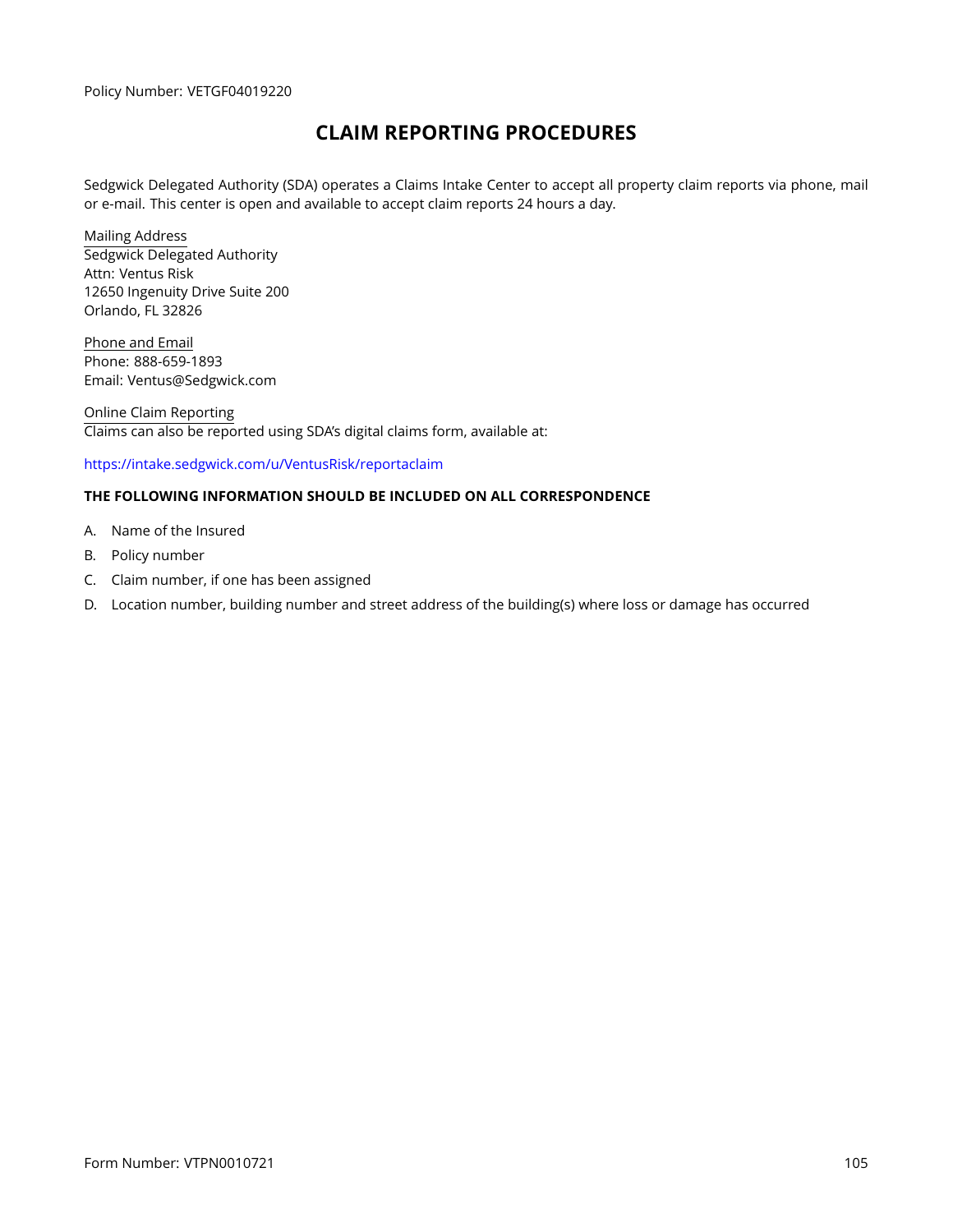# **SERVICE OF SUIT (ASIC)**

It is agreed that:

- 1. In the event of the failure of the Insurer to pay any amount claimed to be due hereunder, the Insurer, at the request of the Insured, will submit to the jurisdiction of any court of competent jurisdiction within the United States and will comply with all requirements necessary to give such court jurisdiction. All matters arising under this Policy shall be determined in accordance with the law and practice of such Court, provided that nothing shall prohibit the Insurer from removing any action, suit or proceeding to a United States District Court. The Insurer shall abide by the final decision of such court or any appellate court in the event of an appeal.
- 2. Service of process in the above described action, suit or proceeding may be made upon: General Counsel, Arch Specialty Insurance Company, Harborside 3, 210 Hudson Street, Suite 300 Jersey City, NJ 07311-1107. Upon the request of the Insured, such General Counsel shall give a written undertaking to enter an appearance on behalf of the Insurer in the event that such an action, suit or proceeding shall be instituted.
- 3. Pursuant to any statute of any state, territory or district of the United States which makes provision therefore, the Insurer hereby designates the Superintendent, Commissioner, or Director of Insurance or other officer specified in such statute as its true and lawful attorney upon whom may be served any lawful process in any action, suit or proceeding instituted against the Insurer upon this Policy. The Superintendent, Commissioner or Director of Insurance or other officer is hereby authorized and directed to accept service of process on behalf of the Insurer in any such action, suit or proceeding and to mail a copy of such process to the above mentioned General Counsel. All other terms and conditions of this policy remain unchanged.

This endorsement is effective on the inception date of this Policy unless otherwise stated herein: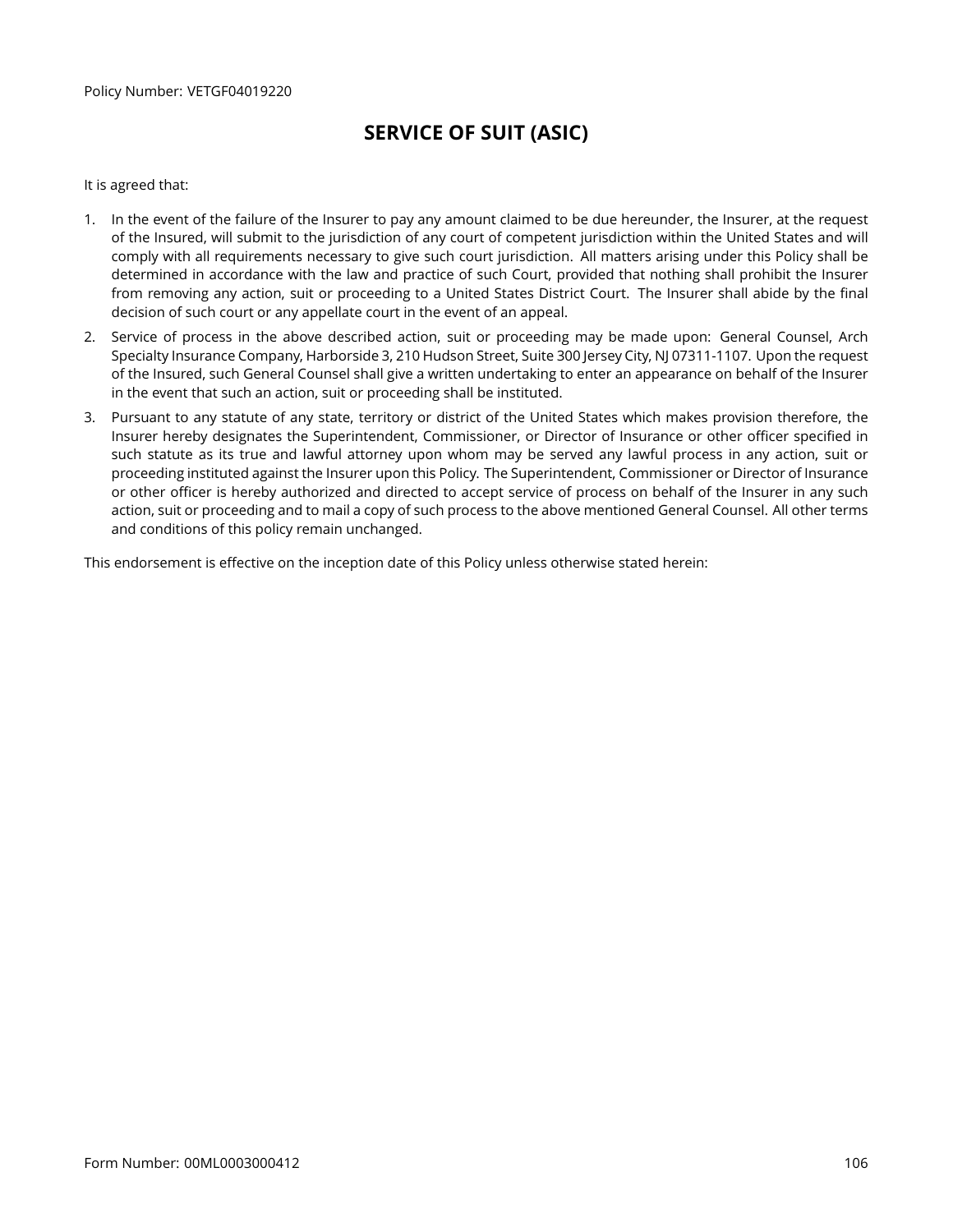# **LLOYD'S OF LONDON SERVICE OF SUIT CLAUSE (U.S.A.)**

This Service of Suit Clause will not be read to conflict with or override the obligations of the parties to arbitrate their disputes as provided for in any Arbitration provision within this Policy. This Clause is intended as an aid to compelling arbitration or enforcing such arbitration or arbitral award, not as an alternative to such Arbitration provision for resolving disputes arising out of this contract of insurance (or reinsurance).

It is agreed that in the event of the failure of the Underwriters hereon to pay any amount claimed to be due hereunder, the Underwriters hereon, at the request of the Insured (or Reinsured), will submit to the jurisdiction of a Court of competent jurisdiction within the United States. Nothing in this Clause constitutes or should be understood to constitute a waiver of Underwriters' rights to commence an action in any Court of competent jurisdiction in the United States, to remove an action to a United States District Court, or to seek a transfer of a case to another Court as permitted by the laws of the United States or of any State in the United States.

It is further agreed that service of process in such suit may be made upon:

Lloyd's America, Inc. Attention: Legal Department 280 Park Avenue, East Tower 25th Floor New York, NY 10017

and that in any suit instituted against any one of them upon this contract, Underwriters will abide by the final decision of such Court or of any Appellate Court in the event of an appeal.

The above-named are authorized and directed to accept service of process on behalf of Underwriters in any such suit and/or upon the request of the Insured (or Reinsured) to give a written undertaking to the Insured (or Reinsured) that they will enter a general appearance upon Underwriters' behalf in the event such a suit shall be instituted.

Further, pursuant to any statute of any state, territory or district of the United States which makes provision therefor, Underwriters hereon hereby designate the Superintendent, Commissioner or Director of Insurance or other officer specified for that purpose in the statute, or his successor or successors in office, as their true and lawful attorney upon whom may be served any lawful process in any action, suit or proceeding instituted by or on behalf of the Insured (or Reinsured) or any beneficiary hereunder arising out of this contract of insurance (or reinsurance), and hereby designate the above-named as the person to whom the said officer is authorized to mail such process or a true copy thereof.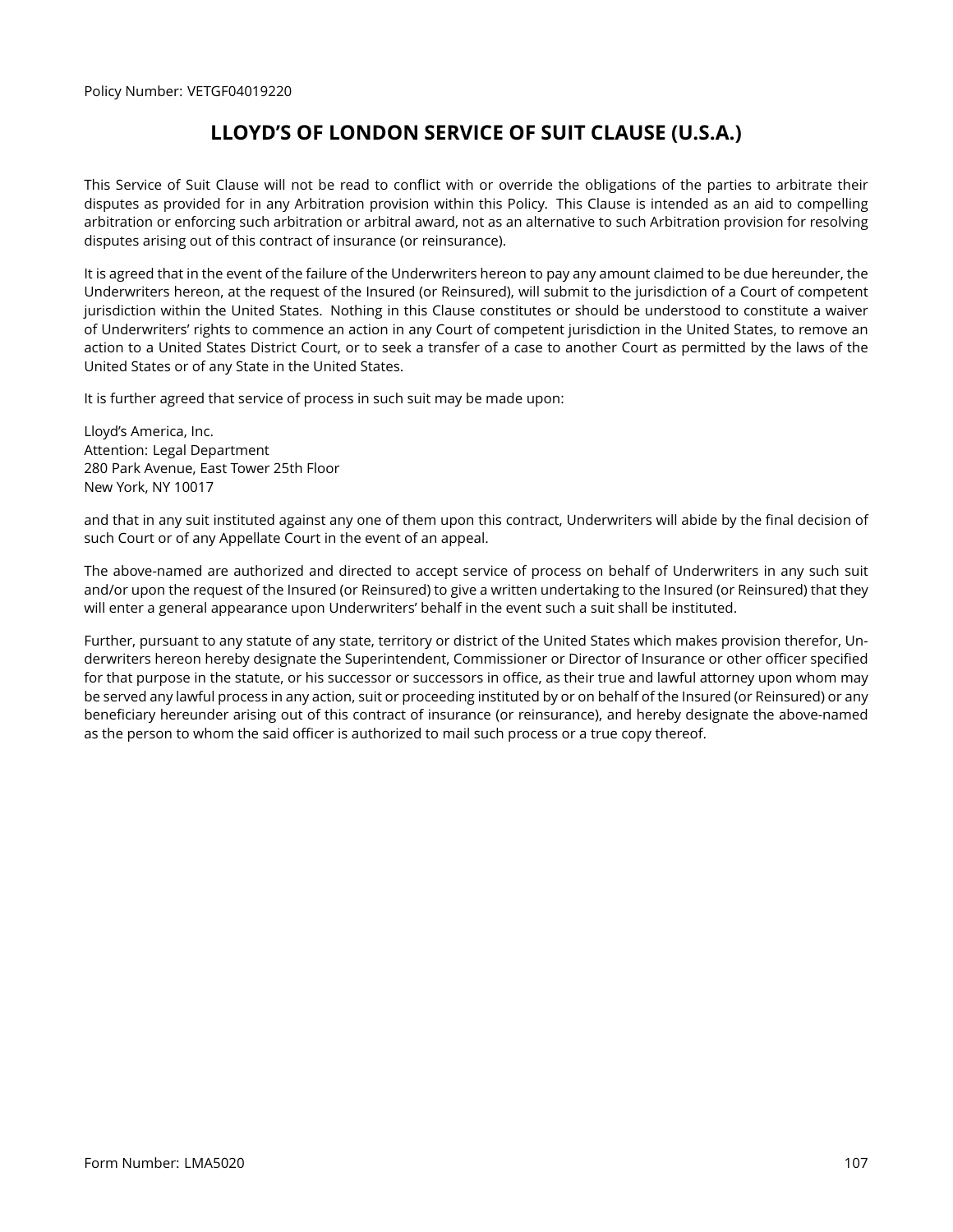# **APPLICABLE LAW (U.S.A.)**

This Insurance shall be subject to the applicable state law to be determined by the court of competent jurisdiction as determined by the provisions of the Service of Suit Clause.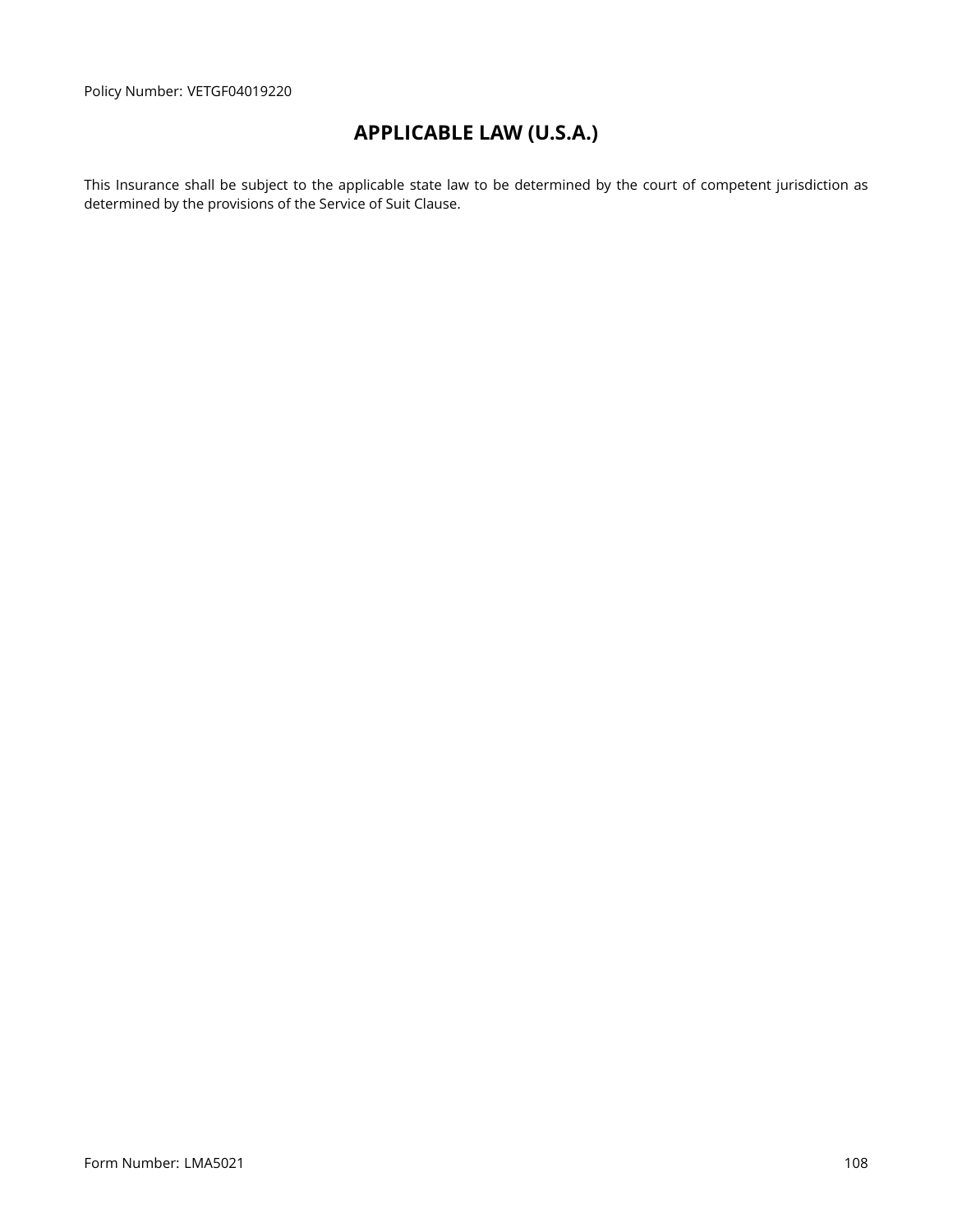## **SERVICE OF PROCESS (USIC)**

When a cause of action arises in any state listed below, service of process applies as shown below. Insurer, as used in this endorsement, shall mean **United Specialty Insurance Company**.

#### **FLORIDA Service of Process Clause**

The Insurer hereby designates the Commissioner of Insurance of the State of Florida and any successor in office as its true and lawful attorney upon whom may be served any lawful process in any action, suit or proceeding arising out of this contract of insurance. The insurer further designates United Specialty Insurance Company/Attn: Terry Ledbetter, 1900 L. Don Dodson Drive, Bedford, TX 76021, as the person to whom the Commissioner is authorized to mail such process or a true copy thereof.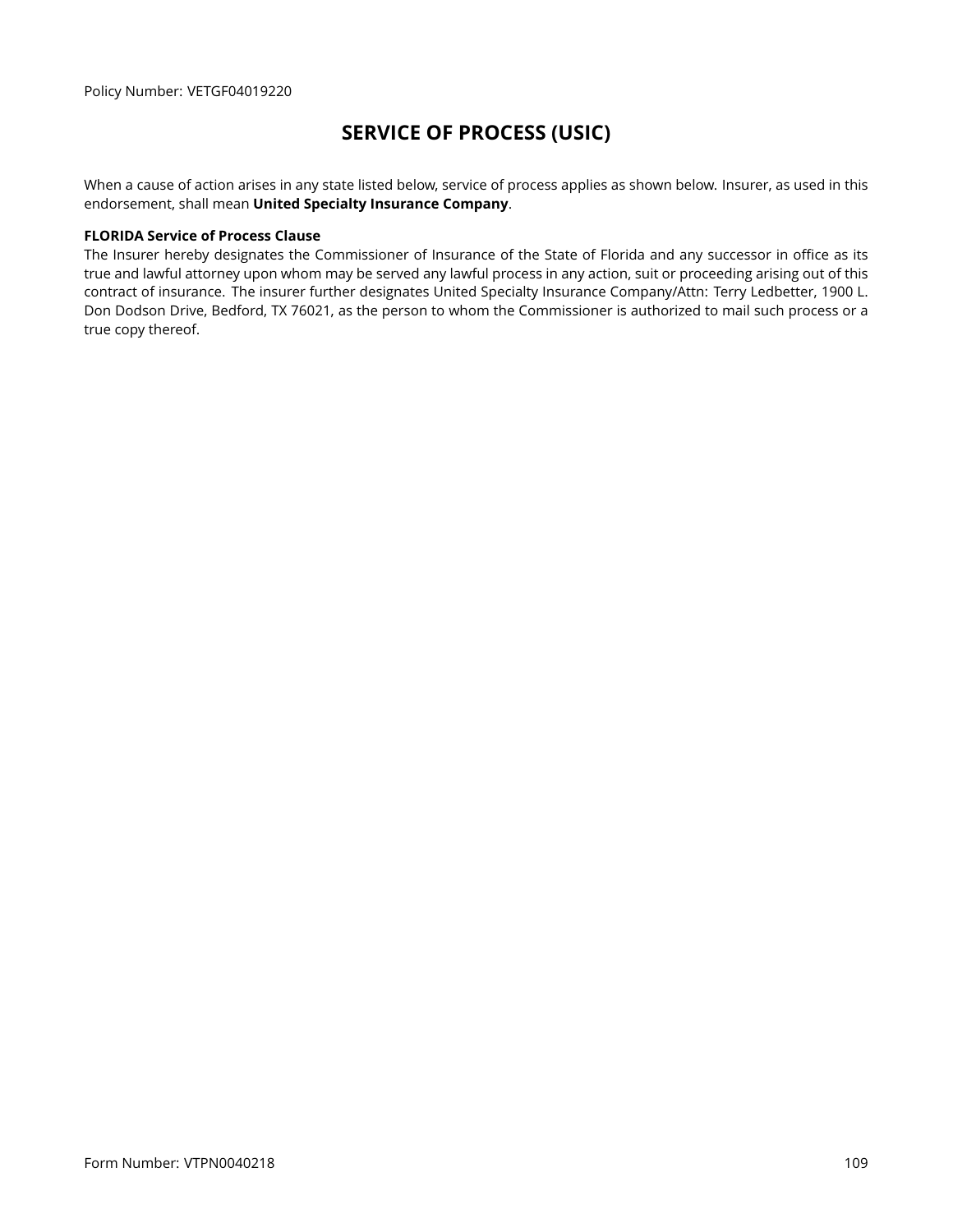### **U.S. TREASURY DEPARTMENT'S OFFICE OF FOREIGN ASSETS CONTROL ("OFAC")**

#### **ADVISORY NOTICE TO POLICYHOLDERS**

No coverage is provided by this Policyholder Notice nor can it be construed to replace any provisions of your policy. You should read your policy and review your Declarations page for complete information on the coverages you are provided.

This Notice provides information concerning possible impact on your insurance coverage due to directives issued by OFAC. Please read this Notice carefully.

The Office of Foreign Assets Control (OFAC) administers and enforces sanctions policy, based on Presidential declarations of "national emergency". OFAC has identified and listed numerous:

- Foreign agents;
- Front organizations;
- Terrorists:
- Terrorist organizations; and
- Narcotics traffickers;

as "Specially Designated Nationals and Blocked Persons". This list can be located on the United States Treasury's web site: http://www.treas.gov/ofac.

In accordance with OFAC regulations, if it is determined that you or any other insured, or any person or entity claiming the benefits of this insurance has violated U.S. sanctions law or is a Specially Designated National and Blocked Person, as identified by OFAC, this insurance will be considered a blocked or frozen contract and all provisions of this insurance are immediately subject to OFAC. When an insurance policy is considered to be such a blocked or frozen contract, no payments nor premium refunds may be made without authorization from OFAC. Other limitations on the premiums and payments also apply.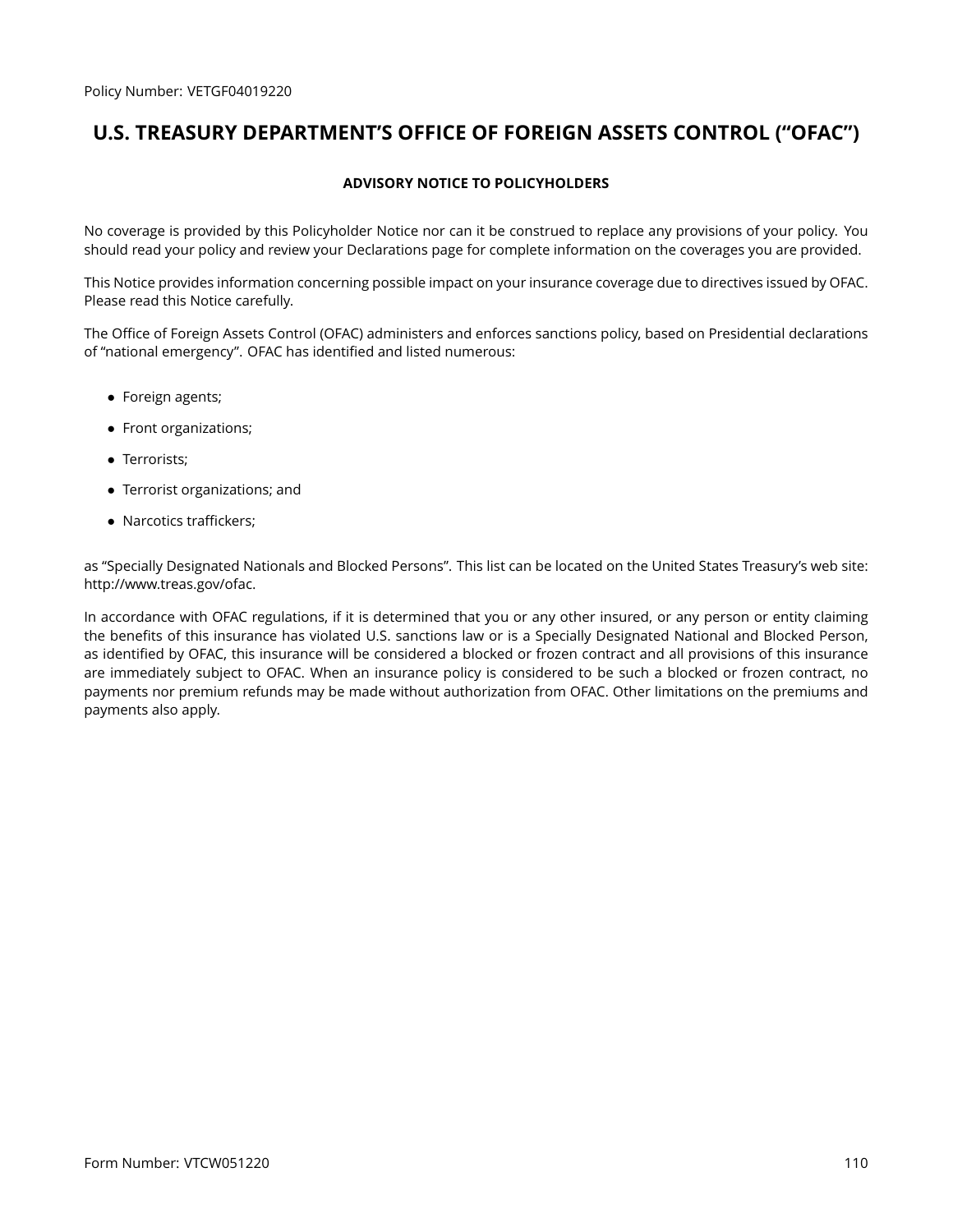### **POLICYHOLDER NOTICE: SANCTION LIMITATION AND EXCLUSION CLAUSE**

No (re)insurer shall be deemed to provide cover and no (re)insurer shall be liable to pay any claim or provide any benefit hereunder to the extent that the provision of such cover, payment of such claim or provision of such benefit would expose that (re)insurer to any sanction, prohibition or restriction under United Nations resolutions or the trade or economic sanctions, laws or regulations of the European Union, United Kingdom or United States of America.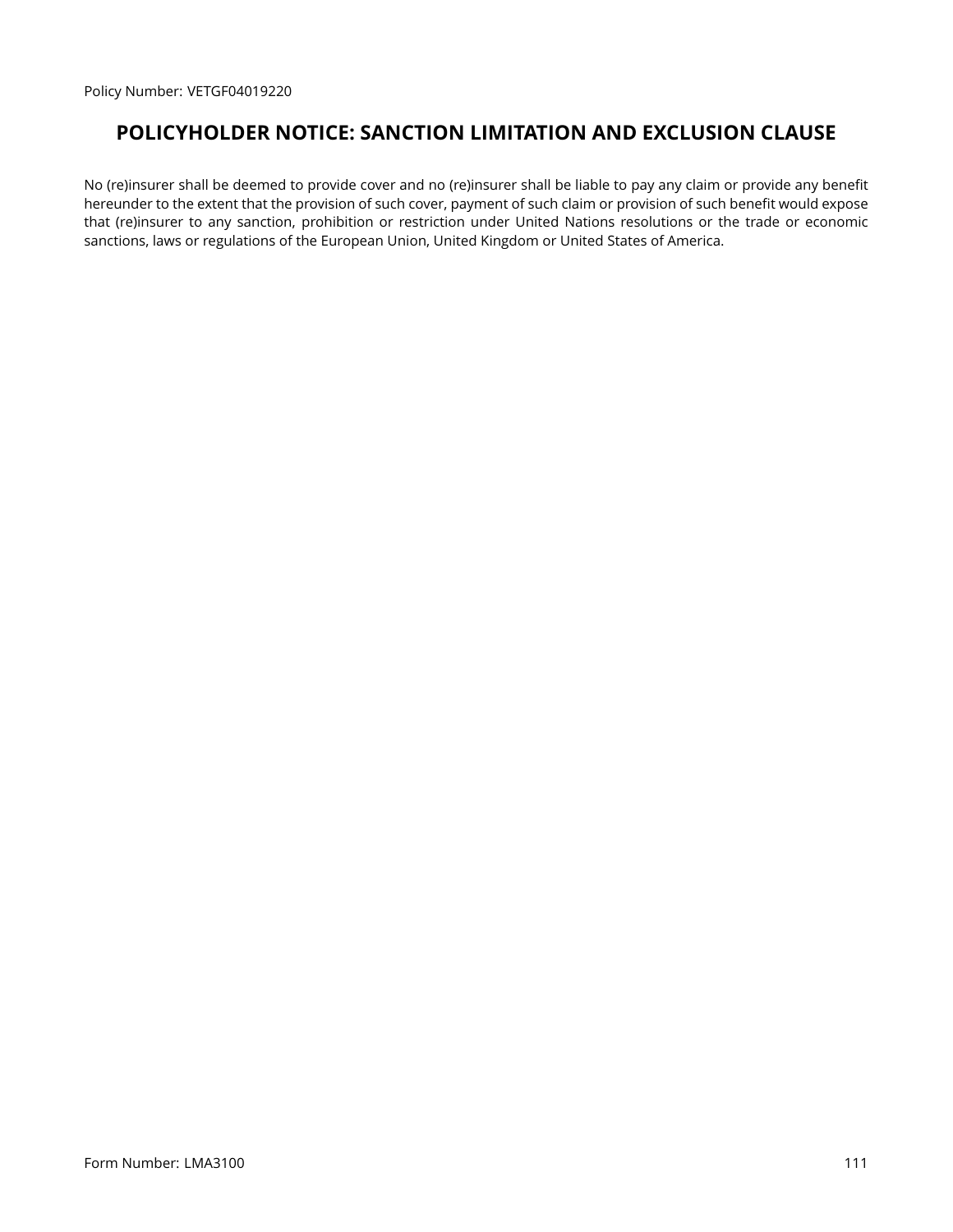### **TOTAL TERRORISM EXCLUSION**

This endorsement modifies insurance provided under the Policy.

A. The following definition is added and applies under this endorsement whenever the term terrorism, is enclosed in quotation marks:

"Terrorism" means activities against persons, organizations or property of any nature:

- 1. that involve the following or preparation for the following:
	- a. use or threat of force or violence; or
	- b. commission or threat of a dangerous act; or
	- c. commission or threat of an act that interferes with or disrupts an electronic, communication, information, or mechanical system; and
- 2. When:
	- a. the effect is to intimidate or coerce a government or a civilian population or any segment thereof, or to disrupt any segment of the economy; and/or
	- b. it appears that the intent is to intimidate or coerce a government or a civilian population, or to further a philosophical, political, ideological, religious, social or economic objective or to express (or express opposition to) a philosophical, political, ideological, religious, social or economic objective.
- B. The following exclusion is added:

#### **EXCLUSION OF TERRORISM**

We (the Company) will not pay for loss or damage caused directly or indirectly by "terrorism", including action in hindering or defending against an actual or expected incident of "terrorism". Such loss or damage is excluded regardless of any other cause or event that contributes concurrently or in any sequence to such loss or damage.

This exclusion also applies when one or more of the following are attributed to an incident of "terrorism":

- 1. The "terrorism" is carried out by means of the dispersal or application of radioactive material, or through the use of a nuclear weapon or device that involves or produces a nuclear reaction, nuclear radiation or radioactive contamination; or
- 2. Radioactive material is released, and it appears that one purpose of the "terrorism" was to release such material; or
- 3. The "terrorism" involves the use, release, or escape of nuclear materials, or that directly or indirectly results in nuclear reaction, nuclear radiation or radioactive contamination; or
- 4. The "terrorism" is carried out by means of the dispersal or application of pathogenic or poisonous biological or chemical materials; or
- 5. Pathogenic or poisonous biological or chemical materials are released, and it appears that one purpose of the "terrorism" was to release such materials.

#### C. **Application Of Other Exclusions**

- 1. When the EXCLUSION OF TERRORISM applies in accordance with the terms of **B.1., B.2.** or **B.3.**, such exclusion applies without regard to the Nuclear Hazard Exclusion in this Coverage Form, Coverage Part or Policy.
- 2. The EXCLUSION OF TERRORISM contained in this Endorsement replaces any terrorism exclusion contained in this Coverage Form, Coverage Part or Policy.
- 3. The terms and limitations of any terrorism exclusion, or the inapplicability or omission of a terrorism exclusion, do not serve to create coverage for any loss or damage which would otherwise be excluded under this Coverage Form, Coverage Part or Policy, such as losses excluded by the Nuclear Hazard Exclusion, War Exclusion, or the War And Military Action Exclusion.

All other terms and conditions of this Policy remain unchanged.